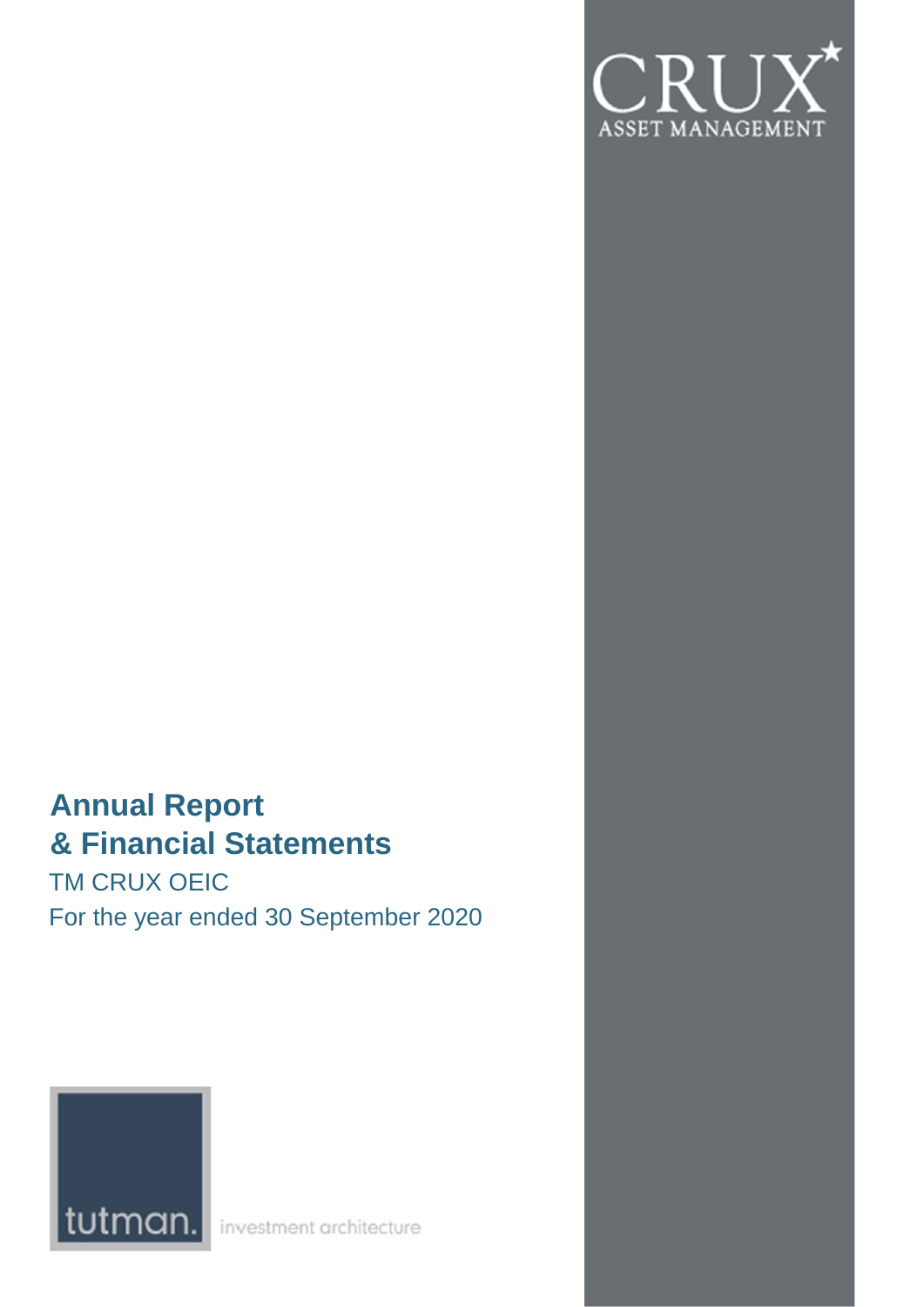| <b>TM CRUX OEIC</b>                                                                  | Page                    |
|--------------------------------------------------------------------------------------|-------------------------|
| Authorised Corporate Director's ("ACD") Report*                                      | 3                       |
| Certification of Financial Statements by Directors of the ACD*                       | $\overline{\mathbf{4}}$ |
| Statement of the ACD's Responsibilities                                              | 5                       |
| Statement of the Depositary's Responsibilities                                       | 6                       |
| Report of the Depositary to the Shareholders of the Company                          | 6                       |
| Independent Auditor's Report to the Shareholders of TM CRUX OEIC                     | 7                       |
| Statement of Accounting Policies, Distribution Policies and Risk Management Policies | 9                       |
| <b>Individual Funds Investment Commentary and Financial Statements</b>               |                         |
| <b>TM CRUX European Fund</b>                                                         |                         |
| <b>Investment Manager's Report</b>                                                   | 14                      |
| Assessment of Value                                                                  | 15                      |
| <b>Comparative Table</b>                                                             | 16                      |
| Performance Information                                                              | 18                      |
| <b>Portfolio Statement</b>                                                           | 19                      |
| <b>Statement of Total Return</b>                                                     | 22                      |
| Statement of Change in Net Assets Attributable to Shareholders                       | 22                      |
| <b>Balance Sheet</b>                                                                 | 23                      |
| Notes to the Financial Statements<br><b>Distribution Tables</b>                      | 24                      |
|                                                                                      | 33                      |
| <b>TM CRUX European Special Situations Fund</b>                                      |                         |
| <b>Investment Manager's Report</b>                                                   | 37                      |
| Assessment of Value                                                                  | 38                      |
| <b>Comparative Table</b>                                                             | 39                      |
| Performance Information                                                              | 41                      |
| <b>Portfolio Statement</b>                                                           | 42                      |
| <b>Statement of Total Return</b>                                                     | 45                      |
| Statement of Change in Net Assets Attributable to Shareholders                       | 45                      |
| <b>Balance Sheet</b><br>Notes to the Financial Statements                            | 46<br>47                |
| <b>Distribution Tables</b>                                                           | 55                      |
|                                                                                      |                         |
| TM CRUX UK Special Situations Fund                                                   |                         |
| <b>Investment Manager's Report</b>                                                   | 57                      |
| Assessment of Value                                                                  | 58                      |
| <b>Comparative Table</b>                                                             | 59                      |
| Performance Information                                                              | 60                      |

| Portfolio Statement                                            | 61 |
|----------------------------------------------------------------|----|
| <b>Statement of Total Return</b>                               | 63 |
| Statement of Change in Net Assets Attributable to Shareholders | 63 |
| <b>Balance Sheet</b>                                           | 64 |
| Notes to the Financial Statements                              | 65 |
| <b>Distribution Tables</b>                                     | 73 |
| General Information                                            | 74 |
| Contact Information                                            | 77 |
| * Collectively these comprise the ACD's Report.                |    |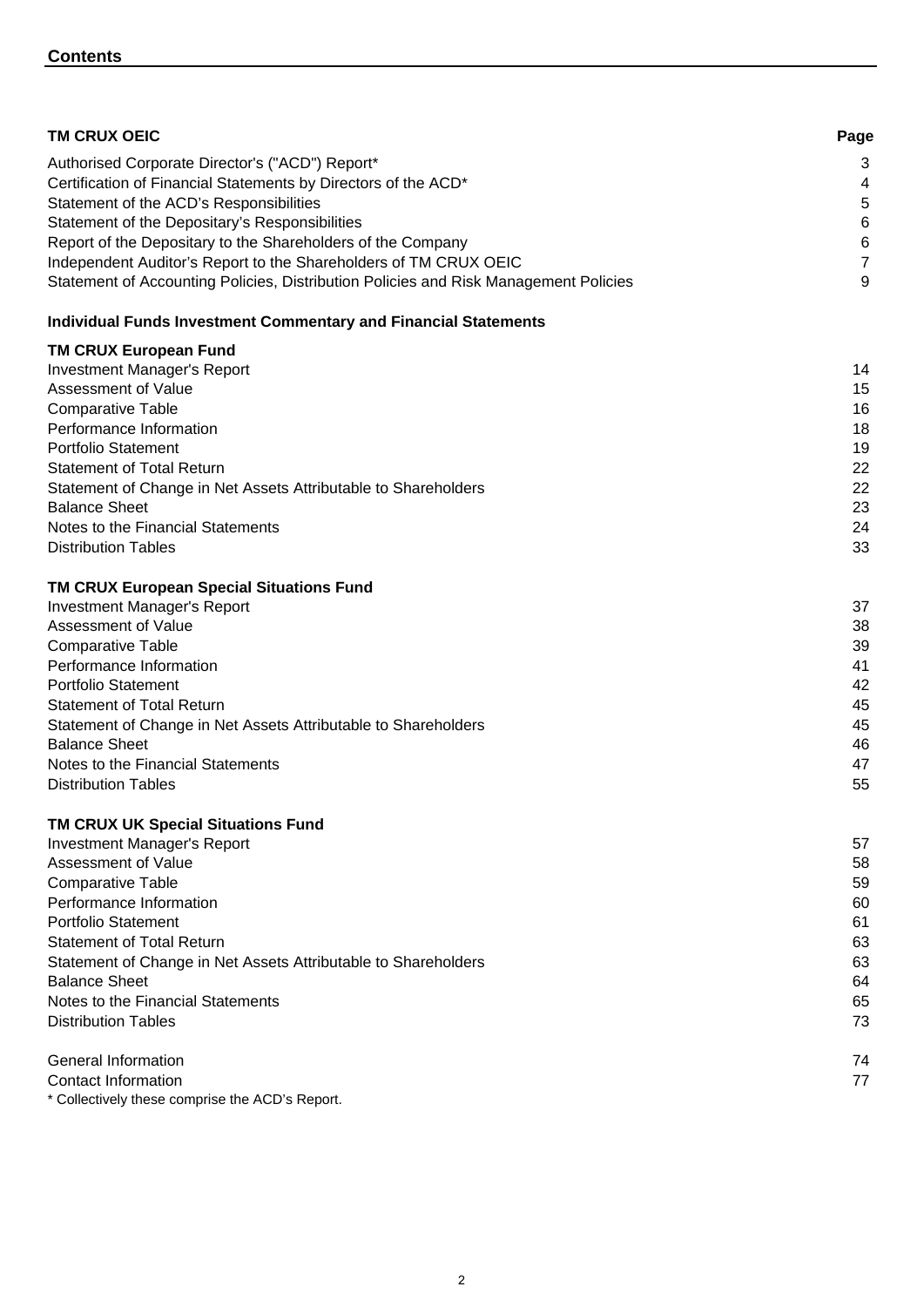## **Authorised Corporate Director's ("ACD") Report**

We are pleased to present the Annual Report and audited Financial Statements for TM CRUX OEIC for the year ended 30 September 2020.

## **Authorised Status**

TM CRUX OEIC ("the Company") is an open-ended investment company with variable capital ("ICVC") incorporated in England and Wales under registered number IC001022 and authorised by the Financial Conduct Authority ("FCA") with effect from 10 December 2014. The Company has an unlimited duration.

Shareholders are not liable for the debts of the Company.

Head Office: The Head Office of the Company is Exchange Building, St John's Street, Chichester, West Sussex, PO19 1UP.

The Head Office is the address of the place in the UK for service on the Company of notices or other documents required or authorised to be served on it.

## **Structure of the Company**

The Company is structured as an umbrella company, in that different Funds may be established from time to time by the ACD with the approval of the FCA. On the introduction of any new Fund or Share Class, a revised prospectus will be prepared setting out the relevant details of each Fund or Share Class.

The Company is a UCITS scheme.

The assets of each Fund will be treated as separate from those of every other Fund and will be invested in accordance with the investment objective and investment policy applicable to that Fund. Investment of the assets of each of the Funds must comply with the FCA's Collective Investment Schemes Sourcebook ("COLL") and the Investment Objective and Policy of each of the relevant Funds.

Currently the Company has three funds: TM CRUX European Fund, TM CRUX European Special Situations Fund and TM CRUX UK Special Situations Fund. In the future there may be other Funds established.

## **Crossholdings**

There were no Shares in any Fund held by any other Fund of the Company.

## **COVID-19**

The outbreak of COVID-19 has resulted in travel and border restrictions, quarantines, supply chain disruptions, reduction in consumer demand and significant uncertainty in the market. The Authorised Corporate Director (ACD) has invoked its Business Continuity Plan and has not experienced any significant issues which would impact its ability to manage the funds. The ACD continues to monitor the impact of the COVID-19 pandemic on the operation of the fund and key third party service providers.

## **Going Concern**

As discussed above and in Post Balance Sheet Events notes to the financial statements, the COVID 19 pandemic continues to cause disruptions to businesses and economic activities globally. In assessing the going concern status of the Fund, the ACD has considered the uncertainties presented by the pandemic. Having considered these, and all other relevant factors including the significant liquid assets held within the fund, the ACD continues to adopt the going concern basis in preparing the director's report and financial statements.

#### **Base Currency**

The base currency of the Company and each Fund is Pounds Sterling.

## **Share Capital**

The minimum share capital of the Company is £1 and the maximum is £1,000,000,000,000. Shares in the Company have no par value. The share capital of the Company at all times equals the sum of the net asset values of each of the Funds.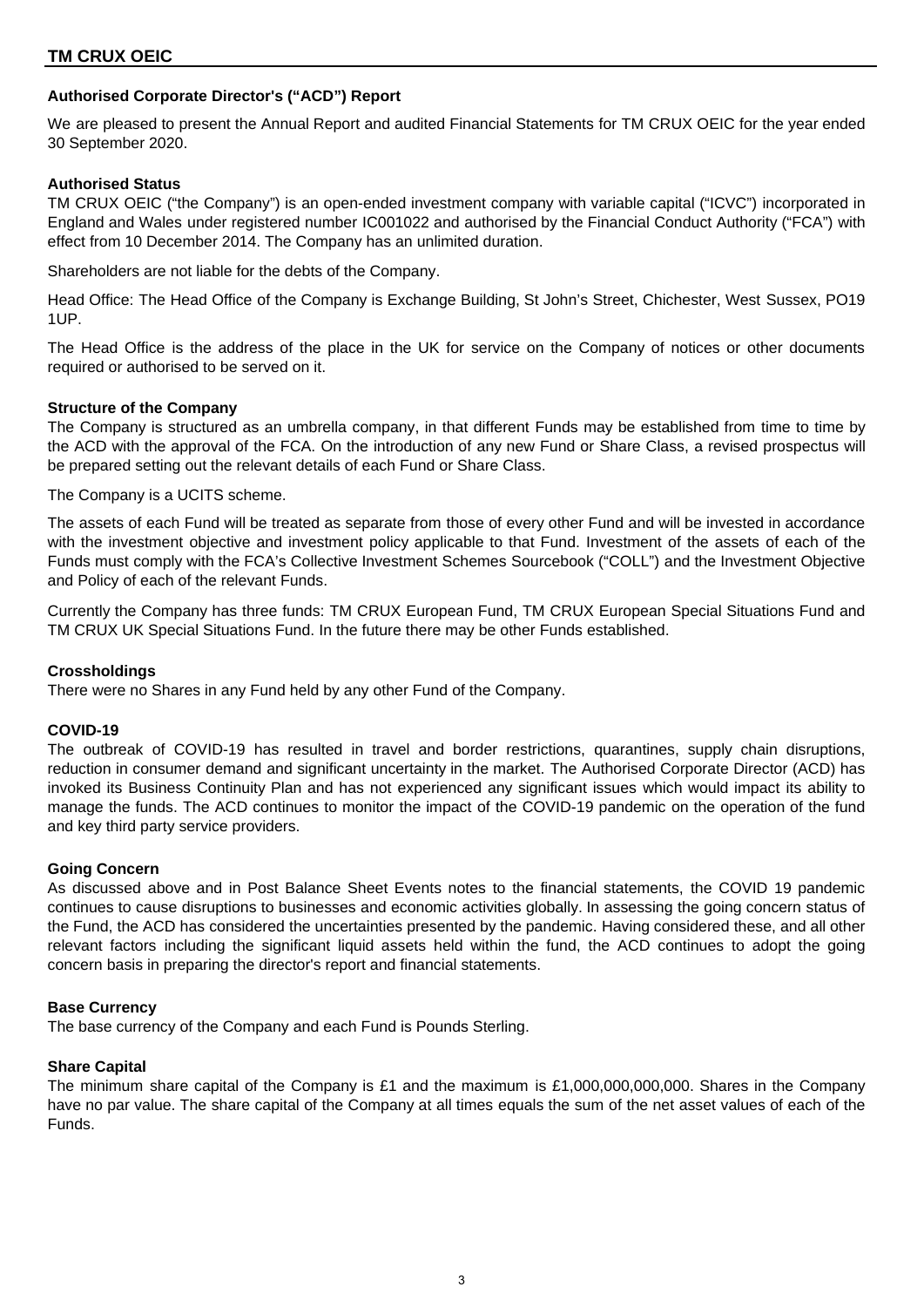## **Certification of Financial Statements by Directors of the ACD For the year ended 30 September 2020**

## **Directors' Certification**

The Directors have pleasure in presenting the final report and Financial Statements for the TM CRUX OEIC covering the year to 30 September 2020. This report has been prepared in accordance with the requirements of COLL, as issued and amended by the FCA and we hereby certify the report on behalf of the Directors of Thesis Unit Trust Management Limited.

The Directors are of the opinion that it is appropriate to continue to adopt the going concern basis in the preparation of the Financial Statements as the assets of the Funds consist predominantly of securities that are readily realisable and, accordingly, the Funds have adequate resources to continue in operational existence for at least the next twelve months from the approval of these Financial Statements.

D.W. Tyerman S.E. Noone

29 January 2021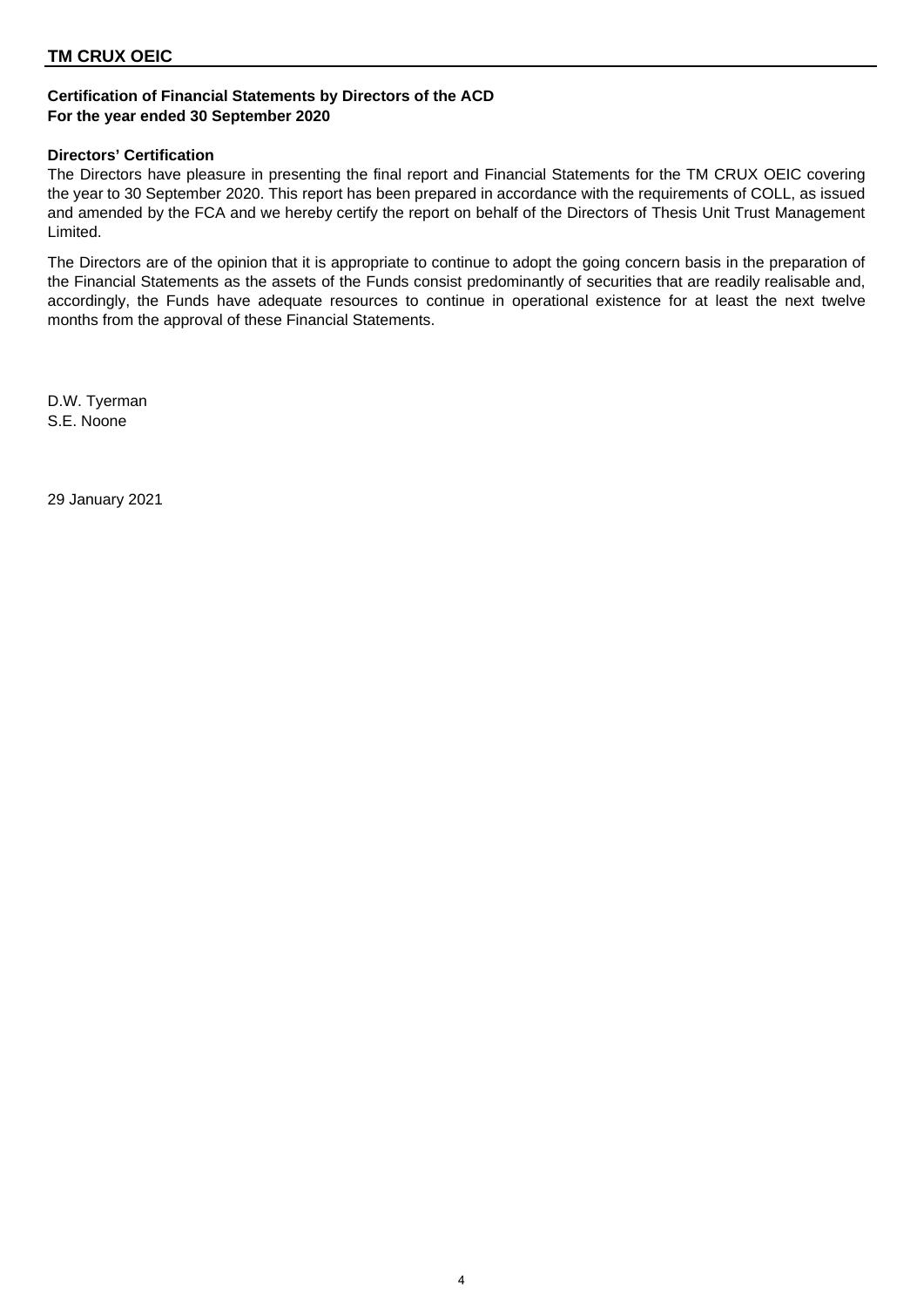## **Statement of Authorised Corporate Director's Responsibilities For the year ended 30 September 2020**

The Authorised Corporate Director ("ACD") of TM CRUX OEIC ("the Company") is responsible for preparing the Annual Report and the Audited Financial Statements in accordance with the Open-Ended Investment Companies Regulations 2001 ("the OEIC Regulations"), the FCA's Collective Investment Schemes Sourcebook ("COLL") and the Company's Instrument of Incorporation.

The OEIC Regulations and COLL require the ACD to prepare Financial Statements for each annual accounting period which:

• are in accordance with United Kingdom Generally Accepted Accounting Practice ("United Kingdom Accounting Standards and applicable law"), including FRS 102 "The Financial Reporting Standard applicable in the UK and Republic of Ireland" and the Statement of Recommended Practice: "Financial Statements of UK Authorised Funds" issued by the Investment Association ("IA SORP") in May 2014; and

• give a true and fair view of the financial position of the Company and each of its Funds as at the end of that year and the net revenue and the net capital gains or losses on the property of the Company and each of its Funds for that year.

In preparing the Financial Statements, the ACD is required to:

- select suitable accounting policies and then apply them consistently;
- make judgments and estimates that are reasonable and prudent;
- state whether applicable UK Accounting Standards and the IA SORP have been followed, subject to any material departures disclosed and explained in the Financial Statements; and
- prepare the Financial Statements on the going concern basis unless it is inappropriate to presume that the Company will continue in operation.

The ACD is responsible for keeping proper accounting records that disclose with reasonable accuracy at any time the financial position of the Company and enable them to ensure that the Financial Statements comply with the applicable IA SORP and United Kingdom Accounting Standards and applicable law. The ACD is also responsible for the system of internal controls, for safeguarding the assets of the Company and for taking reasonable steps for the prevention and detection of fraud and other irregularities.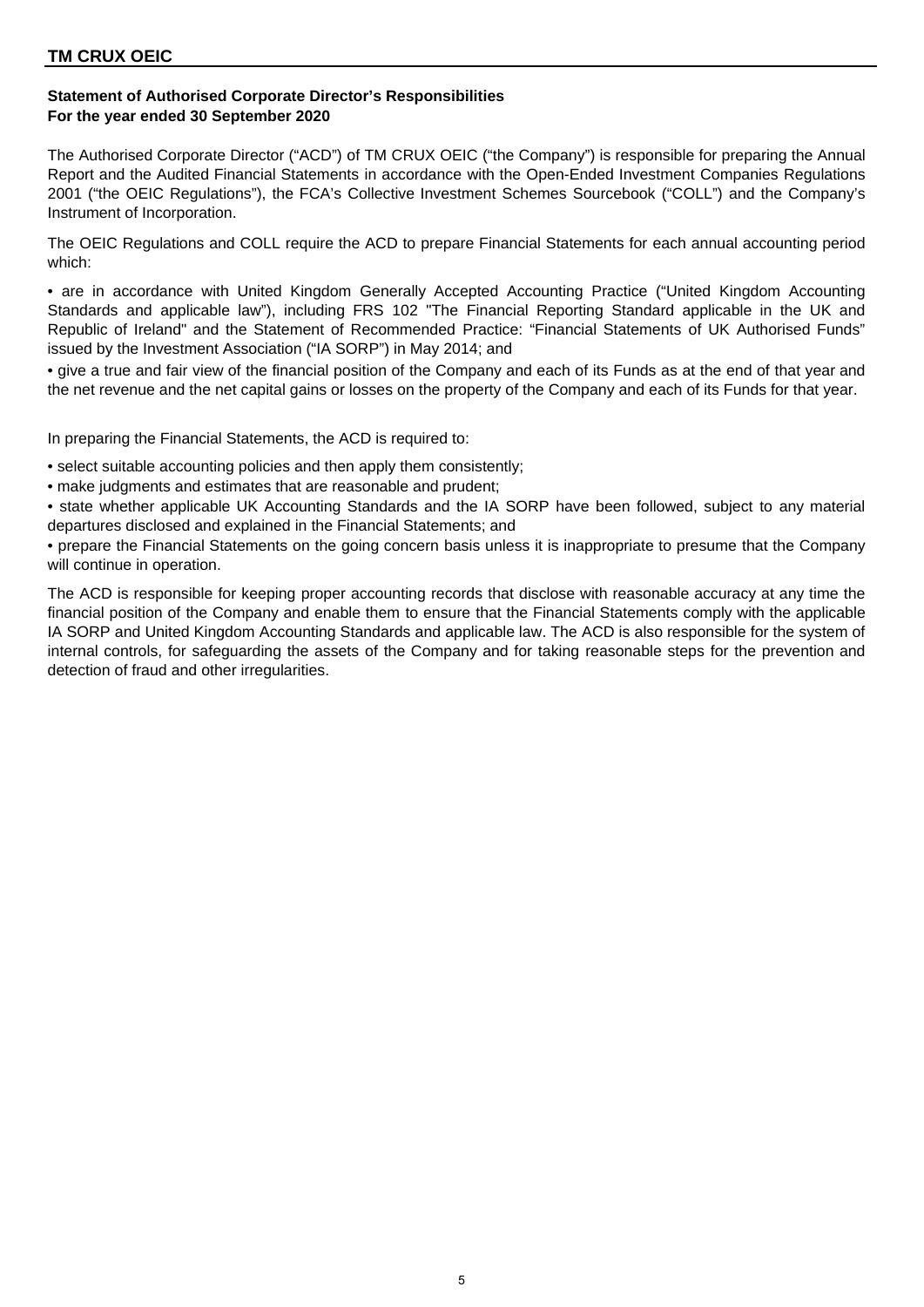## **Statement of the Depositary's Responsibilities For the year ended 30 September 2020**

The Depositary must ensure that the Company is managed in accordance with the Financial Conduct Authority's Collective Investment Schemes Sourcebook, the Open-Ended Investment Companies Regulations 2001 (SI 2001/1228), as amended, the Financial Services and Markets Act 2000, as amended, (together "the Regulations"), the Company's Instrument of Incorporation and Prospectus (together "the Scheme documents") as detailed below.

The Depositary must in the context of its role act honestly, fairly, professionally, independently and in the interests of the Company and its investors.

The Depositary is responsible for the safekeeping of all custodial assets and maintaining a record of all other assets of the Company in accordance with the Regulations.

The Depositary must ensure that:

- the Company's cash flows are properly monitored and that cash of the Company is booked into the cash accounts;
- the sale, issue, repurchase, redemption and cancellation of shares are carried out;
- the value of shares of the Company are calculated;

• any consideration relating to transactions in the Company's assets is remitted to the Company within the usual time limits;

• the Company's income is applied in accordance with the Regulations; and

• the instructions of the Authorised Fund Manager (''the AFM'') which is the UCITS management company, are carried out (unless they conflict with the Regulations).

The Depositary also has a duty to take reasonable care to ensure that the Company is managed in accordance with the Scheme documents and the Regulations in relation to the investment and borrowing powers applicable to the Company.

## **Report of the Depositary to the Shareholders of the Company For the year ended 30 September 2020**

Having carried out such procedures as we considered necessary to discharge our responsibilities as Depositary of the Company it is our opinion, based on the information available to us and the explanations provided, that in all material respects the Company, acting through the AFM:

(i) has carried out the issue, sale, redemption, cancellation and calculation of the price of the Company's shares and the application of the Company's revenue, in accordance with COLL and, where applicable, the OEIC Regulations, the Instrument of Incorporation and the Prospectus of the Company; and

(ii) has observed the investment and borrowing powers and restrictions applicable to the Company.

**State Street Trustees Limited Depositary** 29 January 2021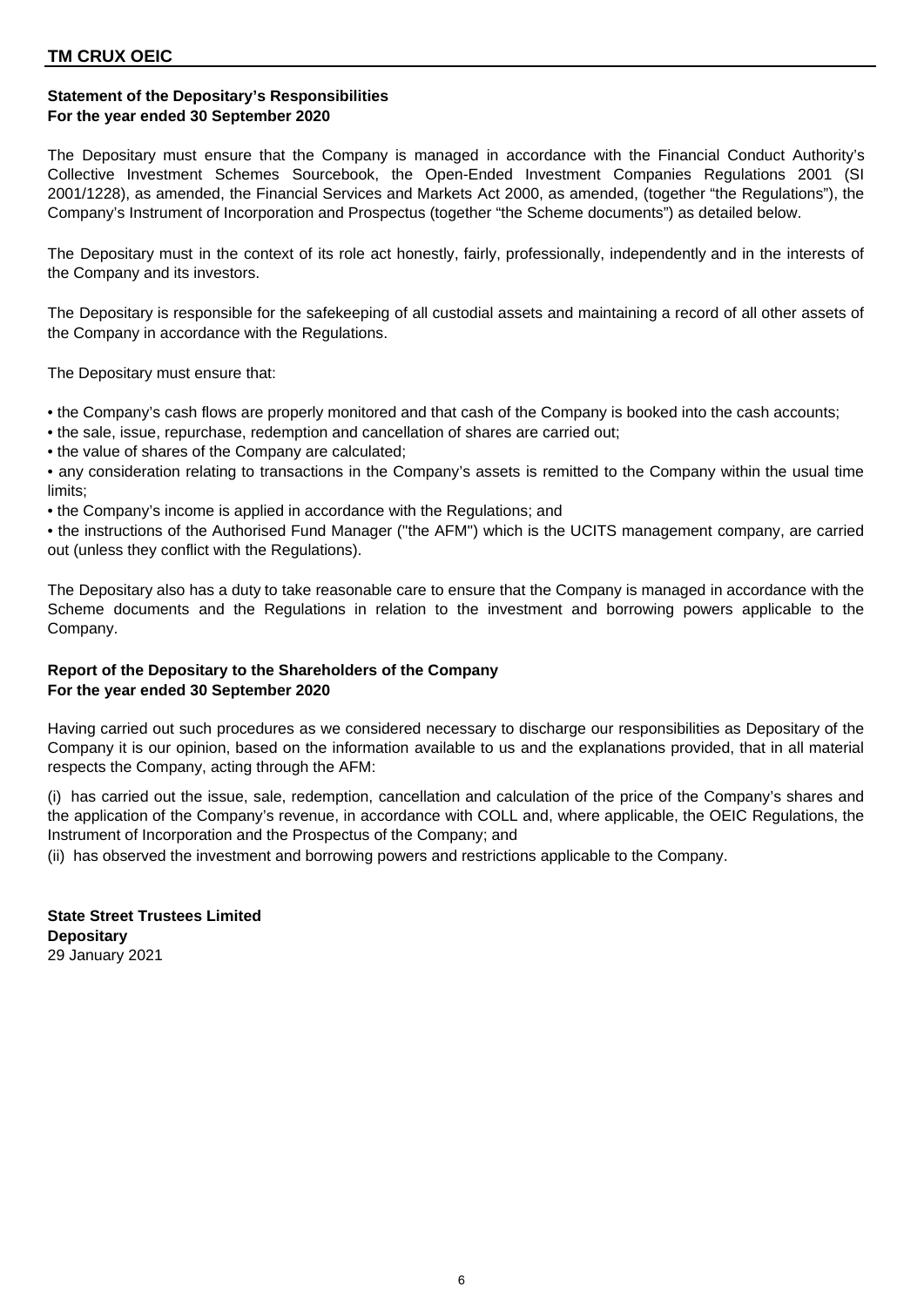## **Independent Auditor's Report to the Shareholders of TM CRUX OEIC For the year ended 30 September 2020**

## **Report on the audit of the financial statements**

## **Opinion**

In our opinion the financial statements:

- give a true and fair view of the financial position of TM CRUX OEIC (the "Company") and its Funds as at 30 September 2020 and of the net revenue and the net capital gains and losses on the property of the Company and its Funds for the year ended 30 September 2020; and
- have been properly prepared in accordance with United Kingdom Generally Accepted Accounting Practice including Financial Reporting Standard 102 "The Financial Reporting Standard applicable in the UK and Republic of Ireland", the Statement of Recommended Practice "Financial Statements of UK Authorised Funds", the rules in the Collective Investment Schemes Sourcebook and the Instrument of Incorporation.

We have audited the financial statements of the Company which comprise for each Fund:

- the statement of total return:
- the statement of change in net assets attributable to shareholders:
- the balance sheet:
- the related notes: and
- the distribution tables.

The financial reporting framework that has been applied in their preparation is applicable law and United Kingdom Accounting Standards, including Financial Reporting Standard 102 "The Financial Reporting Standard applicable in the UK and Republic of Ireland" (United Kingdom Generally Accepted Accounting Practice), the Statement of Recommended Practice: "Financial Statements of UK Authorised Funds" issued by the Investment Association in May 2014, the Collective Investment Schemes Sourcebook and the Instrument of Incorporation.

## **Basis for opinion**

We conducted our audit in accordance with International Standards on Auditing (UK) (ISAs (UK)) and applicable law. Our responsibilities under those standards are further described in the auditor's responsibilities for the audit of the financial statements section of our report.

We are independent of the Company in accordance with the ethical requirements that are relevant to our audit of the financial statements in the UK, including the Financial Reporting Council's (the 'FRC's') Ethical Standard, and we have fulfilled our other ethical responsibilities in accordance with these requirements. We believe that the audit evidence we have obtained is sufficient and appropriate to provide a basis for our opinion.

## **Conclusions relating to going concern**

We are required by ISAs (UK) to report in respect of the following matters where:

- the Authorised Corporate Director's (ACD's) use of the going concern basis of accounting in preparation of the financial statements is not appropriate; or
- the ACD has not disclosed in the financial statements any identified material uncertainties that may cast significant doubt about the Company's ability to continue to adopt the going concern basis of accounting for a period of at least twelve months from the date when the financial statements are authorised for issue.

We have nothing to report in respect of these matters.

## **Other information**

The ACD is responsible for the other information. The other information comprises the information included in the annual report, other than the financial statements and our auditor's report thereon. Our opinion on the financial statements does not cover the other information and, except to the extent otherwise explicitly stated in our report, we do not express any form of assurance conclusion thereon.

In connection with our audit of the financial statements, our responsibility is to read the other information and, in doing so, consider whether the other information is materially inconsistent with the financial statements or our knowledge obtained in the audit or otherwise appears to be materially misstated. If we identify such material inconsistencies or apparent material misstatements, we are required to determine whether there is a material misstatement in the financial statements or a material misstatement of the other information. If, based on the work we have performed, we conclude that there is a material misstatement of this other information, we are required to report that fact.

We have nothing to report in respect of these matters.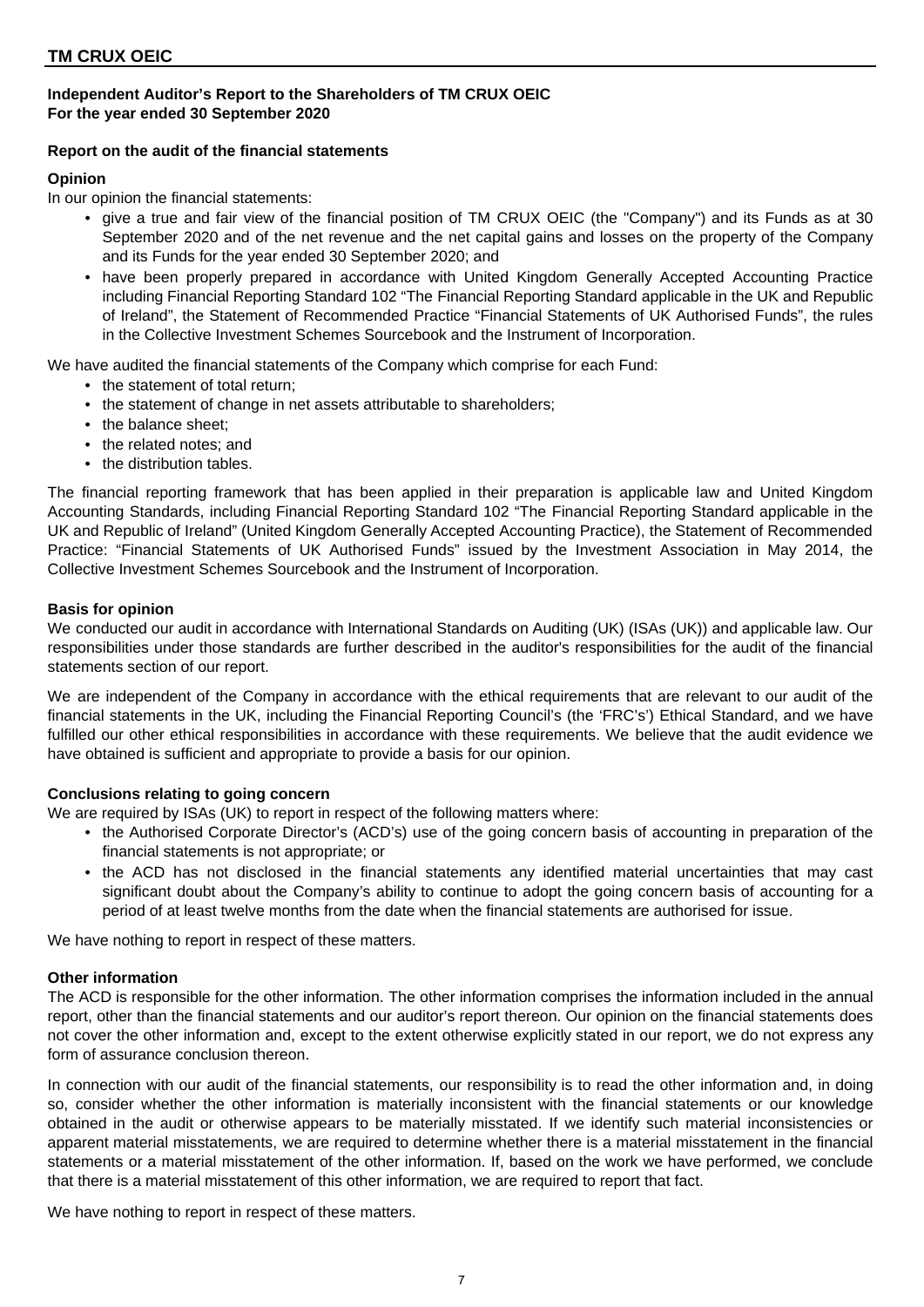## **Independent Auditor's Report to the Shareholders of TM CRUX OEIC For the year ended 30 September 2020**

## **Responsibilities of Depositary and ACD**

As explained more fully in the Depositary's responsibilities statement and the ACD's responsibilities statement, the Depositary is responsible for the safeguarding the property of the Company and the ACD is responsible for the preparation of the financial statements and for being satisfied that they give a true and fair view, and for such internal control as the ACD determines is necessary to enable the preparation of financial statements that are free from material misstatement, whether due to fraud or error.

In preparing the financial statements, the ACD is responsible for assessing the Company's ability to continue as a going concern, disclosing, as applicable, matters related to going concern and using the going concern basis of accounting unless the ACD either intends to liquidate the Company or to cease operations, or has no realistic alternative but to do so.

#### **Auditor's responsibilities for the audit of the financial statements**

Our objectives are to obtain reasonable assurance about whether the financial statements as a whole are free from material misstatement, whether due to fraud or error, and to issue an auditor's report that includes our opinion. Reasonable assurance is a high level of assurance, but is not a guarantee that an audit conducted in accordance with ISAs (UK) will always detect a material misstatement when it exists. Misstatements can arise from fraud or error and are considered material if, individually or in the aggregate, they could reasonably be expected to influence the economic decisions of users taken on the basis of these financial statements.

A further description of our responsibilities for the audit of the financial statements is located on the FRC's website at: www.frc.org.uk/auditorsresponsibilities. This description forms part of our auditor's report.

## **Report on other legal and regulatory requirements**

#### In our opinion: **Opinion on other matters prescribed by the Collective Investment Schemes Sourcebook**

- proper accounting records for the Company and the Fund have been kept and the financial statements are in agreement with those records;
- we have received all the information and explanations which, to the best of our knowledge and belief, were necessary for the purposes of our audit; and
- the information disclosed in the annual report for the year ended 30 September 2020 for the purpose of complying with Paragraph 4.5.9R of the Collective Investment Schemes Sourcebook is consistent with the financial statements.

#### **Use of our report**

This report is made solely to the Company's Shareholders, as a body, in accordance with Paragraph 4.5.12R of the Collective Investment Schemes Sourcebook of the Financial Conduct Authority. Our audit work has been undertaken so that we might state to the Company's Shareholders those matters we are required to state to them in an auditor's report and for no other purpose. To the fullest extent permitted by law, we do not accept or assume responsibility to anyone other than the Company and the Company's Shareholders as a body, for our audit work, for this report, or for the opinions we have formed.

**Deloitte LLP** Statutory Auditor Glasgow, United Kingdom

29 January 2021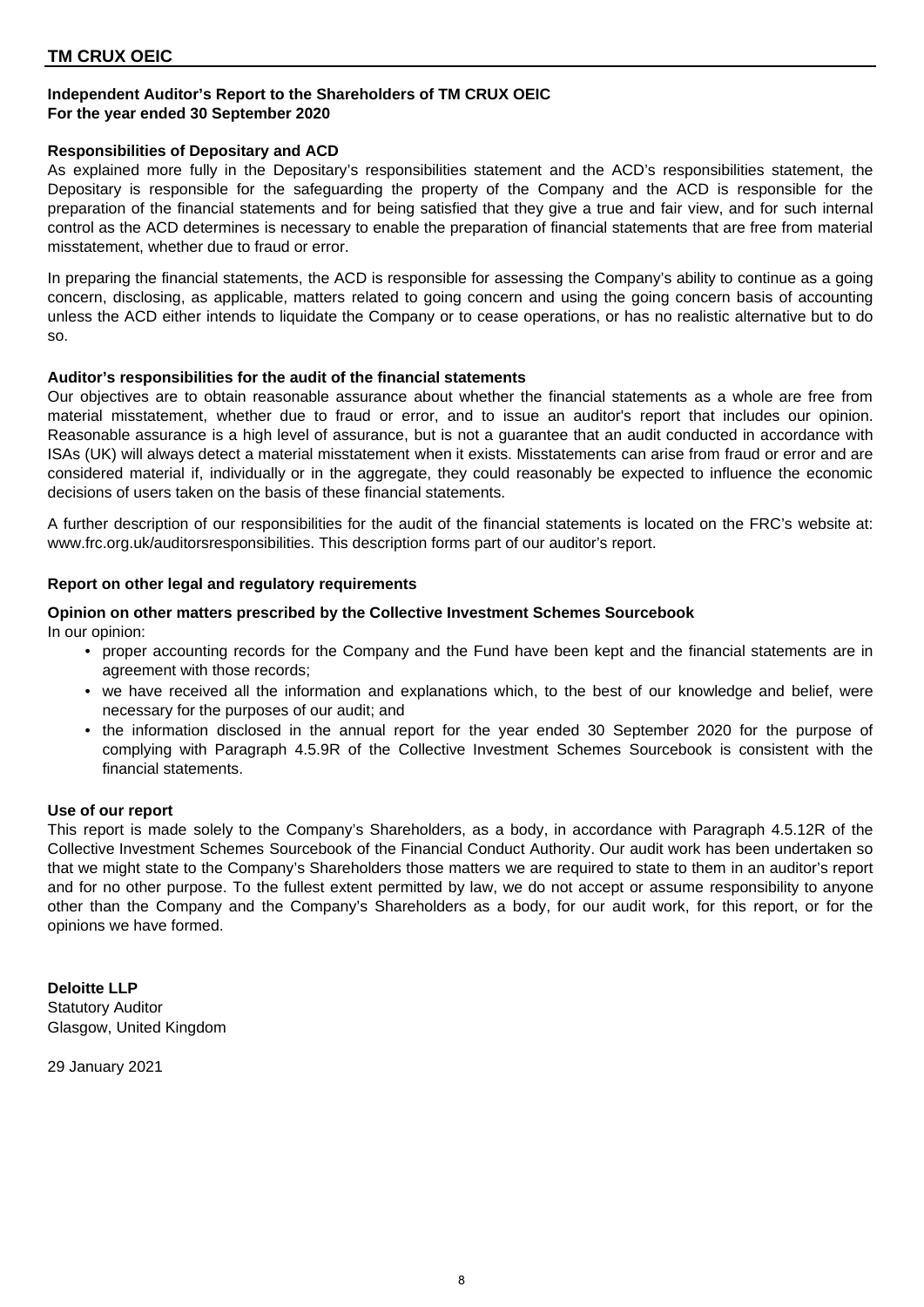## **1. Statement of Compliance**

The Financial Statements have been prepared in compliance with Financial Reporting Standard 102 (FRS 102) and in accordance with the Statement of Recommended Practice for financial statements of UK Authorised Funds issued by The Investment Management Association (now known as The Investment Association) in May 2014 (2014 SORP) and amended in June 2017.

## **2. Summary of Significant Accounting Policies**

## **(a) Basis of Preparation**

The Financial Statements have been prepared on a going concern basis, under the historical cost convention as modified by the revaluation of certain financial assets and liabilities measured at fair value through profit or loss.

The principal accounting policies which have been applied consistently are set out below.

The ACD had not made any judgements in the process of applying the Company's accounting policies. The ACD has not made any assumptions or any estimates which could cause a material adjustment to the carrying amounts of assets and liabilities.

The outbreak of the Novel Coronavirus (COVID- 19), declared by the World Health Organisation as a pandemic on 11 March 2020, has caused disruption to businesses and economic activity which has been reflected in recent fluctuations in global stock markets. The ACD is monitoring developments relating to COVID-19 and is coordinating its operational response based on existing business continuity plans and on guidance from global health organisations, UK government and general pandemic response best practice.

There are no material events that have been identified that may cast significant doubt about the Company's ability to continue as a going concern for at least the next twelve months from the date these financial statements are authorised for issue. The financial statements for the Company have therefore been prepared on a going concern basis. This assessment is made as at the date of issue of these financial statements and is based additionally on the following:

a. The ability, post the announcement of the World Health Organisation of the COVID-19 pandemic, of the ACD and its third party suppliers to continue business as usual as each entity moved their operational functionality from an office based to a working from home environment; and

b. Whilst it is recognised that COVID-19 presents many challenges from an investment perspective, it is considered that these do not impact the ability of the Fund to continue as a going concern due to its liquid balance sheet resources that are considerably in excess of annual operating expenditure.

## **(b) Functional and Presentation Currency**

The functional and presentation currency of the Funds is Pound Sterling.

## **(c) Valuation of Investments**

Quoted investments are valued at bid-market value as at 12 noon on the last working day of the accounting period, net of any accrued interest which is included in the balance sheet as revenue. Where values cannot be readily determined, the securities are valued at the ACD's best assessment of their fair value. Purchases and sales are recognised when a legally binding and unconditional right to obtain, or an obligation to deliver, an asset or liability arises.

All realised and unrealised gains and losses on investments are recognised as net capital gains/(losses) in the Statement of Total Return. Unrealised gains and losses comprise changes in the fair value of investments for the period and from reversal of prior period's unrealised gains and losses for investments which were realised in the accounting year. Realised gains and losses represent the difference between an instruments' initial carrying amount and disposal amount.

## **(d) Foreign Exchange**

Transactions in foreign currencies are translated at the rate of exchange ruling on the date of the transaction. Where applicable, assets and liabilities denominated in foreign currencies are translated into sterling at the rates of exchange ruling as at 12 noon on the last working day of the accounting period.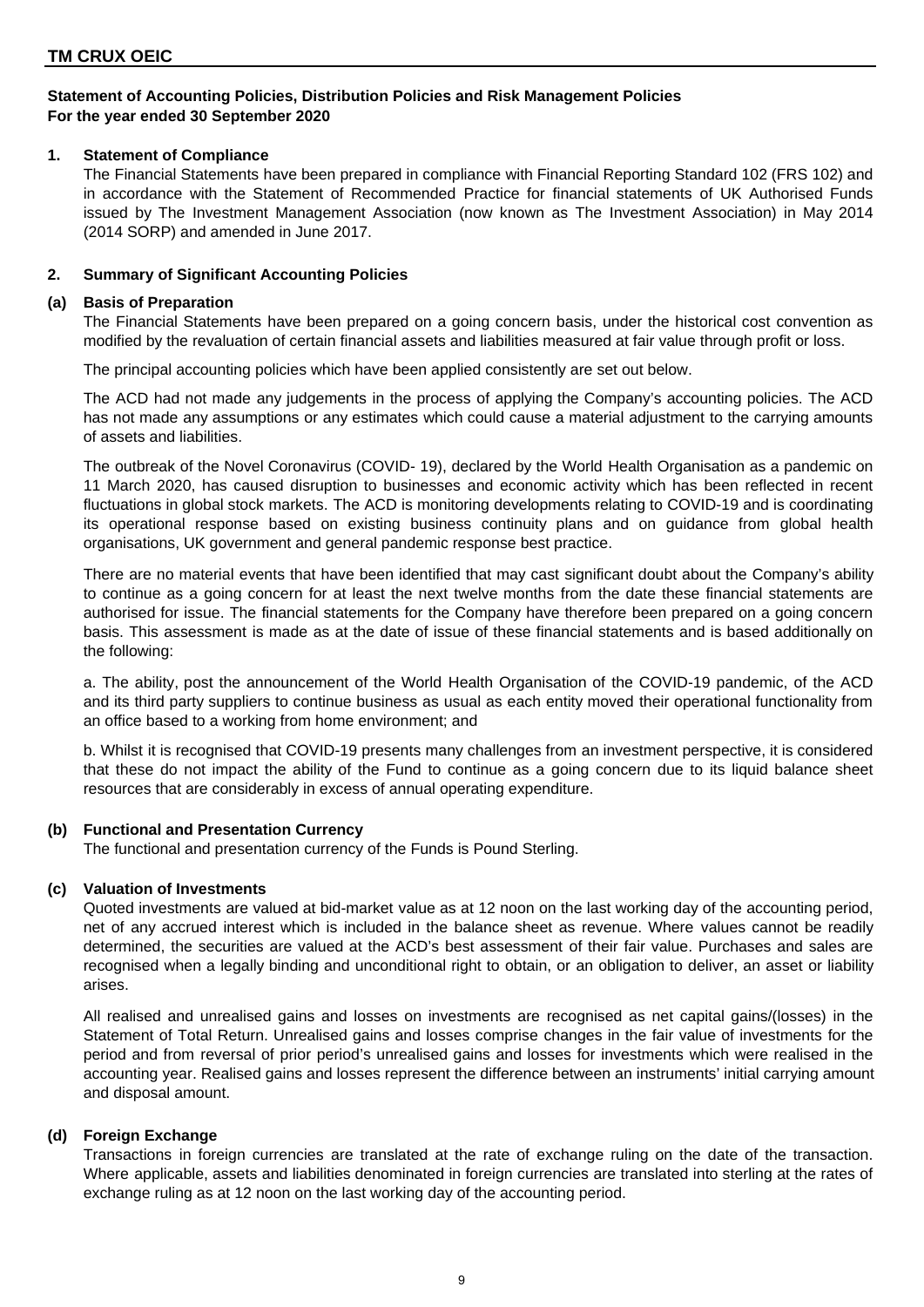## **(e) Revenue**

Revenue from quoted equity and non-equity shares is recognised net of attributable tax credits when the security is quoted exdividend.

Bank interest and other revenue are recognised on an accruals basis.

Ordinary stock dividends are recognised wholly as revenue and are based on the market value of the shares on the date they are quoted ex-dividend. Where an enhancement is offered, the amount by which the market value of the shares (on the date they are quoted ex-dividend) exceeds the cash dividend is taken to capital.

Special dividends are reviewed on a case by case basis in determining whether the amount is revenue or capital in nature. Where there is evidence to treat all or some of such receipts as revenue, such amounts are recognised as dividend revenue of the Company. Any tax treatment would follow the accounting treatment of the principal amount.

## **(f) Expenses**

Expenses of the Funds are charged against revenue except for costs associated with the purchase and sale of investments and the Annual Management Charge on Income share classes which are allocated to the capital of the Funds.

Expenses are recorded on an accruals basis but the Funds may incur additional allowable expenses which are charged as and when they are incurred.

## **(g) Taxation**

Corporation tax is provided for at a rate of 20%. Corporation tax is provided for on the income liable to corporation tax less deductible expenses. Deferred tax is provided in respect of timing differences that have originated but not have been reversed at the balance sheet date. Deferred tax assets are recognised only to the extent that they are more likely than not to be recoverable. Deferred tax assets and liabilities are not discounted to reflect the time value of money.

## **(h) Research costs**

The research provision is a revenue charge made to the fund for research services provided by third parties who are independent of the investment manager. The investment manager uses the research to make informed investment decisions for the Fund.

#### Research Definition:

Analysis and original insights and reaches conclusions based on new or existing information that could be used to inform an investment strategy and be relevant and capable of adding value to the Investment Managers decisions on behalf of the Fund being charged for that research.

## **(i) Leverage**

In accordance with the IA SORP issued in May 2014, as ACD we are required to disclose any leverage of the Fund. Leverage is defined as any method by which the Fund increases its exposure through borrowing or the use of derivatives (calculated as the sum of the net asset value and the incremental exposure through the derivatives and in accordance with the commitment approach (CESR/10-788)) divided by the net asset value.

The Funds' exposure is defined with reference to the 'Commitment' method. Commitment method exposure is calculated as the sum of all positions of the Fund, after netting off derivative and security positions and is disclosed within the individual Funds' Financial Statements.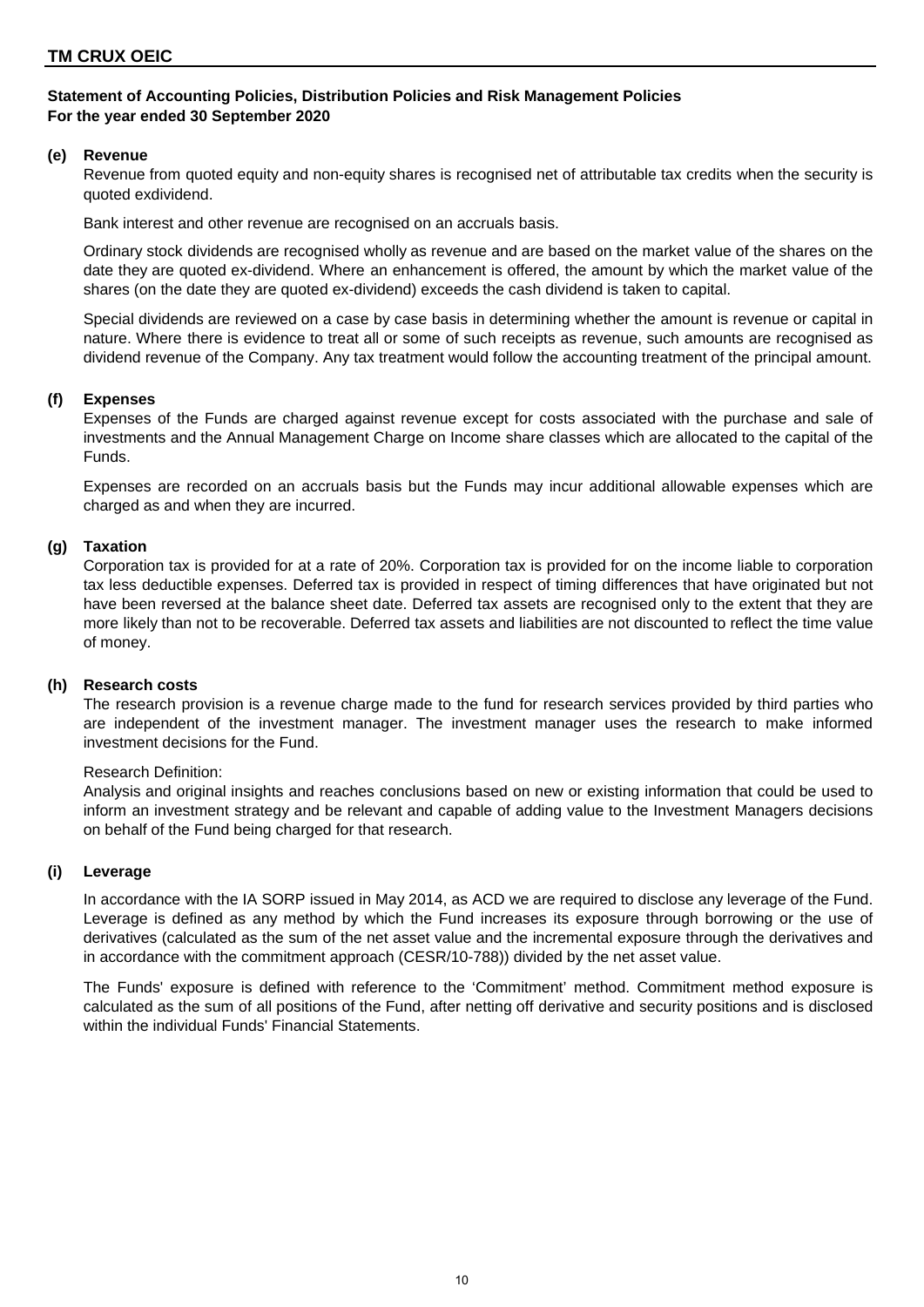## **3. Distribution Policies**

## **(a) Basis of Distribution**

When appropriate, the Fund will allocate any surplus net revenue as dividend distribution or accumulation dividend for income and accumulation shares respectively. Distribution and accumulation of revenue for the Fund are made on or before the annual revenue allocation date and on or before the interim revenue allocation date, where applicable, in each year. The revenue available for distribution or accumulation is determined in accordance with COLL. It comprises all revenue received or receivable for the account of the Fund in respect of the accounting year concerned, after deducting net charges and expenses paid or payable out of such revenue.

For distribution purposes, expenses of the Funds are charged against revenue except for costs associated with the purchase and sale of investments and the Annual Management Charge on Income share classes which are allocated to the capital of the Funds. This policy may result in capital erosion or constrain capital growth.

## **(b) Unclaimed distributions**

All distributions unclaimed for a period of six years after having become due for payment shall be forfeited and shall revert to the capital of the Company.

## **4. Risk Management Policies**

## *Market Price Risk*

Market risk is the risk that the fair value of future cash flows from financial instruments will fluctuate due to changes in market variables such as interest rates, foreign exchange rates or underlying investment prices. The Funds can be exposed to market risk by virtue of their investment into financial instruments. The Funds may use derivatives for efficient portfolio management. These instruments may be volatile, involve certain special risks and can expose investors to a risk of loss. When used for hedging purposes there may be an imperfect correlation between these instruments and the investment or market sectors being hedged, although this basis risk will be monitored and any material breakdown in correlation can generally be corrected by delta hedging the position or liquidation. Transactions in over-the-counter derivatives, such as credit derivatives, may involve additional risk as there is no exchange market on which to close out an open position.

Market price risk is managed through active portfolio management.

#### *Foreign currency risk*

Foreign currency risk is the risk that the value of the funds' investment holdings will fluctuate as a result of changes in foreign currency exchange rates.

A proportion of the Funds' investment portfolio is invested in overseas securities and the balance sheet can be affected by movements in foreign exchange rates. The Investment Adviser seeks to manage exposure to currency movements by using forward exchange contracts or by hedging the sterling value of investments that are priced in other currencies.

#### *Interest rate risk*

Interest rate risk is the risk that the value of the Funds' investment holdings will fluctuate as a result of changes in interest rates.

The Funds may invest in fixed rate securities. The revenue of the Funds may be affected by changes to interest rates relevant to particular securities or as a result of the Investment Advisers being unable to secure similar returns on the expiry of contracts or sale of securities. The value of fixed interest securities may be affected by interest rate movements or the expectation of such movements in the future. Interest receivable on bank deposits or payable on bank overdraft positions will be affected by fluctuations in interest rates.

In general, if interest rates rise, the income potential of the Funds also rises but the value of fixed rate securities will decline (along with certain expenses calculated by reference to the assets of the Funds). A decline in interest rates will in general have the opposite effect.

This risk is not actively managed.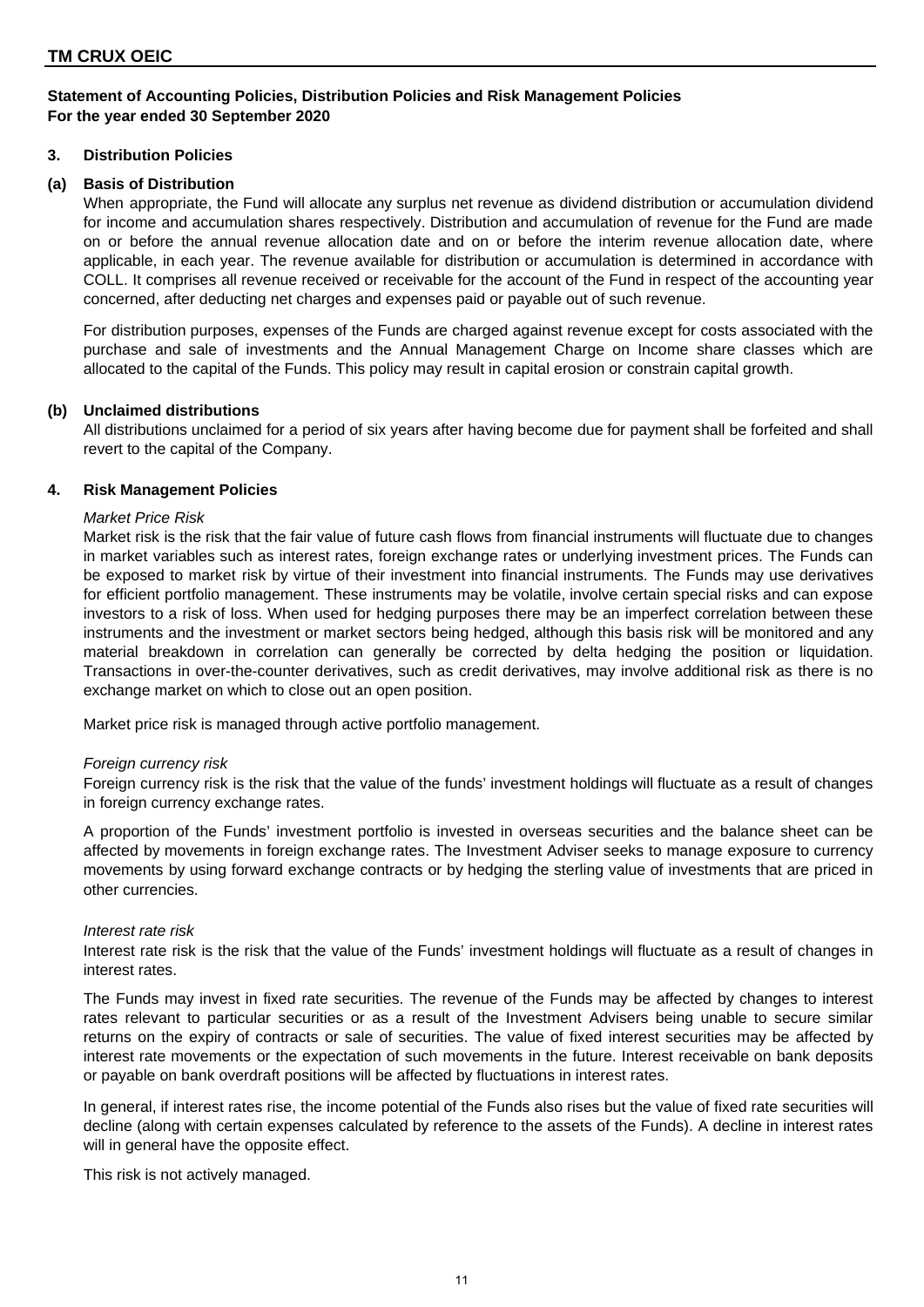#### *Liquidity Risk*

Liquidity risk is the risk that the Funds are unable to meet their obligations as they fall due. The main liability of the Funds is the redemption of any shares that investors wish to sell.

## *Credit Risk*

Credit risk is the risk that an issuer or counterparty will be unable to meet a commitment that it has entered into with the Fund. To the extent that a counterparty defaults on its obligation and the Fund is delayed or prevented from exercising its rights with respect to the investments in its portfolio, it may experience a decline in the value of its position, lose income and incur costs associated with asserting its rights. The Funds' maximum exposure to credit risk, not taking account of the value of any collateral or other securities held in the event that counterparties fail to perform their obligations as of 30 September 2020 in relation to each class of recognised financial assets including derivatives, is the carrying amount of those assets in the balance sheet.

## **Exposure**

Exposure to market risk is calculated using the "commitment approach" methodology. In relation to Position (issuer concentration) Risk, this approach involves converting derivative positions into the equivalent positions of the underlying assets. The commitment approach is a simplistic way of identifying the level of exposure that a Company has through derivatives to the underlying equities, bonds, commodities, currencies etc. However, it does have its limitations and therefore is only used as long as the use of derivatives by the Company are "nonsophisticated".

## **Objectives, policies and processes for managing risks**

The risks identified above are subject to management and monitoring through the ACD's Risk Management Programme. The principal objectives of the programme are:

- To ensure that all risks are identified and monitored, and that preventive or mitigating actions are implemented.

- To assess, review and challenge current and emerging risks.
- To minimise the risk of loss to investors.
- To administer the Fund in a manner which complies with COLL and the SORP.

The ACD has built a Funds Oversight Programme which comprises a range of rolling independent checks including the specific use of derivatives. The results of the programme are reported to the Investment Committee with escalation through to the Operating Committee and the ACD Board. Results of the Funds Oversight Programme are made available to the Depositary as part of their audit programme on the ACD and are also collated into a pack for review and analysis by the Investment Committee on a monthly basis.

#### **Methods used to measure risks**

#### *Market Price Risk*

The following checks are performed as part of the Funds Oversight Programme on a daily or weekly basis as follows: limit breaches or positions approaching limits; leverage; eligibility; global exposure; counterparty exposure; collateral cover; OTC pricing check; fair value pricing.

#### *Liquidity Risk*

Liquidity risk is controlled through monitoring the liquidity of all instruments used in the context of the investment objectives and liquidity requirements of the Funds. Cash positions are monitored and reported to ensure the Funds have sufficient capacity to meet obligations arising from investment in financial derivative positions.

Procedures are in place to review the Funds' weightings to ensure liquidity requirements will be met in the event of extreme market movements to meet the obligation at expiry or maturity. The process involves at least daily assessment of any impending cash liability to ensure sufficient cash can be raised to cover such liability when it falls due.

The Funds are also monitored through a daily check which assesses the Fund's ability to liquidate the portfolio within one working day. If the portfolio has less than 60% liquidity, it is marked as higher risk and details are reported to the Oversight Committee and monitored for significant changes either to the Fund's makeup or shares traded in the Fund. This liquidity check is stress tested by removing the top 20 holdings, with the process being repeated. The process is fully documented and is available upon request.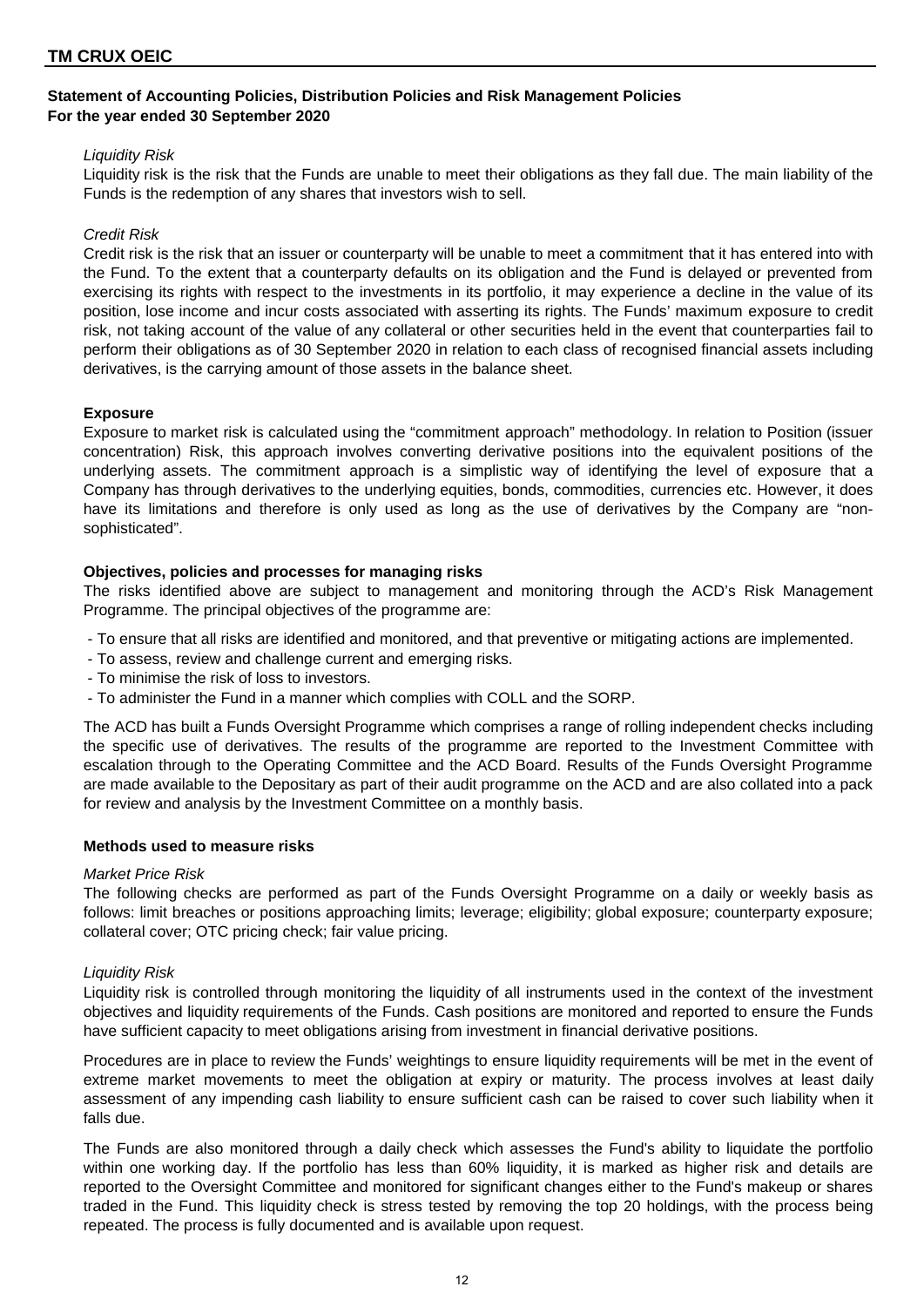## **TM CRUX OEIC**

## **Statement of Accounting Policies, Distribution Policies and Risk Management Policies For the year ended 30 September 2020**

#### *Credit Risk*

In order to manage credit risk the ACD undertakes a cash management check on the Funds, testing for any negative balances and balances in excess of £1m. Any balances highlighted are discussed with the Investment Adviser to ensure that the Fund does not take on any unnecessary counterparty risk with the relevant bank and that the strategy is being adhered to.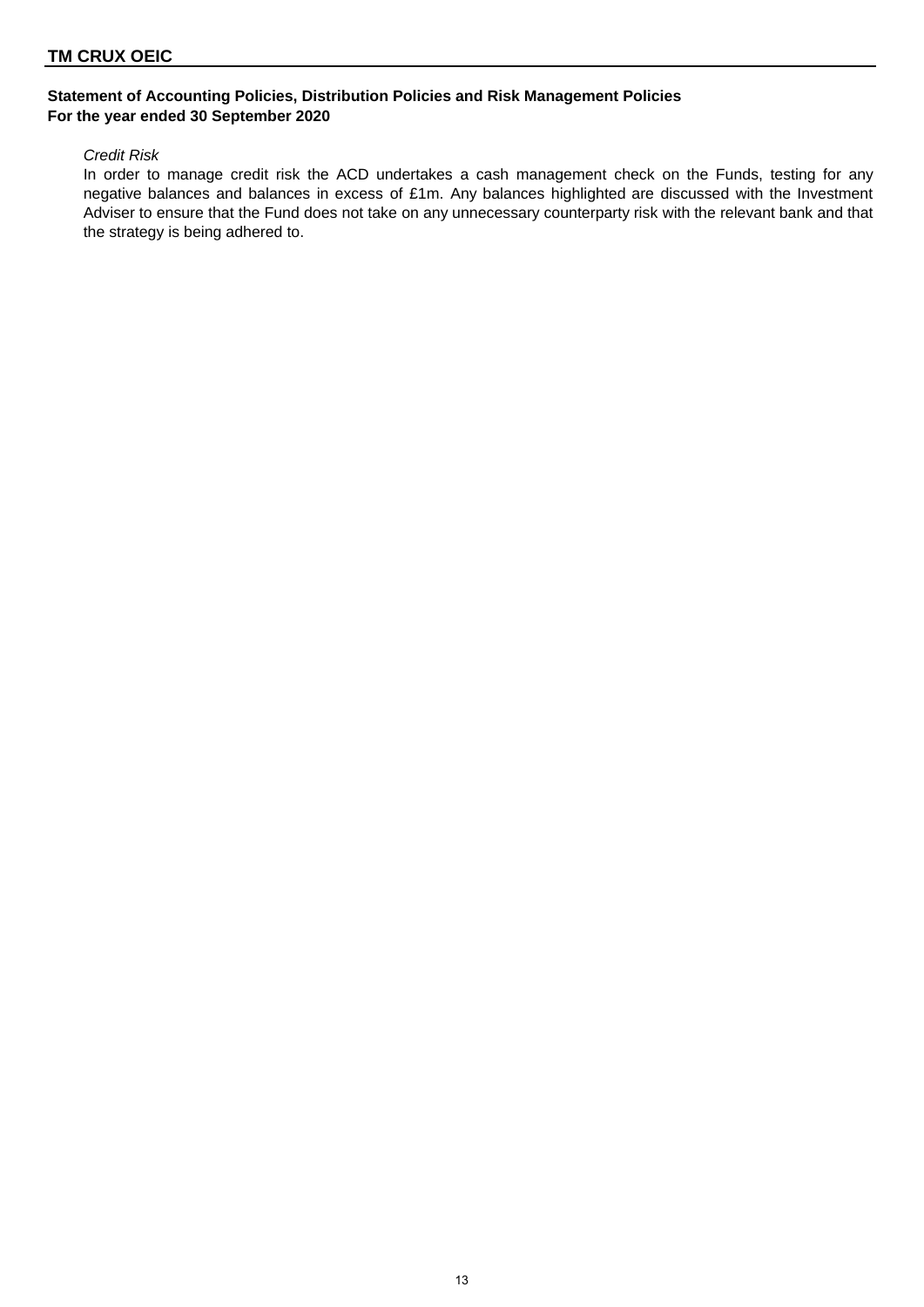## **Investment Manager's Report For the year ended 30 September 2020**

## **Investment Objective**

The investment objective of TM CRUX European Fund ("the Fund") is to achieve long-term capital growth by investing primarily in equities of European companies.

## **Investment Policy**

The Fund will achieve the investment objective by primarily investing in European (excluding UK) domiciled companies listed on regulated European stock exchanges. The investments will be ordinary shares and other transferable securities including, but not limited to, preference shares and debt securities convertible into ordinary stocks and shares. The Fund may also invest in cash, money-market instruments and deposits.

The Fund will be managed on a concentrated basis in Europe and may also invest outside of Europe if the Investment Manager believes that it should be beneficial for the Fund.

The use of derivatives is permitted by the Fund for efficient portfolio management purposes (including hedging) and borrowing is permitted under the terms of the Regulations. On giving 60 days' notice to shareholders, the Fund may, in addition to its other investment powers, use derivatives and forward transaction for investment purposes. It is not intended that the use of derivatives in this way will change the risk profile of the Fund.

Investors should note that while the investment objective of the Fund is to achieve long term capital growth there may be situations in which an income return is also achieved.

Investors' attention is drawn to the detailed risk warnings in this Prospectus.

The Fund will be managed in a manner that maintains eligibility for ISAs.

## **Investment Review**

Over the period, the TM CRUX European Fund I Acc GBP gained 4.3% versus its performance comparator the IA Europe ex UK Sector which rose 3.1%.

Equities were volatile during the year to 30 September 2020. For the first few months, share prices rose, with a bias towards more cyclical stocks, and away from defensives. This was mainly fuelled by optimism over the US and China reaching a partial deal agreement, as well as third quarter earnings generally beating fairly low expectations. Some minor set-backs occurred, including the US introducing a new Hong Kong Human Rights and Democracy Act, which caused markets to retreat on fears the Chinese might not agree to a trade deal in retaliation. Nonetheless, the US and China finally signed off on a phase-one trade deal, and therefore averted a further wave of tariffs. Separately, the US threatened new tariffs on handbags and cheese as France slapped a 3% sales tax on large, mainly US, digital firms, such as Google. In the UK, Boris Johnson won a landslide election victory which caused UK stocks to rally. January saw some nervousness on Middle East tensions after a US airstrike against an Iranian top general, however stocks quickly turned higher on generally improving macroeconomic indicators. At the beginning of February, investors thought that the coronavirus outbreak was contained within China, and therefore although Chinese stock prices and commodities fell back, European and American investors were still full of optimism. However, any positive sentiment quickly evaporated when Italy struggled to contain several new virus cases even with virtual lockdown in the north of the country. March saw share indices lose significant ground, as coronavirus cases continued to increase in most major economies, resulting in widespread lockdowns of society to contain the disease. Extreme sell-offs were seen in the first two weeks, with stock price declines perhaps exacerbated by hedge funds and other strategies aggressively reducing exposures. In the midst of this, the oil price dropped sharply as Saudi Arabia announced producing record crude output to take market share after Russia, in particular, failed to conclude volume reductions to support the oil price. Share prices clawed back some losses by the end of the month as governments revealed substantial aid packages and central banks slashed interest rates and injected liquidity into the system. The recovery in equities continued into June as countries began easing lockdown restrictions, but then mostly stagnated into September.

The fund outperformed over the period due to being underweight in banks, which fell back significantly on COVID-19 fears surrounding both rising loan losses and lower interest rates due to central bank activity. Many of the fund's stock positions recovered strongly after the March sell-off. These included many names in software and semi-conductor sectors such as SAP, ASML, Prosus and SoftwareONE. The automotive industry has rebounded since March and this benefitted the suppliers held in the fund, such as Infineon and Hella. Other bright spots included GN Store Nord where one division saw increased demand for its working-at-home headsets, whilst the hearing aid business has been slowly recovering. Performance was held back by our aerospace holdings Safran and Airbus, as well as a few residual positions that were disposed in the period such as ISS and Aroundtown.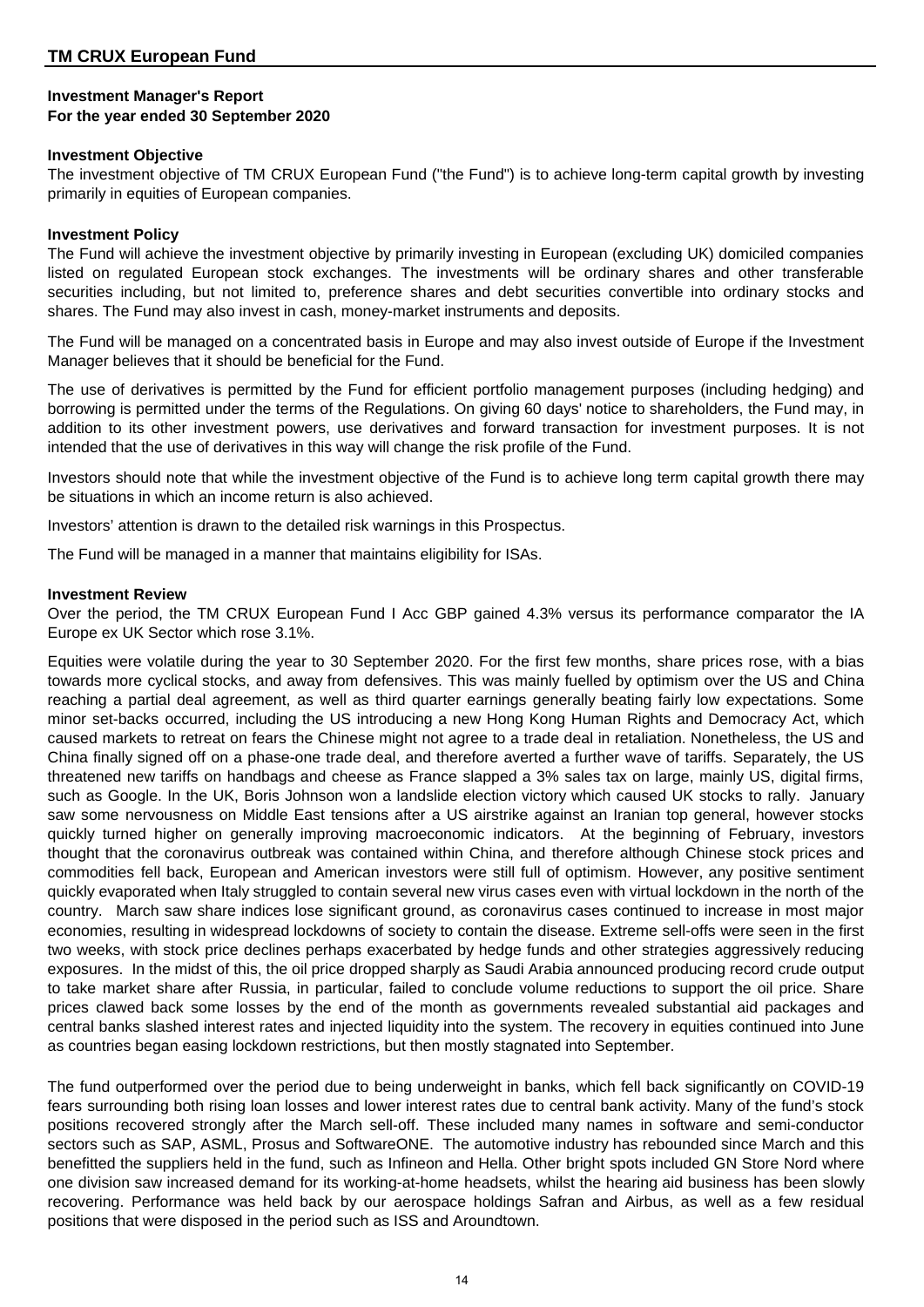## **Investment Manager's Report For the year ended 30 September 2020**

In terms of transactions, we disposed of Alcon and Eurofins after rebounding very strongly, leaving the groups more than fully valued in our opinion. We trimmed Relx, Deutsche Borse and Novo Nordisk before their Q2 results which we thought may disappoint. We added Siemens to the portfolio, which is slowly reducing its conglomerate discount by listing or selling its divisions, leaving it with attractive end markets of healthcare, industrial software and automation. We subsequently disposed of their energy division, Siemens Energy, which they spun out in late September 2020. We also sold our position in Siemens Healthineers after it announced a large acquisition in the US. We sold our position in Bureau Veritas on fears that its consumer testing division is still too biased towards high street items which might be a lengthy drag on profitability. Over the period we started a position in Soitec which looked attractively valued for its sales growth; it commands a very high market share in a certain niche in semi-conductor wafers which benefits from rising content in new phones. We added Hexagon which makes the Leica rangefinder that surveyors and engineers use on the motorway or building sites. The company has expanded so that 60% of revenue is now from software and services; it grows both organically and via bolt-on acquisitions. We also bought Swiss-based SIG Combibloc which sells paperbased packaging for beverages. The stock has historically been resilient in downturns and continues to enjoy growth even after the temporary boost from stockpiling in the spring.

The outlook for certain sectors of the economy looks downbeat such as the high street, travel and entertainment, particularly if COVID-19 cases continue to increase into the winter. However, many other sectors are seeing a return to growth including industry and automobiles. Merger and acquisition activity is also picking up, and this is starting to be seen in some of our holdings and this boosts their growth. The vast majority of our companies enjoy structural demand growth and dominate their niches in healthcare, technology, testing, food ingredients, energy efficiency and software, and these growth drivers seem to be intensifying. We continue to focus on global franchises (but listed in Europe) which can maintain a high return on a capital-light business model, and are run by managers with significant equity stakes.

Source of performance data: FE, 30.09.19–30.09.20, I Accumulation GBP share class, Bid-Bid basis, net income re-invested GBP

**Investment Manager** CRUX Asset Management Limited 13 November 2020

## **Assessment of Value (unaudited)**

A statement on the Assessment of Value will be available for all applicable funds managed by Thesis Unit Trust Management Limited. This report will be published within four months of the annual accounting reference date at https://clicktime.symantec.com/3CVr6wQJqCFDtKBE1q73qA47Vc?u=www.tutman.co.uk.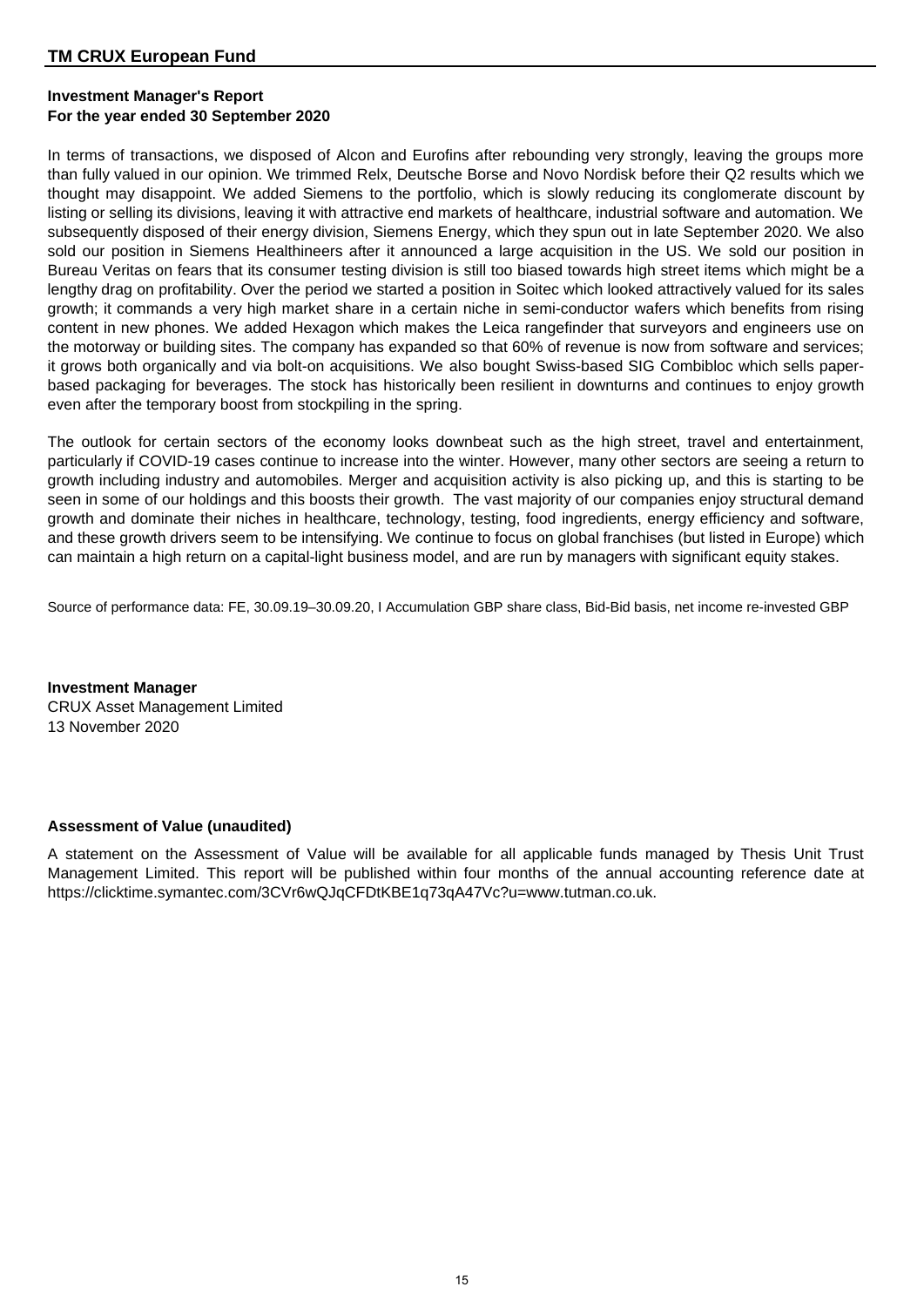## **Comparative Table As at 30 September 2020**

|  |  | I (GBP) Income |
|--|--|----------------|
|--|--|----------------|

## **I (GBP) Accumulation**

|                                                  | 30 Sep 20 | 30 Sep 19 | 30 Sep 18  | 30 Sep 20 | 30 Sep 19 | 30 Sep 18 |
|--------------------------------------------------|-----------|-----------|------------|-----------|-----------|-----------|
| Change in net assets per Share                   | (p)       | (p)       | (p)        | (p)       | (p)       | (p)       |
| Opening net asset value per Share                | 129.17    | 132.00    | 132.96     | 142.09    | 141.92    | 139.40    |
| Return before operating charges*                 | 6.67      | 1.31      | 3.51       | 7.52      | 1.43      | 3.82      |
| Operating charges                                | (1.23)    | (1.16)    | (1.23)     | (1.35)    | (1.26)    | (1.30)    |
| Return after operating charges                   | 5.44      | 0.15      | 2.28       | 6.17      | 0.17      | 2.52      |
| <b>Distributions</b>                             | (1.29)    | (2.98)    | (3.24)     | (0.52)    | (2.33)    | (2.61)    |
| Retained distributions on<br>accumulation Shares |           |           |            | 0.52      | 2.33      | 2.61      |
| Closing net asset value per Share                | 133.32    | 129.17    | 132.00     | 148.26    | 142.09    | 141.92    |
| * after direct transaction costs of:             | 0.31      | 0.13      | 0.18       | 0.34      | 0.14      | 0.19      |
| <b>Performance</b>                               |           |           |            |           |           |           |
| Return after operating charges                   | 4.21%     | 0.11%     | 1.71%      | 4.34%     | 0.12%     | 1.81%     |
| <b>Other information</b>                         |           |           |            |           |           |           |
| Closing net asset value (*'000)                  | £9,324    | £10,645   | £13,308    | £7,672    | £7,328    | £8,242    |
| Closing number of Shares                         | 6,993,692 | 8,241,535 | 10,081,842 | 5,174,460 | 5,157,317 | 5,807,309 |
| Operating charges                                | 0.97%     | 0.94%     | 0.93%      | 0.97%     | 0.94%     | 0.93%     |
| Direct transaction costs                         | 0.24%     | 0.11%     | 0.14%      | 0.24%     | 0.11%     | 0.14%     |
| <b>Prices</b>                                    |           |           |            |           |           |           |
| <b>Highest Share price</b>                       | 136.41    | 133.00    | 137.98     | 151.57    | 146.15    | 146.21    |
| Lowest Share price                               | 97.34     | 112.03    | 124.32     | 107.08    | 120.45    | 131.30    |

## **I (EUR) Income I (EUR) Accumulation**

|                                                  | 30 Sep 20 | 30 Sep 19 | 30 Sep 18  | 30 Sep 20 | 30 Sep 19 | 30 Sep 18 |
|--------------------------------------------------|-----------|-----------|------------|-----------|-----------|-----------|
| Change in net assets per Share                   | (c)       | (c)       | (c)        | (c)       | (c)       | (c)       |
| Opening net asset value per Share                | 104.47    | 106.44    | 108.37     | 114.98    | 114.47    | 113.66    |
| Return before operating charges*                 | (12.52)   | 1.37      | 1.70       | 2.85      | 1.55      | 1.85      |
| Operating charges                                | (1.04)    | (0.93)    | (0.99)     | (1.11)    | (1.04)    | (1.04)    |
| Return after operating charges                   | (13.56)   | 0.44      | 0.71       | 1.74      | 0.51      | 0.81      |
| <b>Distributions</b>                             |           | (2.41)    | (2.64)     | (0.42)    | (1.87)    | (2.23)    |
| Retained distributions on<br>accumulation Shares |           |           |            | 0.42      | 1.87      | 2.23      |
| Closing net asset value per Share                | 90.91     | 104.47    | 106.44     | 116.72    | 114.98    | 114.47    |
| * after direct transaction costs of:             | 0.26      | 0.11      | 0.15       | 0.28      | 0.12      | 0.15      |
| <b>Performance</b>                               |           |           |            |           |           |           |
| Return after operating charges                   | (12.98%)  | 0.41%     | 0.66%      | 1.51%     | 0.45%     | 0.71%     |
| <b>Other information</b>                         |           |           |            |           |           |           |
| Closing net asset value (*'000)                  | €2        | €3,471    | €18,178    | €76       | €75       | €60       |
| Closing number of Shares                         | 2,431     | 3,323,050 | 17,078,313 | 65,071    | 65,071    | 52,657    |
| Operating charges                                | 0.97%     | 0.94%     | 0.93%      | 0.97%     | 0.96%     | 0.93%     |
| Direct transaction costs                         | 0.24%     | 0.11%     | 0.14%      | 0.24%     | 0.11%     | 0.14%     |
| <b>Prices</b>                                    |           |           |            |           |           |           |
| <b>Highest Share price</b>                       | 115.90    | 106.76    | 112.41     | 127.46    | 116.87    | 117.99    |
| Lowest Share price                               | 76.66     | 89.21     | 102.05     | 84.36     | 95.96     | 107.81    |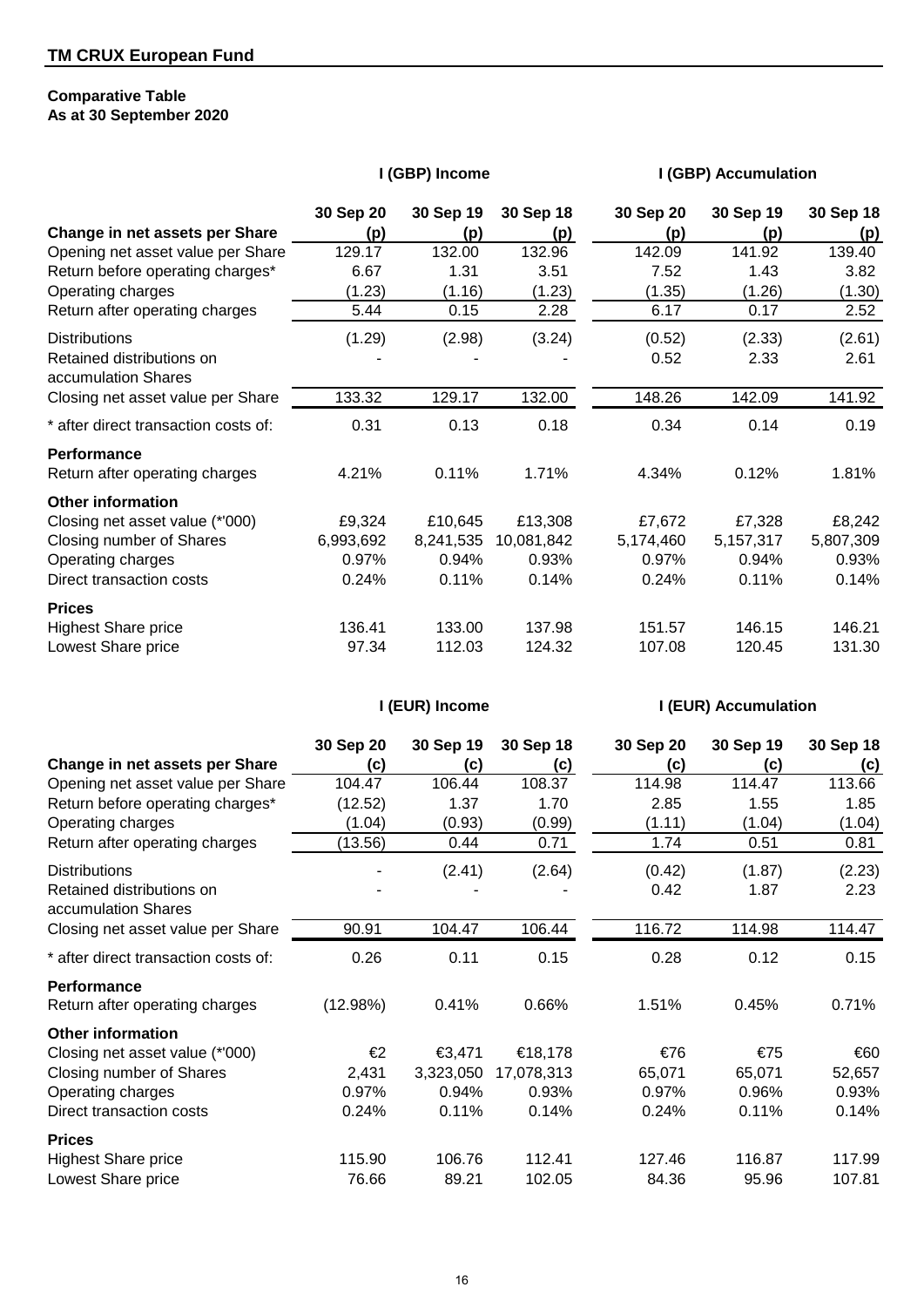## **Comparative Table As at 30 September 2020**

## **S (GBP) Income S (GBP) Accumulation**

|                                                      | 30 Sep 20 | 30 Sep 19 | 30 Sep 18  | 30 Sep 20   | 30 Sep 19  | 30 Sep 18  |
|------------------------------------------------------|-----------|-----------|------------|-------------|------------|------------|
| Change in net assets per Share                       | (p)       | (p)       | (p)        | (p)         | (p)        | (p)        |
| Opening net asset value per Share                    | 129.90    | 132.56    | 133.32     | 142.94      | 142.56     | 139.82     |
| Return before operating charges*                     | 6.65      | 1.29      | 3.54       | 7.59        | 1.45       | 3.84       |
| Operating charges                                    | (1.05)    | (0.96)    | (1.04)     | (1.16)      | (1.07)     | (1.10)     |
| Return after operating charges                       | 5.60      | 0.33      | 2.50       | 6.43        | 0.38       | 2.74       |
| <b>Distributions</b>                                 | (1.21)    | (2.99)    | (3.26)     | (0.69)      | (2.49)     | (2.73)     |
| Retained distributions on<br>accumulation Shares     |           |           |            | 0.69        | 2.49       | 2.73       |
| Closing net asset value per Share                    | 134.29    | 129.90    | 132.56     | 149.37      | 142.94     | 142.56     |
| * after direct transaction costs of:                 | 0.31      | 0.13      | 0.18       | 0.34        | 0.14       | 0.19       |
| <b>Performance</b><br>Return after operating charges | 4.31%     | 0.25%     | 1.88%      | 4.50%       | 0.27%      | 1.96%      |
| <b>Other information</b>                             |           |           |            |             |            |            |
| Closing net asset value (*'000)                      | £13,268   | £9,657    | £59,035    | £185,744    | £99,595    | £98,961    |
| Closing number of Shares                             | 9,880,068 | 7,434,584 | 44,535,150 | 124,349,324 | 69,673,335 | 69,418,366 |
| Operating charges                                    | 0.82%     | 0.78%     | 0.78%      | 0.82%       | 0.79%      | 0.78%      |
| Direct transaction costs                             | 0.24%     | 0.11%     | 0.14%      | 0.24%       | 0.11%      | 0.14%      |
| <b>Prices</b>                                        |           |           |            |             |            |            |
| <b>Highest Share price</b>                           | 137.39    | 133.72    | 138.41     | 152.69      | 146.99     | 146.85     |
| Lowest Share price                                   | 97.96     | 112.53    | 117.76     | 107.80      | 121.03     | 131.79     |

## **Z (GBP) Income Z (EUR) Income**

|                                                  | 30 Sep 20 | 30 Sep 19 | 30 Sep 18 | 30 Sep 20 | 30 Sep 19 | 30 Sep 18 |
|--------------------------------------------------|-----------|-----------|-----------|-----------|-----------|-----------|
| Change in net assets per Share                   | (p)       | (p)       | (p)       | (c)       | (c)       | (c)       |
| Opening net asset value per Share                | 100.54    | 102.39    | 100.00    | 98.76     | 100.24    | 100.00    |
| Return before operating charges*                 | 5.22      | 1.00      | 2.49      | 2.35      | 0.60      | 0.30      |
| Operating charges                                | (0.61)    | (0.53)    | 0.20      | (0.61)    | (0.53)    | (0.02)    |
| Return after operating charges                   | 4.61      | 0.47      | 2.69      | 1.74      | 0.07      | 0.28      |
| <b>Distributions</b>                             | (1.01)    | (2.32)    | (0.30)    | (0.97)    | (1.55)    | (0.04)    |
| Retained distributions on<br>accumulation Shares |           |           |           |           |           |           |
| Closing net asset value per Share                | 104.14    | 100.54    | 102.39    | 99.53     | 98.76     | 100.24    |
| * after direct transaction costs of:             | 0.24      | 0.10      | 0.14      | 0.24      | 0.10      | 0.11      |
| <b>Performance</b>                               |           |           |           |           |           |           |
| Return after operating charges                   | 4.59%     | 0.46%     | 2.69%     | 1.76%     | 0.07%     | 0.28%     |
| <b>Other information</b>                         |           |           |           |           |           |           |
| Closing net asset value (*'000)                  | £3,333    | £3,797    | £10       | €572      | €1,375    | €5        |
| Closing number of Shares                         | 3,200,776 | 3,776,896 | 10,000    | 574,445   | 1,392,295 | 5,000     |
| Operating charges                                | 0.62%     | 0.56%     | 0.58%     | 0.62%     | 0.56%     | 0.58%     |
| Direct transaction costs                         | 0.24%     | 0.11%     | 0.14%     | 0.24%     | 0.11%     | 0.14%     |
| <b>Prices</b>                                    |           |           |           |           |           |           |
| <b>Highest Share price</b>                       | 106.53    | 103.46    | 105.50    | 109.63    | 100.58    | 101.11    |
| Lowest Share price                               | 75.89     | 86.98     | 99.49     | 72.58     | 84.10     | 99.84     |

Class Z (GBP) Income was launched on 29 May 2018 and class Z (EUR) Income was launched on 17 September 2018.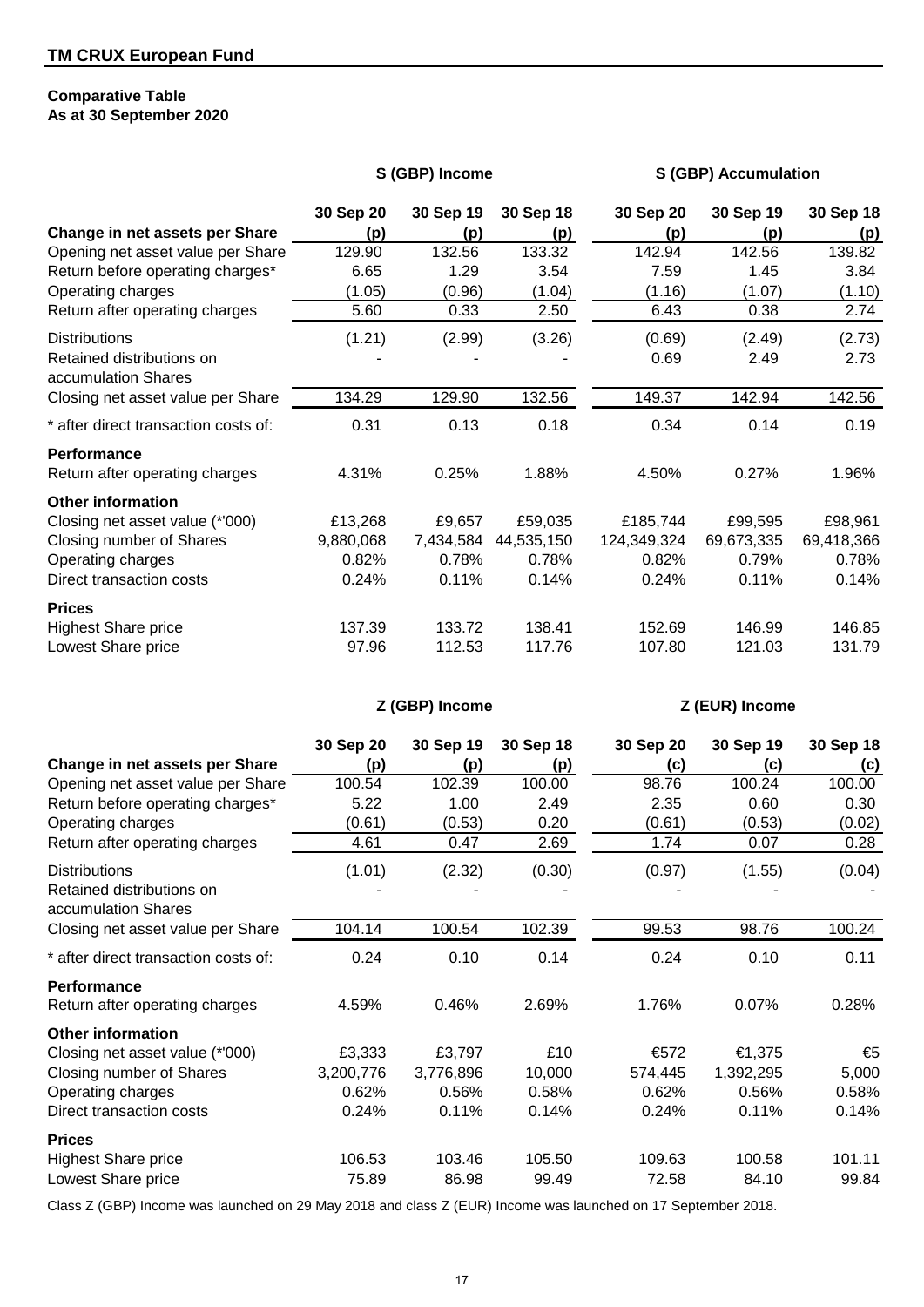#### **Performance Information As at 30 September 2020**

## **Operating Charges**

| <b>Date</b>                    | AMC*<br>$(\%)$ | General<br>administration<br>fee<br>(9/6) | Other<br>expenses<br>$(\%)$ | Transaction<br>costs<br>$(\%)$ | Research<br>costs<br>(% ) | Total<br>Operating<br>Charges<br>$(\%)$ |
|--------------------------------|----------------|-------------------------------------------|-----------------------------|--------------------------------|---------------------------|-----------------------------------------|
| 30/09/20                       |                |                                           |                             |                                |                           |                                         |
| Share Class I (all currencies) | 0.75           | 0.12                                      | 0.04                        | 0.01                           | 0.05                      | 0.97                                    |
| Share Class S (all currencies) | 0.60           | 0.12                                      | 0.04                        | 0.01                           | 0.05                      | 0.82                                    |
| Share Class Z (all currencies) | 0.40           | 0.12                                      | 0.04                        | 0.01                           | 0.05                      | 0.62                                    |
| 30/09/19                       |                |                                           |                             |                                |                           |                                         |
| Share Class I (all currencies) | 0.75           | 0.12                                      | 0.04                        | 0.00                           | 0.05                      | 0.96                                    |
| Share Class S (all currencies) | 0.60           | 0.12                                      | 0.04                        | 0.00                           | 0.05                      | 0.81                                    |
| Share Class Z (all currencies) | 0.40           | 0.12                                      | 0.04                        | 0.00                           | 0.05                      | 0.61                                    |

\* Annual Management Charge

The Operating Charge is the total expenses paid by the Fund in the year, annualised, against its average Net Asset Value. The Operating Charge will fluctuate as underlying costs change.

Research costs are defined in note 2(h) on page 10 and for the year ended 30 September 2020, the research cost was £79,135.

## **Risk and Reward Profile As at 30 September 2020**

|                                |            | Typically lower rewards |  |  |  |  | Typically higher rewards |
|--------------------------------|------------|-------------------------|--|--|--|--|--------------------------|
|                                | Lower risk |                         |  |  |  |  | Higher risk              |
| Share Class I (all currencies) |            |                         |  |  |  |  |                          |
| Share Class S (all currencies) |            |                         |  |  |  |  |                          |
| Share Class Z (all currencies) |            |                         |  |  |  |  |                          |

• This indicator is based on historical data and may not be a reliable indication of the future risk profile of the Fund.

• The risk category shown is not guaranteed to remain unchanged and may shift over time.

• The lowest category does not mean 'risk free'.

• This indicator is not a measure of the risk that you may lose the amount you have invested.

## **Risk Warning**

An investment in an Open-Ended Investment Company should be regarded as a medium to long term investment. Investors should be aware that the price of Shares and the income from them may fall as well as rise and investors may not receive back the full amount invested. Past performance is not a guide to future performance. Investments denominated in currencies other than the base currency of a Fund are subject to fluctuation in exchange rates, which may be favourable or unfavourable.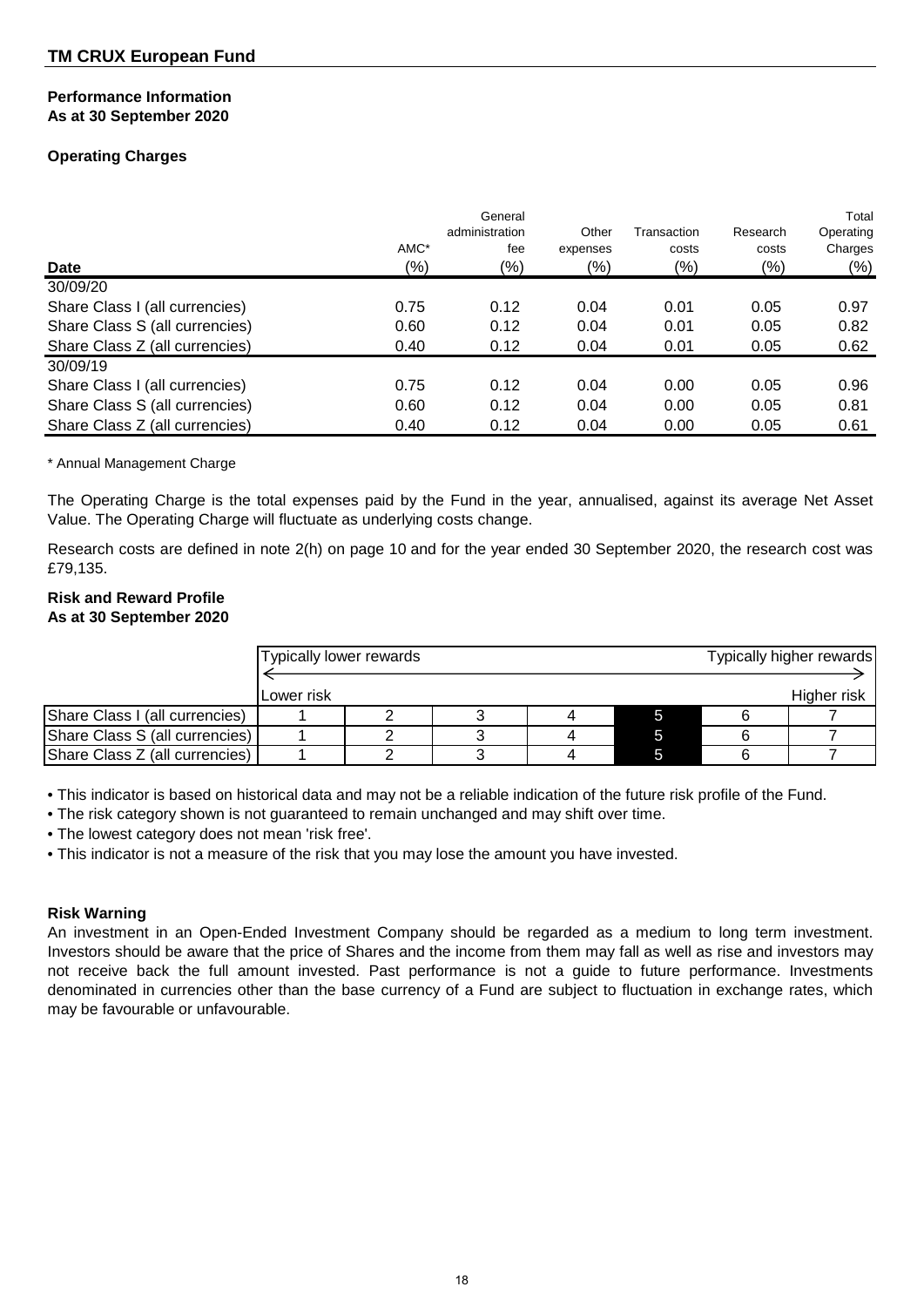## **Portfolio Statement As at 30 September 2020**

|                   |                                             | <b>Market Value</b> | % of Total        |
|-------------------|---------------------------------------------|---------------------|-------------------|
| <b>Holdings</b>   | <b>Investments</b>                          | £ '000              | <b>Net Assets</b> |
|                   |                                             |                     |                   |
|                   | Austria 0.00% [1.99%]                       |                     |                   |
|                   |                                             |                     |                   |
| 17,377            | Cayman Islands 1.71% [1.09%]<br>Alibaba ADR | 3,750               | 1.71              |
|                   |                                             | 3,750               | 1.71              |
|                   |                                             |                     |                   |
|                   | Denmark 6.54% [2.95%]                       |                     |                   |
|                   | 48,812 DSV PANALPINA                        | 6,239               | 2.84              |
|                   | 49,856 GN Store Nord                        | 2,966               | 1.34              |
|                   | 96,005 Novo Nordisk                         | 5,188               | 2.36              |
|                   |                                             | 14,393              | 6.54              |
|                   | Finland 2.49% [6.63%]                       |                     |                   |
| 177,870           | Sampo A Shares                              | 5,478               | 2.49              |
|                   |                                             | 5,478               | 2.49              |
|                   |                                             |                     |                   |
|                   | France 18.45% [16.31%]                      |                     |                   |
| 41,280            | Capgemini                                   | 4,136               | 1.88              |
| 51,689            | EssilorLuxottica                            | 5,408               | 2.46              |
|                   | 14,390 LVMH Moet Hennessy Louis Vuitton     | 5,292               | 2.40              |
|                   | 45,370 Safran                               | 3,473               | 1.58              |
|                   | 40,206 Schneider Electric                   | 3,943               | 1.79              |
|                   | 39,689 SOITEC                               | 4,422               | 2.01              |
| 279,349 SPIE      |                                             | 3,888               | 1.77              |
| 265,611           | Vivendi                                     | 5,783               | 2.63              |
| 66,770            | Worldline                                   | 4,243               | 1.93              |
|                   |                                             | 40,588              | 18.45             |
|                   | Germany 23.72% [16.76%]                     |                     |                   |
| 22,292            | adidas                                      | 5,664               | 2.57              |
|                   | 14,087 Bechtle                              | 2,209               | 1.00              |
|                   | 39,951 Brenntag                             | 1,980               | 0.90              |
|                   | 81,185 CANCOM                               | 3,254               | 1.48              |
|                   | 49,763 Delivery Hero                        | 4,500               | 2.05              |
| 35,825            | Deutsche Boerse                             | 4,925               | 2.24              |
| 115,042           | Hella                                       | 4,487               | 2.04              |
| 207,962           | Infineon Technologies                       | 4,535               | 2.06              |
| 111,673           | Porsche Automobil Preference Shares         | 5,187               | 2.36              |
| 57,932            | Puma                                        | 4,043               | 1.84              |
| 62,388            | <b>SAP</b>                                  | 7,588               | 3.45              |
| 38,535            | Siemens                                     | 3,801               | 1.73              |
|                   |                                             | 52,173              | 23.72             |
|                   |                                             |                     |                   |
|                   | Ireland 2.81% [7.73%]                       |                     |                   |
| 28,205<br>111,230 | Kerry A Shares<br>Smurfit Kappa             | 2,805<br>3,370      | 1.28              |
|                   |                                             | 6,175               | 1.53<br>2.81      |
|                   |                                             |                     |                   |
|                   | Italy 2.01% [1.36%]                         |                     |                   |
| 416,746           | FinecoBank                                  | 4,423               | 2.01              |
|                   |                                             | 4,423               | 2.01              |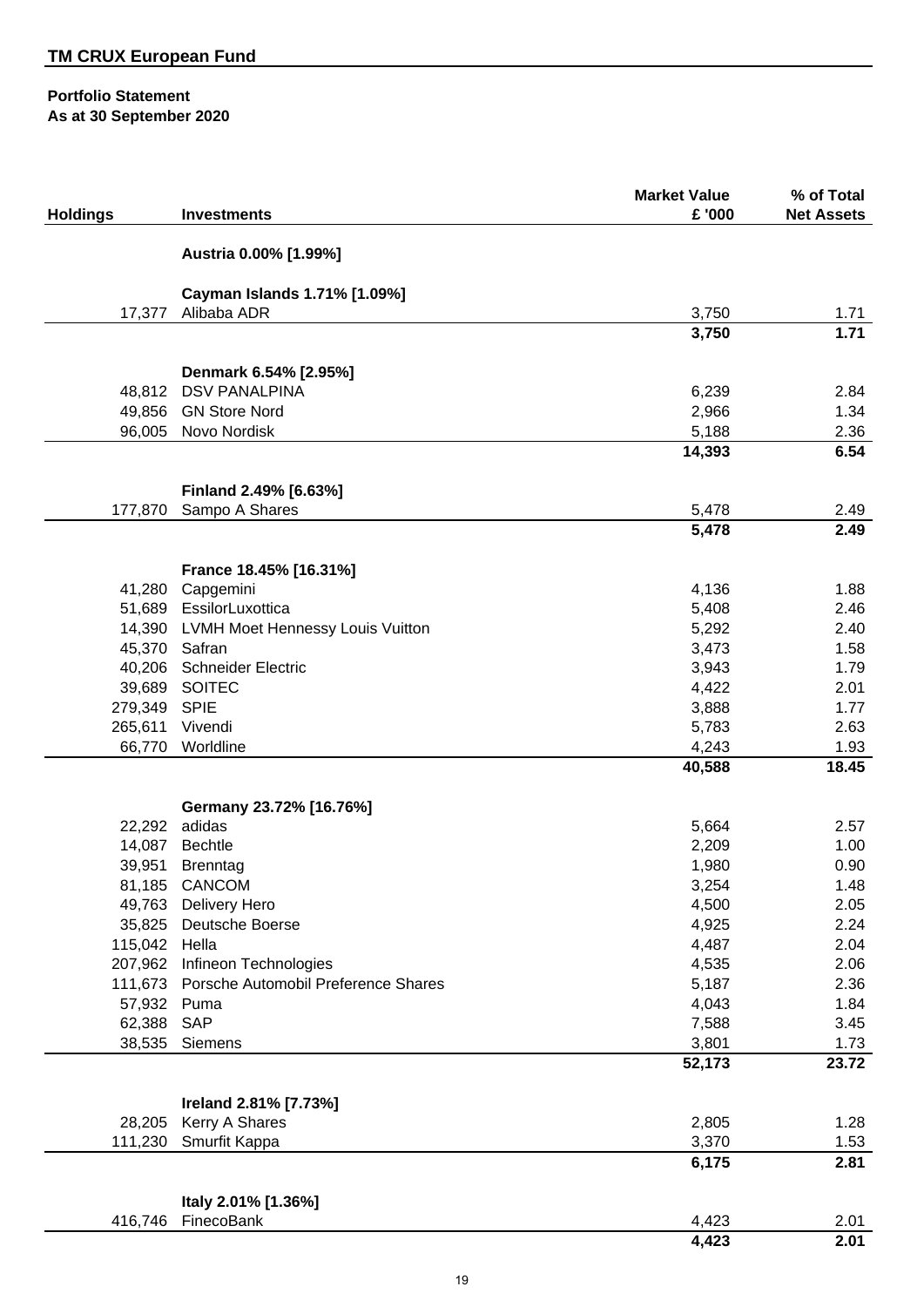## **Portfolio Statement As at 30 September 2020**

|                 |                              | <b>Market Value</b> | % of Total        |
|-----------------|------------------------------|---------------------|-------------------|
| <b>Holdings</b> | <b>Investments</b>           | £ '000              | <b>Net Assets</b> |
|                 |                              |                     |                   |
|                 | Luxembourg 0.00% [6.54%]     |                     |                   |
|                 | Netherlands 12.40% [9.25%]   |                     |                   |
| 77,475          | Aalberts                     | 2,168               | 0.99              |
| 33,455          | Airbus                       | 1,869               | 0.85              |
| 17,314 ASML     |                              | 4,953               | 2.25              |
| 32,562          | <b>IMCD</b>                  | 3,010               | 1.37              |
| 36,400          | Koninklijke DSM              | 4,685               | 2.13              |
| 97,902          | Prosus                       | 6,946               | 3.16              |
| 54,188          | <b>Wolters Kluwer</b>        | 3,634               | 1.65              |
|                 |                              | 27,265              | 12.40             |
|                 | Norway 0.00% [2.08%]         |                     |                   |
|                 | Sweden 4.40% [3.67%]         |                     |                   |
| 54,315          | Hexagon                      | 3,204               | 1.46              |
| 39,478          | Swedish Match                | 2,496               | 1.13              |
| 288,960         | <b>Trelleborg B Shares</b>   | 3,974               | 1.81              |
|                 |                              | 9,674               | 4.40              |
|                 | Switzerland 16.98% [16.25%]  |                     |                   |
| 1,099           | Givaudan                     | 3,701               | 1.68              |
| 28,291          | Kuehne + Nagel International | 4,290               | 1.95              |
| 6,741           | Lonza                        | 3,222               | 1.46              |
| 52,892          | Nestle                       | 4,904               | 2.23              |
| 17,691          | Roche                        | 4,758               | 2.17              |
| 15,681          | Schindler                    | 3,344               | 1.52              |
| 2,475           | SGS                          | 5,190               | 2.36              |
| 112,729         | SIG Combibloc                | 1,768               | 0.80              |
| 161,198         | SoftwareONE                  | 3,467               | 1.58              |
| 18,098          | <b>VAT</b>                   | 2,692               | 1.23              |
|                 |                              | 37,336              | 16.98             |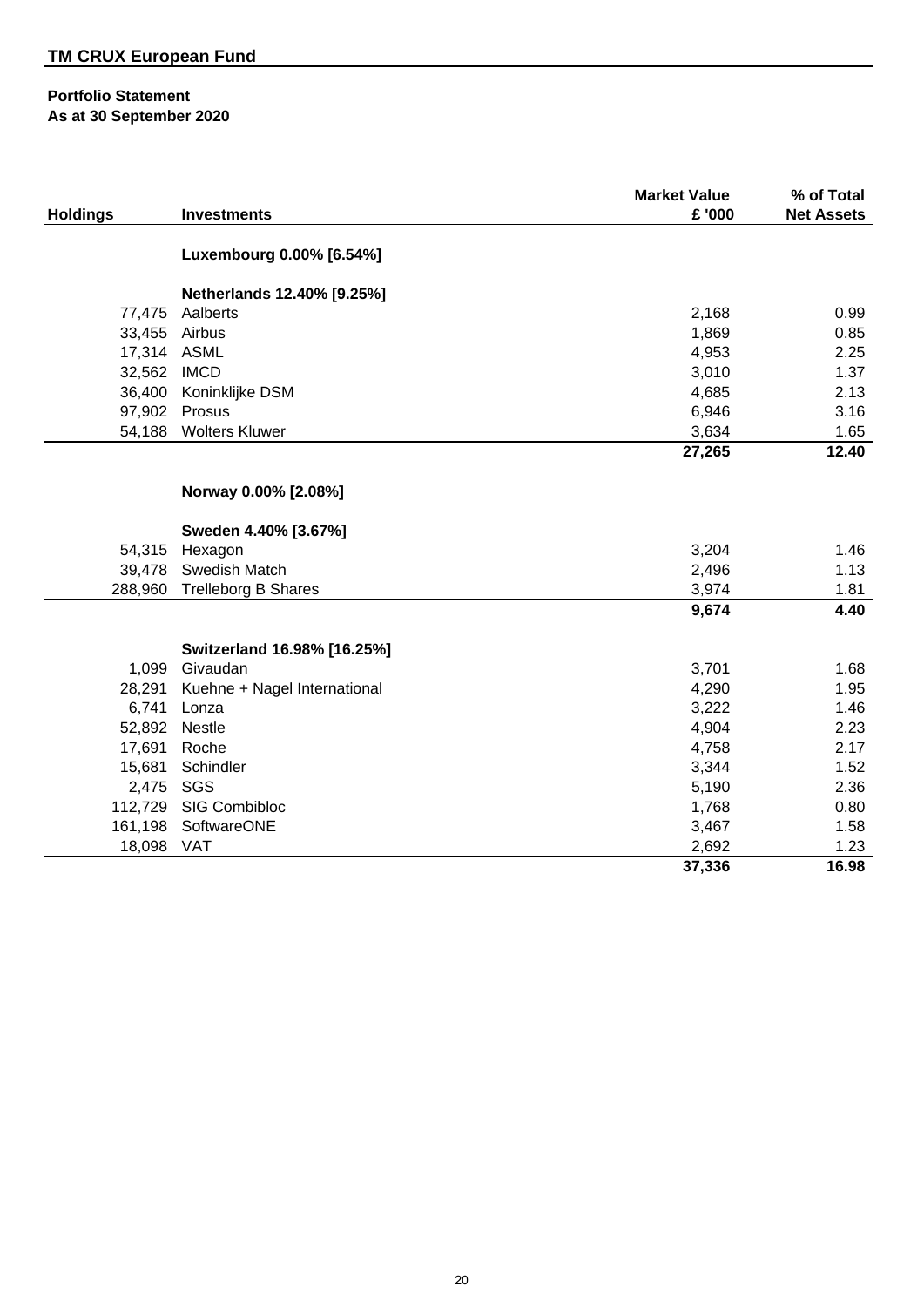## **Portfolio Statement As at 30 September 2020**

| <b>Holdings</b> | <b>Investments</b>              | <b>Market Value</b><br>£ '000 | % of Total<br><b>Net Assets</b> |
|-----------------|---------------------------------|-------------------------------|---------------------------------|
|                 |                                 |                               |                                 |
|                 | United Kingdom 1.40% [0.73%]    |                               |                                 |
| 178,486 RELX    |                                 | 3,082                         | 1.40                            |
|                 |                                 | 3,082                         | 1.40                            |
|                 | United States 3.28% [2.81%]     |                               |                                 |
|                 | 2,942 Alphabet C Shares         | 3,369                         | 1.53                            |
| 23,880          | Microsoft                       | 3,855                         | 1.75                            |
|                 |                                 | 7,224                         | 3.28                            |
|                 | <b>Portfolio of investments</b> | 211,561                       | 96.19                           |
|                 | Net other assets                | 8,372                         | 3.81                            |
|                 | <b>Net assets</b>               | 219,933                       | 100.00                          |

Stock shown as ADR represents American Depositary Receipts.

All holdings are ordinary shares of stock and are listed on an official stock exchange unless otherwise stated.

The investments have been valued in accordance with note 2(c) of the Statement of Accounting Policies, Distribution Policies and Risk Management Policies.

Comparative figures shown above in square brackets relate to 30 September 2019.

Gross purchases for the year: £190,335,237 [2019: £19,756,791] (See note 15).

Total sales net of transaction costs for the year: £167,202,671 [2019: £74,847,530] (See note 15).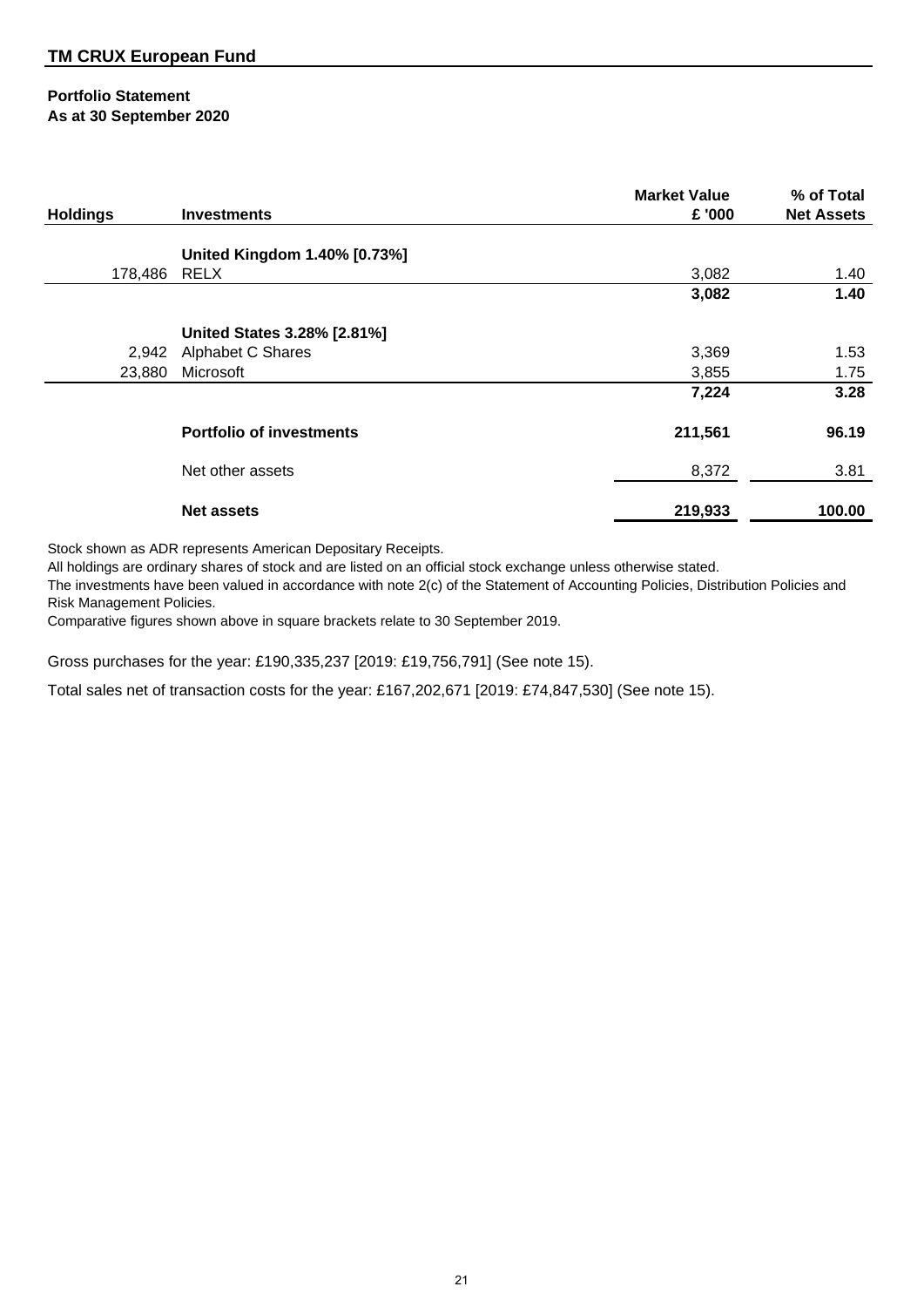## **Statement of Total Return**

## **For the year ended 30 September 2020**

|                                                   |                | 1 Oct 19 to |        | 1 Oct 18 to |          |
|---------------------------------------------------|----------------|-------------|--------|-------------|----------|
|                                                   |                | 30 Sep 20   |        | 30 Sep 19   |          |
|                                                   | <b>Note</b>    | £'000       | £'000  | £'000       | £'000    |
| Income:                                           |                |             |        |             |          |
| Net capital gains/(losses)                        | $\overline{c}$ |             | 10,612 |             | (6,305)  |
| Revenue                                           | 3              | 1,882       |        | 4,904       |          |
| <b>Expenses</b>                                   | 4              | (1,237)     |        | (1,234)     |          |
| Interest payable and similar charges              | 5              | (45)        |        | (32)        |          |
| Net revenue before taxation                       |                | 600         |        | 3,638       |          |
| Taxation                                          | 6              | (162)       |        | (594)       |          |
| Net revenue after taxation                        |                |             | 438    |             | 3,044    |
| Total return before distributions                 |                |             | 11,050 |             | (3,261)  |
| <b>Distributions</b>                              |                |             | (721)  |             | (3, 413) |
| Change in net assets attributable to Shareholders |                |             |        |             |          |
| from investment activities                        |                |             | 10,329 |             | (6, 674) |

## **Statement of Change in Net Assets Attributable to Shareholders For the year ended 30 September 2020**

|                                                                                             | 1 Oct 19 to<br>30 Sep 20 |         | 1 Oct 18 to<br>30 Sep 19 |           |
|---------------------------------------------------------------------------------------------|--------------------------|---------|--------------------------|-----------|
|                                                                                             | £'000                    | £'000   | £'000                    | £'000     |
| Opening net assets attributable to Shareholders                                             |                          | 135,392 |                          | 195,805   |
| Inspecie transfer*                                                                          |                          | 47,933  |                          |           |
| Amounts receivable on issue of Shares<br>Amounts payable on cancellation of Shares          | 56,821<br>(31, 357)      | 25,464  | 5,113<br>(60, 764)       | (55, 651) |
| Dilution adjustment                                                                         |                          | 84      |                          | 54        |
| Change in net assets attributable to Shareholders<br>from investment activities (see above) |                          | 10,329  |                          | (6,674)   |
| Retained distributions on accumulation Shares                                               |                          | 730     |                          | 1,856     |
| Unclaimed distributions                                                                     |                          | 1       |                          | 2         |
| <b>Closing net assets attributable to Shareholders</b>                                      |                          | 219,933 |                          | 135,392   |

\* Amount from merger with TM CRUX European Opportunities Fund on 10 July 2020

The notes to these statements are shown on pages 24 to 32.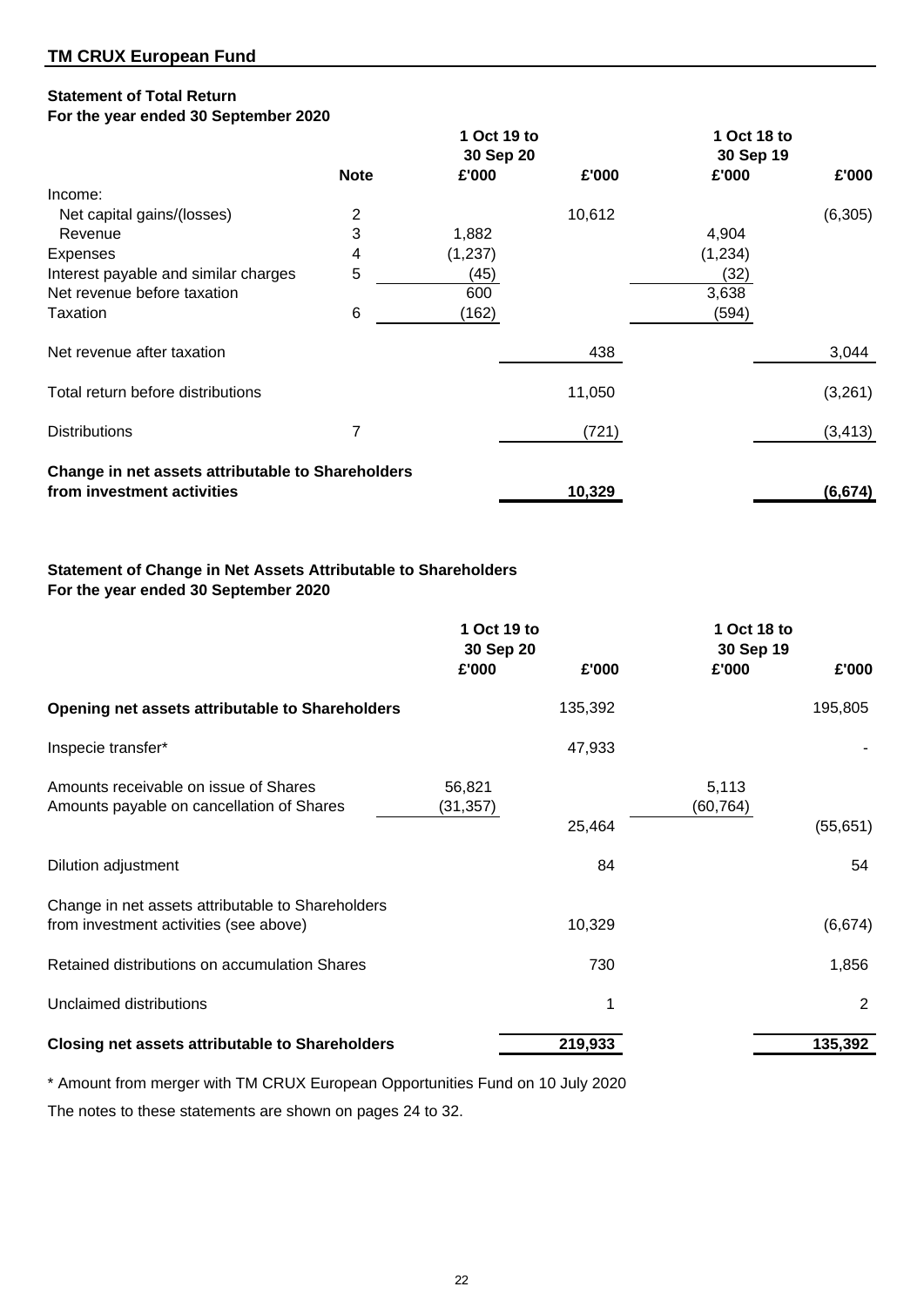## **Balance Sheet As at 30 September 2020**

|                                         | 30 Sep 20   |         | 30 Sep 19 |       |         |
|-----------------------------------------|-------------|---------|-----------|-------|---------|
|                                         | <b>Note</b> | £'000   | £'000     | £'000 | £'000   |
| <b>Assets:</b>                          |             |         |           |       |         |
| Fixed assets:                           |             |         |           |       |         |
| Investments                             |             |         | 211,561   |       | 130,222 |
| Current assets:                         |             |         |           |       |         |
| Debtors                                 | 8           | 2,593   |           | 610   |         |
| Cash and bank balances                  | 9           | 7,568   |           | 4,755 |         |
| <b>Total assets</b>                     |             |         | 221,722   |       | 135,587 |
| <b>Liabilities:</b>                     |             |         |           |       |         |
| Creditors:                              |             |         |           |       |         |
| Distribution payable on income shares   |             | (22)    |           | (32)  |         |
| Other creditors                         | 10          | (1,767) |           | (163) |         |
| <b>Total creditors</b>                  |             |         | (1,789)   |       | (195)   |
|                                         |             |         |           |       |         |
| <b>Total liabilities</b>                |             |         | (1,789)   |       | (195)   |
| Net assets attributable to Shareholders |             |         | 219,933   |       | 135,392 |

The notes to these statements are shown on pages 24 to 32.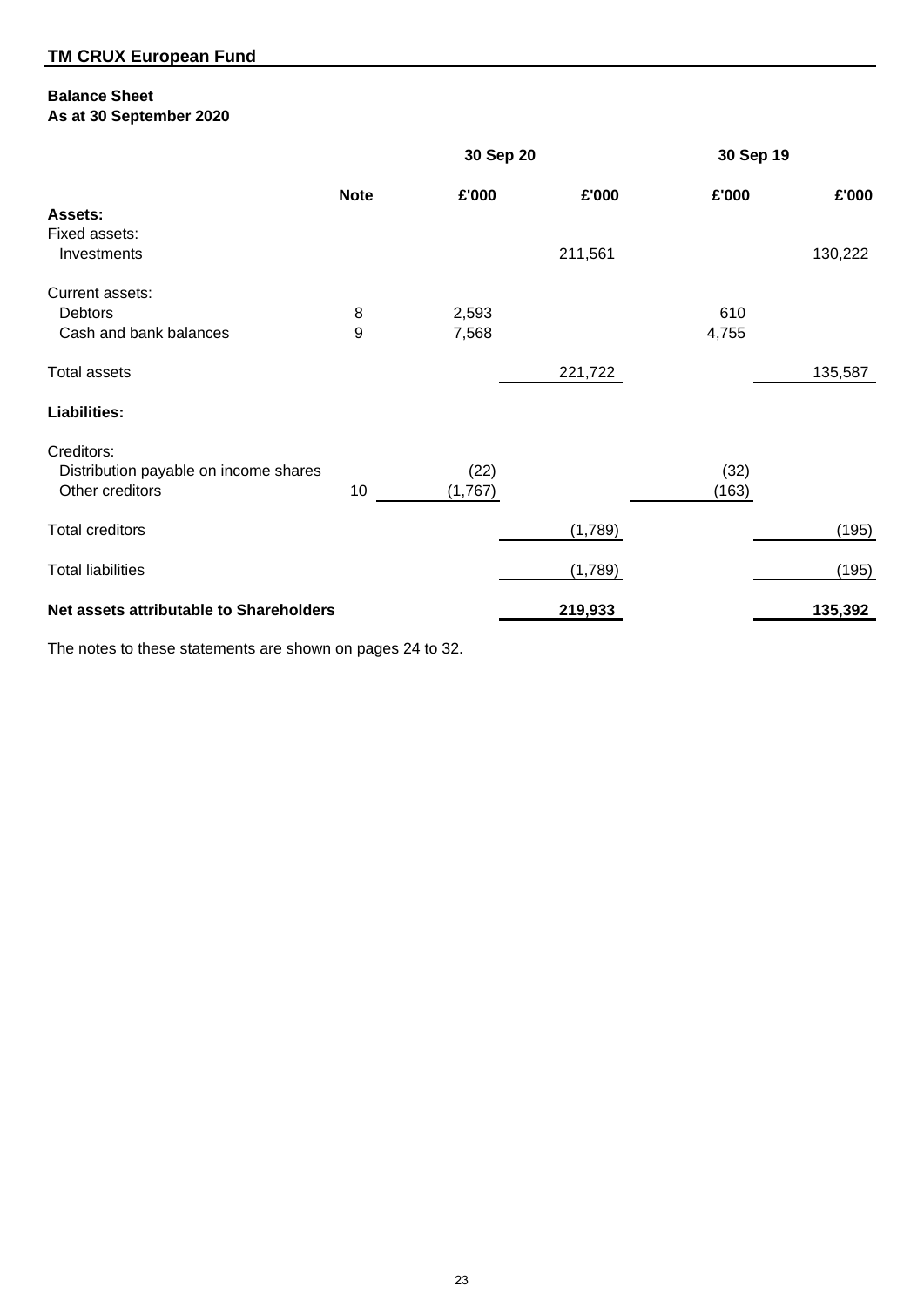## **TM CRUX European Fund**

## **Notes to the Financial Statements For the year ended 30 September 2020**

## **1. Accounting Basis and Policies**

The Fund's Financial Statements have been prepared on the basis detailed on pages 9 to 13.

| The net capital gains/(losses) during the year comprise:<br>Currency gains/(losses)<br>291<br>(86)<br>Non-derivative security gains/(losses)<br>10,358<br>(6, 164)<br><b>Transaction charges</b><br>(12)<br>(4)<br>Amounts transferred from TM CRUX European Growth Fund<br>(25)<br>(51)<br>10,612<br>Net capital gains/(losses)<br>(6, 305)<br>3.<br>1 Oct 19 to<br>1 Oct 18 to<br>Revenue<br>30 Sep 20<br>30 Sep 19<br>£'000<br>£'000<br><b>Bank interest</b><br>3<br>1,811<br>Overseas dividends<br>4,852<br><b>UK</b> dividends<br>71<br>49<br>4,904<br><b>Total revenue</b><br>1,882<br>1 Oct 19 to<br>1 Oct 18 to<br><b>Expenses</b><br>4.<br>30 Sep 20<br>30 Sep 19<br>£'000<br>£'000<br>Payable to the ACD, associates of the ACD, and agents<br>of either of them<br>AMC fees<br>917<br>937<br>177<br>General administration charge*<br>152<br>Research cost<br>79<br>77<br>1,173<br>1,166<br>Payable to the Depositary, associates of the Depositary<br>and agents of either of them<br>Depositary's fees<br>27<br>29<br>Safe custody fees<br>37<br>39<br>64<br>68<br>1,237<br>1,234<br><b>Total expenses</b> | 2. | Net capital gains/(losses) | 1 Oct 19 to<br>30 Sep 20<br>£'000 | 1 Oct 18 to<br>30 Sep 19<br>£'000 |
|-------------------------------------------------------------------------------------------------------------------------------------------------------------------------------------------------------------------------------------------------------------------------------------------------------------------------------------------------------------------------------------------------------------------------------------------------------------------------------------------------------------------------------------------------------------------------------------------------------------------------------------------------------------------------------------------------------------------------------------------------------------------------------------------------------------------------------------------------------------------------------------------------------------------------------------------------------------------------------------------------------------------------------------------------------------------------------------------------------------------------|----|----------------------------|-----------------------------------|-----------------------------------|
|                                                                                                                                                                                                                                                                                                                                                                                                                                                                                                                                                                                                                                                                                                                                                                                                                                                                                                                                                                                                                                                                                                                         |    |                            |                                   |                                   |
|                                                                                                                                                                                                                                                                                                                                                                                                                                                                                                                                                                                                                                                                                                                                                                                                                                                                                                                                                                                                                                                                                                                         |    |                            |                                   |                                   |
|                                                                                                                                                                                                                                                                                                                                                                                                                                                                                                                                                                                                                                                                                                                                                                                                                                                                                                                                                                                                                                                                                                                         |    |                            |                                   |                                   |
|                                                                                                                                                                                                                                                                                                                                                                                                                                                                                                                                                                                                                                                                                                                                                                                                                                                                                                                                                                                                                                                                                                                         |    |                            |                                   |                                   |
|                                                                                                                                                                                                                                                                                                                                                                                                                                                                                                                                                                                                                                                                                                                                                                                                                                                                                                                                                                                                                                                                                                                         |    |                            |                                   |                                   |
|                                                                                                                                                                                                                                                                                                                                                                                                                                                                                                                                                                                                                                                                                                                                                                                                                                                                                                                                                                                                                                                                                                                         |    |                            |                                   |                                   |
|                                                                                                                                                                                                                                                                                                                                                                                                                                                                                                                                                                                                                                                                                                                                                                                                                                                                                                                                                                                                                                                                                                                         |    |                            |                                   |                                   |
|                                                                                                                                                                                                                                                                                                                                                                                                                                                                                                                                                                                                                                                                                                                                                                                                                                                                                                                                                                                                                                                                                                                         |    |                            |                                   |                                   |
|                                                                                                                                                                                                                                                                                                                                                                                                                                                                                                                                                                                                                                                                                                                                                                                                                                                                                                                                                                                                                                                                                                                         |    |                            |                                   |                                   |
|                                                                                                                                                                                                                                                                                                                                                                                                                                                                                                                                                                                                                                                                                                                                                                                                                                                                                                                                                                                                                                                                                                                         |    |                            |                                   |                                   |
|                                                                                                                                                                                                                                                                                                                                                                                                                                                                                                                                                                                                                                                                                                                                                                                                                                                                                                                                                                                                                                                                                                                         |    |                            |                                   |                                   |
|                                                                                                                                                                                                                                                                                                                                                                                                                                                                                                                                                                                                                                                                                                                                                                                                                                                                                                                                                                                                                                                                                                                         |    |                            |                                   |                                   |
|                                                                                                                                                                                                                                                                                                                                                                                                                                                                                                                                                                                                                                                                                                                                                                                                                                                                                                                                                                                                                                                                                                                         |    |                            |                                   |                                   |
|                                                                                                                                                                                                                                                                                                                                                                                                                                                                                                                                                                                                                                                                                                                                                                                                                                                                                                                                                                                                                                                                                                                         |    |                            |                                   |                                   |
|                                                                                                                                                                                                                                                                                                                                                                                                                                                                                                                                                                                                                                                                                                                                                                                                                                                                                                                                                                                                                                                                                                                         |    |                            |                                   |                                   |
|                                                                                                                                                                                                                                                                                                                                                                                                                                                                                                                                                                                                                                                                                                                                                                                                                                                                                                                                                                                                                                                                                                                         |    |                            |                                   |                                   |
|                                                                                                                                                                                                                                                                                                                                                                                                                                                                                                                                                                                                                                                                                                                                                                                                                                                                                                                                                                                                                                                                                                                         |    |                            |                                   |                                   |
|                                                                                                                                                                                                                                                                                                                                                                                                                                                                                                                                                                                                                                                                                                                                                                                                                                                                                                                                                                                                                                                                                                                         |    |                            |                                   |                                   |
|                                                                                                                                                                                                                                                                                                                                                                                                                                                                                                                                                                                                                                                                                                                                                                                                                                                                                                                                                                                                                                                                                                                         |    |                            |                                   |                                   |
|                                                                                                                                                                                                                                                                                                                                                                                                                                                                                                                                                                                                                                                                                                                                                                                                                                                                                                                                                                                                                                                                                                                         |    |                            |                                   |                                   |
|                                                                                                                                                                                                                                                                                                                                                                                                                                                                                                                                                                                                                                                                                                                                                                                                                                                                                                                                                                                                                                                                                                                         |    |                            |                                   |                                   |
|                                                                                                                                                                                                                                                                                                                                                                                                                                                                                                                                                                                                                                                                                                                                                                                                                                                                                                                                                                                                                                                                                                                         |    |                            |                                   |                                   |
|                                                                                                                                                                                                                                                                                                                                                                                                                                                                                                                                                                                                                                                                                                                                                                                                                                                                                                                                                                                                                                                                                                                         |    |                            |                                   |                                   |
|                                                                                                                                                                                                                                                                                                                                                                                                                                                                                                                                                                                                                                                                                                                                                                                                                                                                                                                                                                                                                                                                                                                         |    |                            |                                   |                                   |

\*Audit fees of £7,500 + VAT and FCA fees for the year ended 30 September 2020 (2019: £7,250 + VAT) have been funded by the GAC.

| 5. | Interest payable and similar charges       |           | 1 Oct 19 to 1 Oct 18 to |
|----|--------------------------------------------|-----------|-------------------------|
|    |                                            | 30 Sep 20 | 30 Sep 19               |
|    |                                            | £'000     | £'000                   |
|    | Interest                                   | 45        | 32                      |
|    | Total interest payable and similar charges | 45        | 32                      |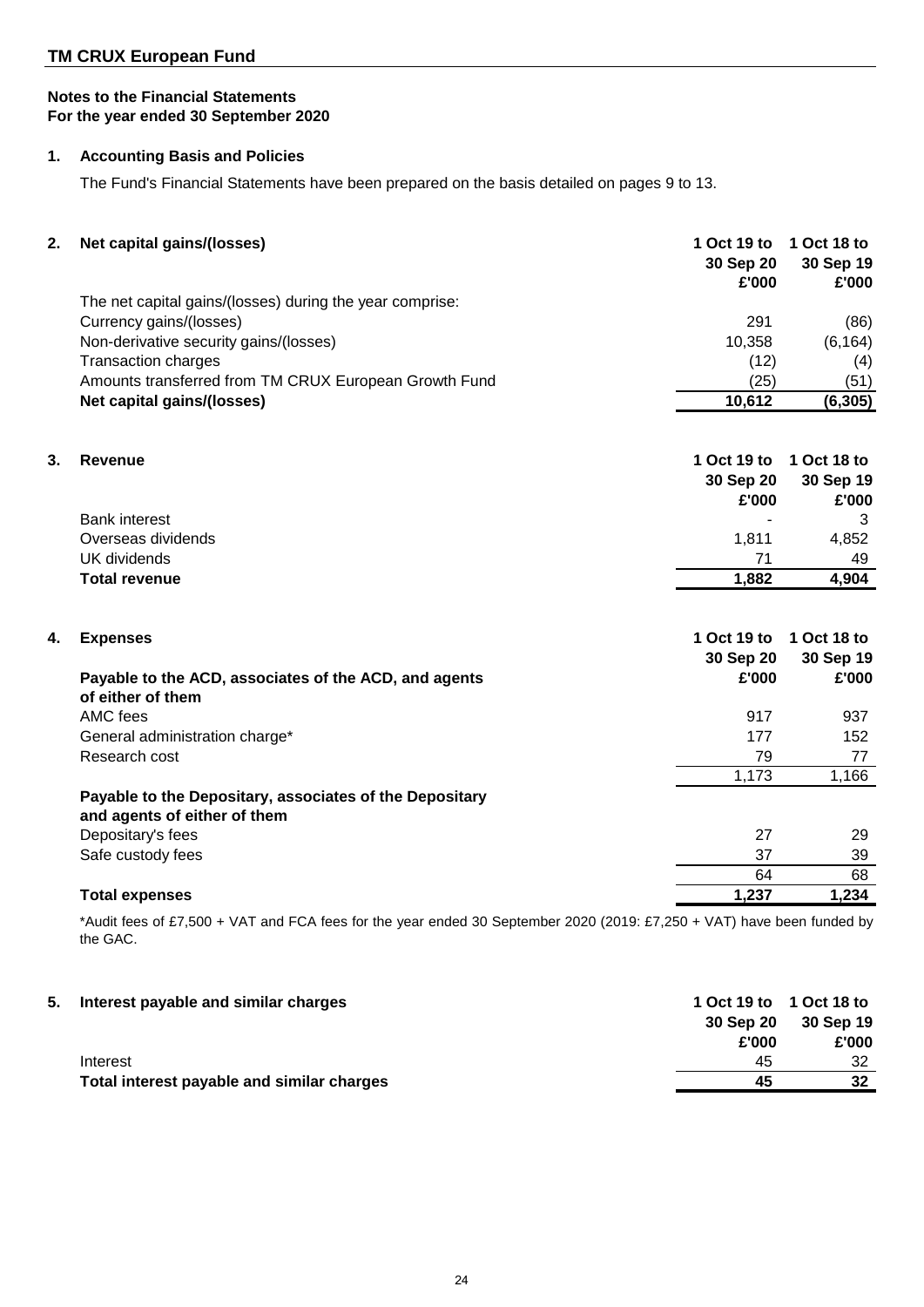| 6. | Taxation                                   | 30 Sep 20<br>£'000 | 1 Oct 19 to 1 Oct 18 to<br>30 Sep 19<br>£'000 |
|----|--------------------------------------------|--------------------|-----------------------------------------------|
|    | (a) Analysis of the tax charge in the year |                    |                                               |
|    | Overseas tax                               | 162                | 594                                           |
|    | Total taxation for the year (Note 6 (b))   | 162                | 594                                           |
|    |                                            |                    |                                               |

## *(b) Factors affecting tax charge for the year*

The tax assessed for the year is different from that calculated when the standard rate of corporation tax for an Open-Ended Investment Company of 20% (2019: 20%) is applied to the net revenue before taxation. The differences are explained below:

|                                                                             | 1 Oct 19 to<br>30 Sep 20<br>£'000 | 1 Oct 18 to<br>30 Sep 19<br>£'000 |
|-----------------------------------------------------------------------------|-----------------------------------|-----------------------------------|
| Net revenue before taxation                                                 | 600                               | 3,638                             |
| Net revenue for the year multiplied by the standard rate of corporation tax | 120                               | 728                               |
| Effects of:                                                                 |                                   |                                   |
| Movement in excess management expenses                                      | 257                               | 253                               |
| Overseas tax                                                                | 162                               | 594                               |
| Revenue not subject to corporation tax                                      | (377)                             | (981)                             |
| Total tax charge for the year                                               | 162                               | 594                               |

## *(c) Provision for deferred tax*

There is no provision required for deferred taxation at the Balance Sheet date in the current or prior year.

#### *(d) Factors that may affect future tax charges*

At the year end there is a potential deferred tax asset of £957,046 (2019: £699,887) in relation to surplus management expenses. It is unlikely that the Fund will generate sufficient taxable profits in the future to utilise this amount and therefore no deferred tax asset has been recognised in the year.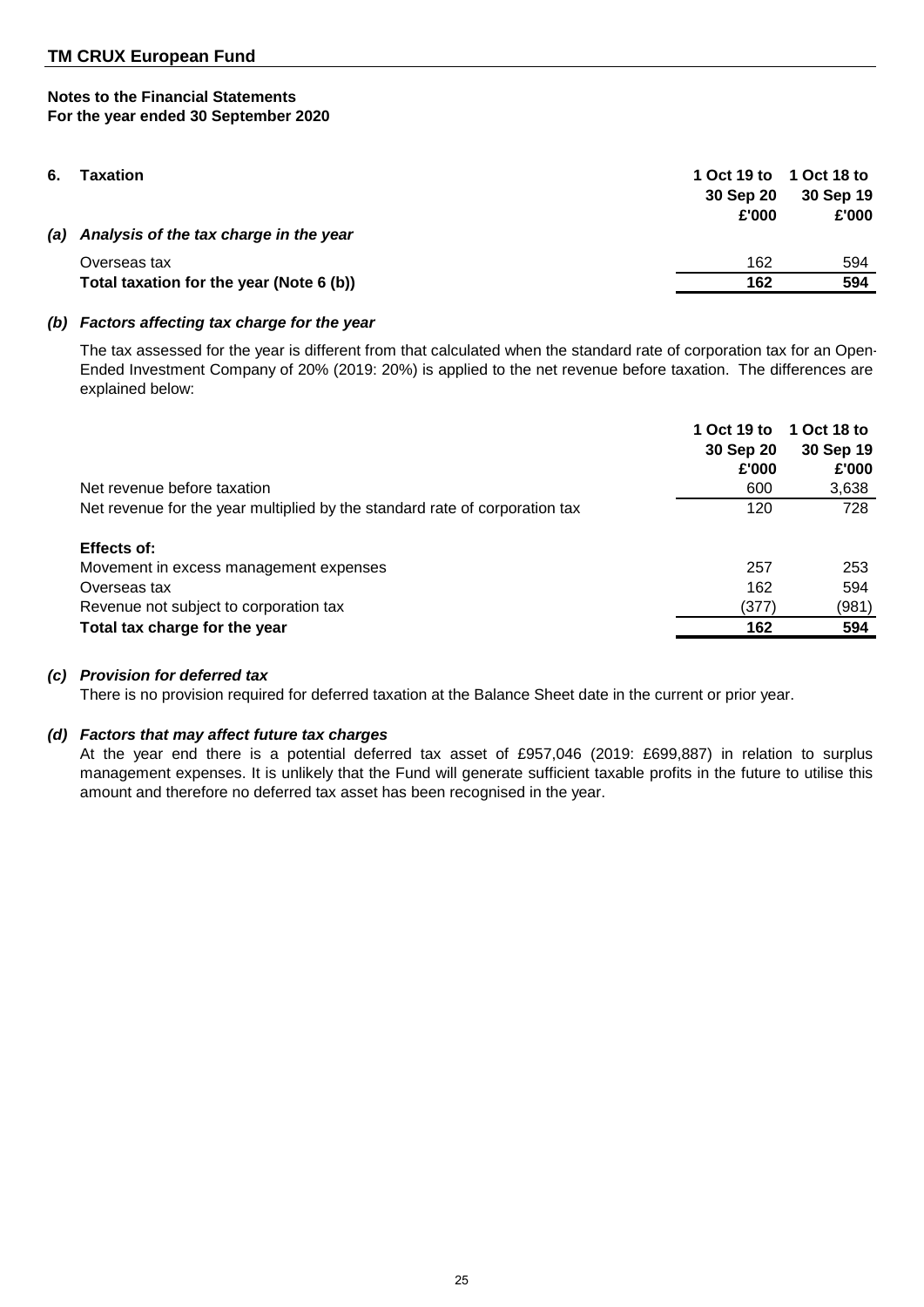## **7. Finance costs**

## **Distributions**

The distributions take account of revenue received on the creation of Shares and revenue deducted on the cancellation of Shares, and comprise:

|                                                               | 1 Oct 19 to | 1 Oct 18 to |
|---------------------------------------------------------------|-------------|-------------|
|                                                               | 30 Sep 20   | 30 Sep 19   |
|                                                               | £'000       | £'000       |
| Interims                                                      | 925         | 2,677       |
| Final                                                         | 22          | 32          |
| Add: Revenue paid on cancellation of Shares                   | 10          | 712         |
| Deduct: Revenue received on creation of Shares                | (236)       | (8)         |
| Net distribution for the year                                 | 721         | 3,413       |
| Reconciliation of net revenue after taxation to distributions |             |             |
| Net revenue after taxation                                    | 438         | 3.044       |
| Expenses charged to capital                                   | 153         | 320         |
| Revenue deficit                                               | 130         | 49          |
| Net distribution for the year                                 | 721         | 3,413       |

Details of the distributions per Share are set out in the distribution tables on pages 33 to 36.

| 8. | <b>Debtors</b>                               | 30 Sep 20<br>£'000 | 30 Sep 19<br>£'000 |
|----|----------------------------------------------|--------------------|--------------------|
|    | Accrued revenue                              |                    | 40                 |
|    | Amounts receivable for creation of Shares    | 6                  |                    |
|    | Overseas withholding tax recoverable         | 665                | 529                |
|    | Sales awaiting settlement                    | 1,721              | 34                 |
|    | Receivable from TM CRUX European Growth Fund | 3                  |                    |
|    | Receivable from TM Sanditon European Fund    | 198                |                    |
|    | <b>Total debtors</b>                         | 2,593              | 610                |
| 9. | <b>Cash and bank balances</b>                | 30 Sep 20          | 30 Sep 19          |
|    |                                              | £'000              | £'000              |
|    | Cash and bank balances                       | 7.568              | 4.755              |

**Total cash and bank balances 7,568 4,755** 

26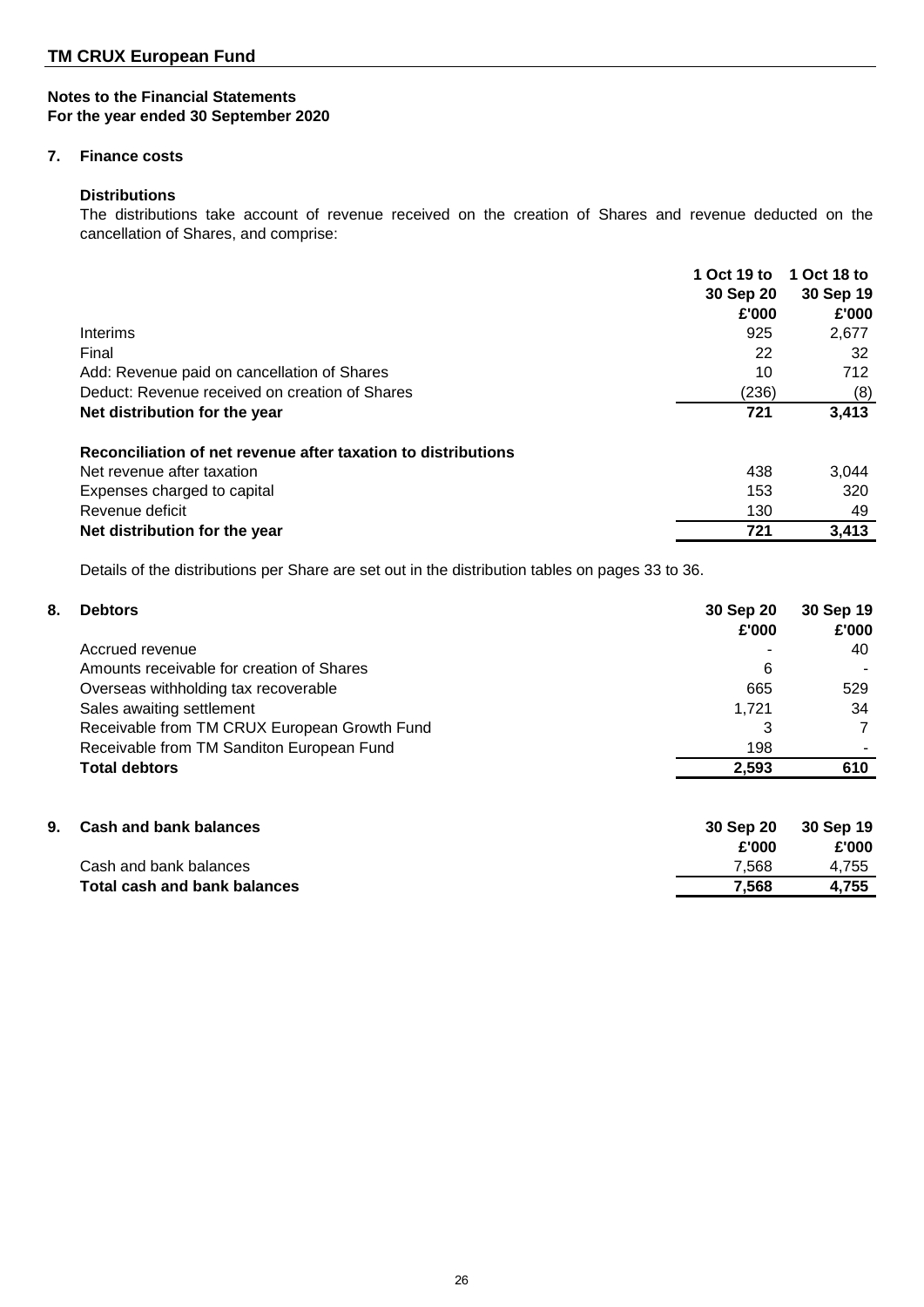| 10. Other creditors                        | 30 Sep 20<br>£'000 | 30 Sep 19<br>£'000 |
|--------------------------------------------|--------------------|--------------------|
| Amounts payable for cancellation of Shares | 699                | 53                 |
| Purchases awaiting settlement              | 874                |                    |
|                                            | 1,573              | 53                 |
| Accrued expenses                           |                    |                    |
| <b>Manager and Agents</b>                  |                    |                    |
| AMC fees                                   | 112                | 69                 |
| General administration charge              | 22                 | 11                 |
|                                            | 134                | 80                 |
| Depositary and Agents                      |                    |                    |
| Depositary fees                            | 4                  | 11                 |
| Safe custody fees                          | 45                 | 16                 |
| <b>Transaction charges</b>                 | 11                 | 3                  |
|                                            | 60                 | 30                 |
| <b>Total other creditors</b>               | 1,767              | 163                |

## **11. Related party transactions**

Management fees paid to the ACD are disclosed in note 4 and amounts due at the year end are disclosed in note 10.

Monies received and paid by the ACD through the creation and cancellation of Shares are disclosed in the Statement of Change in Shareholders' Net Assets and amounts due at the year end are disclosed in notes 8 and 10.

The ACD and its associates (including other authorised investment funds managed by the ACD) have no Shareholdings in the Company at the year end.

## **12. Share Classes**

The Share Class and ACD's Annual Management Charges applicable to each Fund are as follows:

|                                  | %    |
|----------------------------------|------|
| Share Class I (GBP) Income       | 0.75 |
| Share Class I (GBP) Accumulation | 0.75 |
| Share Class I (EUR) Income       | 0.75 |
| Share Class I (EUR) Accumulation | 0.75 |
| Share Class S (GBP) Income       | 0.60 |
| Share Class S (GBP) Accumulation | 0.60 |
| Share Class Z (GBP) Income       | 0.40 |
| Share Class Z (EUR) Income       | 0.40 |
|                                  |      |

Each Share Class has equal rights in the event of the wind up of any Fund.

The reconciliation of the opening and closing numbers of shares of each class is shown below:

|                                  | 30 Sep 19  | <b>Issued</b> | <b>Cancelled</b> | <b>Converted</b> | 30 Sep 20      |
|----------------------------------|------------|---------------|------------------|------------------|----------------|
| Share Class I (GBP) Income       | 8,241,535  | 1,047,460     | (1,448,234)      | (847,069)        | 6,993,692      |
| Share Class I (GBP) Accumulation | 5,157,317  | 1,379,608     | (1,362,465)      |                  | 5,174,460      |
| Share Class I (EUR) Income       | 3,323,050  | 2.431         | (3,323,050)      |                  | 2.431          |
| Share Class I (EUR) Accumulation | 65,071     |               |                  |                  | 65.071         |
| Share Class S (GBP) Income       | 7,434,584  | 5,215,248     | (3,610,909)      | 841,145          | 9,880,068      |
| Share Class S (GBP) Accumulation | 69,673,335 | 67,565,280    | (12,889,291)     |                  | $-124,349,324$ |
| Share Class Z (GBP) Income       | 3,776,896  |               | (576, 120)       |                  | 3,200,776      |
| Share Class Z (EUR) Income       | 1,392,295  |               | (817, 850)       |                  | 574.445        |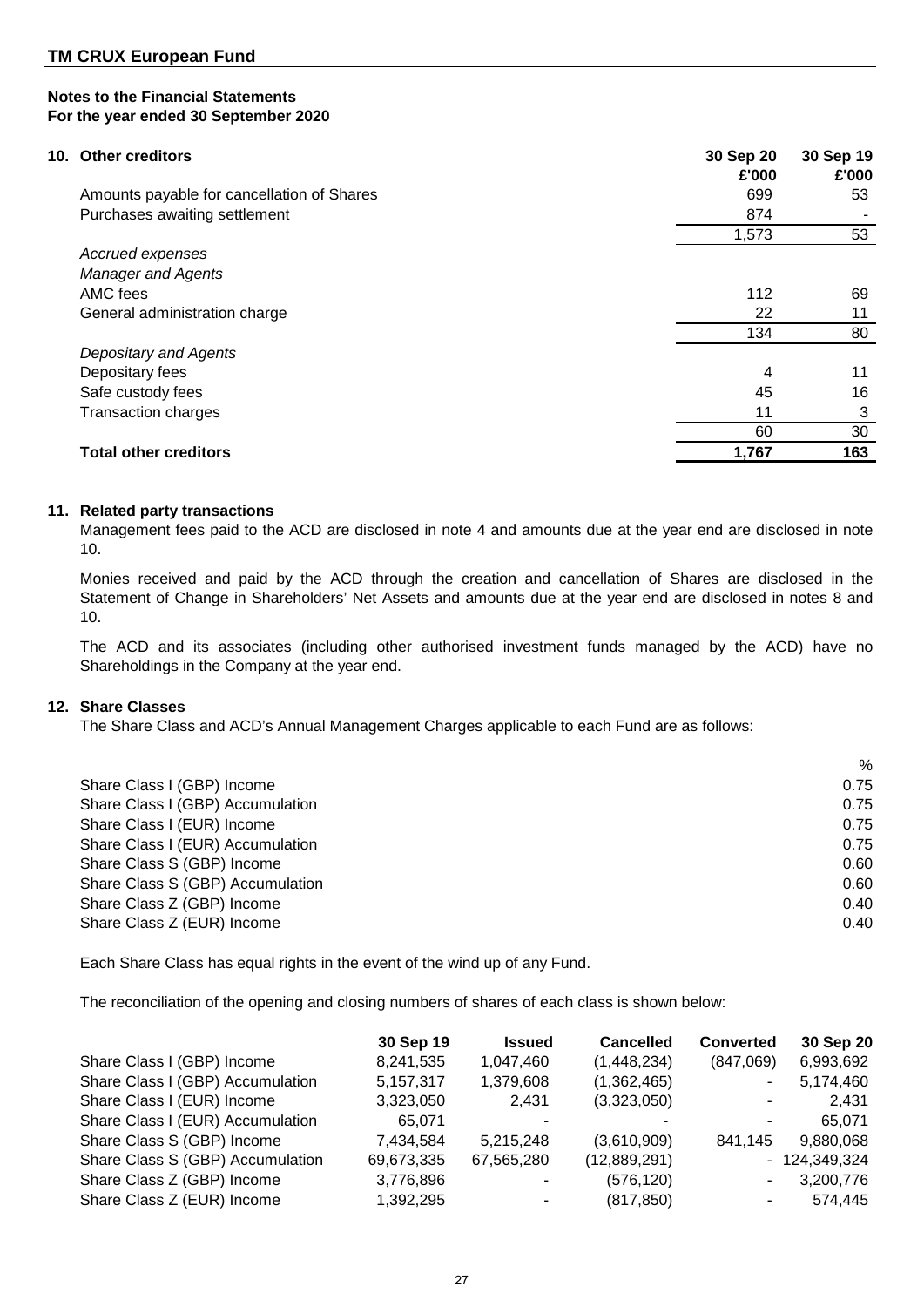## **Notes to the Financial Statements**

**For the year ended 30 September 2020**

## **13. Capital commitments and contingent assets and liabilities**

There were no contingent liabilities or outstanding commitments at the balance sheet date (2019: nil).

## **14. Financial instruments exposure**

The main risks from the Fund's holding of financial instruments, together with the ACD's policy for managing these risks, are disclosed in note 4 on pages 11 to 13 of the report.

## **(a) Foreign currency risk**

The table below shows the foreign currency risk profile at the balance sheet date:

|                                        | Net foreign currency assets |           |  |  |
|----------------------------------------|-----------------------------|-----------|--|--|
|                                        | 30 Sep 20                   | 30 Sep 19 |  |  |
| <b>Currency</b>                        | £'000                       | £'000     |  |  |
| Danish krone                           | 14.479                      | 4,060     |  |  |
| Euro                                   | 143,883                     | 87,890    |  |  |
| Norwegian krone                        | 27                          | 2,845     |  |  |
| Swedish krona                          | 9,675                       | 7,656     |  |  |
| Swiss franc                            | 37,241                      | 22,211    |  |  |
| US dollar                              | 10,973                      | 5,277     |  |  |
| <b>Total foreign currency exposure</b> | 216,278                     | 129,939   |  |  |
| Sterling                               | 3,655                       | 5,453     |  |  |
| <b>Total net assets</b>                | 219,933                     | 135.392   |  |  |

If GBP to foreign currency exchange rates had strengthened/increased by 10% as at the balance sheet date, the net asset value of the Fund would have decreased by £19,661,636 (2019: £11,812,636). If GBP to foreign currency exchange rates had weakened/decreased by 10% as at the balance sheet date, the net asset value of the Fund would have increased by £24,030,889 (2019: £14,437,667). These calculations assume all other variables remain constant.

## **(b) Interest rate risk profile of financial assets and liabilities**

The table below shows the interest rate risk profile at the balance sheet date:

|                        | <b>Floating rate</b><br>financial | <b>Fixed rate</b>            | <b>Financial</b><br>assets not |                       |
|------------------------|-----------------------------------|------------------------------|--------------------------------|-----------------------|
| <b>Currency Assets</b> | assets<br>£'000                   | financial<br>assets<br>£'000 | carrying<br>interest<br>£'000  | <b>Total</b><br>£'000 |
| 30 Sep 20              |                                   |                              |                                |                       |
| Danish krone           |                                   |                              | 14,479                         | 14,479                |
| Euro                   | 6,286                             |                              | 138,035                        | 144,321               |
| Norwegian krone        |                                   |                              | 27                             | 27                    |
| Sterling               | 1,281                             |                              | 3,289                          | 4,570                 |
| Swedish krona          |                                   |                              | 9,675                          | 9,675                 |
| Swiss franc            |                                   |                              | 37,677                         | 37,677                |
| US dollar              |                                   |                              | 10,973                         | 10,973                |
| Total                  | 7,567                             | $\blacksquare$               | 214,155                        | 221,722               |
| 30 Sep 19              |                                   |                              |                                |                       |
| Danish krone           |                                   |                              | 4,060                          | 4,060                 |
| Euro                   | 4,396                             |                              | 83,494                         | 87,890                |
| Norwegian krone        |                                   |                              | 2,845                          | 2,845                 |
| Sterling               | 359                               |                              | 5,289                          | 5,648                 |
| Swedish krona          |                                   |                              | 7,656                          | 7,656                 |
| Swiss franc            |                                   |                              | 22,211                         | 22,211                |
| US dollar              |                                   |                              | 5,277                          | 5,277                 |
| <b>Total</b>           | 4,755                             | -                            | 130,832                        | 135,587               |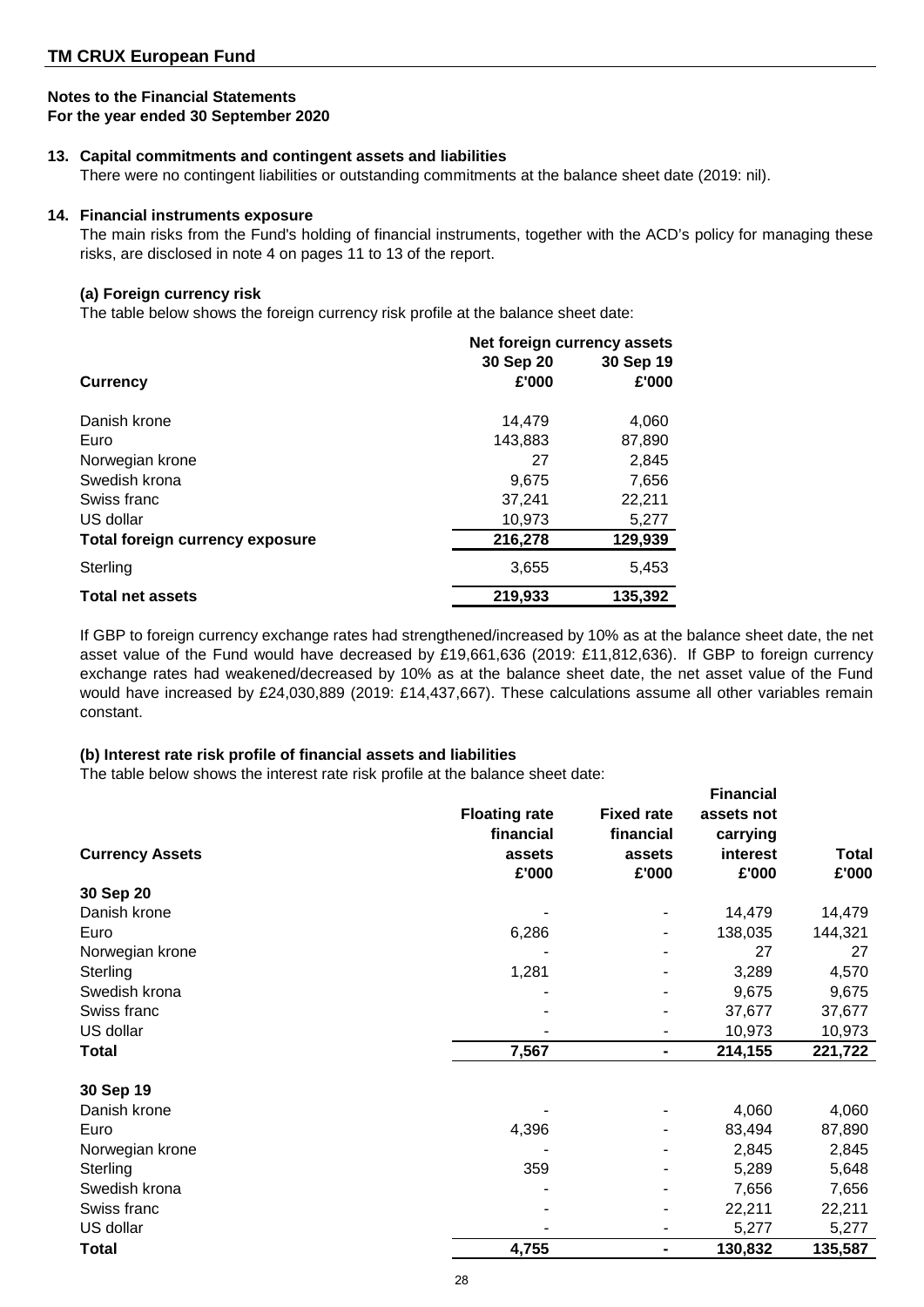| <b>Currency Liabilities</b> | <b>Floating rate</b><br>financial<br>liabilities<br>£'000 | financial<br>liabilities<br>£'000 | <b>Financial</b><br><b>Fixed rate liabilities not</b><br>carrying<br>interest<br>£'000 | <b>Total</b><br>£'000 |
|-----------------------------|-----------------------------------------------------------|-----------------------------------|----------------------------------------------------------------------------------------|-----------------------|
| 30 Sep 20                   |                                                           |                                   |                                                                                        |                       |
| Euro                        |                                                           | $\blacksquare$                    | 438                                                                                    | 438                   |
| Sterling                    |                                                           | ۰                                 | 914                                                                                    | 914                   |
| Swiss franc                 |                                                           | ۰                                 | 437                                                                                    | 437                   |
| <b>Total</b>                |                                                           |                                   | 1,789                                                                                  | 1,789                 |
| 30 Sep 19                   |                                                           |                                   |                                                                                        |                       |
| Sterling                    |                                                           |                                   | 195                                                                                    | 195                   |
| <b>Total</b>                |                                                           |                                   | 195                                                                                    | 195                   |

Changes in interest rates would have no material impact to the valuation of floating rate financial assets or liabilities as at the balance sheet date. Consequently, no sensitivity analysis has been presented.

## **(c) Market price risk**

If market prices had increased by 10% as at the balance sheet date, the net asset value of the Fund would have increased by the amounts set out in the table below. If market prices had decreased by 10% as at the balance sheet date, the net asset value of the Fund would have decreased by the amounts set out in the table below. These calculations have been applied to non-derivative securities only (see note 2(i) Accounting Policies and Financial Instruments for an explanation of the Fund's leverage during the year). These calculations assume all other variables remain constant.

|      | <b>Increase</b> | <b>Decrease</b> |
|------|-----------------|-----------------|
|      | £'000           | £'000           |
| 2020 | 21.156          | 21.156          |
| 2019 | 13.022          | 13.022          |

#### **(d) Leverage**

The Fund did not employ any significant leverage as at 30 September 2020, other than that available to the Fund as a result of its ability to borrow up to 10% of its value on a permanent basis.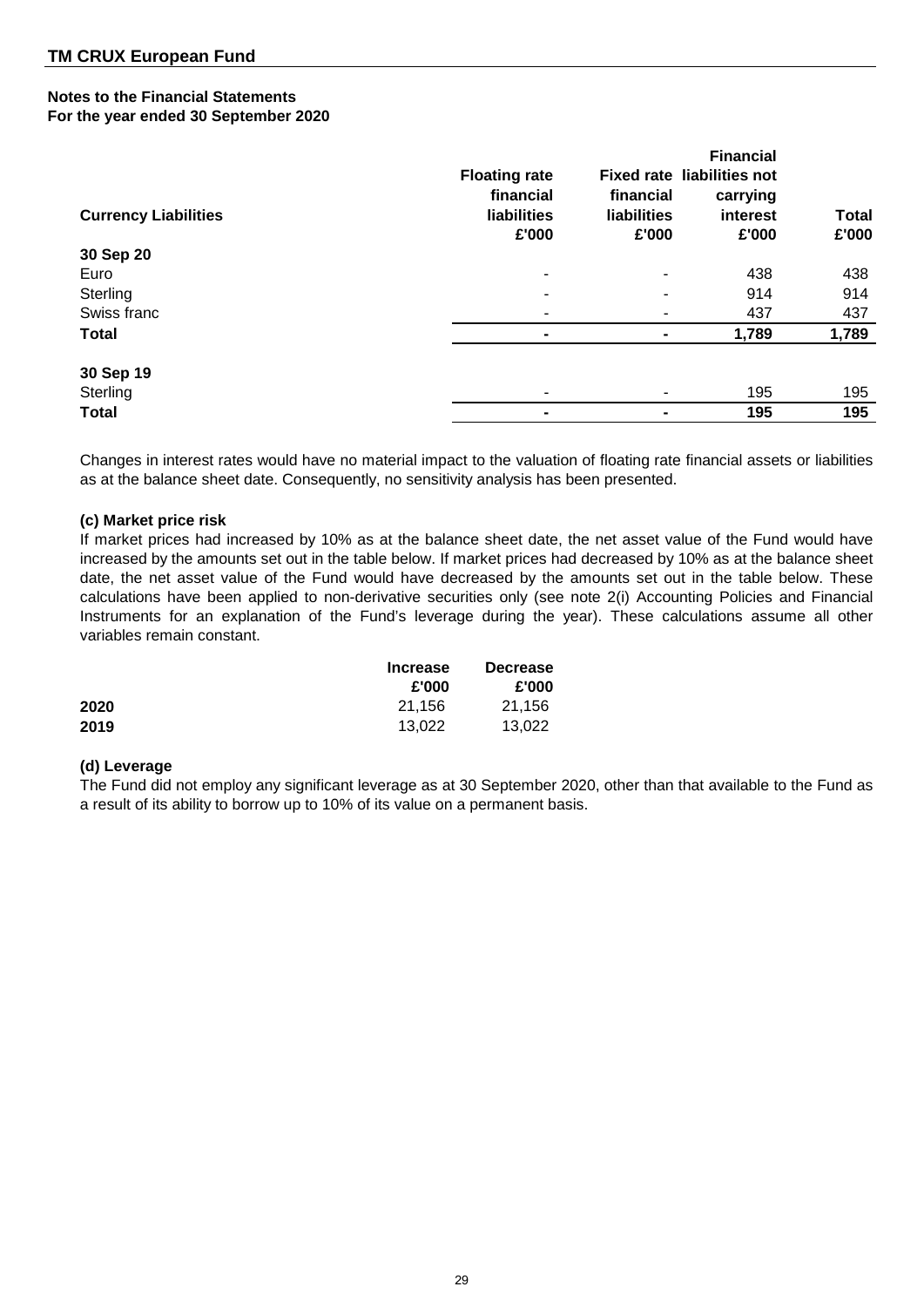| 15. Portfolio transaction costs                   |       | 1 Oct 19 to<br>30 Sep 20 |       | 1 Oct 18 to<br>30 Sep 19 |
|---------------------------------------------------|-------|--------------------------|-------|--------------------------|
| Analysis of total purchase costs                  | £'000 | £'000                    | £'000 | £'000                    |
| Purchases in the year before transaction costs:   |       |                          |       |                          |
| Equities                                          |       | 190,078                  |       | 19,679                   |
| <b>Commissions - Equities</b>                     | 115   | 190,078                  | 25    | 19,679                   |
| Taxes - Equities                                  | 142   |                          | 53    |                          |
| Total purchase costs                              |       | 257                      |       | 78                       |
| Gross purchase total                              |       | 190,335                  |       | 19,757                   |
| Analysis of total sale costs                      |       |                          |       |                          |
| Gross sales in the year before transaction costs: |       |                          |       |                          |
| Equities                                          |       | 167,311<br>167,311       |       | 74,940<br>74,940         |
| <b>Commissions - Equities</b>                     | (108) |                          | (93)  |                          |
| Total sale costs                                  |       | (108)                    |       | (93)                     |

## Total sales net of transaction costs **167,203 167,203 167,203 167,203 167,203**

The portfolio transaction costs table above includes direct transaction costs suffered by the Fund during the year.

Separately identifiable direct transaction costs (commissions and taxes etc.) are attributable to the Fund's purchase and sale of equity shares. Additionally for equity shares there is a dealing spread cost (the difference between the buying and selling prices) which will be suffered on purchase and sale transactions.

| Transaction costs as percentage of principal amounts | 1 Oct 19 to<br>30 Sep 20<br>% | 1 Oct 18 to<br>30 Sep 19<br>% |
|------------------------------------------------------|-------------------------------|-------------------------------|
|                                                      |                               |                               |
| Purchases - Commissions                              |                               |                               |
| Equities                                             | 0.0605%                       | 0.1270%                       |
| <b>Purchases - Taxes</b>                             |                               |                               |
| Equities                                             | 0.0747%                       | 0.2693%                       |
| Sales - Commissions                                  |                               |                               |
| Equities                                             | 0.0646%                       | 0.1241%                       |
| Sales - Taxes                                        |                               |                               |
| Equities                                             | 0.0000%                       | 0.0000%                       |
|                                                      | 1 Oct 19 to                   | 1 Oct 18 to                   |
| Transaction costs as percentage of average           | 30 Sep 20                     | 30 Sep 19                     |
| net asset value                                      | %                             | %                             |
| Commissions                                          | 0.1487%                       | 0.0738%                       |
| Taxes                                                | 0.0947%                       | 0.0332%                       |

At the balance sheet date the average portfolio dealing spread was 0.06% (2019: 0.08%).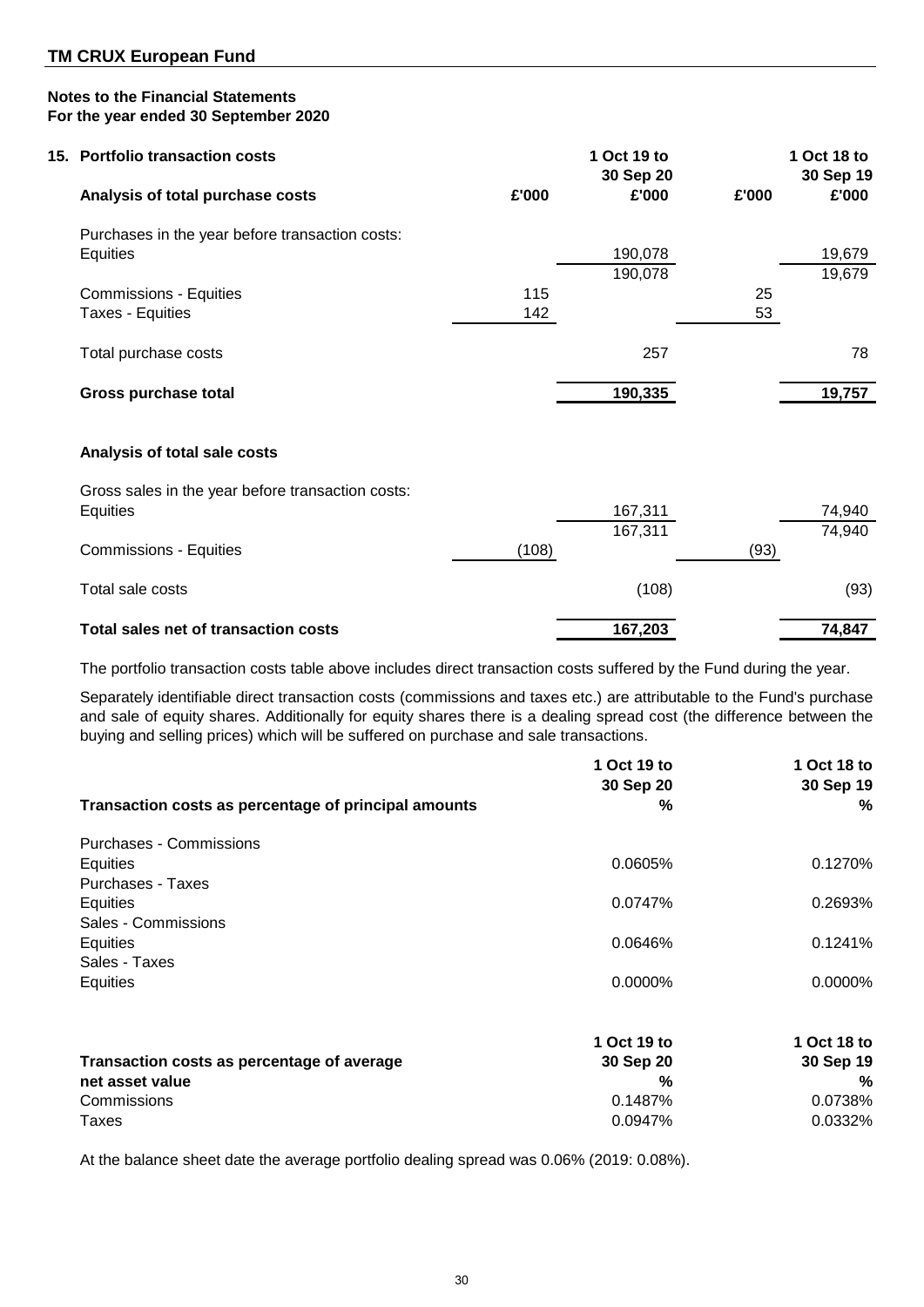## **16. Post balance sheet events**

During the period from the Balance Sheet date to that the Financial Statements were approved, the coronavirus (COVID-19) outbreak has caused extensive disruptions to businesses and economic activities globally. The uncertainties on the price of each share/unit has been disclosed in the table below. The ACD is monitoring the dituation and considering the effect it may have on the valuation of any impacted underlying portfolio companies in the future. In accordance with the requirements of FRS 102 and the IA SORP, the fair valuations at Balance Sheet date reflect the economic conditions in existance at that date.

| <b>Share Class</b>   | Share Price at<br><b>Balance Sheet</b><br>Date | Share Price at<br>26 Jan 21 | Increase/(Decrease)<br>℅ |
|----------------------|------------------------------------------------|-----------------------------|--------------------------|
| I (GBP) Income       | 133.32p                                        | 145.25p                     | 8.95                     |
| I (GBP) Accumulation | 148.26p                                        | 161.68p                     | 9.05                     |
| I (EUR) Income       | 90.91c                                         | 101.8c                      | 11.98                    |
| I (EUR) Accumulation | 116.72c                                        | 130.85c                     | 12.11                    |
| S (GBP) Income       | 134.29p                                        | 146.36p                     | 8.99                     |
| S (GBP) Accumulation | 149.37p                                        | 162.97p                     | 9.10                     |
| Z (GBP) Income       | 104.14p                                        | 113.58p                     | 9.06                     |
| Z (EUR) Income       | 99.53c                                         | 111.59c                     | 12.12                    |

The impact on the net asset value of the Company is also shown below:

| <b>Share Class</b>   | Net Asset Value<br>30 Sep 20<br>'000 | Market<br><b>Movements</b><br>% | Net Asset Value<br>26 Jan 21<br>'000 |
|----------------------|--------------------------------------|---------------------------------|--------------------------------------|
| I (GBP) Income       | 9,324                                | 4.09                            | 9,705                                |
| I (GBP) Accumulation | 7,672                                | 7.12                            | 8,218                                |
| I (EUR) Income       | $\overline{2}$                       |                                 | $\overline{2}$                       |
| I (EUR) Accumulation | 76                                   | 11.84                           | 85                                   |
| S (GBP) Income       | 13,268                               | 108.31                          | 27,638                               |
| S (GBP) Accumulation | 185,744                              | 1.39                            | 188,317                              |
| Z (GBP) Income       | 3,333                                | 1.47                            | 3,382                                |
| Z (EUR) Income       | 572                                  | 7.87                            | 617                                  |

Share prices and Net Asset Value are disclosed in local currency of the Share Class.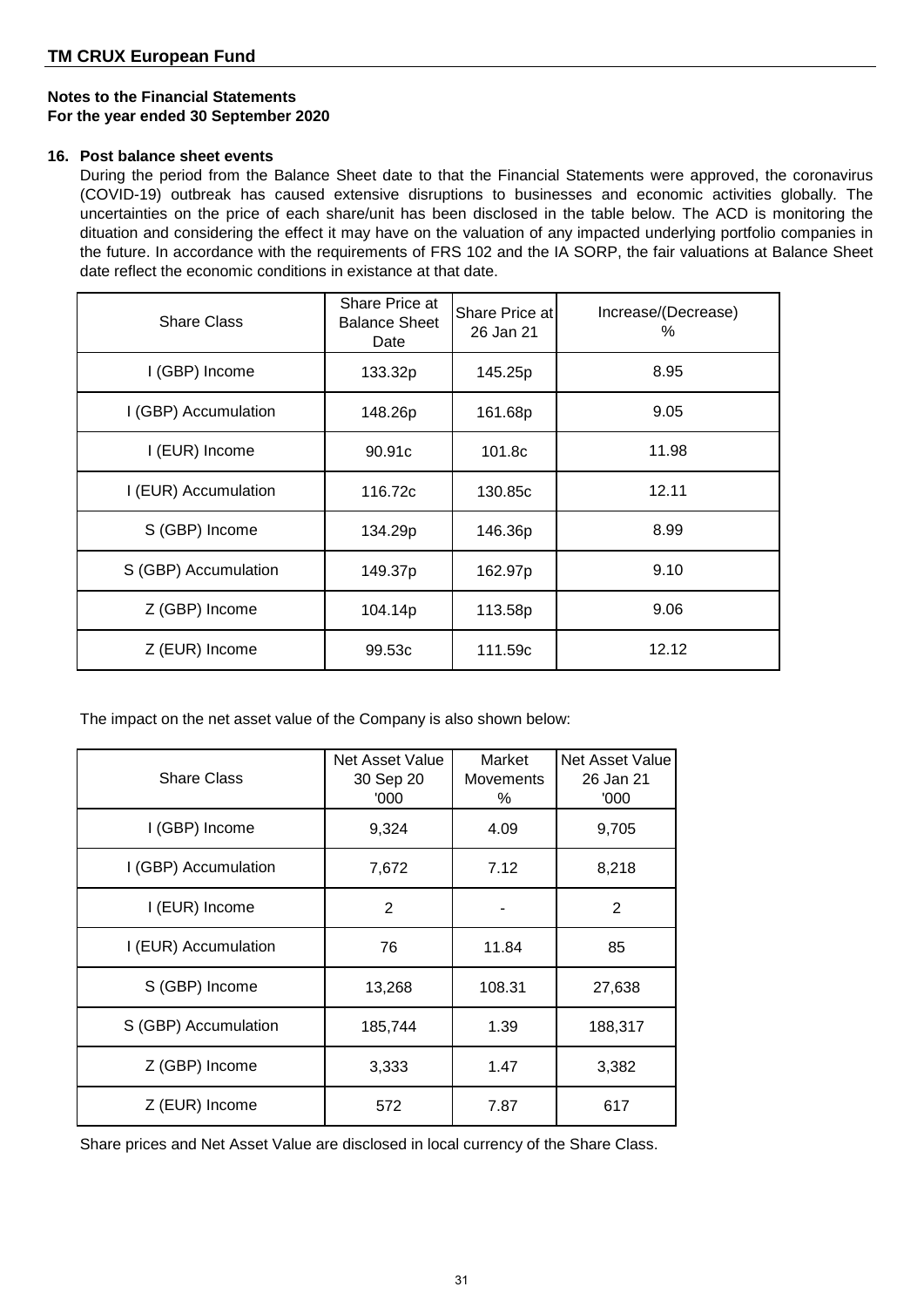## **17. Fair value disclosure**

|                                                                                                                                                      | 30 Sep 20              |                             | 30 Sep 19              |                             |
|------------------------------------------------------------------------------------------------------------------------------------------------------|------------------------|-----------------------------|------------------------|-----------------------------|
| <b>Valuation technique</b>                                                                                                                           | <b>Assets</b><br>£'000 | <b>Liabilities</b><br>£'000 | <b>Assets</b><br>£'000 | <b>Liabilities</b><br>£'000 |
| <b>Level 1:</b> The unadjusted quoted price in an active<br>market for identical assets or liabilities                                               | 211,561                |                             | 130,222                |                             |
| Level 2: Inputs other than quoted prices included<br>within Level 1 that are observable for the asset or<br>liability, either directly or indirectly |                        |                             |                        |                             |
| Level 3: Inputs are unobservable (ie for which market<br>data is unavailable) for the asset or liability                                             | ۰                      |                             |                        |                             |
|                                                                                                                                                      | 211.561                |                             | 130.222                |                             |

The valuation techniques and the ACD's policy is disclosed in note 2(c) on page 9.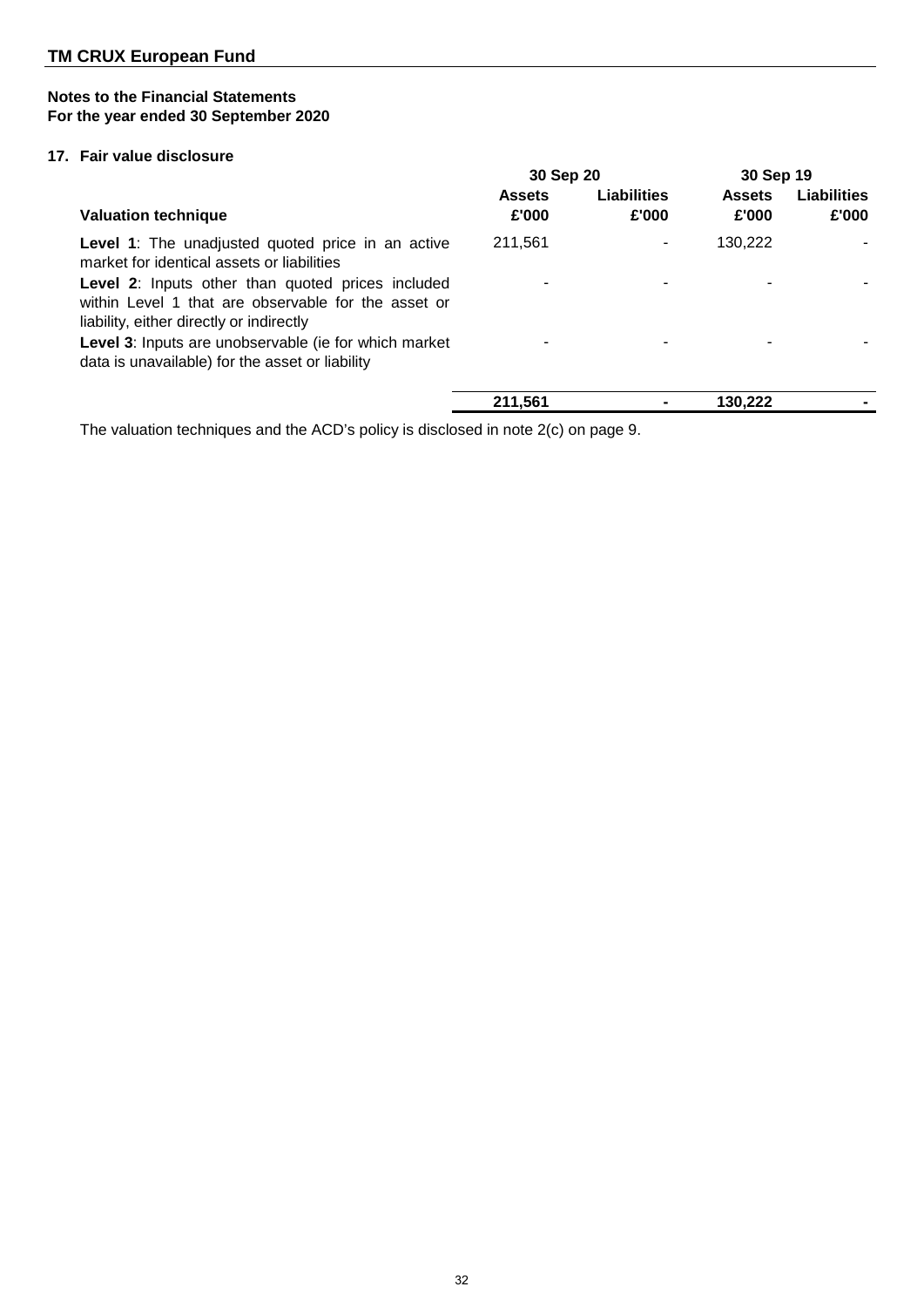## **Distribution Tables As at 30 September 2020**

## **First Interim Distribution in pence per Share**

Group 1 Shares purchased prior to 1 October 2019

Group 2 Shares purchased on or after 1 October to 31 December 2019

|                                         | <b>Net</b> |                     | paid      | <b>Distribution Distribution</b><br>paid |           |
|-----------------------------------------|------------|---------------------|-----------|------------------------------------------|-----------|
|                                         | revenue    | <b>Equalisation</b> | 28 Feb 20 |                                          | 28 Feb 19 |
|                                         | #          | #                   | #         | #                                        |           |
| <b>Share Class I (GBP) Income</b>       |            |                     |           |                                          |           |
| Group 1                                 | 0.0000     |                     | 0.0000    | 0.0134                                   |           |
| Group 2                                 | 0.0000     | 0.0000              | 0.0000    | 0.0134                                   |           |
| <b>Share Class I (GBP) Accumulation</b> |            |                     |           |                                          |           |
| Group 1                                 | 0.0000     |                     | 0.0000    | 0.0000                                   |           |
| Group <sub>2</sub>                      | 0.0000     | 0.0000              | 0.0000    | 0.0000                                   |           |
| <b>Share Class I (EUR) Income</b>       |            |                     |           |                                          |           |
| Group 1                                 | 0.0000     |                     | 0.0000    | 0.0109                                   |           |
| Group 2                                 | 0.0000     | 0.0000              | 0.0000    | 0.0109                                   |           |
| <b>Share Class I (EUR) Accumulation</b> |            |                     |           |                                          |           |
| Group 1                                 | 0.0000     |                     | 0.0000    | 0.0000                                   |           |
| Group 2                                 | 0.0000     | 0.0000              | 0.0000    | 0.0000                                   |           |
| <b>Share Class S (GBP) Income</b>       |            |                     |           |                                          |           |
| Group 1                                 | 0.0000     |                     | 0.0000    | 0.0135                                   |           |
| Group <sub>2</sub>                      | 0.0000     | 0.0000              | 0.0000    | 0.0135                                   |           |
| <b>Share Class S (GBP) Accumulation</b> |            |                     |           |                                          |           |
| Group 1                                 | 0.0000     |                     | 0.0000    | 0.0000                                   |           |
| Group 2                                 | 0.0000     | 0.0000              | 0.0000    | 0.0000                                   |           |
| <b>Share Class Z (GBP) Income</b>       |            |                     |           |                                          |           |
| Group 1                                 | 0.0000     |                     | 0.0000    | 0.0109                                   |           |
| Group 2                                 | 0.0000     | 0.0000              | 0.0000    | 0.0109                                   |           |
| <b>Share Class Z (EUR) Income</b>       |            |                     |           |                                          |           |
| Group 1                                 | 0.0000     |                     | 0.0000    | 0.0114                                   |           |
| Group 2                                 | 0.0000     | 0.0000              | 0.0000    | 0.0114                                   |           |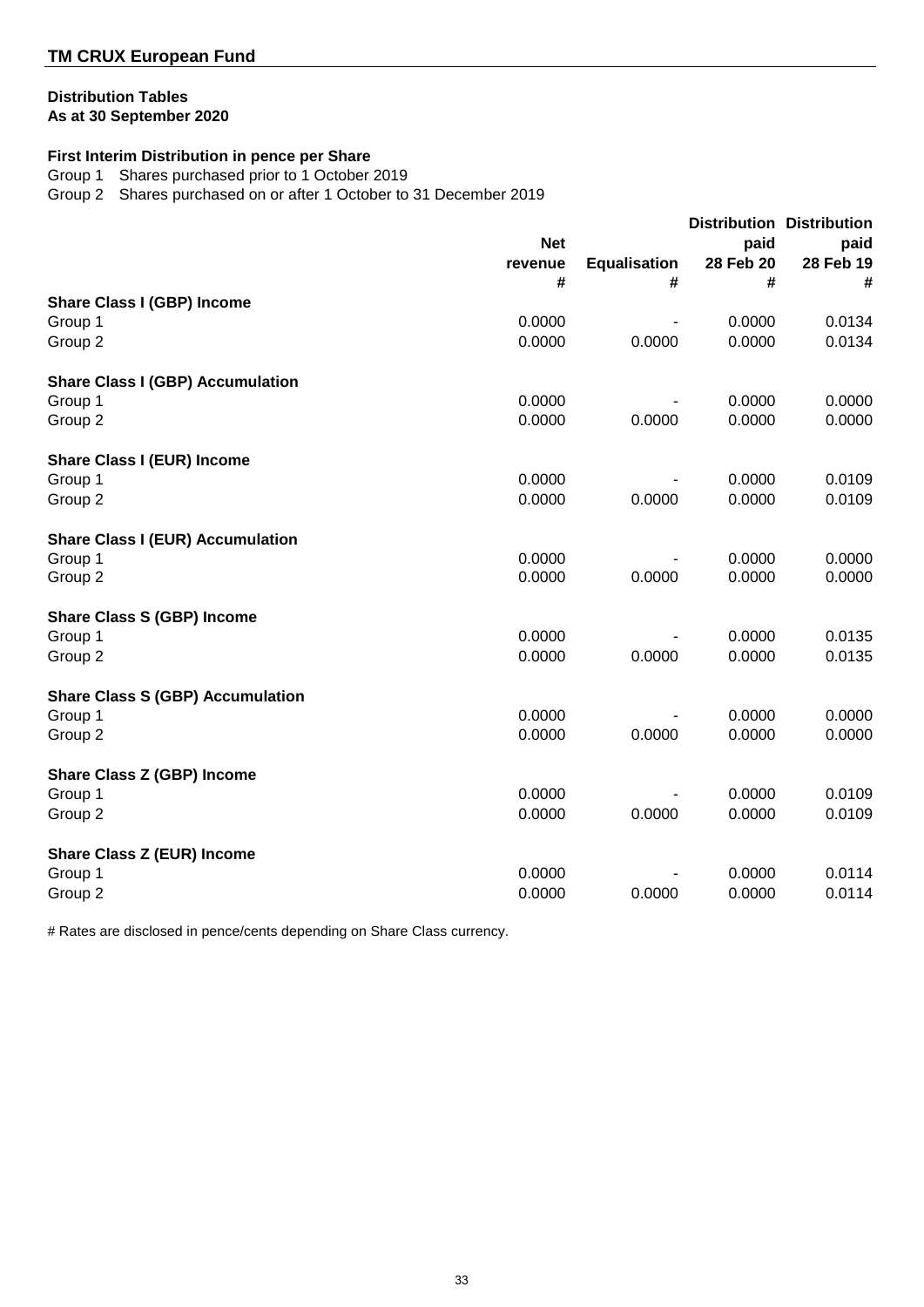## **Distribution Tables**

**As at 30 September 2020**

## **Second Interim Distribution in pence per Share**

Group 1 Shares purchased prior to 1 January 2020

Group 2 Shares purchased on or after 1 January to 31 March 2020

|                                         |            |                     |           | <b>Distribution Distribution</b> |
|-----------------------------------------|------------|---------------------|-----------|----------------------------------|
|                                         | <b>Net</b> |                     | paid      | paid                             |
|                                         | revenue    | <b>Equalisation</b> | 29 May 20 | 31 May 19                        |
|                                         | #          | #                   | #         | #                                |
| <b>Share Class I (GBP) Income</b>       |            |                     |           |                                  |
| Group 1                                 | 0.3562     |                     | 0.3562    | 0.4434                           |
| Group 2                                 | 0.3125     | 0.0437              | 0.3562    | 0.4434                           |
| <b>Share Class I (GBP) Accumulation</b> |            |                     |           |                                  |
| Group 1                                 | 0.0000     |                     | 0.0000    | 0.0124                           |
| Group 2                                 | 0.0000     | 0.0000              | 0.0000    | 0.0124                           |
| <b>Share Class I (EUR) Income</b>       |            |                     |           |                                  |
| Group 1                                 | 0.0000     |                     | 0.0000    | 0.3694                           |
| Group 2                                 | 0.0000     | 0.0000              | 0.0000    | 0.3694                           |
| <b>Share Class I (EUR) Accumulation</b> |            |                     |           |                                  |
| Group 1                                 | 0.0000     |                     | 0.0000    | 0.0134                           |
| Group 2                                 | 0.0000     | 0.0000              | 0.0000    | 0.0134                           |
| <b>Share Class S (GBP) Income</b>       |            |                     |           |                                  |
| Group 1                                 | 0.3549     |                     | 0.3549    | 0.4439                           |
| Group <sub>2</sub>                      | 0.2260     | 0.1289              | 0.3549    | 0.4439                           |
| <b>Share Class S (GBP) Accumulation</b> |            |                     |           |                                  |
| Group 1                                 | 0.0000     |                     | 0.0000    | 0.1104                           |
| Group 2                                 | 0.0000     | 0.0000              | 0.0000    | 0.1104                           |
| <b>Share Class Z (GBP) Income</b>       |            |                     |           |                                  |
| Group 1                                 | 0.2768     |                     | 0.2768    | 0.3447                           |
| Group 2                                 | 0.2768     | 0.0000              | 0.2768    | 0.3447                           |
| <b>Share Class Z (EUR) Income</b>       |            |                     |           |                                  |
| Group 1                                 | 0.2741     |                     | 0.2741    | 0.3482                           |
| Group 2                                 | 0.2741     | 0.0000              | 0.2741    | 0.3482                           |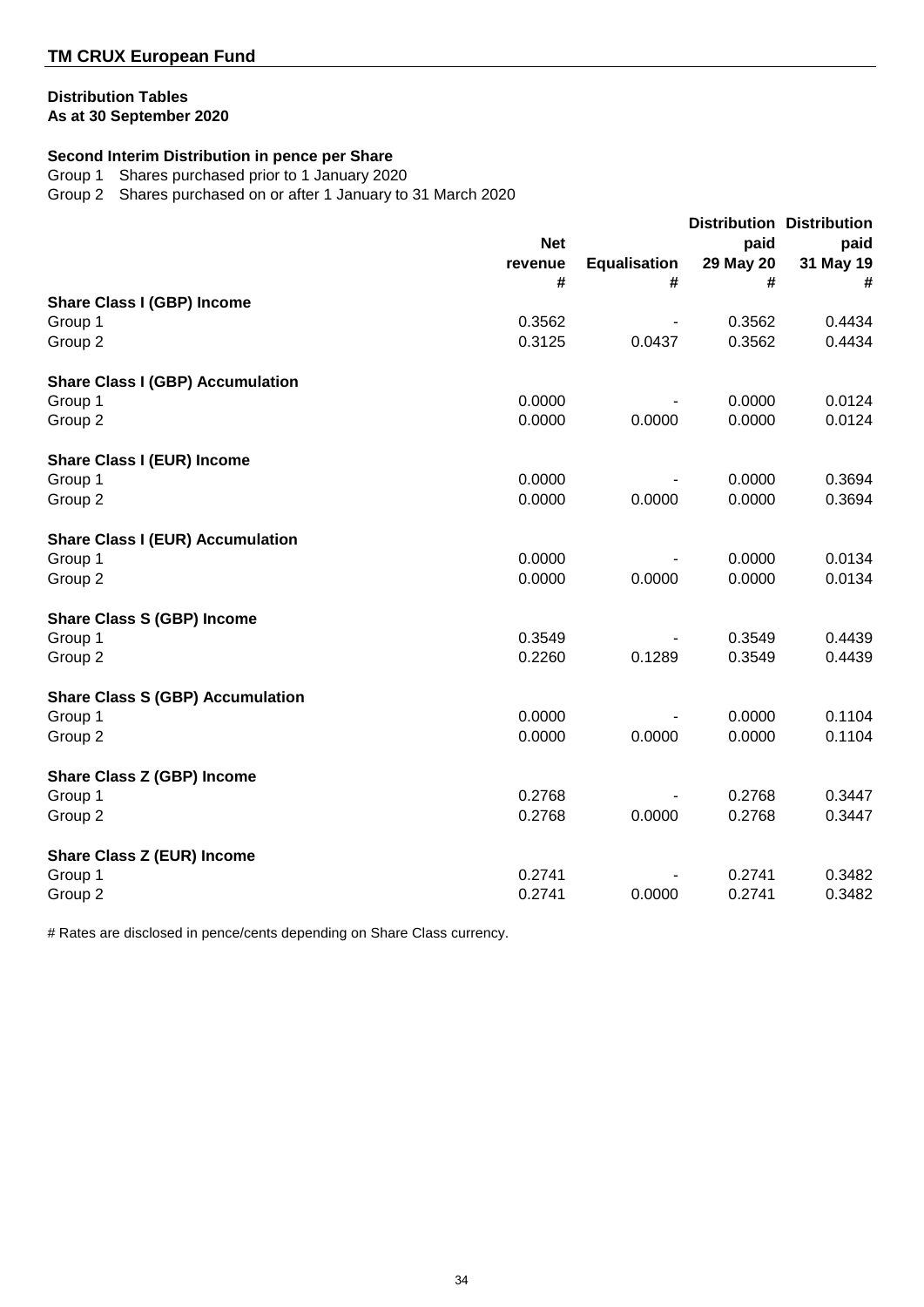## **Distribution Tables As at 30 September 2020**

## **Third Interim Distribution in pence per Share**

Group 1 Shares purchased prior to 1 April 2020

Group 2 Shares purchased on or after 1 April to 30 June 2020

|                                         | <b>Net</b> |                     |           | <b>Distribution Distribution</b><br>paid<br>paid |           |
|-----------------------------------------|------------|---------------------|-----------|--------------------------------------------------|-----------|
|                                         | revenue    | <b>Equalisation</b> | 31 Aug 20 |                                                  | 31 Aug 19 |
|                                         | #          | #                   | #         | #                                                |           |
| <b>Share Class I (GBP) Income</b>       |            |                     |           |                                                  |           |
| Group 1                                 | 0.8272     |                     | 0.8272    | 2.3786                                           |           |
| Group 2                                 | 0.1799     | 0.6473              | 0.8272    | 2.3786                                           |           |
| <b>Share Class I (GBP) Accumulation</b> |            |                     |           |                                                  |           |
| Group 1                                 | 0.5227     |                     | 0.5227    | 2.3176                                           |           |
| Group 2                                 | 0.3697     | 0.1530              | 0.5227    | 2.3176                                           |           |
| <b>Share Class I (EUR) Income</b>       |            |                     |           |                                                  |           |
| Group 1                                 | 0.0000     |                     | 0.0000    | 1.9090                                           |           |
| Group 2                                 | 0.0000     | 0.0000              | 0.0000    | 1.9090                                           |           |
| <b>Share Class I (EUR) Accumulation</b> |            |                     |           |                                                  |           |
| Group 1                                 | 0.4237     |                     | 0.4237    | 1.8597                                           |           |
| Group 2                                 | 0.4237     | 0.0000              | 0.4237    | 1.8597                                           |           |
| <b>Share Class S (GBP) Income</b>       |            |                     |           |                                                  |           |
| Group 1                                 | 0.7391     |                     | 0.7391    | 2.3903                                           |           |
| Group 2                                 | 0.0000     | 0.7391              | 0.7391    | 2.3903                                           |           |
| <b>Share Class S (GBP) Accumulation</b> |            |                     |           |                                                  |           |
| Group 1                                 | 0.6897     |                     | 0.6897    | 2.3803                                           |           |
| Group 2                                 | 0.0617     | 0.6280              | 0.6897    | 2.3803                                           |           |
| <b>Share Class Z (GBP) Income</b>       |            |                     |           |                                                  |           |
| Group 1                                 | 0.6454     |                     | 0.6454    | 1.8483                                           |           |
| Group 2                                 | 0.6454     | 0.0000              | 0.6454    | 1.8483                                           |           |
| <b>Share Class Z (EUR) Income</b>       |            |                     |           |                                                  |           |
| Group 1                                 | 0.6167     |                     | 0.6167    | 1.0816                                           |           |
| Group 2                                 | 0.6167     | 0.0000              | 0.6167    | 1.0816                                           |           |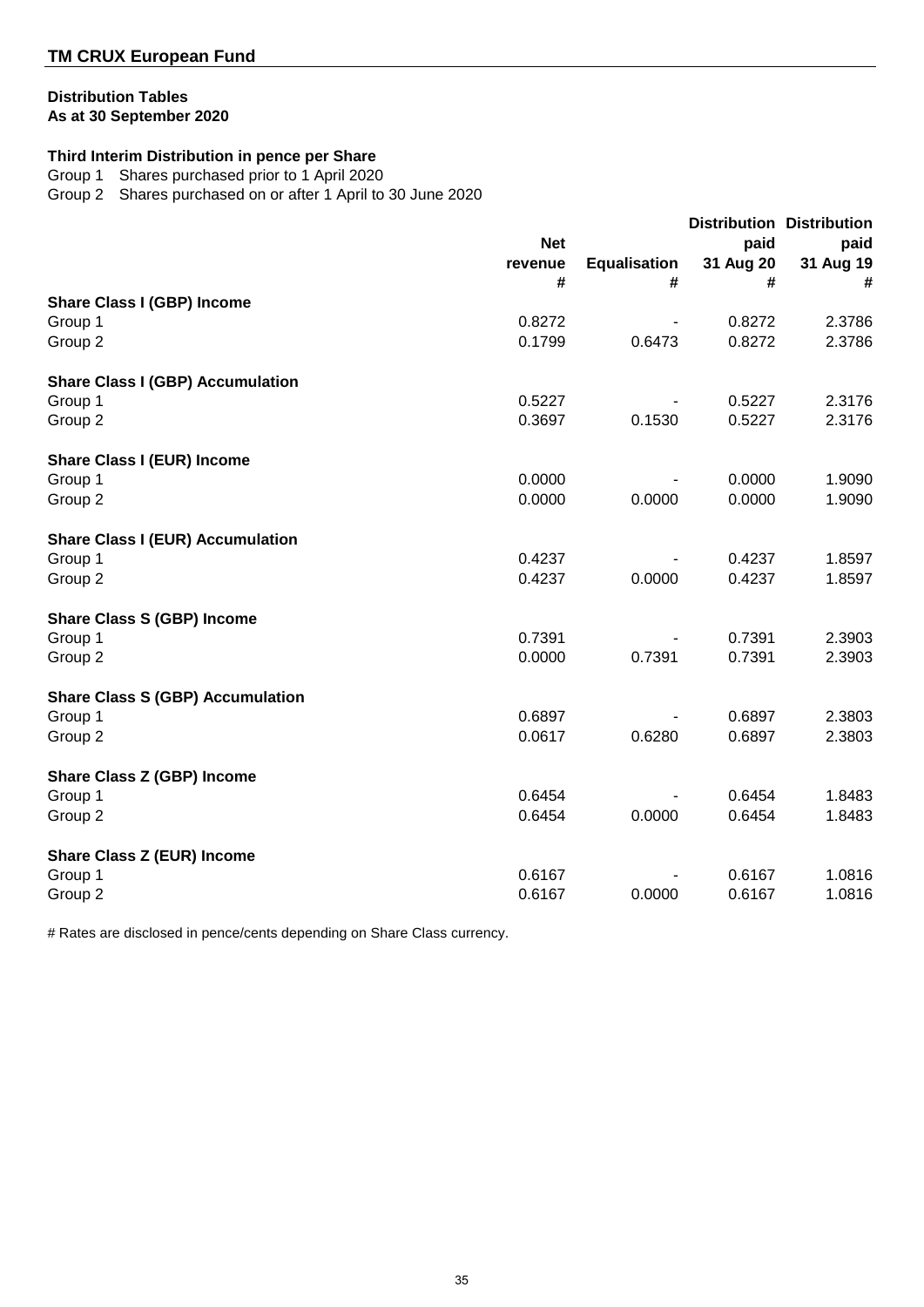## **Distribution Tables As at 30 September 2020**

## **Final Distribution in pence per Share**

Group 1 Shares purchased prior to 1 July 2020

Group 2 Shares purchased on or after 1 July to 30 September 2020

|                                         | <b>Net</b><br>revenue | <b>Equalisation</b> | payable<br><b>30 Nov 20</b> | <b>Distribution Distribution</b><br>paid<br>30 Nov 19 |
|-----------------------------------------|-----------------------|---------------------|-----------------------------|-------------------------------------------------------|
|                                         | #                     | #                   | #                           | #                                                     |
| <b>Share Class I (GBP) Income</b>       | 0.1100                |                     | 0.1100                      | 0.1457                                                |
| Group 1<br>Group 2                      | 0.0876                | 0.0224              | 0.1100                      | 0.1457                                                |
|                                         |                       |                     |                             |                                                       |
| <b>Share Class I (GBP) Accumulation</b> |                       |                     |                             |                                                       |
| Group 1                                 | 0.0000                |                     | 0.0000                      | 0.0000                                                |
| Group 2                                 | 0.0000                | 0.0000              | 0.0000                      | 0.0000                                                |
| <b>Share Class I (EUR) Income</b>       |                       |                     |                             |                                                       |
| Group 1                                 | 0.0000                |                     | 0.0000                      | 0.1178                                                |
| Group 2                                 | 0.0000                | 0.0000              | 0.0000                      | 0.1178                                                |
| <b>Share Class I (EUR) Accumulation</b> |                       |                     |                             |                                                       |
| Group 1                                 | 0.0000                |                     | 0.0000                      | 0.0000                                                |
| Group 2                                 | 0.0000                | 0.0000              | 0.0000                      | 0.0000                                                |
| <b>Share Class S (GBP) Income</b>       |                       |                     |                             |                                                       |
| Group 1                                 | 0.1113                |                     | 0.1113                      | 0.1465                                                |
| Group <sub>2</sub>                      | 0.0796                | 0.0317              | 0.1113                      | 0.1465                                                |
| <b>Share Class S (GBP) Accumulation</b> |                       |                     |                             |                                                       |
| Group 1                                 | 0.0000                |                     | 0.0000                      | 0.0000                                                |
| Group 2                                 | 0.0000                | 0.0000              | 0.0000                      | 0.0000                                                |
| <b>Share Class Z (GBP) Income</b>       |                       |                     |                             |                                                       |
| Group 1                                 | 0.0858                |                     | 0.0858                      | 0.1133                                                |
| Group 2                                 | 0.0858                | 0.0000              | 0.0858                      | 0.1133                                                |
| <b>Share Class Z (EUR) Income</b>       |                       |                     |                             |                                                       |
| Group 1                                 | 0.0819                |                     | 0.0819                      | 0.1113                                                |
| Group 2                                 | 0.0819                | 0.0000              | 0.0819                      | 0.1113                                                |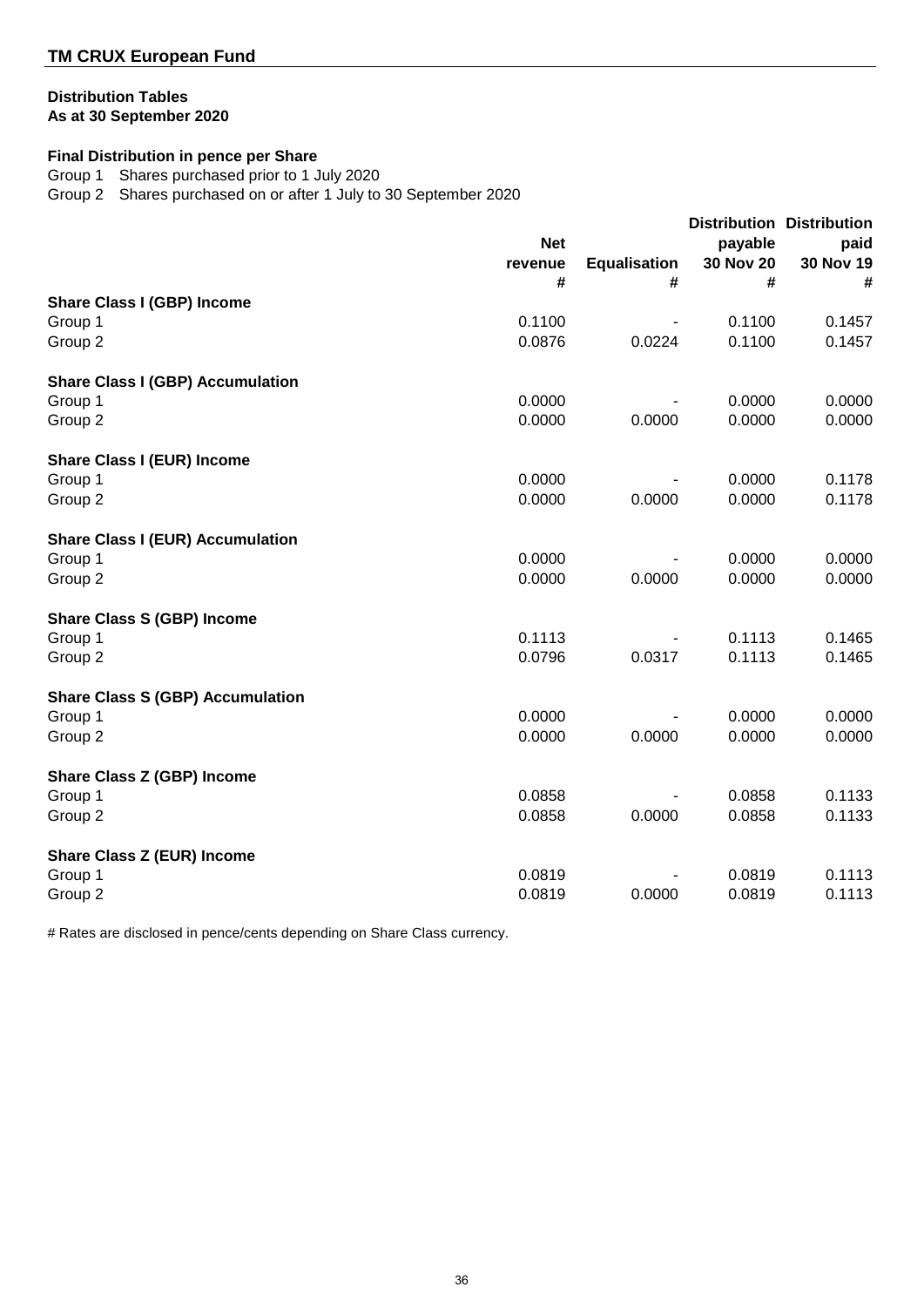#### **Investment Manager's Report For the year ended 30 September 2020**

#### **Investment Objective**

The investment objective of TM CRUX European Special Situations Fund ("the Fund") is to achieve long term capital growth by investing in European (excluding the UK) equities of companies in special situations.

#### **Investment Policy**

The Fund aims to achieve its objective primarily through investment in equity securities of European companies in special situations where it is believed the company is considered undervalued. The Fund's portfolio will be managed on a concentrated basis. The Fund will be able to invest without restriction by market cap or sector.

The Fund may also invest in other transferable securities money market instruments, cash and near cash and deposits.

The use of derivatives is permitted by the Fund for efficient portfolio management purposes (including hedging), and borrowing will be permitted under the terms of the Regulations. On giving 60 days' notice to shareholders, the Fund may, in addition to its other investments powers, use derivatives and forward transaction for investment purposes. It is not intended that the use of derivatives in this way will change the risk profile of the Fund.

Investors should note that while the investment objective of the Fund is to achieve long term capital growth there may be situations in which an income return is also achieved.

Investors' attention is drawn to the detailed risk warnings in this prospectus.

The Fund will be managed in a manner that maintains eligibility for ISAs.

#### **Investment Review**

Over the period, the TM CRUX European Special Situations Fund I Acc GBP lost 1.6% versus its performance comparator the IA Europe ex UK Sector which rose 3.1%.

Equities were volatile during the year to 30 September 2020. For the first few months, share prices rose, with a bias towards more cyclical stocks, and away from defensives. This was mainly fuelled by optimism over the US and China reaching a partial deal agreement, as well as third quarter earnings generally beating fairly low expectations. Some minor set-backs occurred, including the US introducing a new Hong Kong Human Rights and Democracy Act, which caused markets to retreat on fears the Chinese might not agree to a trade deal in retaliation. Nonetheless, the US and China finally signed off on a phase-one trade deal, and therefore averted a further wave of tariffs. Separately, the US threatened new tariffs on handbags and cheese as France slapped a 3% sales tax on large, mainly US, digital firms, such as Google. In the UK, Boris Johnson won a landslide election victory which caused UK stocks to rally. January saw some nervousness on Middle East tensions after a US airstrike against an Iranian top general, however stocks quickly turned higher on generally improving macroeconomic indicators. At the beginning of February, investors thought that the coronavirus outbreak was contained within China, and therefore although Chinese stock prices and commodities fell back, European and American investors were still full of optimism. However, any positive sentiment quickly evaporated when Italy struggled to contain several new virus cases even with virtual lockdown in the north of the country. March saw share indices lose significant ground, as coronavirus cases continued to increase in most major economies, resulting in widespread lockdowns of society to contain the disease. Extreme sell-offs were seen in the first two weeks, with stock price declines perhaps exacerbated by hedge funds and other strategies aggressively reducing exposures. In the midst of this, the oil price dropped sharply as Saudi Arabia announced producing record crude output to take market share after Russia, in particular, failed to conclude volume reductions to support the oil price. Share prices clawed back some losses by the end of the month as governments revealed substantial aid packages and central banks slashed interest rates and injected liquidity into the system. The recovery in equities continued into June as countries began easing lockdown restrictions, but then mostly stagnated into September.

The fund underperformed over the period due to some positions in small and medium-sized companies that have not been re-rated by investors relative to larger companies since the March lows. Property company Aroundtown was marked down due to owning some hotels and office buildings which have been out of favour since COVID-19. Pumpmaker Sulzer fell back on concerns over its oil and gas customer exposure, following the fall in the crude oil price. Aurelius dropped on concerns that some of its portfolio companies could struggle in the post-COVID-19 downturn; we subsequently disposed of the position. Bright spots over the period included logistics provider Kuehne & Nagel and electrical supplier Schneider. Companies with software exposure also performed strongly such as SAP, Prosus and Vivendi.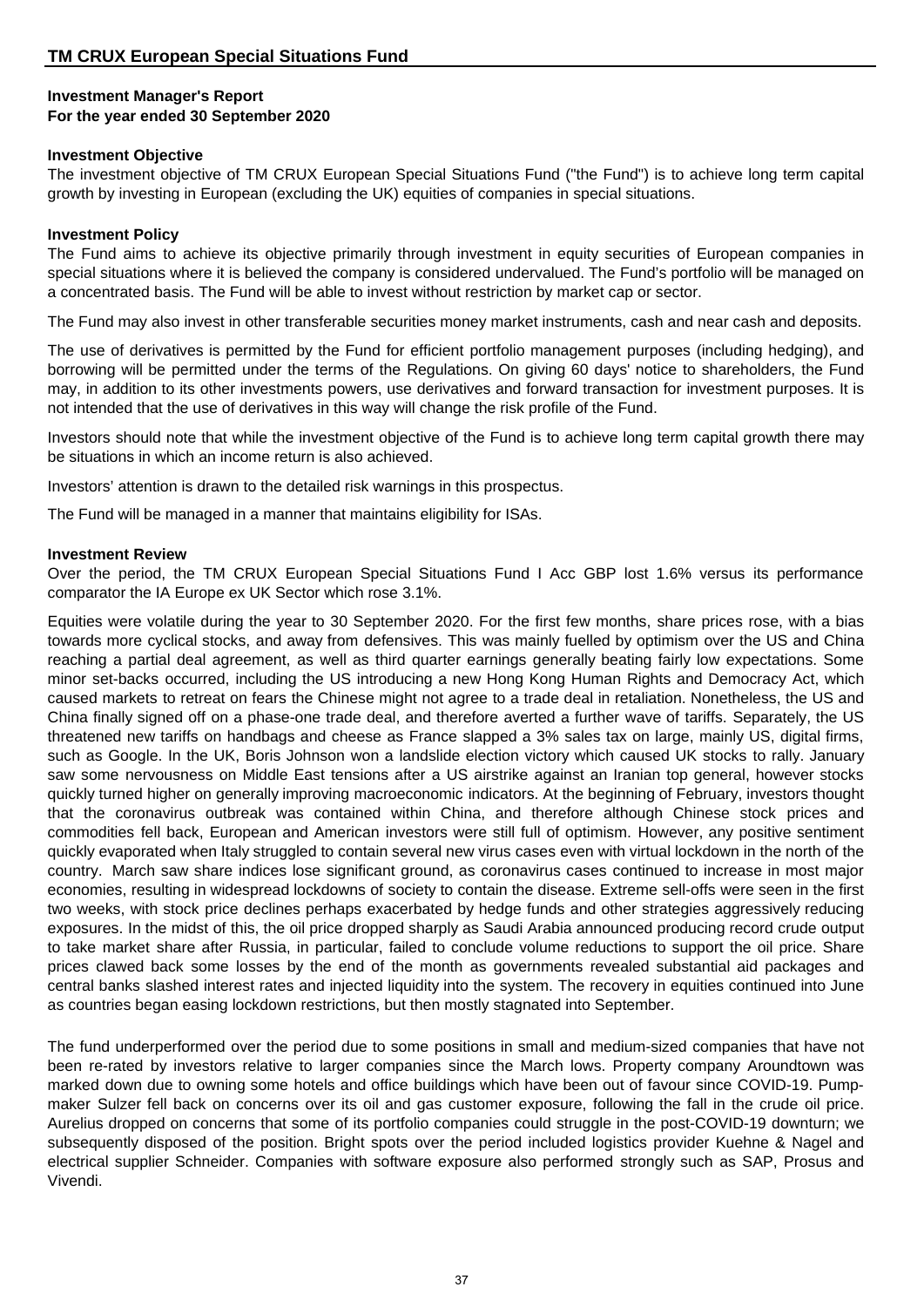## **Investment Manager's Report For the year ended 30 September 2020**

In terms of transactions, we disposed of Sanofi, Nordea and Kone, and acquired a holding in diabetes-maker Novo Nordisk, which is enjoying accelerating growth in some of its new drugs. We initiated a position in Carlsberg, a fairly global brewer which had dropped on concerns that pubs and events will be closed, but which has a robust balance sheet, a large exposure to at-home-drinking and where impressive management are adept at cost cutting. We started a new position in SoftwareONE, a fast-growing European software reseller based in Switzerland with net cash, but had slipped back after a shareholder placing. We bought a holding in EssilorLuxottica where the valuation looks undemanding as opticians re-open and with upside from the Grandvision acquisition.

The outlook for certain sectors of the economy looks downbeat such as the high street, travel and entertainment, particularly if COVID-19 cases continue to increase into the winter. However, many other sectors are seeing a return to growth including industry and automobiles. Merger and acquisition activity is also picking up, and this is starting to be seen in some of our holdings and this boosts their growth. The vast majority of our companies enjoy structural demand growth and dominate their niches in healthcare, technology, testing, food ingredients, energy efficiency and software, and these growth drivers seem to be intensifying. We continue to focus on global franchises (but listed in Europe) which can maintain a high return on a capital-light business model, and are run by managers with significant equity stakes.

Source of performance data: FE, 30.09.19–30.09.20, I Accumulation GBP share class, Bid-Bid basis, net income re-invested GBP

**Investment Manager** CRUX Asset Management Limited 13 November 2020

## **Assessment of Value (unaudited)**

A statement on the Assessment of Value will be available for all applicable funds managed by Thesis Unit Trust Management Limited. This report will be published within four months of the annual accounting reference date at https://clicktime.symantec.com/3CVr6wQJqCFDtKBE1q73qA47Vc?u=www.tutman.co.uk.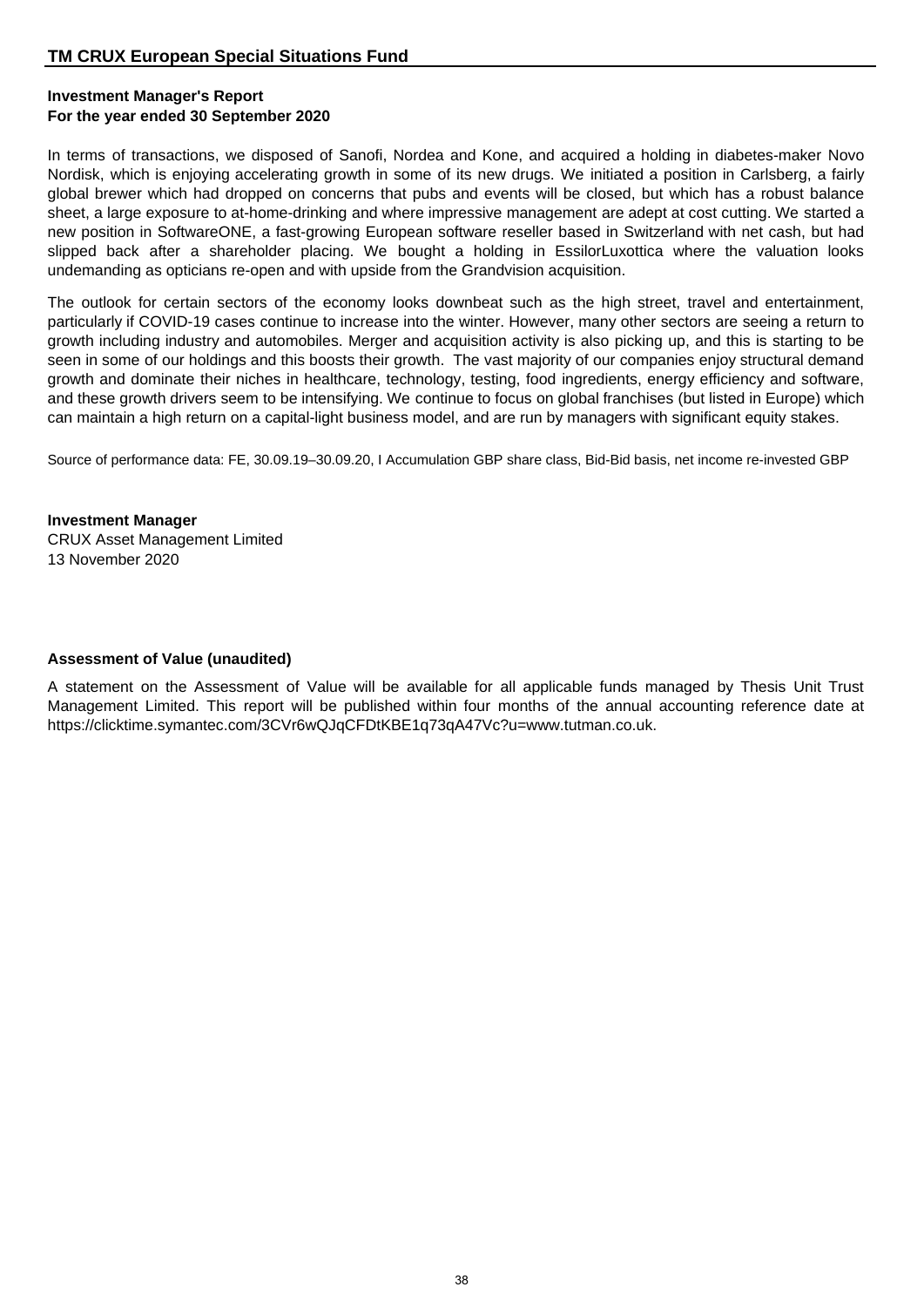## **Comparative Table As at 30 September 2020**

|  | A (GBP) Income |
|--|----------------|
|--|----------------|

**A (GBP) Accumulation** 

|                                                  | 30 Sep 20 | 30 Sep 19  | 30 Sep 18  | 30 Sep 20  | 30 Sep 19  | 30 Sep 18  |
|--------------------------------------------------|-----------|------------|------------|------------|------------|------------|
| Change in net assets per Share                   | (p)       | (p)        | (p)        | (p)        | (p)        | <u>(p)</u> |
| Opening net asset value per Share                | 102.68    | 106.06     | 108.84     | 132.71     | 133.75     | 133.77     |
| Return before operating charges*                 | (0.93)    | 0.74       | 1.72       | (1.02)     | 0.99       | 2.16       |
| Operating charges                                | (1.60)    | (1.60)     | (1.77)     | (2.08)     | (2.03)     | (2.18)     |
| Return after operating charges                   | (2.53)    | (0.86)     | (0.05)     | (3.10)     | (1.04)     | (0.02)     |
| <b>Distributions</b>                             | (1.20)    | (2.52)     | (2.73)     |            | (1.22)     | (1.38)     |
| Retained distributions on<br>accumulation Shares |           |            |            |            | 1.22       | 1.38       |
| Closing net asset value per Share                | 98.95     | 102.68     | 106.06     | 129.61     | 132.71     | 133.75     |
| * after direct transaction costs of:             | 0.09      | 0.07       | 0.09       | 0.12       | 0.09       | 0.11       |
| <b>Performance</b>                               |           |            |            |            |            |            |
| Return after operating charges                   | (2.46%)   | $(0.81\%)$ | $(0.05\%)$ | $(2.34\%)$ | (0.78%)    | $(0.01\%)$ |
| <b>Other information</b>                         |           |            |            |            |            |            |
| Closing net asset value (*'000)                  | £6,837    | £8,256     | £11,379    | £66,036    | £78,157    | £105,801   |
| Closing number of Shares                         | 6,909,779 | 8,040,755  | 10,728,878 | 50,951,389 | 58,892,750 | 79,103,783 |
| Operating charges                                | 1.63%     | 1.63%      | 1.63%      | 1.63%      | 1.63%      | 1.63%      |
| Direct transaction costs                         | 0.09%     | 0.08%      | 0.08%      | 0.09%      | 0.08%      | 0.08%      |
| <b>Prices</b>                                    |           |            |            |            |            |            |
| <b>Highest Share price</b>                       | 108.32    | 107.09     | 112.47     | 140.01     | 135.68     | 138.33     |
| Lowest Share price                               | 75.06     | 89.43      | 101.49     | 97.01      | 112.78     | 125.66     |

**A (EUR) Accumulation I (GBP) Income**

|                                                  | 30 Sep 20  | 30 Sep 19  | 30 Sep 18  | 30 Sep 20   | 30 Sep 19   | 30 Sep 18   |
|--------------------------------------------------|------------|------------|------------|-------------|-------------|-------------|
| Change in net assets per Share                   | (c)        | (c)        | (c)        | (p)         | (p)         | (p)         |
| Opening net asset value per Share                | 215.26     | 216.26     | 218.64     | 220.20      | 225.72      | 229.89      |
| Return before operating charges*                 | (7.28)     | 2.26       | 1.14       | (1.95)      | 1.71        | 3.66        |
| Operating charges                                | (3.46)     | (3.26)     | (3.52)     | (1.86)      | (1.85)      | (2.03)      |
| Return after operating charges                   | (10.74)    | (1.00)     | (2.38)     | (3.81)      | (0.14)      | 1.63        |
| <b>Distributions</b>                             |            | (1.48)     | (2.20)     | (2.59)      | (5.38)      | (5.80)      |
| Retained distributions on<br>accumulation Shares |            | 1.48       | 2.20       |             |             |             |
| Closing net asset value per Share                | 204.52     | 215.26     | 216.26     | 213.80      | 220.20      | 225.72      |
| * after direct transaction costs of:             | 0.17       | 0.15       | 0.18       | 0.19        | 0.16        | 0.19        |
| Performance                                      |            |            |            |             |             |             |
| Return after operating charges                   | $(4.99\%)$ | (0.46%)    | $(1.09\%)$ | (1.73%)     | $(0.06\%)$  | 0.71%       |
| <b>Other information</b>                         |            |            |            |             |             |             |
| Closing net asset value (*'000)                  | €4,058     | €32,133    | €68,059    | £424,211    | £597,542    | £709,421    |
| Closing number of Shares                         | 1,984,184  | 14,927,804 | 31,471,232 | 198,415,062 | 271,363,695 | 314,287,001 |
| Operating charges                                | 1.63%      | 1.62%      | 1.63%      | 0.88%       | 0.88%       | 0.88%       |
| Direct transaction costs                         | 0.08%      | 0.08%      | 0.08%      | 0.09%       | 0.08%       | 0.08%       |
| <b>Prices</b>                                    |            |            |            |             |             |             |
| <b>Highest Share price</b>                       | 240.46     | 217.68     | 225.46     | 232.98      | 229.22      | 237.98      |
| Lowest Share price                               | 151.75     | 180.10     | 206.83     | 161.52      | 190.69      | 215.20      |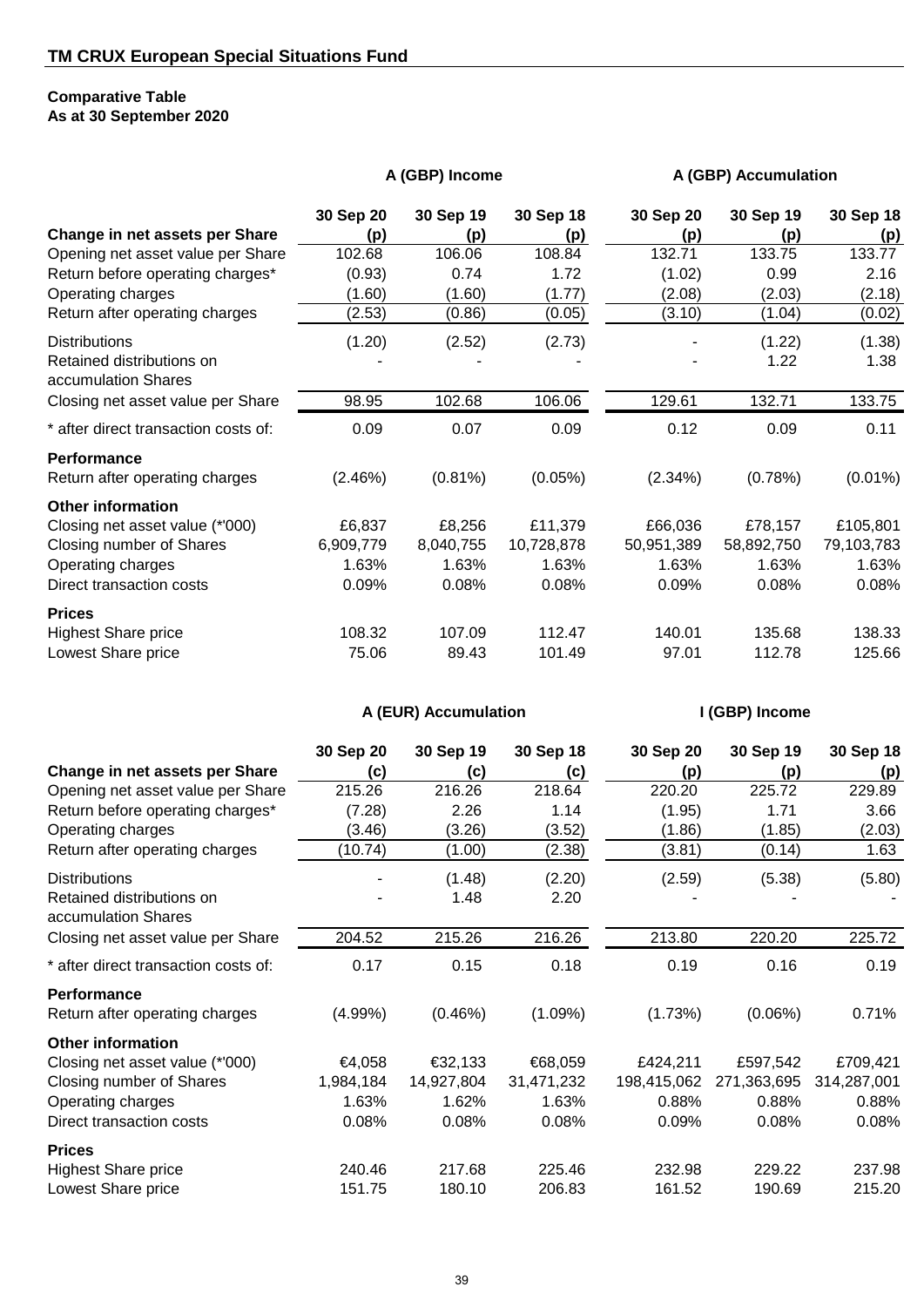## **Comparative Table As at 30 September 2020**

|                                                  | I (GBP) Accumulation |             |             | I (EUR) Accumulation |           |            |
|--------------------------------------------------|----------------------|-------------|-------------|----------------------|-----------|------------|
|                                                  | 30 Sep 20            | 30 Sep 19   | 30 Sep 18   | 30 Sep 20            | 30 Sep 19 | 30 Sep 18  |
| Change in net assets per Share                   | (p)                  | (p)         | <u>(p)</u>  | (c)                  | (c)       | <u>(c)</u> |
| Opening net asset value per Share                | 285.94               | 286.02      | 283.92      | 575.60               | 575.36    | 578.81     |
| Return before operating charges*                 | (2.18)               | 2.28        | 4.61        | (19.58)              | 6.20      | 3.04       |
| Operating charges                                | (2.42)               | (2.36)      | (2.51)      | (6.34)               | (5.96)    | (6.49)     |
| Return after operating charges                   | (4.60)               | (0.08)      | 2.10        | (25.92)              | 0.24      | (3.45)     |
| <b>Distributions</b>                             | (1.29)               | (4.83)      | (5.11)      | (1.04)               | (7.06)    | (8.79)     |
| Retained distributions on<br>accumulation Shares | 1.29                 | 4.83        | 5.11        | 1.04                 | 7.06      | 8.79       |
| Closing net asset value per Share                | 281.34               | 285.94      | 286.02      | 549.68               | 575.60    | 575.36     |
| * after direct transaction costs of:             | 0.25                 | 0.20        | 0.23        | 0.45                 | 0.40      | 0.47       |
| Performance                                      |                      |             |             |                      |           |            |
| Return after operating charges                   | (1.61%)              | (0.03%)     | 0.74%       | $(4.50\%)$           | 0.04%     | $(0.60\%)$ |
| <b>Other information</b>                         |                      |             |             |                      |           |            |
| Closing net asset value (*'000)                  | £523,854             | £875,498    | £1,053,809  | €34,562              | €55,957   | €198,425   |
| Closing number of Shares                         | 186, 197, 218        | 306,186,954 | 368,441,216 | 6,287,677            | 9,721,366 | 34,487,128 |
| Operating charges                                | 0.88%                | 0.88%       | 0.88%       | 1.13%                | 1.12%     | 1.13%      |
| Direct transaction costs                         | 0.09%                | 0.08%       | 0.08%       | 0.08%                | 0.08%     | 0.08%      |
| <b>Prices</b>                                    |                      |             |             |                      |           |            |
| <b>Highest Share price</b>                       | 302.54               | 291.80      | 293.92      | 644.25               | 581.94    | 597.71     |
| Lowest Share price                               | 209.75               | 241.61      | 267.74      | 406.77               | 479.75    | 548.96     |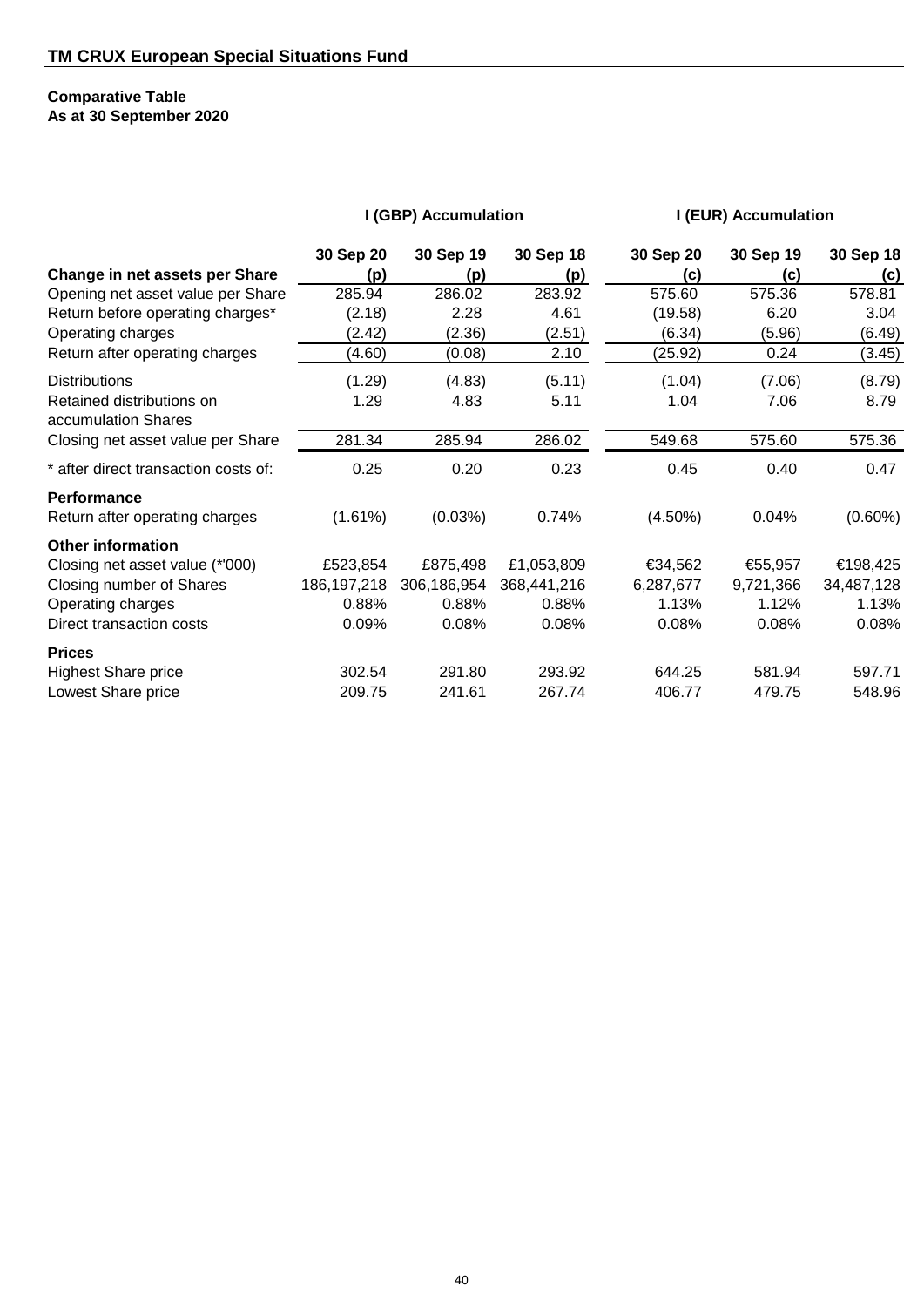#### **Performance Information As at 30 September 2020**

## **Operating Charges**

| <b>Date</b>         | AMC*<br>$(\%)$ | General<br>administration<br>fee**<br>$(\%)$ | Other<br>expenses<br>$(\%)$ | Transaction<br>costs<br>$(\%)$ | Research<br>costs<br>$(\%)$ | Total<br>Operating<br>Charges<br>$(\%)$ |
|---------------------|----------------|----------------------------------------------|-----------------------------|--------------------------------|-----------------------------|-----------------------------------------|
| 30/09/20            |                |                                              |                             |                                |                             |                                         |
| Share Class A (GBP) | 1.50           | 0.05                                         | 0.05                        | 0.00                           | 0.03                        | 1.63                                    |
| Share Class A (EUR) | 1.50           | 0.05                                         | 0.05                        | 0.00                           | 0.03                        | 1.63                                    |
| Share Class I (GBP) | 0.75           | 0.05                                         | 0.05                        | 0.00                           | 0.03                        | 0.88                                    |
| Share Class I (EUR) | 1.00           | 0.05                                         | 0.05                        | 0.00                           | 0.03                        | 1.13                                    |
| 30/09/19            |                |                                              |                             |                                |                             |                                         |
| Share Class A (GBP) | 1.50           | 0.07                                         | 0.04                        | 0.00                           | 0.03                        | 1.64                                    |
| Share Class A (EUR) | 1.50           | 0.07                                         | 0.04                        | 0.00                           | 0.03                        | 1.64                                    |
| Share Class I (GBP) | 0.75           | 0.07                                         | 0.04                        | 0.00                           | 0.03                        | 0.89                                    |
| Share Class I (EUR) | 1.00           | 0.07                                         | 0.04                        | 0.00                           | 0.03                        | 1.14                                    |

\* Annual Management Charge

The Operating Charge is the total expenses paid by the Fund in the year, annualised, against its average Net Asset Value. The Operating Charge will fluctuate as underlying costs change.

Research costs are defined in note 2(h) on page 10 and for the year ended 30 September 2020, the research cost was £374,716.

## **Risk and Reward Profile**

## **As at 30 September 2020**

|                     | Typically lower rewards |  |  |  |  | Typically higher rewards |  |
|---------------------|-------------------------|--|--|--|--|--------------------------|--|
|                     | Lower risk              |  |  |  |  | Higher risk              |  |
| Share Class A (GBP) |                         |  |  |  |  |                          |  |
| Share Class A (EUR) |                         |  |  |  |  |                          |  |
| Share Class I (GBP) |                         |  |  |  |  |                          |  |
| Share Class I (EUR) |                         |  |  |  |  |                          |  |

• This indicator is based on historical data and may not be a reliable indication of the future risk profile of the Fund.

• The risk category shown is not guaranteed to remain unchanged and may shift over time.

• The lowest category does not mean 'risk free'.

• This indicator is not a measure of the risk that you may lose the amount you have invested.

## **Risk Warning**

An investment in an Open-Ended Investment Company should be regarded as a medium to long term investment. Investors should be aware that the price of Shares and the income from them may fall as well as rise and investors may not receive back the full amount invested. Past performance is not a guide to future performance. Investments denominated in currencies other than the base currency of a Fund are subject to fluctuation in exchange rates, which may be favourable or unfavourable.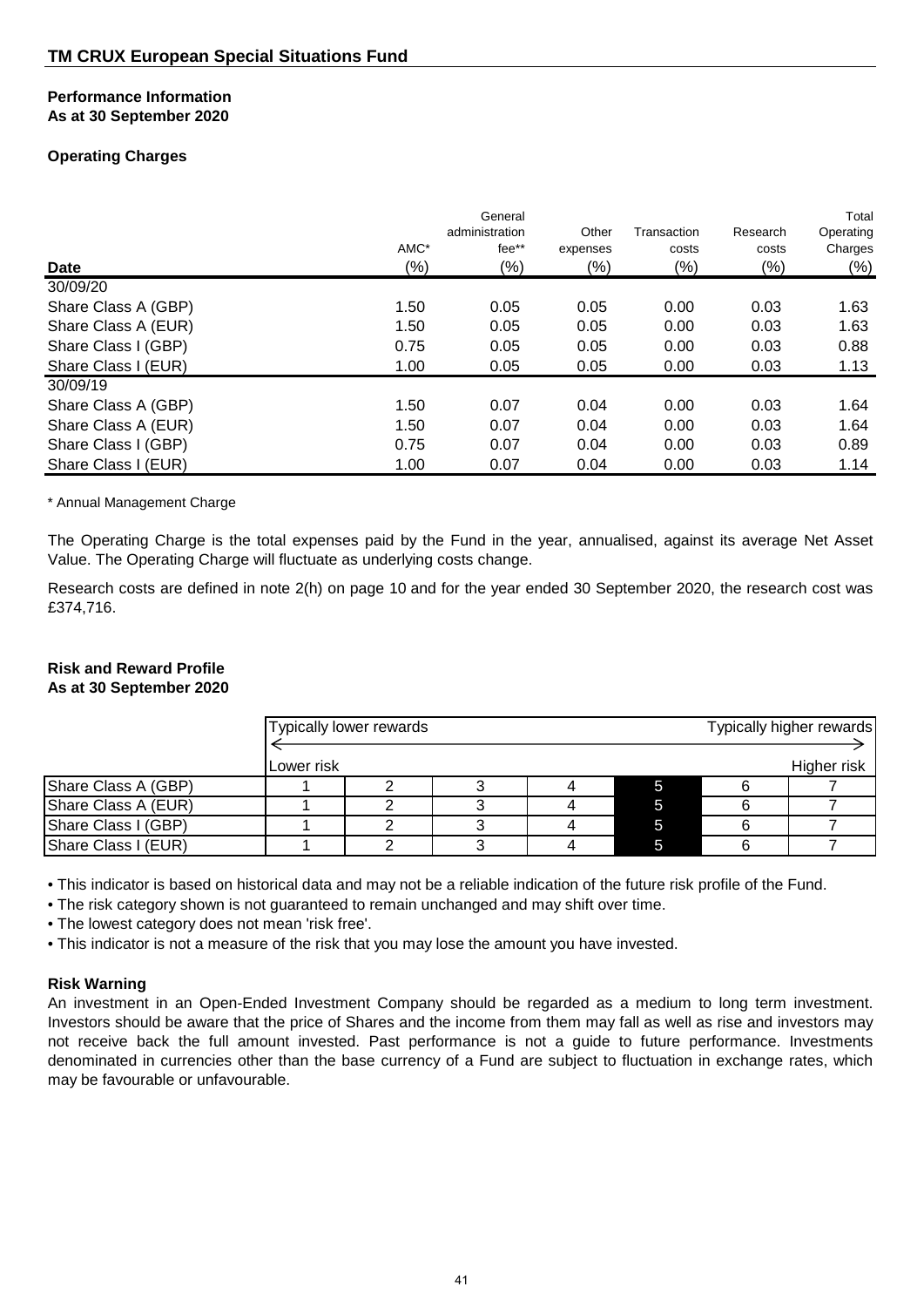|                      |                                         | <b>Market Value</b> | % of Total        |
|----------------------|-----------------------------------------|---------------------|-------------------|
| <b>Holdings</b>      | <b>Investments</b>                      | £ '000              | <b>Net Assets</b> |
|                      |                                         |                     |                   |
|                      | Austria 3.50% [2.26%]<br><b>BAWAG</b>   |                     |                   |
| 1,204,448<br>258,998 | S&T                                     | 33,062<br>3,952     | 3.13<br>0.37      |
|                      |                                         | 37,014              | 3.50              |
|                      |                                         |                     |                   |
|                      | Cayman Islands 2.03% [1.14%]            |                     |                   |
| 99,246               | Alibaba ADR                             | 21,415              | 2.03              |
|                      |                                         | 21,415              | 2.03              |
|                      | Channel Islands 0.24% [0.00%]           |                     |                   |
| 550,261              | Globalworth Real Estate Investments     | 2,561               | 0.24              |
|                      |                                         | 2,561               | 0.24              |
|                      |                                         |                     |                   |
| 98,007               | Denmark 3.67% [2.81%]<br>Carlsberg      | 10,259              | 0.97              |
| 527,524              | Novo Nordisk                            | 28,509              | 2.70              |
|                      |                                         | 38,768              | 3.67              |
|                      |                                         |                     |                   |
|                      | Finland 2.59% [7.13%]                   |                     |                   |
| 889,416              | Sampo A Shares                          | 27,393              | 2.59              |
|                      |                                         | 27,393              | 2.59              |
|                      | France 15.84% [13.31%]                  |                     |                   |
| 1,998,406            | <b>Bureau Veritas</b>                   | 35,279              | 3.34              |
|                      | 219,029 EssilorLuxottica                | 22,916              | 2.17              |
| 39,757               | <b>LVMH Moet Hennessy Louis Vuitton</b> | 14,619              | 1.39              |
| 251,244              | <b>Rubis</b>                            | 7,818               | 0.74              |
| 306,205              | <b>Schneider Electric</b>               | 30,025              | 2.84              |
| 2,216,741            | <b>SPIE</b>                             | 30,850              | 2.92              |
| 1,184,102 Vivendi    |                                         | 25,783<br>167,290   | 2.44<br>15.84     |
|                      |                                         |                     |                   |
|                      | Germany 13.18% [19.24%]                 |                     |                   |
| 333,144              | Bayer                                   | 16,271              | 1.54              |
| 604,225              | Brenntag                                | 29,952              | 2.84              |
| 282,839              | CANCOM                                  | 11,336              | 1.07              |
| 219,280              | Deutsche Boerse                         | 30,146              | 2.85              |
| 256,823<br>339,975   | <b>SAP</b>                              | 31,236              | 2.96              |
|                      | Stroeer                                 | 20,275<br>139,216   | 1.92<br>13.18     |
|                      |                                         |                     |                   |
|                      | Ireland 3.86% [5.48%]                   |                     |                   |
| 183,081              | Kerry A Shares                          | 18,211              | 1.72              |
| 717,707              | Malin                                   | 2,489               | 0.24              |
| 662,130              | Smurfit Kappa                           | 20,061              | 1.90              |
|                      |                                         | 40,761              | 3.86              |
|                      | Italy 3.42% [1.96%]                     |                     |                   |
| 1,001,551            | Cerved                                  | 5,502               | 0.52              |
| 2,880,556            | FinecoBank                              | 30,572              | 2.90              |
|                      |                                         | 36,074              | 3.42              |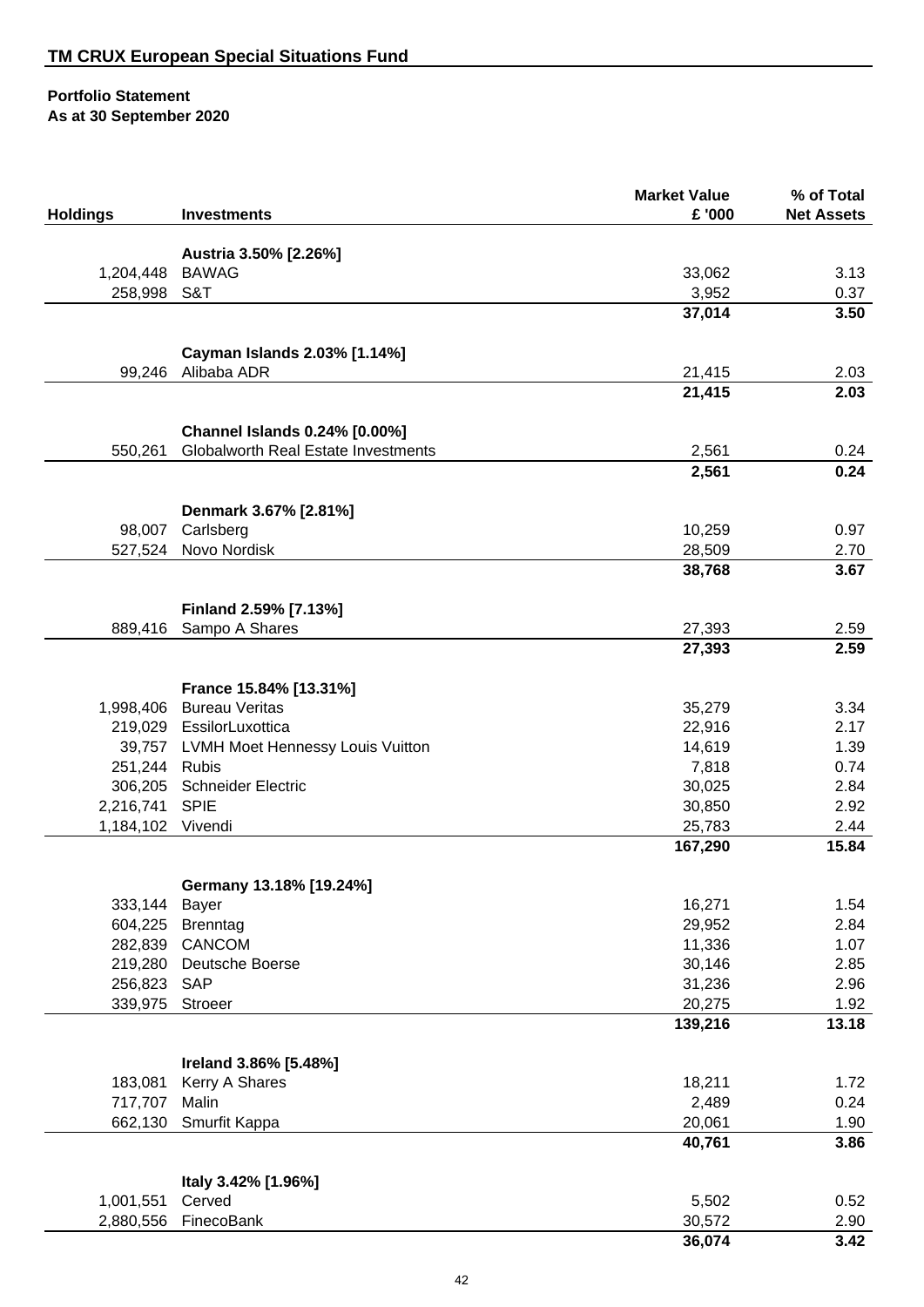|                      |                                      | <b>Market Value</b> | % of Total        |
|----------------------|--------------------------------------|---------------------|-------------------|
| <b>Holdings</b>      | <b>Investments</b>                   | £ '000              | <b>Net Assets</b> |
|                      |                                      |                     |                   |
|                      | Luxembourg 3.07% [7.07%]             |                     |                   |
| 5,600,430<br>249,318 | Aroundtown                           | 21,368              | 2.02<br>1.05      |
|                      | Stabilus                             | 11,071<br>32,439    | 3.07              |
|                      |                                      |                     |                   |
|                      | Netherlands 11.07% [7.49%]           |                     |                   |
| 741,575              | Aalberts                             | 20,749              | 1.96              |
| 266,928              | Airbus                               | 14,913              | 1.41              |
| 534,334              | Prosus                               | 37,907              | 3.59              |
| 214,557              | <b>TKH</b>                           | 6,003               | 0.57              |
| 948,866              | Van Lanschot Kempen                  | 13,543              | 1.28              |
| 355,203              | <b>Wolters Kluwer</b>                | 23,818              | 2.26              |
|                      |                                      | 116,933             | 11.07             |
|                      | Norway 2.02% [3.78%]                 |                     |                   |
| 1,415,774            | Atea                                 | 13,289              | 1.26              |
| 858,336              | <b>TGS NOPEC Geophysical</b>         | 8,011               | 0.76              |
|                      |                                      | 21,300              | 2.02              |
|                      |                                      |                     |                   |
|                      | Spain 0.72% [0.00%]                  |                     |                   |
| 577,716              | <b>Grifols Preference Shares</b>     | 7,613               | 0.72              |
|                      |                                      | 7,613               | 0.72              |
|                      | Sweden 6.42% [7.59%]                 |                     |                   |
| 2,433,194            | <b>Bravida</b>                       | 22,786              | 2.16              |
| 2,895,692            | Coor Service Management              | 15,489              | 1.46              |
| 1,886,841            | Dustin                               | 9,096               | 0.86              |
| 1,488,811            | <b>Trelleborg B Shares</b>           | 20,475              | 1.94              |
|                      |                                      | 67,846              | 6.42              |
|                      | Switzerland 19.39% [14.45%]          |                     |                   |
| 11,001               | Givaudan                             | 37,043              | 3.51              |
|                      | 209,782 Kuehne + Nagel International | 31,809              | 3.01              |
| 582,745              | Novartis                             | 39,368              | 3.73              |
| 67,692               | Roche                                | 18,205              | 1.72              |
| 18,627               | SGS                                  | 39,060              | 3.70              |
| 566,052              | SoftwareONE                          | 12,176              | 1.15              |
| 259,841              | Sulzer                               | 15,812              | 1.50              |
| 41,974               | Zurich Insurance                     | 11,367              | 1.07              |
|                      |                                      | 204,840             | 19.39             |
|                      | United Kingdom 2.06% [2.30%]         |                     |                   |
| 7,775,087            | Equiniti                             | 8,941               | 0.85              |
| 739,560              | <b>RELX</b>                          | 12,769              | 1.21              |
|                      |                                      | 21,710              | 2.06              |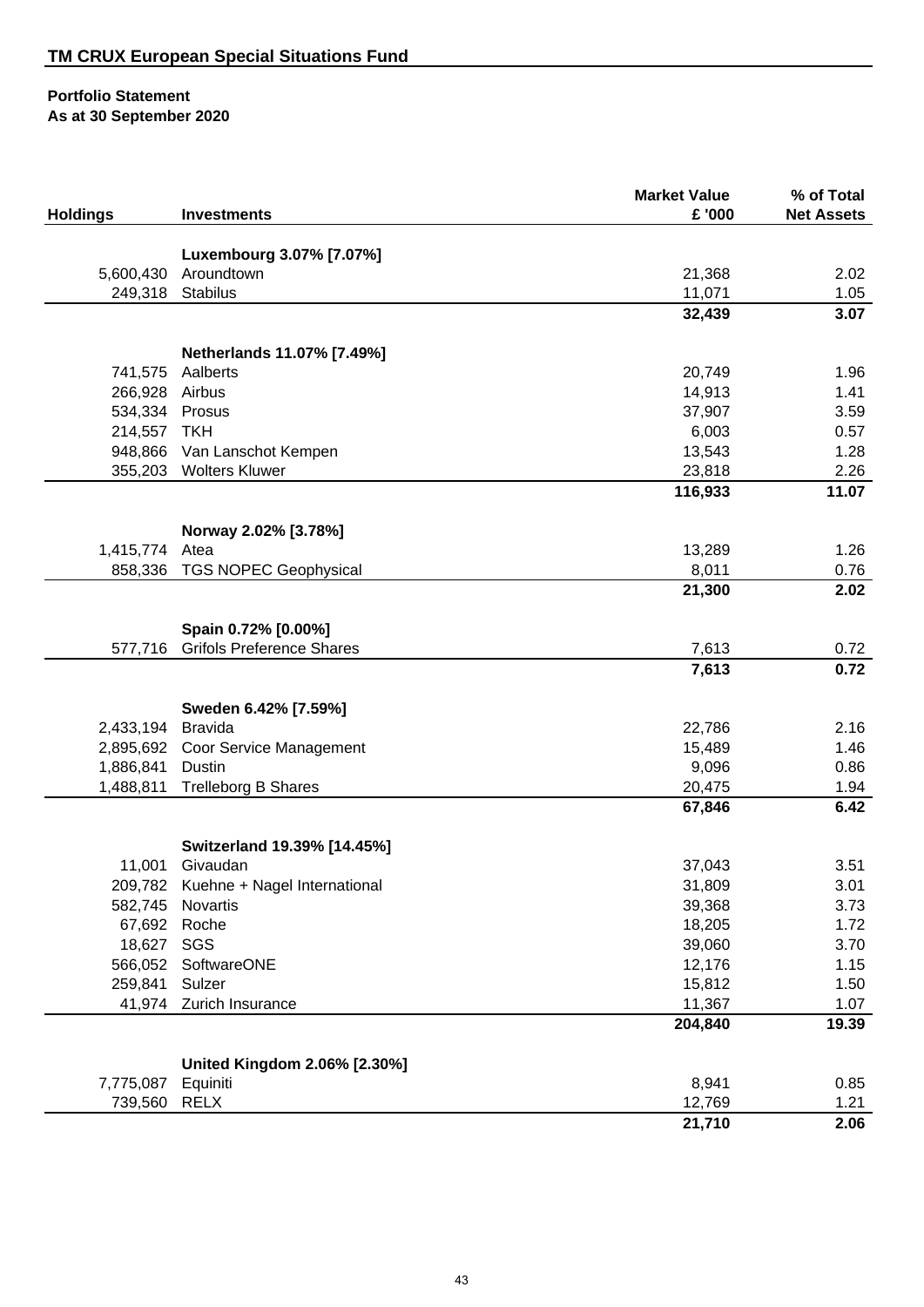| <b>Holdings</b> | <b>Investments</b>                               | <b>Market Value</b><br>£ '000 | % of Total<br><b>Net Assets</b> |
|-----------------|--------------------------------------------------|-------------------------------|---------------------------------|
| 31,147          | United States 3.38% [2.54%]<br>Alphabet C Shares | 35,665                        | 3.38                            |
|                 |                                                  | 35,665                        | 3.38                            |
|                 | <b>Portfolio of investments</b>                  | 1,018,838                     | 96.46                           |
|                 | Net other assets                                 | 37,343                        | 3.54                            |
|                 | <b>Net assets</b>                                | 1,056,181                     | 100.00                          |

Stock shown as ADR represents American Depositary Receipts.

All holdings are ordinary shares of stock and are listed on an official stock exchange unless otherwise stated.

The investments have been valued in accordance with note 2(c) of the Statement of Accounting Policies, Distribution Policies and Risk Management Policies.

Comparative figures shown above in square brackets relate to 30 September 2019 and were restated to disclose recently updated Industry Classification Benchmark.

Gross purchases for the year: £531,588,715 [2019: £223,108,804] (See note 15).

Total sales net of transaction costs for the year: £881,113,904 [2019: £634,449,033] (See note 15).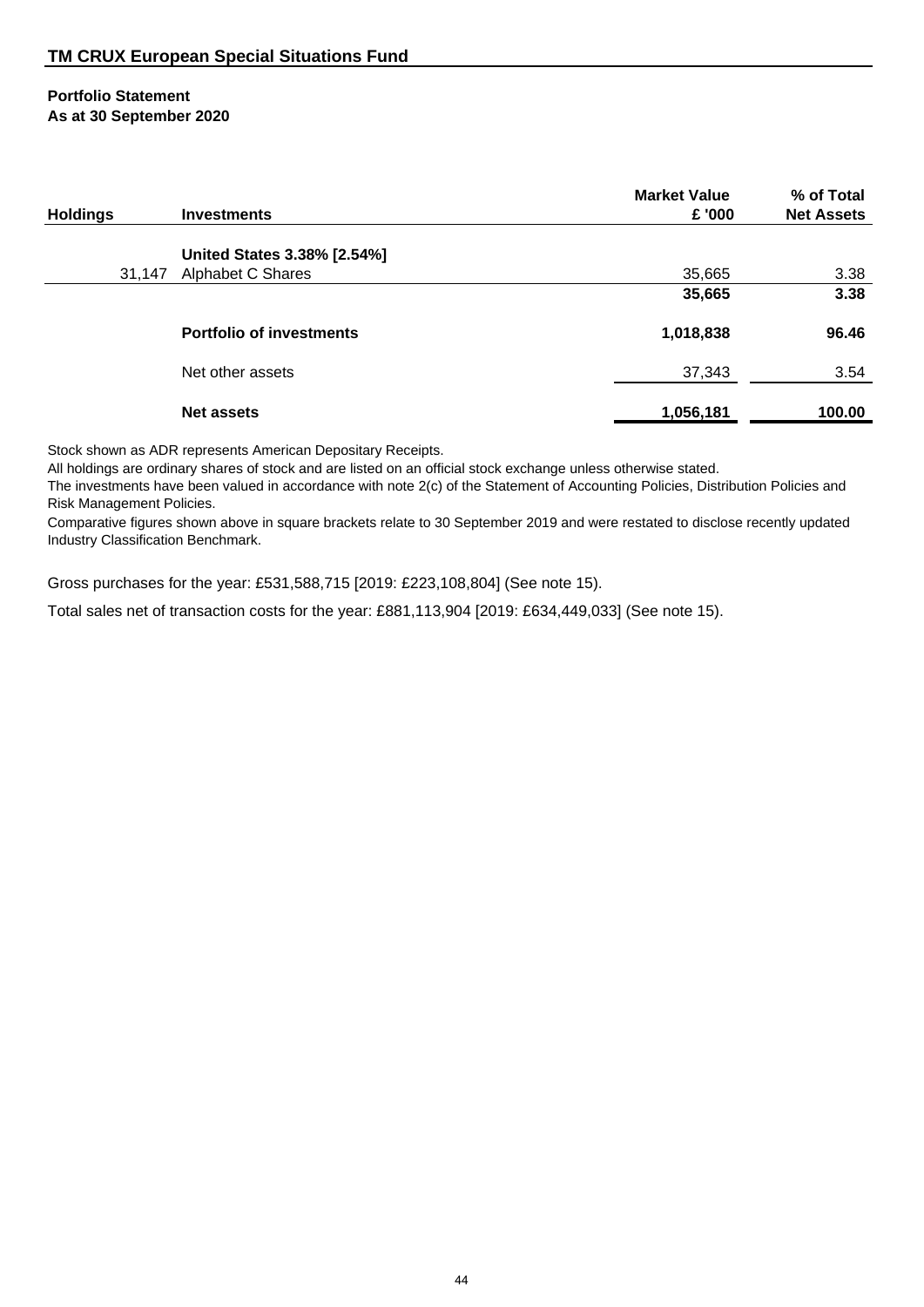## **Statement of Total Return**

## **For the year ended 30 September 2020**

|                                                   |                | 1 Oct 19 to |           | 1 Oct 18 to |           |
|---------------------------------------------------|----------------|-------------|-----------|-------------|-----------|
|                                                   |                | 30 Sep 20   |           | 30 Sep 19   |           |
|                                                   | <b>Note</b>    | £'000       | £'000     | £'000       | £'000     |
| Income:                                           |                |             |           |             |           |
| Net capital losses                                | 2              |             | (51, 515) |             | (62, 909) |
| Revenue                                           | 3              | 22,164      |           | 54,090      |           |
| <b>Expenses</b>                                   | 4              | (13, 169)   |           | (16, 859)   |           |
| Interest payable and similar charges              | $\overline{5}$ | (528)       |           | (424)       |           |
| Net revenue before taxation                       |                | 8,467       |           | 36,807      |           |
| Taxation                                          | 6              | (2,401)     |           | (7, 357)    |           |
| Net revenue after taxation                        |                |             | 6,066     |             | 29,450    |
| Total return before distributions                 |                |             | (45, 449) |             | (33, 459) |
| <b>Distributions</b>                              |                |             | (10, 293) |             | (34, 205) |
| Change in net assets attributable to Shareholders |                |             |           |             |           |
| from investment activities                        |                |             | (55, 742) |             | (67, 664) |

## **Statement of Change in Net Assets Attributable to Shareholders For the year ended 30 September 2020**

|                                                                                             | 1 Oct 19 to<br>30 Sep 20 | 1 Oct 18 to<br>30 Sep 19 |
|---------------------------------------------------------------------------------------------|--------------------------|--------------------------|
|                                                                                             | £'000<br>£'000           | £'000<br>£'000           |
| Opening net assets attributable to Shareholders                                             | 1,637,668                | 2,123,624                |
| Inspecie transfer*                                                                          | (191, 214)               | (76, 493)                |
| Amounts receivable on issue of Shares<br>Amounts payable on cancellation of Shares          | 44,768<br>(382,069)      | 90,388<br>(448, 614)     |
|                                                                                             | (337, 301)               | (358, 226)               |
| Dilution adjustment                                                                         | (2)                      |                          |
| Change in net assets attributable to Shareholders<br>from investment activities (see above) | (55, 742)                | (67, 664)                |
| Retained distributions on accumulation Shares                                               | 2,772                    | 16,427                   |
| <b>Closing net assets attributable to Shareholders</b>                                      | 1,056,181                | 1,637,668                |

\*Relating to the transfer to segregated mandates managed by CRUX.

The notes to these statements are shown on pages 47 to 54.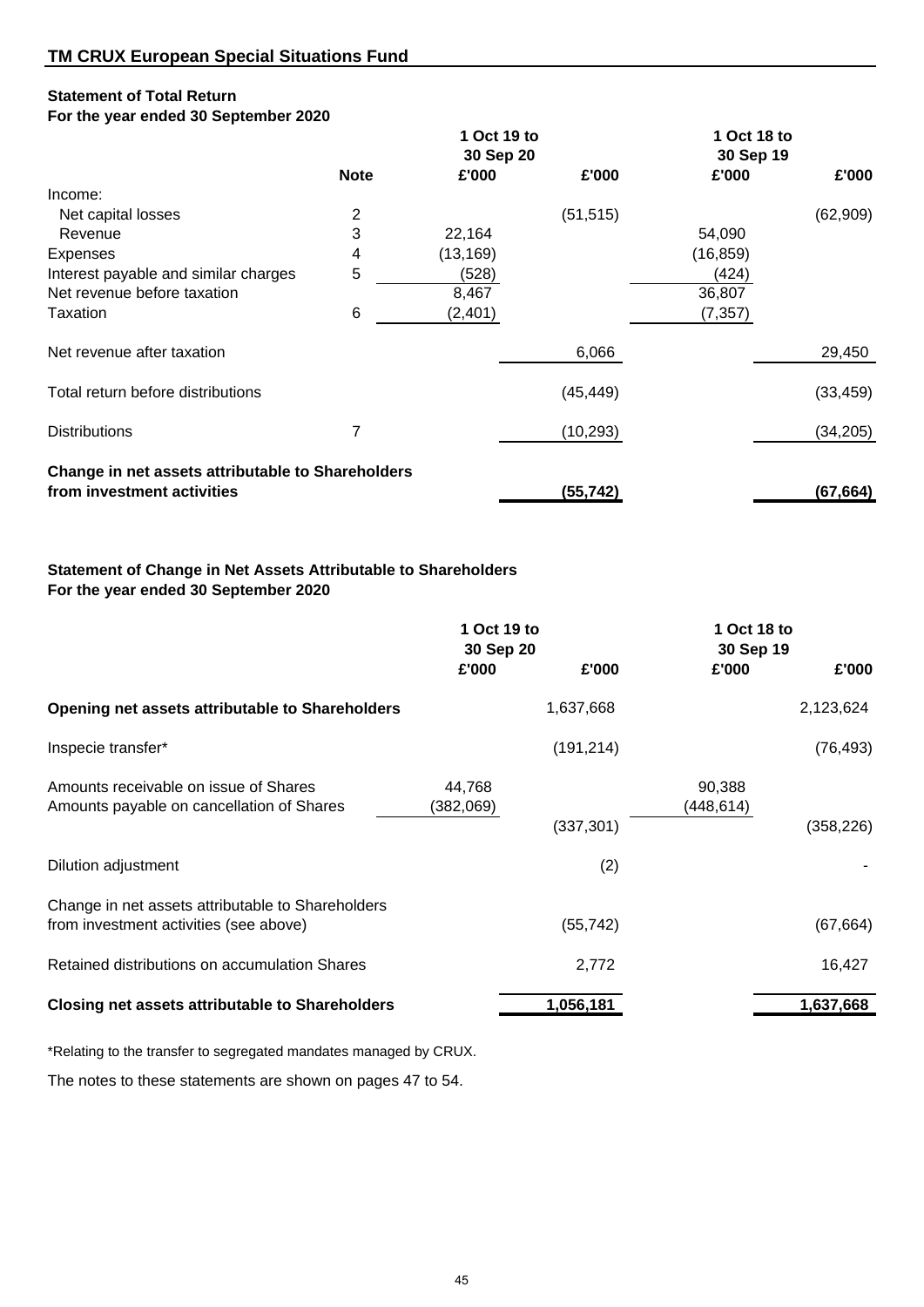## **Balance Sheet**

**As at 30 September 2020**

|                                         |             | 30 Sep 20 |           |           | 30 Sep 19 |  |
|-----------------------------------------|-------------|-----------|-----------|-----------|-----------|--|
|                                         | <b>Note</b> | £'000     | £'000     | £'000     | £'000     |  |
| Assets:                                 |             |           |           |           |           |  |
| Fixed assets:                           |             |           |           |           |           |  |
| Investments                             |             |           | 1,018,838 |           | 1,613,914 |  |
| Current assets:                         |             |           |           |           |           |  |
| Debtors                                 | 8           | 7,058     |           | 9,378     |           |  |
| Cash and bank balances                  | 9           | 38,808    |           | 40,815    |           |  |
| Total current assets                    |             |           | 45,866    |           | 50,193    |  |
| <b>Total assets</b>                     |             |           | 1,064,704 |           | 1,664,107 |  |
|                                         |             |           |           |           |           |  |
| <b>Liabilities:</b>                     |             |           |           |           |           |  |
| Creditors:                              |             |           |           |           |           |  |
| Distribution payable on income shares   |             | (3, 117)  |           | (12, 136) |           |  |
| Other creditors                         | 10          | (5,406)   |           | (14, 303) |           |  |
| <b>Total creditors</b>                  |             |           | (8,523)   |           | (26, 439) |  |
| <b>Total liabilities</b>                |             |           |           |           |           |  |
|                                         |             |           | (8,523)   |           | (26, 439) |  |
| Net assets attributable to Shareholders |             |           | 1,056,181 |           | 1,637,668 |  |

The notes to these statements are shown on pages 47 to 54.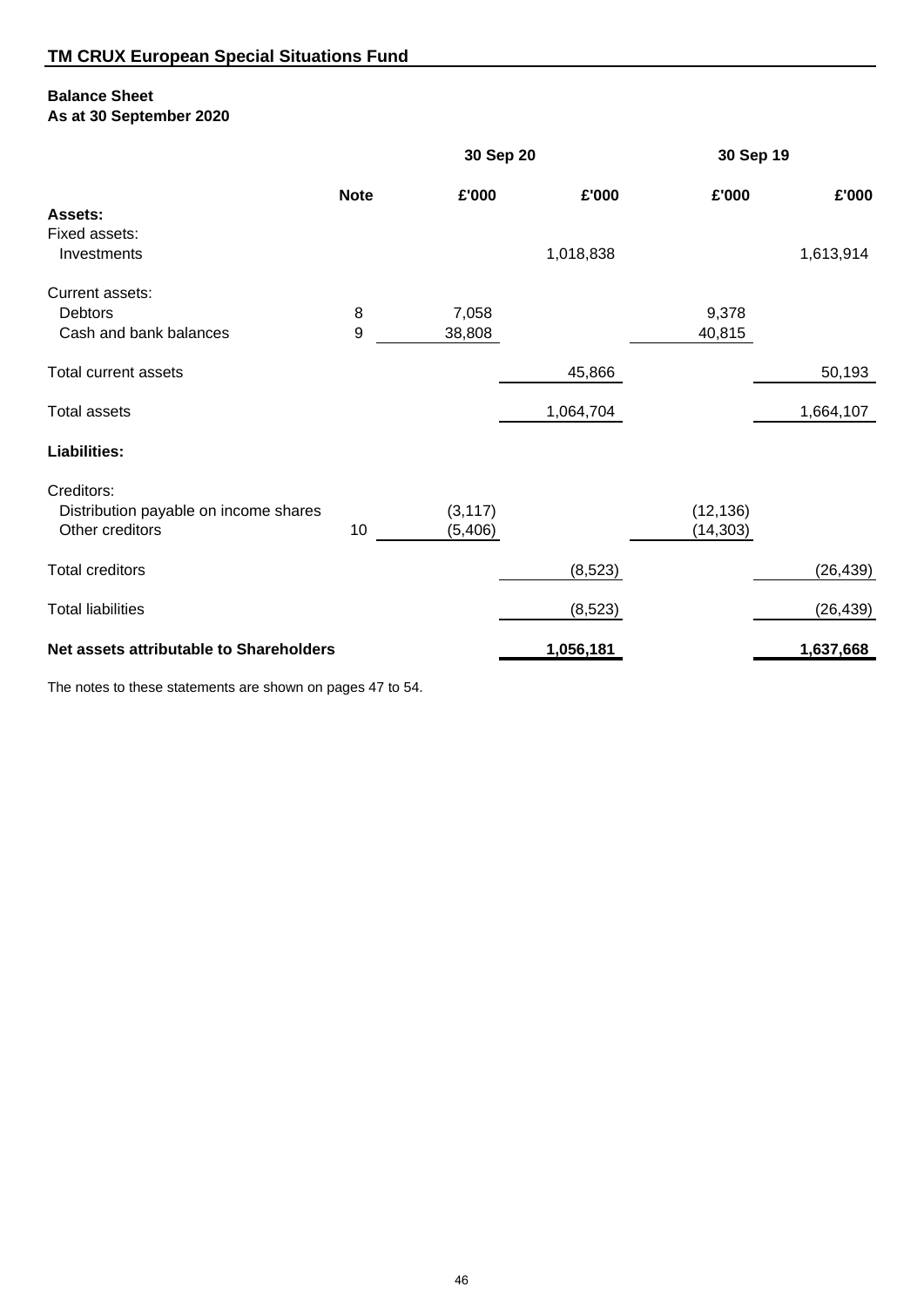## **1. Accounting Basis and Policies**

The Fund's Financial Statements have been prepared on the basis detailed on pages 9 to 13.

| 2. | <b>Net capital losses</b>                                                               | 1 Oct 19 to<br>30 Sep 20<br>£'000 | 1 Oct 18 to<br>30 Sep 19<br>£'000 |
|----|-----------------------------------------------------------------------------------------|-----------------------------------|-----------------------------------|
|    | The net capital losses during the year comprise:                                        |                                   |                                   |
|    | Currency gains/(losses)                                                                 | 2,279                             | (832)                             |
|    | Non-derivative security losses                                                          | (53, 799)                         | (62,067)                          |
|    | <b>Transaction charges</b>                                                              | (13)                              | (10)                              |
|    | <b>Migration Correction</b>                                                             | 18                                |                                   |
|    | <b>Net capital losses</b>                                                               | (51, 515)                         | (62, 909)                         |
|    |                                                                                         |                                   |                                   |
| 3. | <b>Revenue</b>                                                                          | 1 Oct 19 to                       | 1 Oct 18 to                       |
|    |                                                                                         | 30 Sep 20                         | 30 Sep 19                         |
|    |                                                                                         | £'000                             | £'000                             |
|    | <b>Bank interest</b>                                                                    | 5                                 | 25                                |
|    | Overseas dividends                                                                      | 21,619                            | 52,856                            |
|    | <b>UK</b> dividends                                                                     | 540                               | 1,209                             |
|    | <b>Total revenue</b>                                                                    | 22,164                            | 54,090                            |
|    |                                                                                         |                                   |                                   |
| 4. | <b>Expenses</b>                                                                         | 1 Oct 19 to                       | 1 Oct 18 to                       |
|    |                                                                                         | 30 Sep 20                         | 30 Sep 19                         |
|    | Payable to the ACD, associates of the ACD, and agents<br>of either of them              | £'000                             | £'000                             |
|    | AMC fees                                                                                | 11,391                            | 14,578                            |
|    | General administration charge*                                                          | 763                               | 969                               |
|    | Research cost                                                                           | 375                               | 610                               |
|    |                                                                                         | 12,529                            | 16,157                            |
|    | Payable to the Depositary, associates of the Depositary<br>and agents of either of them |                                   |                                   |
|    | Depositary's fees                                                                       | 243                               | 297                               |
|    | Safe custody fees                                                                       | 397                               | 405                               |
|    |                                                                                         | 640                               | 702                               |
|    | <b>Total expenses</b>                                                                   | 13,169                            | 16,859                            |
|    |                                                                                         |                                   |                                   |

\*Audit fees of £7,500 + VAT and FCA fees for the year ended 30 September 2020 (2019: £7,250 + VAT) have been funded by the GAC.

| 5. | Interest payable and similar charges       |           | 1 Oct 19 to 1 Oct 18 to |
|----|--------------------------------------------|-----------|-------------------------|
|    |                                            | 30 Sep 20 | 30 Sep 19               |
|    |                                            | £'000     | £'000                   |
|    | Interest                                   | 528       | 424                     |
|    | Total interest payable and similar charges | 528       | 424                     |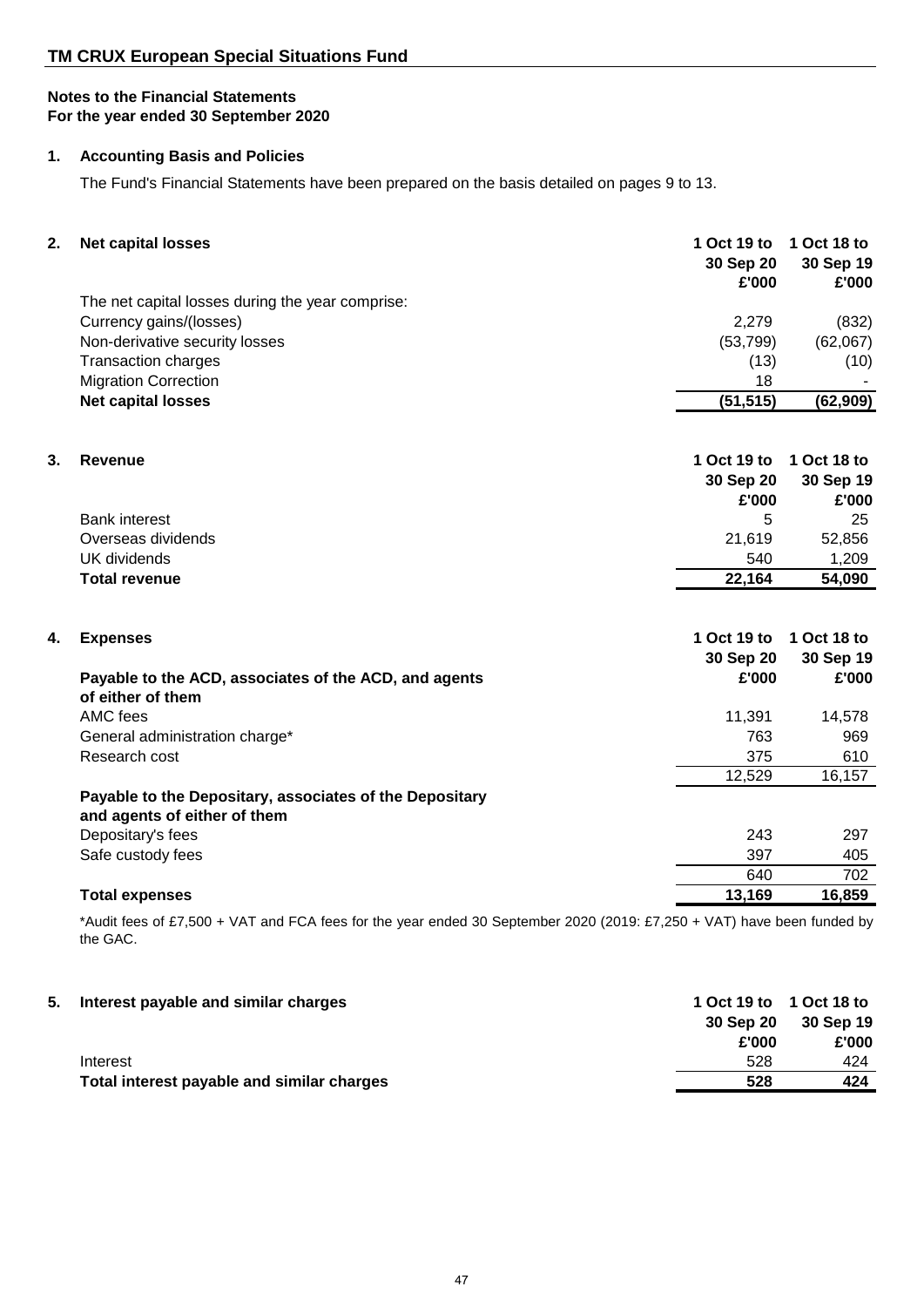# **Notes to the Financial Statements**

## **For the year ended 30 September 2020**

| 6.  | Taxation                                 | 30 Sep 20<br>£'000 | 1 Oct 19 to 1 Oct 18 to<br>30 Sep 19<br>£'000 |
|-----|------------------------------------------|--------------------|-----------------------------------------------|
| (a) | Analysis of the tax charge in the year   |                    |                                               |
|     | Overseas tax                             | 2.401              | 7.357                                         |
|     | Total taxation for the year (Note 6 (b)) | 2.401              | 7.357                                         |

## *(b) Factors affecting tax charge for the year*

The tax assessed for the year is different from that calculated when the standard rate of corporation tax for an Open-Ended Investment Company of 20% (2019: 20%) is applied to the net revenue before taxation. The differences are explained below:

|                                                                             | 1 Oct 19 to | 1 Oct 18 to |
|-----------------------------------------------------------------------------|-------------|-------------|
|                                                                             | 30 Sep 20   | 30 Sep 19   |
|                                                                             | £'000       | £'000       |
| Net revenue before taxation                                                 | 8,467       | 36,807      |
| Net revenue for the year multiplied by the standard rate of corporation tax | 1,693       | 7,361       |
| Effects of:                                                                 |             |             |
| Movement in excess management expenses                                      | 2.739       | 3,463       |
| Overseas tax                                                                | 2.401       | 7,357       |
| Revenue not subject to corporation tax                                      | (4, 432)    | (10, 824)   |
| Total tax charge for the year                                               | 2,401       | 7,357       |

## *(c) Provision for deferred tax*

There is no provision required for deferred taxation at the Balance Sheet date in the current or prior year.

## *(d) Factors that may affect future tax charges*

At the year end there is a potential deferred tax asset of £16,127,551 (2019: £13,388,255) in relation to surplus management expenses. It is unlikely that the Fund will generate sufficient taxable profits in the future to utilise this amount and therefore no deferred tax asset has been recognised in the year.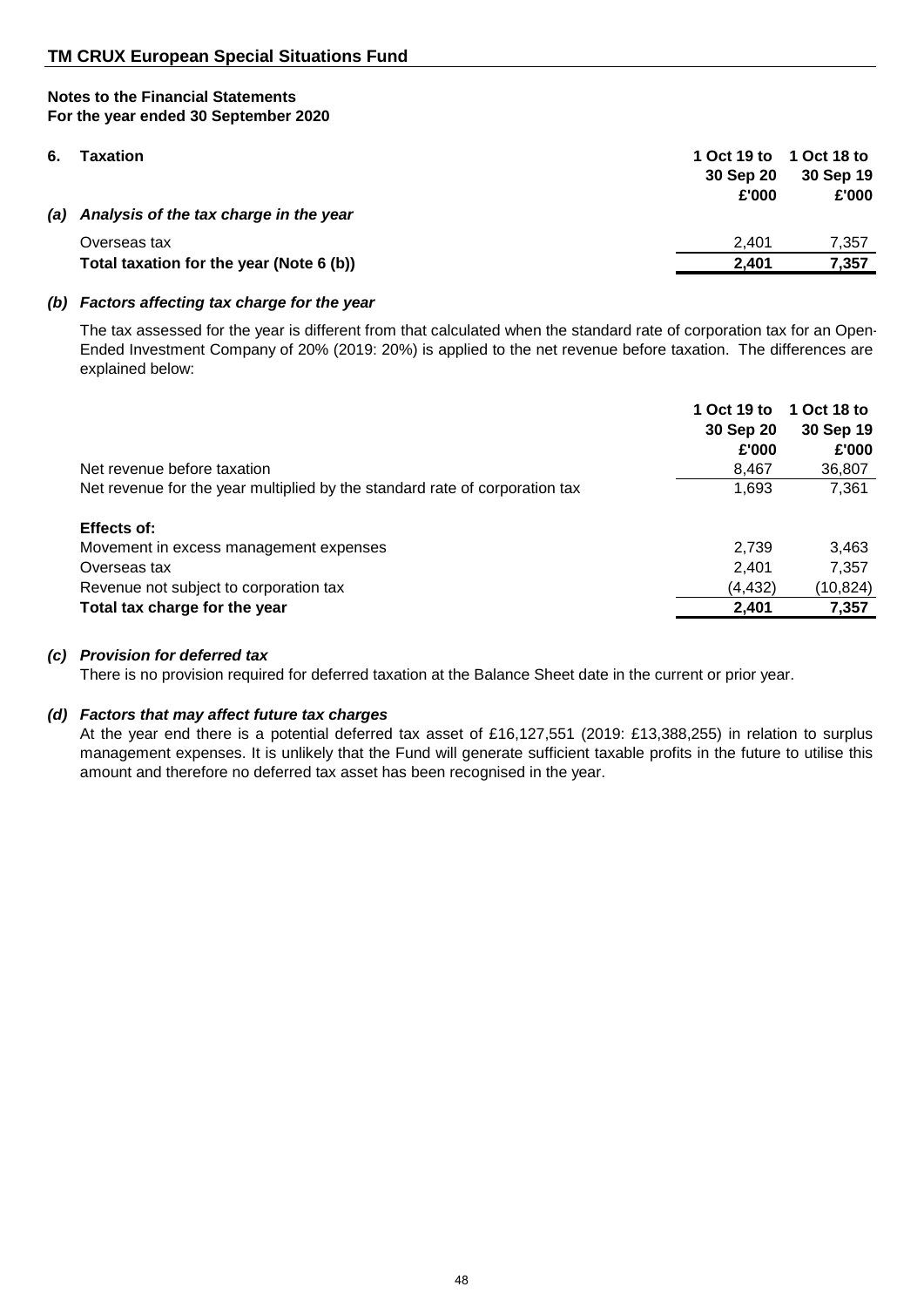## **7. Finance costs**

#### **Distributions**

The distributions take account of revenue received on the creation of Shares and revenue deducted on the cancellation of Shares, and comprise:

|                                                               | 1 Oct 19 to | 1 Oct 18 to |
|---------------------------------------------------------------|-------------|-------------|
|                                                               | 30 Sep 20   | 30 Sep 19   |
|                                                               | £'000       | £'000       |
| Interims                                                      | 3,473       | 3,726       |
| Final                                                         | 5,055       | 27,628      |
| Add: Revenue paid on cancellation of Shares                   | 1,807       | 3,188       |
| Deduct: Revenue received on creation of Shares                | (42)        | (337)       |
| Net distribution for the year                                 | 10,293      | 34,205      |
| Reconciliation of net revenue after taxation to distributions |             |             |
| Net revenue after taxation                                    | 6.066       | 29,450      |
| Equalisation on conversion of Shares                          | 2           | 40          |
| Expenses charged to capital                                   | 3.966       | 4,715       |
| Revenue deficit                                               | 259         |             |
| Net distribution for the year                                 | 10,293      | 34,205      |

Details of the distributions per Share are set out in the distribution tables on pages 55 to 56.

| 8. | <b>Debtors</b>                             | 30 Sep 20<br>£'000 | 30 Sep 19<br>£'000 |
|----|--------------------------------------------|--------------------|--------------------|
|    | Accrued revenue                            | 96                 | 568                |
|    | Amounts receivable for creation of Shares  | 35                 | 1,763              |
|    | Overseas withholding tax recoverable       | 6,239              | 6,542              |
|    | Sales awaiting settlement                  | 688                | 505                |
|    | <b>Total debtors</b>                       | 7,058              | 9,378              |
| 9. | <b>Cash and bank balances</b>              | 30 Sep 20          | 30 Sep 19          |
|    |                                            | £'000              | £'000              |
|    | Cash and bank balances                     | 38,808             | 40,815             |
|    | <b>Total cash and bank balances</b>        | 38,808             | 40,815             |
|    | 10. Other creditors                        | 30 Sep 20<br>£'000 | 30 Sep 19<br>£'000 |
|    | Amounts payable for cancellation of Shares | 3,181              | 12,808             |
|    | Purchases awaiting settlement              | 920                |                    |
|    |                                            | 4,101              | 12,808             |
|    | Accrued expenses                           |                    |                    |
|    | <b>Manager and Agents</b>                  |                    |                    |
|    | AMC fees                                   | 746                | 1,112              |
|    | General administration charge              | 60                 | 89                 |
|    |                                            | 806                | 1,201              |
|    | <b>Depositary and Agents</b>               |                    |                    |
|    | Depositary fees                            | 19                 | 121                |
|    | Safe custody fees                          | 464                | 167                |
|    | <b>Transaction charges</b>                 | 16                 | 6                  |
|    |                                            | 499                | 294                |
|    | <b>Total other creditors</b>               | 5,406              | 14,303             |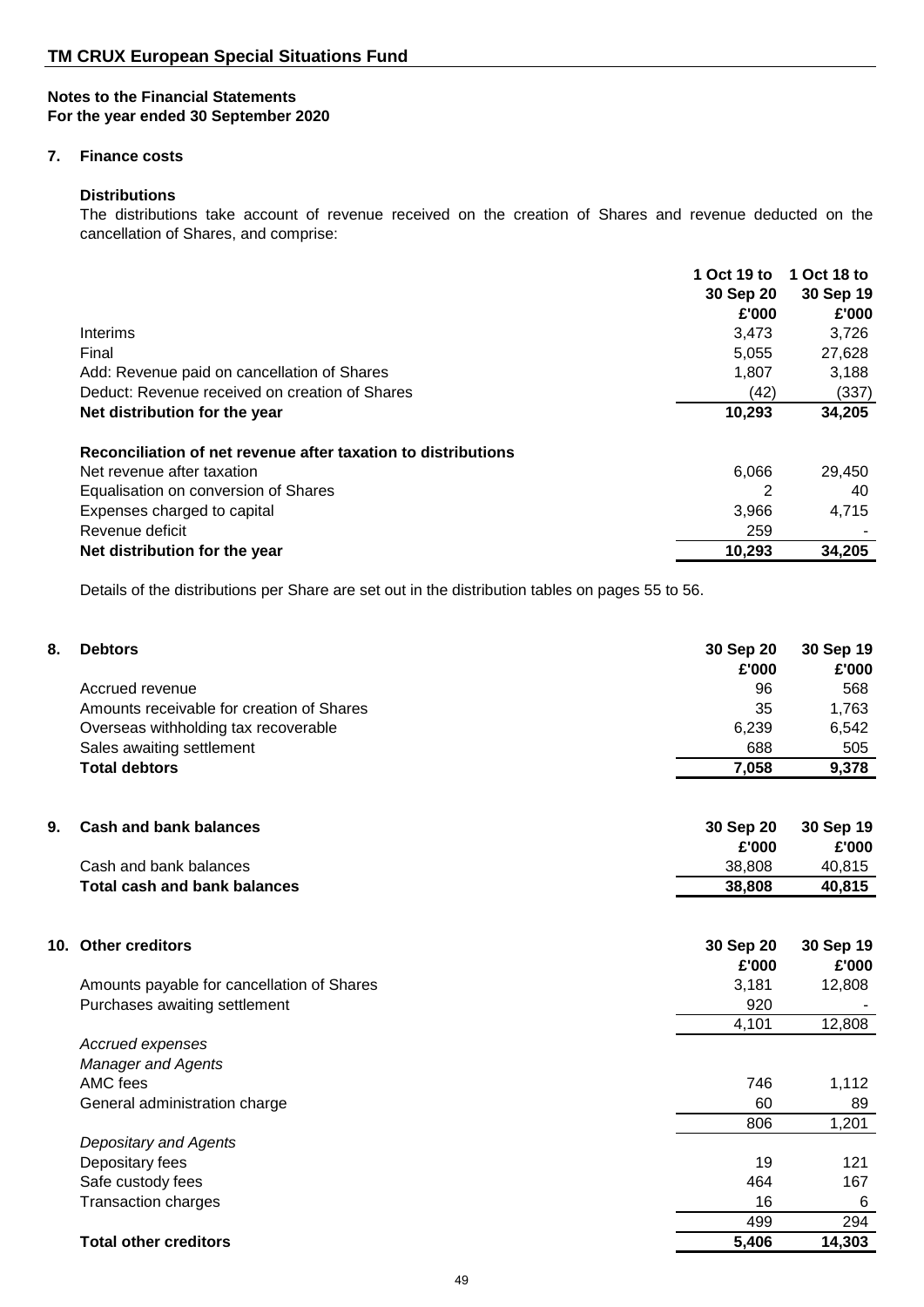#### **11. Related party transactions**

Management fees paid to the ACD are disclosed in note 4 and amounts due at the year end are disclosed in note 10.

Monies received and paid by the ACD through the creation and cancellation of Shares are disclosed in the Statement of Change in Shareholders' Net Assets and amounts due at the year end are disclosed in notes 8 and 10.

The ACD and its associates (including other authorised investment funds managed by the ACD) have no Shareholdings in the Company at the year end.

#### **12. Share Classes**

The Share Class and ACD's Annual Management Charges applicable to each Fund are as follows:

|                                  | %    |
|----------------------------------|------|
| Share Class A (GBP) Income       | 1.50 |
| Share Class A (GBP) Accumulation | 1.50 |
| Share Class A (EUR) Accumulation | 1.50 |
| Share Class I (GBP) Income       | 0.75 |
| Share Class I (GBP) Accumulation | 0.75 |
| Share Class I (EUR) Accumulation | 1.00 |

Each Share Class has equal rights in the event of the wind up of any Fund.

The reconciliation of the opening and closing numbers of shares of each class is shown below:

|                                  | 30 Sep 19   | <b>Issued</b> | <b>Cancelled</b> | <b>Converted</b> | 30 Sep 20           |
|----------------------------------|-------------|---------------|------------------|------------------|---------------------|
| Share Class A (GBP) Income       | 8,040,755   | 413.577       | (1, 477, 385)    | (67, 168)        | 6,909,779           |
| Share Class A (GBP) Accumulation | 58,892,750  | 881,859       | (7,830,796)      | (992, 424)       | 50,951,389          |
| Share Class A (EUR) Accumulation | 14,927,804  | 49.653        | (12,993,273)     |                  | 1.984.184           |
| Share Class I (GBP) Income       | 271,363,695 | 7,397,461     | (80, 377, 300)   |                  | 31,206 198,415,062  |
| Share Class I (GBP) Accumulation | 306,186,954 | 8,831,558     | (129, 280, 111)  |                  | 458,817 186,197,218 |
| Share Class I (EUR) Accumulation | 9,721,366   | 746,263       | (4, 179, 952)    |                  | 6,287,677           |

## **13. Capital commitments and contingent assets and liabilities**

There were no contingent liabilities or outstanding commitments at the balance sheet date (2019: nil).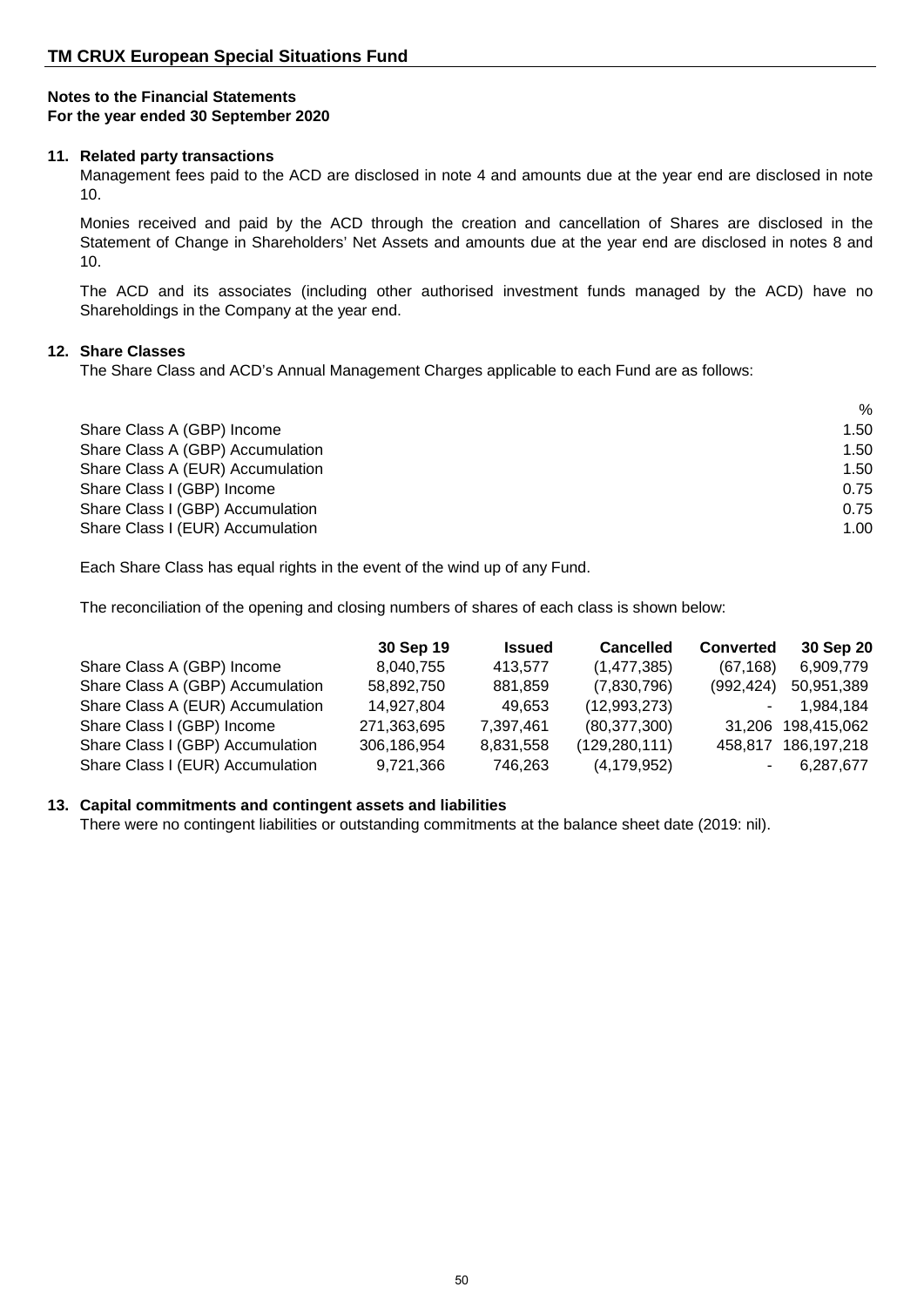## **Notes to the Financial Statements**

#### **For the year ended 30 September 2020**

#### **14. Financial instruments exposure**

The main risks from the Fund's holding of financial instruments, together with the ACD's policy for managing these risks, are disclosed in note 4 on pages 11 to 13 of the report.

## **(a) Foreign currency risk**

The table below shows the foreign currency risk profile at the balance sheet date:

|                                        | Net foreign currency assets |           |
|----------------------------------------|-----------------------------|-----------|
|                                        | 30 Sep 20                   | 30 Sep 19 |
| <b>Currency</b>                        | £'000                       | £'000     |
| Danish krone                           | 39,499                      | 47.354    |
| Euro                                   | 643,703                     | 1,023,882 |
| Norwegian krone                        | 21.620                      | 62,283    |
| Swedish krona                          | 67,846                      | 159,782   |
| Swiss franc                            | 207,713                     | 238,213   |
| US dollar                              | 57,081                      | 60,120    |
| <b>Total foreign currency exposure</b> | 1,037,462                   | 1,591,634 |
| Sterling                               | 18,719                      | 46.034    |
| <b>Total net assets</b>                | 1,056,181                   | 1,637,668 |

If GBP to foreign currency exchange rates had strengthened/increased by 10% as at the balance sheet date, the net asset value of the Fund would have decreased by £94,314,727 (2019: £144,694,000). If GBP to foreign currency exchange rates had weakened/decreased by 10% as at the balance sheet date, the net asset value of the Fund would have increased by £115,273,556 (2019: £176,848,222). These calculations assume all other variables remain constant.

## **(b) Interest rate risk profile of financial assets and liabilities**

The table below shows the interest rate risk profile at the balance sheet date:

| 30 Sep 20<br>Danish krone<br>39,499<br>34,231<br>610,392<br>Euro<br>Norwegian krone<br>21,620<br>4,577<br>Sterling<br>21,745<br>Swedish krona<br>67,846<br>Swiss franc<br>207,713<br>US dollar<br>57,081<br>38,808<br>1,025,896<br>Total<br>۰<br>30 Sep 19<br>Danish krone<br>47,354<br>Euro<br>37,151<br>986,839<br>1,023,990<br>62,283<br>Norwegian krone<br>3,664<br>Sterling<br>68,701<br>Swedish krona<br>159,782<br>238,213<br>Swiss franc<br>US dollar<br>60,120 | <b>Currency Assets</b> | <b>Floating rate</b><br>financial<br>assets<br>£'000 | <b>Fixed rate</b><br>financial<br>assets<br>£'000 | <b>Financial</b><br>assets not<br>carrying<br>interest<br>£'000 | Total<br>£'000 |
|-------------------------------------------------------------------------------------------------------------------------------------------------------------------------------------------------------------------------------------------------------------------------------------------------------------------------------------------------------------------------------------------------------------------------------------------------------------------------|------------------------|------------------------------------------------------|---------------------------------------------------|-----------------------------------------------------------------|----------------|
|                                                                                                                                                                                                                                                                                                                                                                                                                                                                         |                        |                                                      |                                                   |                                                                 |                |
|                                                                                                                                                                                                                                                                                                                                                                                                                                                                         |                        |                                                      |                                                   |                                                                 | 39,499         |
|                                                                                                                                                                                                                                                                                                                                                                                                                                                                         |                        |                                                      |                                                   |                                                                 | 644,623        |
|                                                                                                                                                                                                                                                                                                                                                                                                                                                                         |                        |                                                      |                                                   |                                                                 | 21,620         |
|                                                                                                                                                                                                                                                                                                                                                                                                                                                                         |                        |                                                      |                                                   |                                                                 | 26,322         |
|                                                                                                                                                                                                                                                                                                                                                                                                                                                                         |                        |                                                      |                                                   |                                                                 | 67,846         |
|                                                                                                                                                                                                                                                                                                                                                                                                                                                                         |                        |                                                      |                                                   |                                                                 | 207,713        |
|                                                                                                                                                                                                                                                                                                                                                                                                                                                                         |                        |                                                      |                                                   |                                                                 | 57,081         |
|                                                                                                                                                                                                                                                                                                                                                                                                                                                                         |                        |                                                      |                                                   |                                                                 | 1,064,704      |
|                                                                                                                                                                                                                                                                                                                                                                                                                                                                         |                        |                                                      |                                                   |                                                                 |                |
|                                                                                                                                                                                                                                                                                                                                                                                                                                                                         |                        |                                                      |                                                   |                                                                 | 47,354         |
|                                                                                                                                                                                                                                                                                                                                                                                                                                                                         |                        |                                                      |                                                   |                                                                 |                |
|                                                                                                                                                                                                                                                                                                                                                                                                                                                                         |                        |                                                      |                                                   |                                                                 | 62,283         |
|                                                                                                                                                                                                                                                                                                                                                                                                                                                                         |                        |                                                      |                                                   |                                                                 | 72,365         |
|                                                                                                                                                                                                                                                                                                                                                                                                                                                                         |                        |                                                      |                                                   |                                                                 | 159,782        |
|                                                                                                                                                                                                                                                                                                                                                                                                                                                                         |                        |                                                      |                                                   |                                                                 | 238,213        |
|                                                                                                                                                                                                                                                                                                                                                                                                                                                                         |                        |                                                      |                                                   |                                                                 | 60,120         |
|                                                                                                                                                                                                                                                                                                                                                                                                                                                                         | Total                  | 40,815                                               | ۰                                                 | 1,623,292                                                       | 1,664,107      |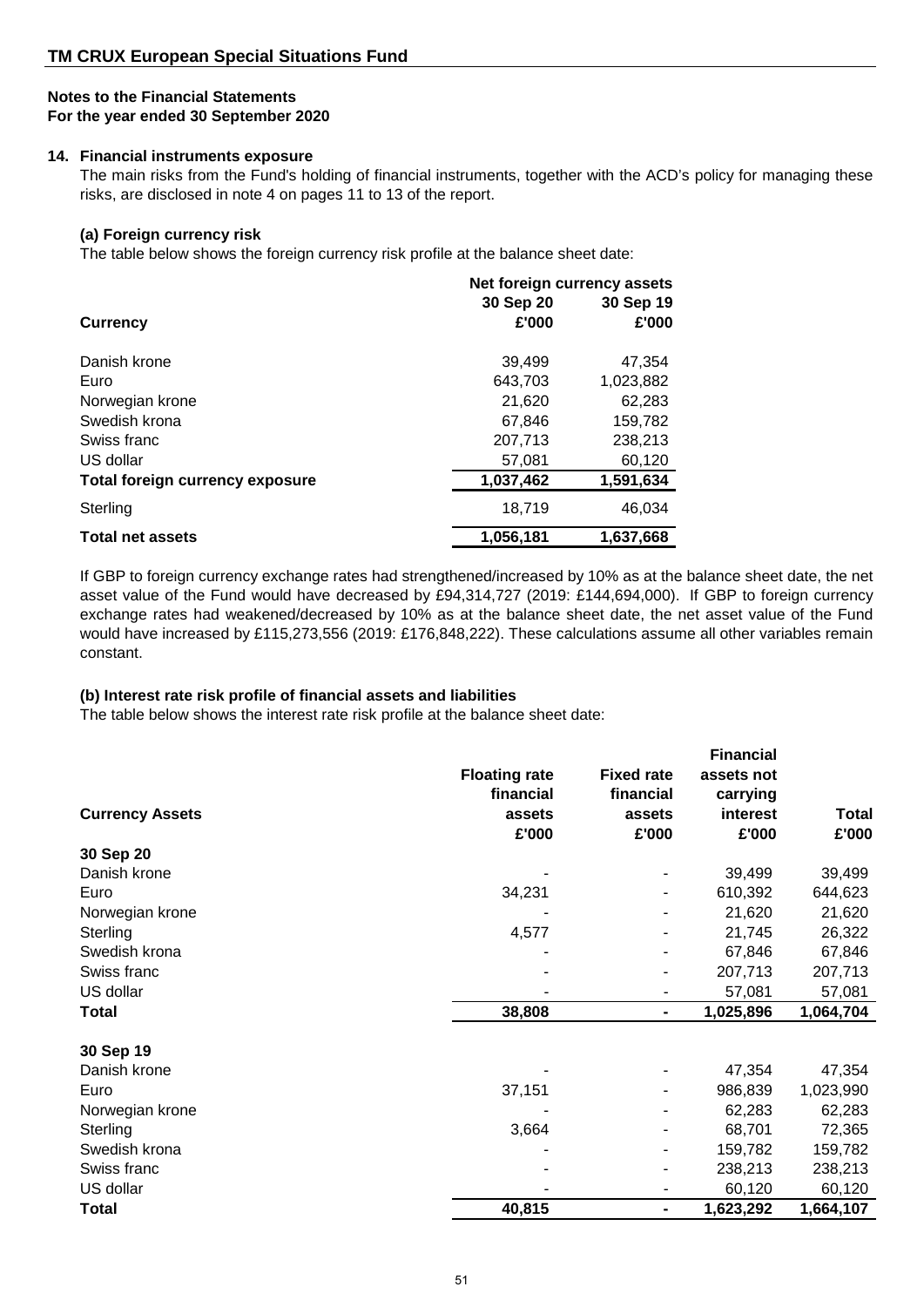## **Notes to the Financial Statements**

## **For the year ended 30 September 2020**

| <b>Currency Liabilities</b> | <b>Floating rate</b><br>financial<br>liabilities<br>£'000 | financial<br>liabilities<br>£'000 | <b>Financial</b><br><b>Fixed rate liabilities not</b><br>carrying<br>interest<br>£'000 | <b>Total</b><br>£'000 |
|-----------------------------|-----------------------------------------------------------|-----------------------------------|----------------------------------------------------------------------------------------|-----------------------|
| 30 Sep 20                   |                                                           |                                   |                                                                                        |                       |
| Euro                        |                                                           | -                                 | 920                                                                                    | 920                   |
| Sterling                    |                                                           |                                   | 7,603                                                                                  | 7,603                 |
| <b>Total</b>                | $\blacksquare$                                            |                                   | 8,523                                                                                  | 8,523                 |
| 30 Sep 19                   |                                                           |                                   |                                                                                        |                       |
| Euro                        |                                                           | $\blacksquare$                    | 108                                                                                    | 108                   |
| Sterling                    |                                                           | ۰.                                | 26,331                                                                                 | 26,331                |
| <b>Total</b>                |                                                           |                                   | 26,439                                                                                 | 26,439                |

Changes in interest rates would have no material impact to the valuation of floating rate financial assets or liabilities as at the balance sheet date. Consequently, no sensitivity analysis has been presented.

## **(c) Market price risk**

If market prices had increased by 10% as at the balance sheet date, the net asset value of the Fund would have increased by the amounts set out in the table below. If market prices had decreased by 10% as at the balance sheet date, the net asset value of the Fund would have decreased by the amounts set out in the table below. These calculations have been applied to non-derivative securities only (see note 2(i) Accounting Policies and Financial Instruments for an explanation of the Fund's leverage during the year). These calculations assume all other variables remain constant.

|      | <b>Increase</b> | <b>Decrease</b> |
|------|-----------------|-----------------|
|      | £'000           | £'000           |
| 2020 | 105.618         | 105.618         |
| 2019 | 161,391         | 161.391         |

#### **(d) Leverage**

The Fund did not employ any significant leverage as at 30 September 2020, other than that available to the Fund as a result of its ability to borrow up to 10% of its value on a permanent basis.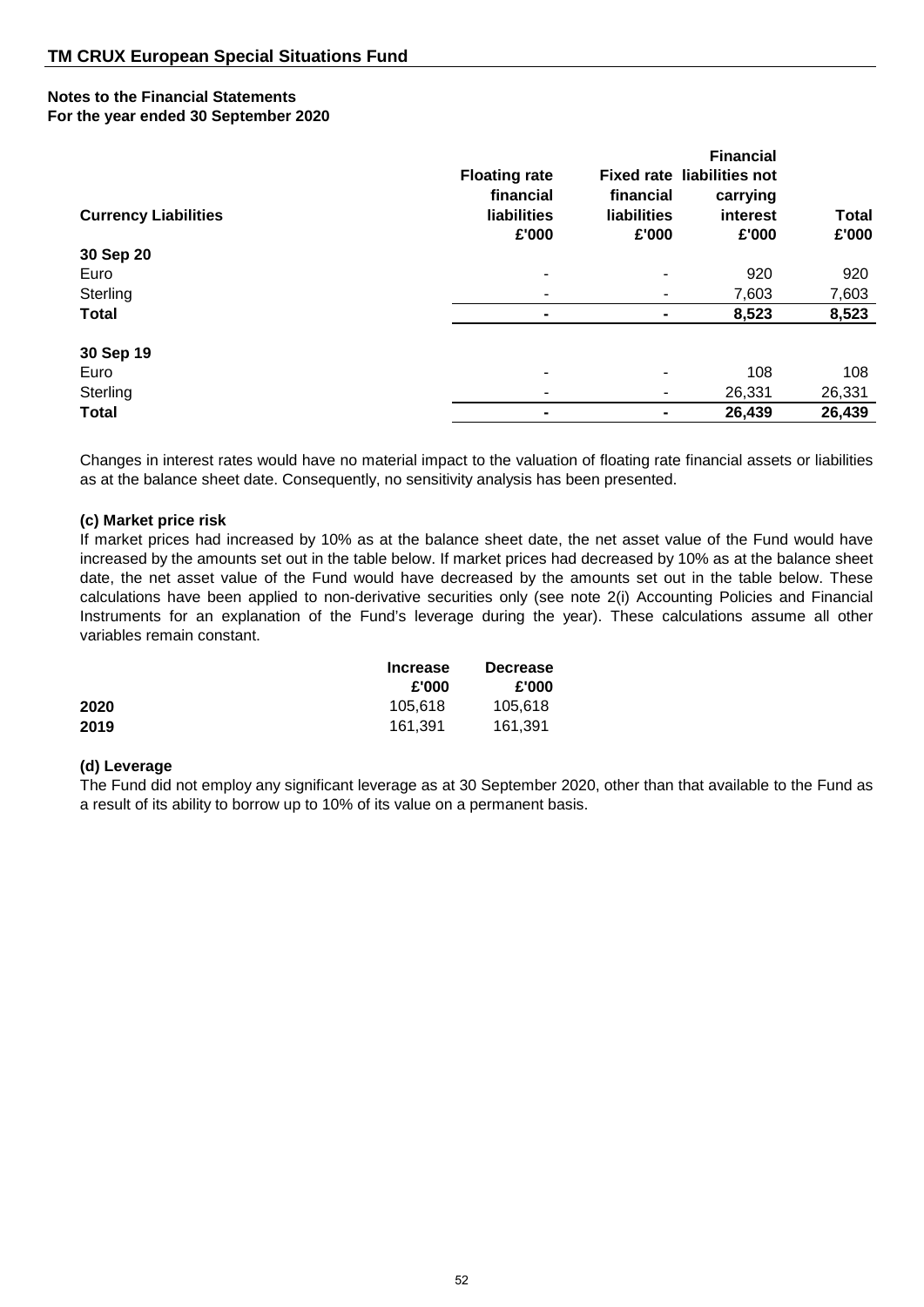| 15. Portfolio transaction costs                   |       | 1 Oct 19 to<br>30 Sep 20 |       | 1 Oct 18 to<br>30 Sep 19 |
|---------------------------------------------------|-------|--------------------------|-------|--------------------------|
| Analysis of total purchase costs                  | £'000 | £'000                    | £'000 | £'000                    |
| Purchases in the year before transaction costs:   |       |                          |       |                          |
| <b>Equities</b>                                   |       | 530,873                  |       | 222,444                  |
|                                                   |       | 530,873                  |       | 222,444                  |
| <b>Commissions - Equities</b>                     | 352   |                          | 272   |                          |
| Taxes - Equities                                  | 364   |                          | 393   |                          |
|                                                   |       |                          |       |                          |
| Total purchase costs                              |       | 716                      |       | 665                      |
|                                                   |       |                          |       |                          |
| Gross purchase total                              |       | 531,589                  |       | 223,109                  |
|                                                   |       |                          |       |                          |
| Analysis of total sale costs                      |       |                          |       |                          |
| Gross sales in the year before transaction costs: |       |                          |       |                          |
| <b>Equities</b>                                   |       | 881,684                  |       | 635,120                  |
|                                                   |       | 881,684                  |       | 635,120                  |
| <b>Commissions - Equities</b>                     | (570) |                          | (671) |                          |
| Total sale costs                                  |       | (570)                    |       | (671)                    |
|                                                   |       |                          |       |                          |

Total sales net of transaction costs **881,114** 634,449

The portfolio transaction costs table above includes direct transaction costs suffered by the Fund during the year.

Separately identifiable direct transaction costs (commissions and taxes etc.) are attributable to the Fund's purchase and sale of equity shares. Additionally for equity shares there is a dealing spread cost (the difference between the buying and selling prices) which will be suffered on purchase and sale transactions.

|                                                      | 1 Oct 19 to<br>30 Sep 20 | 1 Oct 18 to<br>30 Sep 19 |
|------------------------------------------------------|--------------------------|--------------------------|
| Transaction costs as percentage of principal amounts | %                        | %                        |
| Purchases - Commissions                              |                          |                          |
| Equities                                             | 0.0663%                  | 0.1223%                  |
| Purchases - Taxes                                    |                          |                          |
| Equities                                             | 0.0686%                  | 0.1767%                  |
| Sales - Commissions                                  |                          |                          |
| Equities                                             | 0.0646%                  | 0.1056%                  |
| Sales - Taxes                                        |                          |                          |
| Equities                                             | $0.0000\%$               | 0.0000%                  |
|                                                      | 1 Oct 19 to              | 1 Oct 18 to              |
| Transaction costs as percentage of average           | 30 Sep 20                | 30 Sep 19                |
| net asset value                                      | %                        | %                        |
| Commissions                                          | 0.0646%                  | 0.0530%                  |
| Taxes                                                | 0.0255%                  | 0.0221%                  |

At the balance sheet date the average portfolio dealing spread was 0.11% (2019: 0.10%).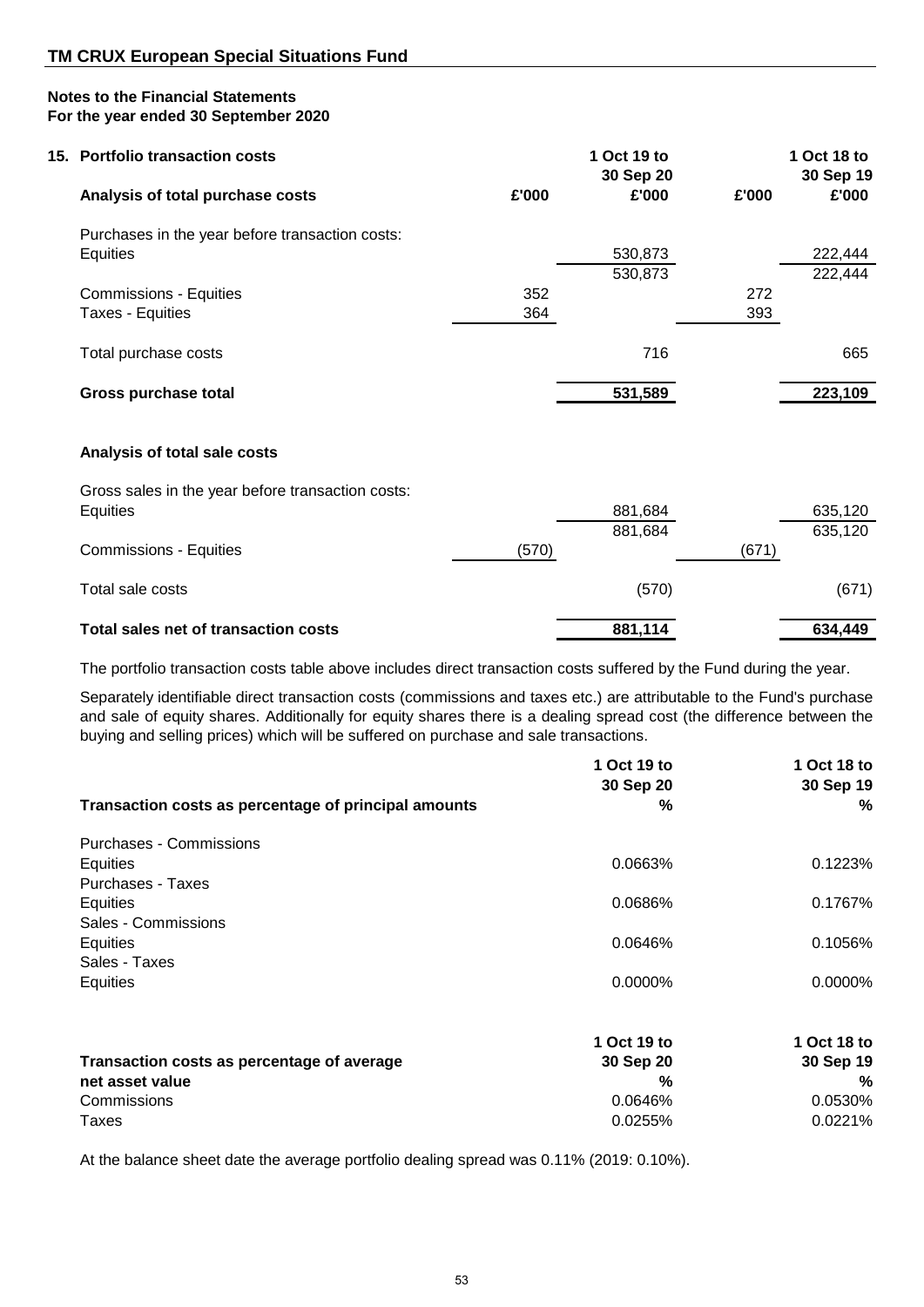#### **16. Post balance sheet events**

During the period from the Balance Sheet date to that the Financial Statements were approved, the coronavirus (COVID-19) outbreak has caused extensive disruptions to businesses and economic activities globally. The uncertainties on the price of each share/unit has been disclosed in the table below. The ACD is monitoring the dituation and considering the effect it may have on the valuation of any impacted underlying portfolio companies in the future. In accordance with the requirements of FRS 102 and the IA SORP, the fair valuations at Balance Sheet date reflect the economic conditions in existance at that date.

| <b>Share Class</b>   | Share Price at<br><b>Balance Sheet</b><br>Date | Share Price at<br>26 Jan 21 | Increase/(Decrease)<br>$\frac{0}{0}$ |
|----------------------|------------------------------------------------|-----------------------------|--------------------------------------|
| I (GBP) Income       | 213.80p                                        | 234.56p                     | 9.71                                 |
| I (GBP) Accumulation | 281.34p                                        | 308.64p                     | 9.70                                 |
| I (EUR) Accumulation | 549.68c                                        | 619.36c                     | 12.68                                |

The impact on the net asset value of the Company is also shown below:

| <b>Share Class</b>   | Net Asset Value<br>30 Sep 20<br>'000' | Market<br><b>Movements</b><br>℅ | <b>Net Asset Value</b><br>26 Jan 21<br>'000' |
|----------------------|---------------------------------------|---------------------------------|----------------------------------------------|
| A (GBP) Income       | 6,837                                 | (100.00)                        |                                              |
| A (GBP) Accumulation | 66,036                                | (100.00)                        |                                              |
| A (EUR) Accumulation | 4,058                                 | (100.00)                        |                                              |
| I (GBP) Income       | 424,211                               | (1.43)                          | 418.144                                      |
| I (GBP) Accumulation | 523,854                               | 17.30                           | 614,491                                      |
| I (EUR) Accumulation | 34,562                                | (17.17)                         | 28,627                                       |

Share classes A (GBP) Income, A (GBP) Accumulation and A (EUR) Accumulation were closed on 15 October 2020 and are no longer available for investment.

Share prices and Net Asset Value are disclosed in local currency of the Share Class.

## **17. Fair value disclosure**

|                                                                                                                                                      | 30 Sep 20              |                      | 30 Sep 19              |                             |
|------------------------------------------------------------------------------------------------------------------------------------------------------|------------------------|----------------------|------------------------|-----------------------------|
| <b>Valuation technique</b>                                                                                                                           | <b>Assets</b><br>£'000 | Liabilities<br>£'000 | <b>Assets</b><br>£'000 | <b>Liabilities</b><br>£'000 |
| <b>Level 1:</b> The unadjusted quoted price in an active<br>market for identical assets or liabilities                                               | 1,018,838              | ۰                    | 1,613,914              |                             |
| Level 2: Inputs other than quoted prices included<br>within Level 1 that are observable for the asset or<br>liability, either directly or indirectly | ۰                      |                      |                        |                             |
| Level 3: Inputs are unobservable (ie for which market<br>data is unavailable) for the asset or liability                                             |                        |                      |                        |                             |
|                                                                                                                                                      | 1.018.838              |                      | 1.613.914              |                             |

The valuation techniques and the ACD's policy is disclosed in note 2(c) on page 9.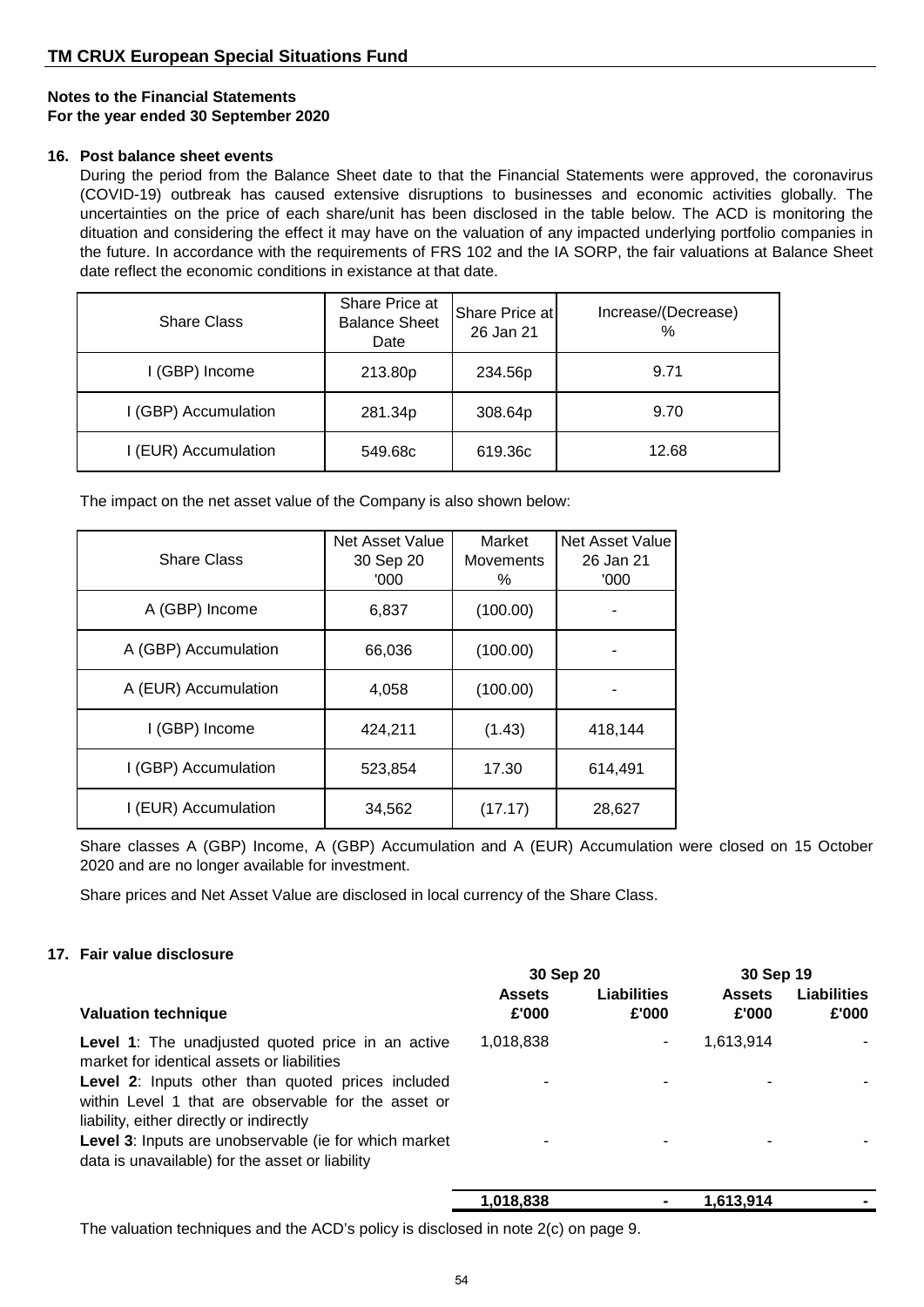## **Distribution Tables**

**As at 30 September 2020**

## **Interim Distribution in pence per Share**

Group 1 Shares purchased prior to 1 October 2019

Group 2 Shares purchased on or after 1 October 2019 to 31 March 2020

|                                         | <b>Net</b>   |                          | paid           | <b>Distribution Distribution</b> |
|-----------------------------------------|--------------|--------------------------|----------------|----------------------------------|
|                                         | revenue<br># | <b>Equalisation</b><br># | 31 May 20<br># | paid<br>31 May 19<br>#           |
| <b>Share Class A (GBP) Income</b>       |              |                          |                |                                  |
| Group 1                                 | 0.4835       |                          | 0.4835         | 0.4564                           |
| Group 2                                 | 0.3382       | 0.1453                   | 0.4835         | 0.4564                           |
| <b>Share Class A (GBP) Accumulation</b> |              |                          |                |                                  |
| Group 1                                 | 0.0000       |                          | 0.0000         | 0.0000                           |
| Group 2                                 | 0.0000       | 0.0000                   | 0.0000         | 0.0000                           |
| <b>Share Class A (EUR) Accumulation</b> |              |                          |                |                                  |
| Group 1                                 | 0.0000       |                          | 0.0000         | 0.0000                           |
| Group 2                                 | 0.0000       | 0.0000                   | 0.0000         | 0.0000                           |
| <b>Share Class I (GBP) Income</b>       |              |                          |                |                                  |
| Group 1                                 | 1.0398       |                          | 1.0398         | 0.9719                           |
| Group 2                                 | 0.7169       | 0.3229                   | 1.0398         | 0.9719                           |
| <b>Share Class I (GBP) Accumulation</b> |              |                          |                |                                  |
| Group 1                                 | 0.2834       |                          | 0.2834         | 0.2634                           |
| Group 2                                 | 0.2742       | 0.0092                   | 0.2834         | 0.2634                           |
| <b>Share Class I (EUR) Accumulation</b> |              |                          |                |                                  |
| Group 1                                 | 0.0000       |                          | 0.0000         | 0.0000                           |
| Group 2                                 | 0.0000       | 0.0000                   | 0.0000         | 0.0000                           |
| <b>Share Class F (EUR) Accumulation</b> |              |                          |                |                                  |
| Group 1                                 | 0.0000       |                          | 0.0000         | 0.0000                           |
| Group 2                                 | 0.0000       | 0.0000                   | 0.0000         | 0.0000                           |

# Rates are disclosed in pence/cents depending on Share Class currency.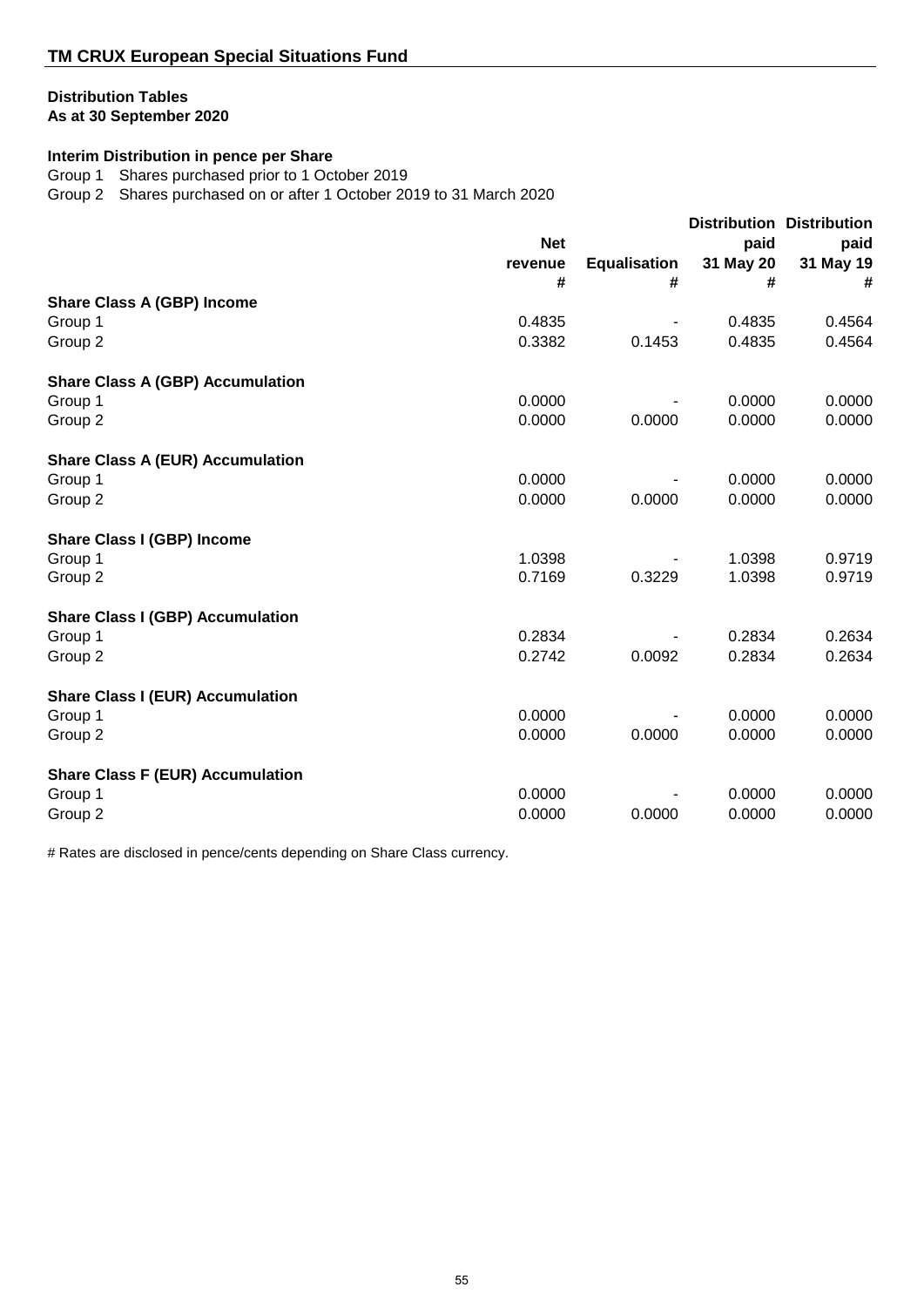## **Distribution Tables**

## **As at 30 September 2020**

## **Final Distribution in pence per Share**

Group 1 Shares purchased prior to 1 April 2020

Group 2 Shares purchased on or after 1 April to 30 September 2020

|                                         |                       |                     |                      | <b>Distribution Distribution</b> |
|-----------------------------------------|-----------------------|---------------------|----------------------|----------------------------------|
|                                         | <b>Net</b><br>revenue | <b>Equalisation</b> | payable<br>30 Nov 20 | paid<br>30 Nov 20                |
|                                         | #                     | #                   | #                    | #                                |
| <b>Share Class A (GBP) Income</b>       |                       |                     |                      |                                  |
| Group 1                                 | 0.7175                |                     | 0.7175               | 2.0628                           |
| Group 2                                 | 0.3966                | 0.3209              | 0.7175               | 2.0628                           |
| <b>Share Class A (GBP) Accumulation</b> |                       |                     |                      |                                  |
| Group 1                                 | 0.0000                |                     | 0.0000               | 1.2184                           |
| Group 2                                 | 0.0000                | 0.0000              | 0.0000               | 1.2184                           |
| <b>Share Class A (EUR) Accumulation</b> |                       |                     |                      |                                  |
| Group 1                                 | 0.0000                |                     | 0.0000               | 1.4765                           |
| Group 2                                 | 0.0000                | 0.0000              | 0.0000               | 1.4765                           |
| <b>Share Class I (GBP) Income</b>       |                       |                     |                      |                                  |
| Group 1                                 | 1.5460                |                     | 1.5460               | 4.4110                           |
| Group 2                                 | 0.6520                | 0.8940              | 1.5460               | 4.4110                           |
| <b>Share Class I (GBP) Accumulation</b> |                       |                     |                      |                                  |
| Group 1                                 | 1.0086                |                     | 1.0086               | 4.5622                           |
| Group 2                                 | 0.2132                | 0.7954              | 1.0086               | 4.5622                           |
| <b>Share Class I (EUR) Accumulation</b> |                       |                     |                      |                                  |
| Group 1                                 | 1.0389                |                     | 1.0389               | 7.0643                           |
| Group 2                                 | 0.0000                | 1.0389              | 1.0389               | 7.0643                           |

# Rates are disclosed in pence/cents depending on Share Class currency.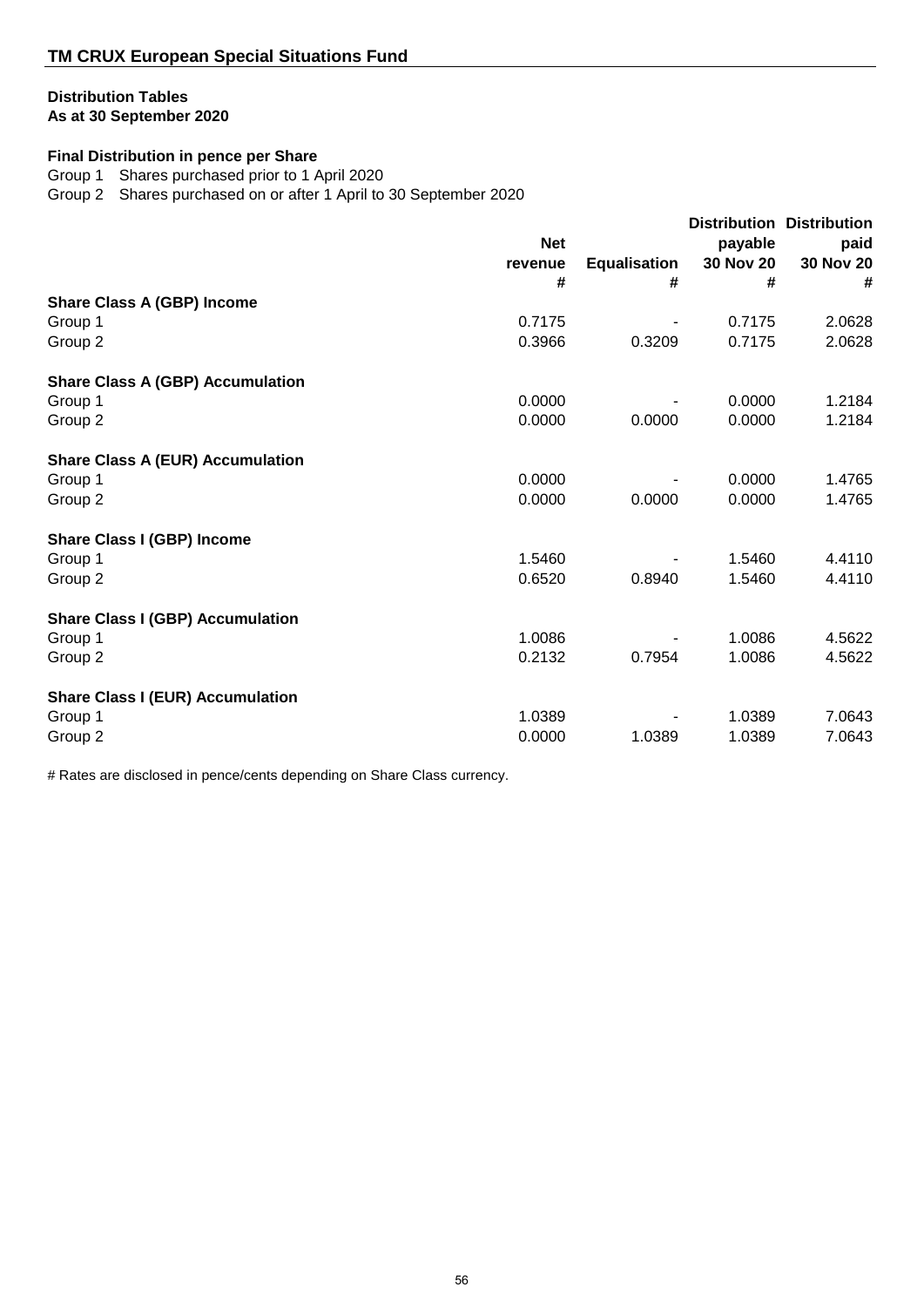#### **Investment Manager's Report For the year ended 30 September 2020**

#### **Investment Objective**

The investment objective of TM CRUX UK Special Situations Fund ("the Fund") is to achieve long-term capital growth, which should be viewed as 5 years or longer.

#### **Investment Policy**

The Fund aims to achieve the investment objective by investing at least 80% of the value of its scheme property in shares listed on UK securities markets in companies that are incorporated or domiciled in the UK. These companies may or may not be headquartered in the UK and may or may not have a significant part of their business activities in the UK.

The scheme property of the Fund will be invested in listed companies with any market capitalisation except that no more than 30% of the scheme property of the Fund will be invested in: (i) small companies or (ii) companies listed on the Alternative Investment Market. A small company means a company with a primary listing on the London Stock Exchange whose market capitalisation is lower than that of the largest 350 companies by capitalisation which have their primary listing on the London Stock Exchange. In very broad terms, market capitalisation means the value of a company that is traded on the stock market.

The Fund's portfolio will be managed on a concentrated basis.

The Fund may also invest in cash and cash-like instruments (including money market instruments and deposits), warrants and exchange traded derivatives.

The use of derivatives is permitted by the Fund for efficient portfolio management purposes (including hedging), and borrowing will be permitted under the terms of the Regulations. On giving 60 days' notice to shareholders, the Fund may, in addition to its other investments powers, use derivatives and forward transaction for investment purposes. It is not intended that the use of derivatives in this way will change the risk profile of the Fund.

Investors should note that while the investment objective of the Fund is to achieve long term capital growth there may be situations in which an income return is also achieved.

Investors' attention is drawn to the detailed risk warnings in the Prospectus.

The Fund will be managed in a manner that maintains eligibility for ISAs.

## **Investment Review**

Over the period, the TM CRUX UK Special Situations I Acc GBP Fund returned -14.2% against its performance comparator the IA UK All Companies Sector return of -12.8%.

In the year under review, the major theme has been the onset and after effects of the COVID-19 global pandemic. This has resulted in a shutdown of economic activity across the world and it is predicted that in the UK, Q4 2020 economics activity will be down c.6-9% year-on-year. There was also several other events that ordinarily would be the major feature of a reporting period. In December 2019, the UK General Election returned a significant Conservative majority and a provisional agreement was agreed with the European Union over the UK's exit from the EU on 31st December 2020.

The fund's underlying approach is to buy growth companies at a reasonable price, which have been mostly in the mid and small-cap space, and to buy value stocks (mostly large-cap) with a catalyst. Generally smaller companies make up a smaller percentage of the fund (1-2%) at purchase compared to larger holdings at 3-4%. The fund is underweight defensive stocks and large growth companies, which tended to perform relatively well in the COVID-19 sell-off.

We have consequently seen an underperformance from our large cap holdings such as Barclays (-35%), OneSavings Bank (-24%), Bellway (-30%), IWG (-36%) and Euromoney Institutional Investor (-46%). Tullow Oil, which had disappointing news flow on its producing assets in West Africa, was a disappointing performer in late 2019 falling by over 70%.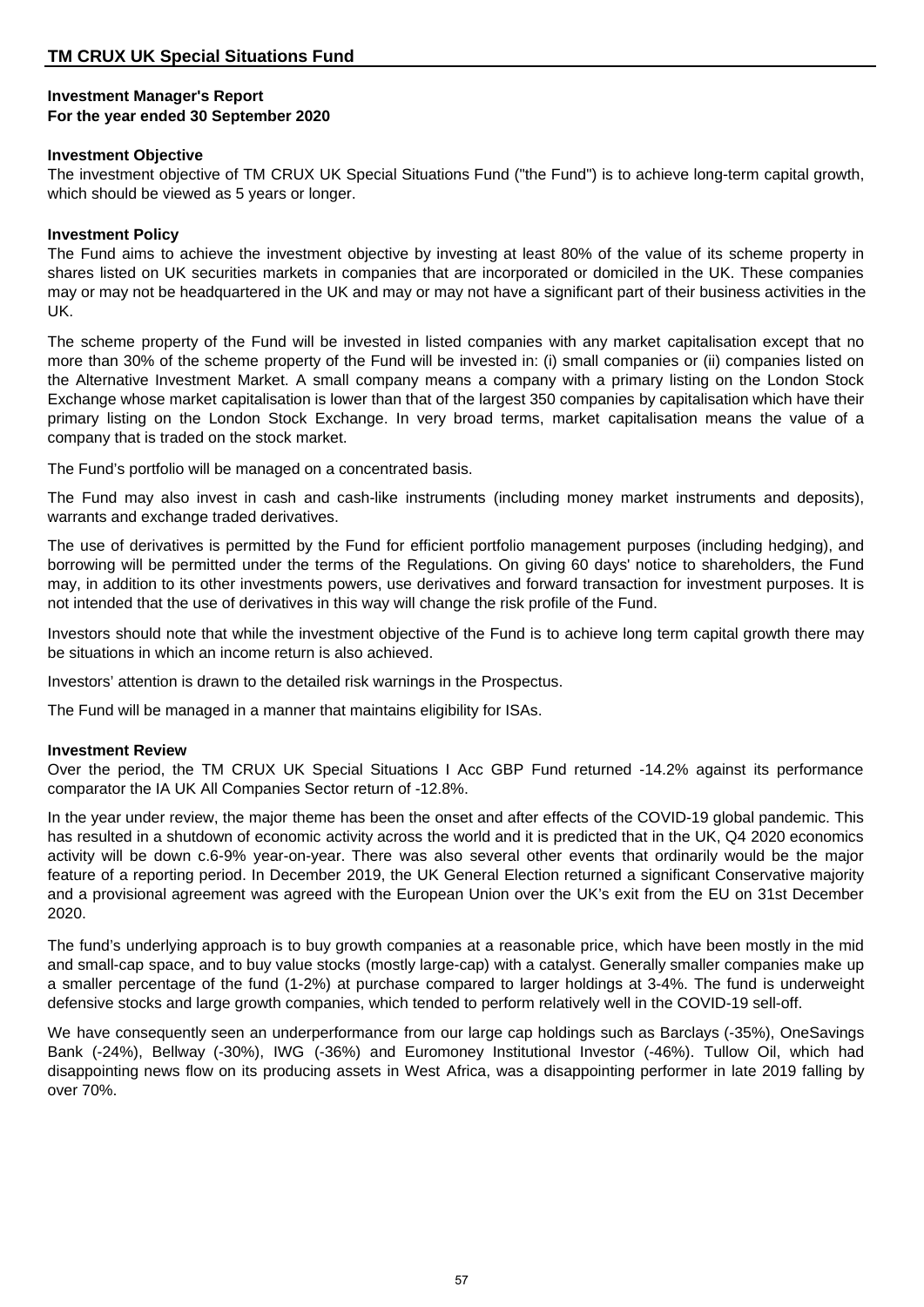## **Investment Manager's Report For the year ended 30 September 2020**

The fund's smaller-cap holdings have mostly performed well over the period under review. Prior to the outbreak of COVID-19, Haynes Publishing received a takeover bid at 700p, much above our purchase price of 245p in 2019. Post COVID-19, the small healthcare holdings in the portfolio have been particularly strong. Two companies to directly benefit from the pandemic were Omega Diagnostics (diagnostic tests) and Open Orphan (vaccine trials), whose shares rose 582% and 217% respectively. We have sold the vast majority of these two holdings and locked in the book profit. We also did well with Diurnal (+135%), where it gained approval for the launch of its Alkindi drug in the UK and Europe, and MaxCyte (+208%) which has made excellent commercial progress selling instruments involved with immunotherapy and gene editing during the year.

With a rapidly changing economic backdrop, portfolio activity over the period was unusually high. Following the market sell off, we sold holdings in Wizz Air and SSP Group and purchased Whitbread and WH Smiths, as we believed these transactions reduced balance sheet risk, but retained much of the recovery upside. Towards the end of the period we sold our holding in Barclays and bought Aviva, where new management are selling overseas subsidiaries and realizing cash proceeds which will highlight undervaluation and potentially be available to return to shareholders.

At times of heightened risk and uncertainty the primary investment impulse is to buy the safest, most secure businesses available and we agree with this process. It is, of course, critical to take into consideration the valuations of such assets and we find that the current differential between the most and least expensive companies is as expensive as it has ever been. This currently precludes buying the majority of large growth and quality companies that have been resilient but appear to offer little upside under most economic scenarios. Under these circumstances we view the "special" situations in the market as selective value situations with catalysts, and small, cheaper growth businesses amid small and mid-cap companies. We feel the portfolio is well positioned to benefit from any recovery in the stock market.

Source of performance data: FE, 30.09.19–30.09.20, I Accumulation GBP share class, Bid-Bid basis, net income re-invested GBP

**Investment Manager** CRUX Asset Management Limited 13 November 2020

## **Assessment of Value (unaudited)**

A statement on the Assessment of Value will be available for all applicable funds managed by Thesis Unit Trust Management Limited. This report will be published within four months of the annual accounting reference date at https://clicktime.symantec.com/3CVr6wQJqCFDtKBE1q73qA47Vc?u=www.tutman.co.uk.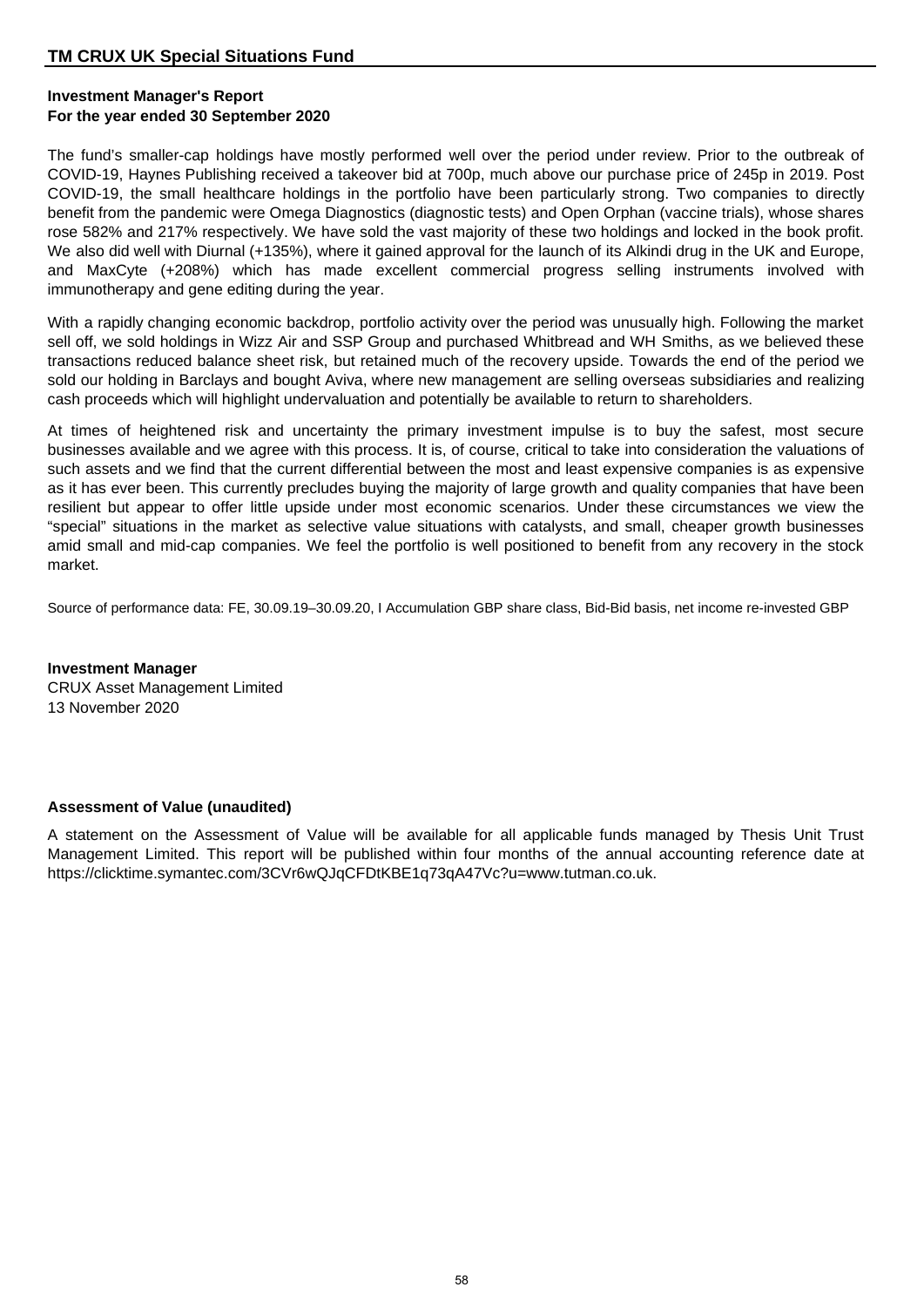#### **Comparative Table As at 30 September 2020**

**Performance**

**Prices**

**Other information**

|                                      | I Income  |                 |           | <b>I</b> Accumulation |                       |           |  |
|--------------------------------------|-----------|-----------------|-----------|-----------------------|-----------------------|-----------|--|
|                                      | 30 Sep 20 | 30 Sep 19       | 30 Sep 18 | 30 Sep 20             | 30 Sep 19             | 30 Sep 18 |  |
| Change in net assets per Share       | (p)       | (p)             | (p)       | (p)                   | (p)                   | (p)       |  |
| Opening net asset value per Share    | 100.57    | 100.00          | 100.00    | 102.79                | 100.00                | 100.00    |  |
| Return before operating charges*     | (13.86)   | 3.64            | 0.00      | (13.88)               | 3.70                  | 0.00      |  |
| Operating charges                    | (0.76)    | (0.91)          | 0.00      | (0.79)                | (0.91)                | 0.00      |  |
| Return after operating charges       | (14.62)   | 2.73            | 0.00      | (14.67)               | 2.79                  | 0.00      |  |
| <b>Distributions</b>                 | (1.52)    | (2.16)          |           | (1.00)                | (1.46)                |           |  |
| Retained distributions on            |           |                 |           | 1.00                  | 1.46                  |           |  |
| accumulation Shares                  |           |                 |           |                       |                       |           |  |
| Closing net asset value per Share    | 84.43     | 100.57          | 100.00    | 88.12                 | 102.79                | 100.00    |  |
| * after direct transaction costs of: | 0.47      | 1.05            | 0.00      | 0.49                  | 1.05                  | 0.00      |  |
| Performance                          |           |                 |           |                       |                       |           |  |
| Return after operating charges       | (14.54%)  | 2.73%           | 0.00%     | (14.27%)              | 2.79%                 | 0.00%     |  |
| <b>Other information</b>             |           |                 |           |                       |                       |           |  |
| Closing net asset value (£'000)      | 1,852     | 1,062           | 5         | 12,660                | 9,878                 | 416       |  |
| <b>Closing number of Shares</b>      | 2,193,916 | 1,055,897       | 5,000     | 14,366,939            | 9,609,800             | 415,685   |  |
| Operating charges                    | 0.87%     | 0.93%           | 0.00%     | 0.87%                 | 0.92%                 | 0.00%     |  |
| Direct transaction costs             | 0.53%     | 1.06%           | 0.00%     | 0.53%                 | 1.06%                 | 0.00%     |  |
| <b>Prices</b>                        |           |                 |           |                       |                       |           |  |
| <b>Highest Share price</b>           | 105.90    | 104.52          | 0.00      | 108.24                | 105.56                | 0.00      |  |
| Lowest Share price                   | 56.59     | 86.44           | 0.00      | 57.84                 | 86.44                 | 0.00      |  |
|                                      |           | <b>S</b> Income |           |                       | <b>S</b> Accumulation |           |  |
|                                      | 30 Sep 20 | 30 Sep 19       | 30 Sep 18 | 30 Sep 20             | 30 Sep 19             | 30 Sep 18 |  |
| Change in net assets per Share       | (p)       | (p)             | (p)       | (p)                   | (p)                   | (p)       |  |
| Opening net asset value per Share    | 100.81    | 100.00          | 100.00    | 103.04                | 100.00                | 100.00    |  |
| Return before operating charges*     | (13.86)   | 3.63            | 0.00      | (13.89)               | 3.70                  | 0.00      |  |
| Operating charges                    | (0.64)    | (0.65)          | 0.00      | (0.67)                | (0.66)                | 0.00      |  |
| Return after operating charges       | (14.50)   | 2.98            | 0.00      | (14.56)               | 3.04                  | 0.00      |  |
| <b>Distributions</b>                 | (1.52)    | (2.17)          |           | (1.14)                | (1.69)                |           |  |
| Retained distributions on            |           |                 |           | 1.14                  | 1.69                  |           |  |
| accumulation Shares                  |           |                 |           |                       |                       |           |  |
| Closing net asset value per Share    | 84.79     | 100.81          | 100.00    | 88.48                 | 103.04                | 100.00    |  |
| * after direct transaction costs of: | 0.47      | 1.05            | 0.00      | 0.49                  | 1.05                  | 0.00      |  |

The TM CRUX UK Special Situations Fund was launched on 17 September 2018 with the initial (fixed price) offer period ending on 28 September 2018.

Highest Share price **106.24** 104.77 0.00 108.58 105.80 0.00 Lowest Share price **56.78** 56.78 86.48 0.00 58.03 86.48 0.00

Return after operating charges (14.38%) 2.98% 0.00% (14.13%) 3.04% 0.00%

Closing net asset value (£'000)  $\overline{7,645}$   $\overline{4,132}$   $\overline{5}$   $\overline{10,717}$   $\overline{15,609}$   $\overline{3,005}$ Closing number of Shares 9,016,155 4,098,577 5,000 12,111,520 15,148,753 3,005,000 Operating charges 0.72% 0.66% 0.00% 0.72% 0.67% 0.00% Direct transaction costs 0.53% 1.06% 0.00% 0.53% 1.06% 0.00%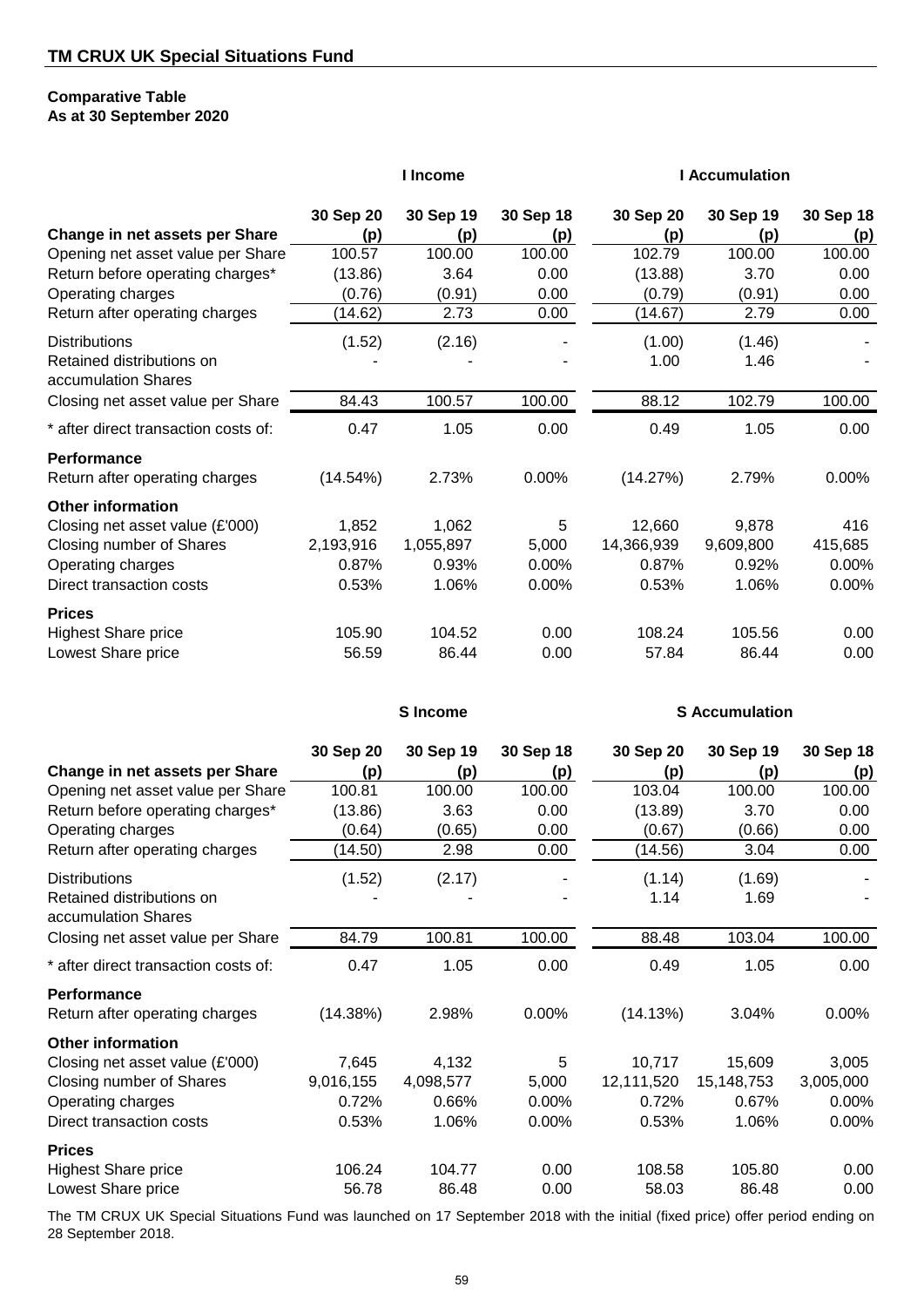#### **Performance Information As at 30 September 2020**

## **Operating Charges**

|               | AMC*  | General<br>administration<br>fee | Other<br>expenses | Transaction<br>costs | Research<br>costs | Total<br>Operating<br>Charges |
|---------------|-------|----------------------------------|-------------------|----------------------|-------------------|-------------------------------|
| Date          | (9/0) | (%)                              | (9/0)             | (%)                  | (9/0)             | $(\%)$                        |
| 30/09/20      |       |                                  |                   |                      |                   |                               |
| Share Class I | 0.65  | 0.12                             | 0.07              | 0.03                 | 0.00              | 0.87                          |
| Share Class S | 0.50  | 0.12                             | 0.07              | 0.03                 | 0.00              | 0.72                          |
| 30/09/19      |       |                                  |                   |                      |                   |                               |
| Share Class I | 0.75  | 0.12                             | 0.02              | 0.03                 | 0.00              | 0.92                          |
| Share Class S | 0.50  | 0.12                             | 0.02              | 0.03                 | 0.00              | 0.67                          |

\* Annual Management Charge

The Operating Charge is the total expenses paid by the Fund in the year, annualised, against its average Net Asset Value. The Operating Charge will fluctuate as underlying costs change.

# **Risk and Reward Profile**

## **As at 30 September 2020**

|               | Typically lower rewards |  |  | Typically higher rewards |
|---------------|-------------------------|--|--|--------------------------|
|               |                         |  |  |                          |
|               | ILower risk             |  |  | Higher risk              |
| Share Class I |                         |  |  |                          |
| Share Class S |                         |  |  |                          |

• This indicator is based on historical data and may not be a reliable indication of the future risk profile of the Fund.

• The risk category shown is not guaranteed to remain unchanged and may shift over time.

• The lowest category does not mean 'risk free'.

• This indicator is not a measure of the risk that you may lose the amount you have invested.

## **Risk Warning**

An investment in an Open-Ended Investment Company should be regarded as a medium to long term investment. Investors should be aware that the price of Shares and the income from them may fall as well as rise and investors may not receive back the full amount invested. Past performance is not a guide to future performance. Investments denominated in currencies other than the base currency of a Fund are subject to fluctuation in exchange rates, which may be favourable or unfavourable.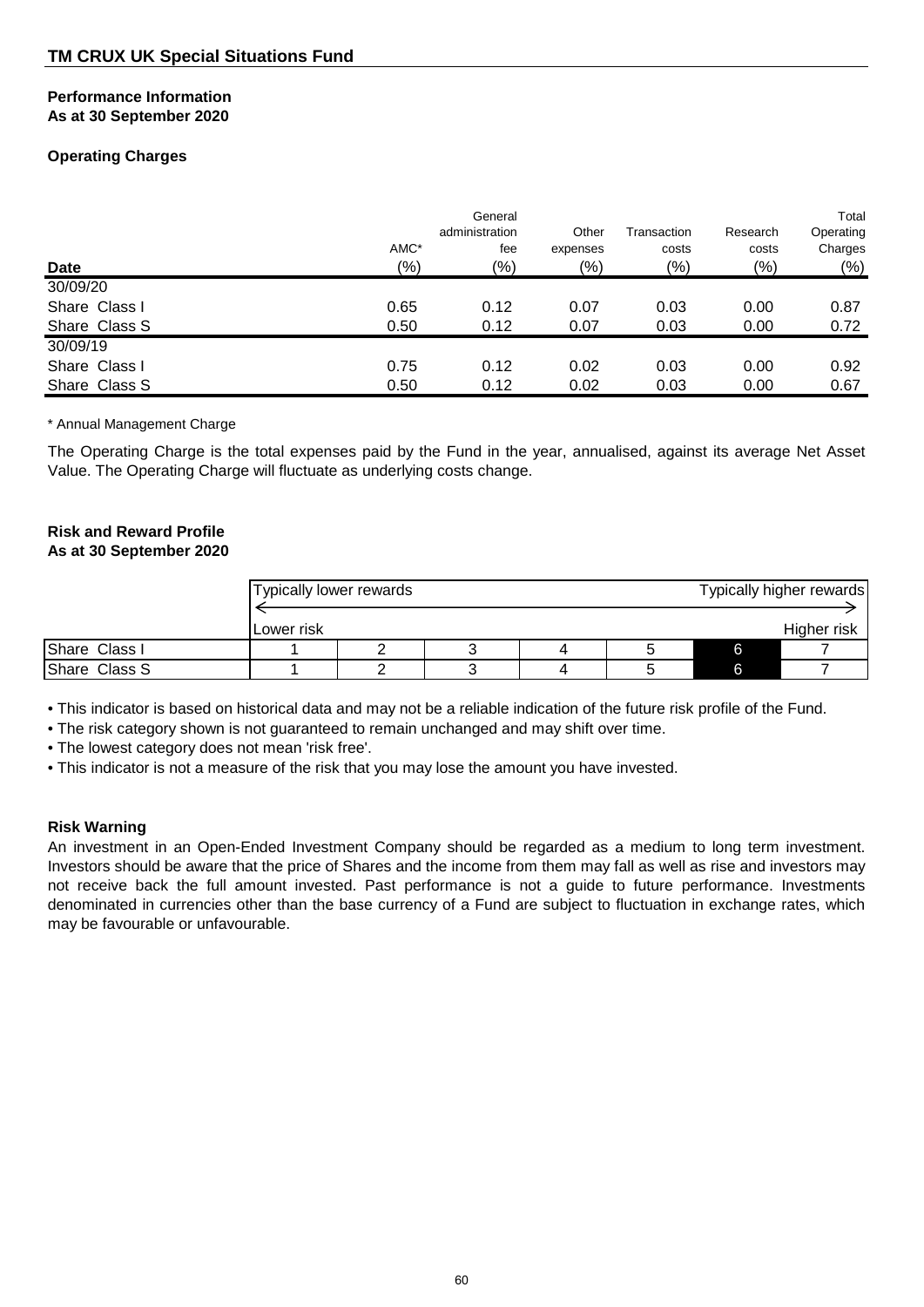|                 |                                        | <b>Market Value</b> | % of Total        |
|-----------------|----------------------------------------|---------------------|-------------------|
| <b>Holdings</b> | <b>Investments</b>                     | £ '000              | <b>Net Assets</b> |
|                 | Energy 4.38% [9.56%]                   |                     |                   |
| 380,000         | <b>BP</b>                              | 868                 | 2.64              |
| 666,667         | Hydrodec                               | 20                  | 0.06              |
| 3,940,575       | <b>Inspired Energy</b>                 | 552                 | 1.68              |
|                 |                                        | 1,440               | 4.38              |
|                 |                                        |                     |                   |
| 40,000          | Materials 5.72% [8.26%]<br>Rio Tinto   | 1,880               | 5.72              |
|                 |                                        | 1,880               | 5.72              |
|                 |                                        |                     |                   |
|                 | Industrials 14.55% [18.33%]            |                     |                   |
| 290,347         | Anexo                                  | 351                 | 1.07              |
| 432,092         | Chemring                               | 1,035               | 3.15              |
| 1,002,209       | Ince                                   | 220                 | 0.67              |
| 370,000         | <b>IWG</b>                             | 953                 | 2.90              |
| 450,000         | Kin & Carta                            | 286                 | 0.87              |
| 600,000         | <b>Melrose Industries</b>              | 680                 | 2.07              |
| 152,000         | Polypipe                               | 641                 | 1.95              |
|                 |                                        | 4,781               | 14.55             |
|                 | Consumer Discretionary 18.61% [17.93%] |                     |                   |
| 10,666,667      | 7digital                               | 187                 | 0.57              |
| 52,762          | Bellway                                | 1,236               | 3.76              |
| 284,113         | Cake Box                               | 463                 | 1.41              |
|                 | 215,000 Countryside Properties         | 729                 | 2.22              |
|                 | 2,833,334 Escape Hunt                  | 213                 | 0.65              |
|                 | 469,380 Franchise Brands               | 469                 | 1.43              |
| 1,000,000       | Likewise                               | 180                 | 0.54              |
| 5,666,667       | Nektan*                                | 0                   | 0.00              |
| 2,250,000       | <b>Tasty</b>                           | 41                  | 0.12              |
| 1,616,029       | Vivo Energy                            | 1,196               | 3.64              |
| 67,000          | Whitbread                              | 1,405               | 4.27              |
|                 |                                        | 6,119               | 18.61             |
|                 | <b>Consumer Staples 1.24% [0.00%]</b>  |                     |                   |
| 450,000         | <b>Premier Foods</b>                   | 407                 | 1.24              |
|                 |                                        | 407                 | 1.24              |
|                 |                                        |                     |                   |
|                 | Health Care 14.40% [2.93%]             |                     |                   |
| 2,500,000       | <b>Allergy Therapeutics</b>            | 375                 | 1.14              |
| 260,000         | Amryt Pharma                           | 520                 | 1.58              |
| 1,000,000       | Diurnal                                | 710                 | 2.16              |
| 80,000          | GlaxoSmithKline                        | 1,175               | 3.57              |
| 180,000         | MaxCyte (MXCL)                         | 623                 | 1.90              |
| 193,820         | MaxCyte (MXCT)                         | 686                 | 2.09              |
| 676,368         | Omega Diagnostics                      | 521                 | 1.58              |

777,843 Scancell 0.38

**4,734 14.40**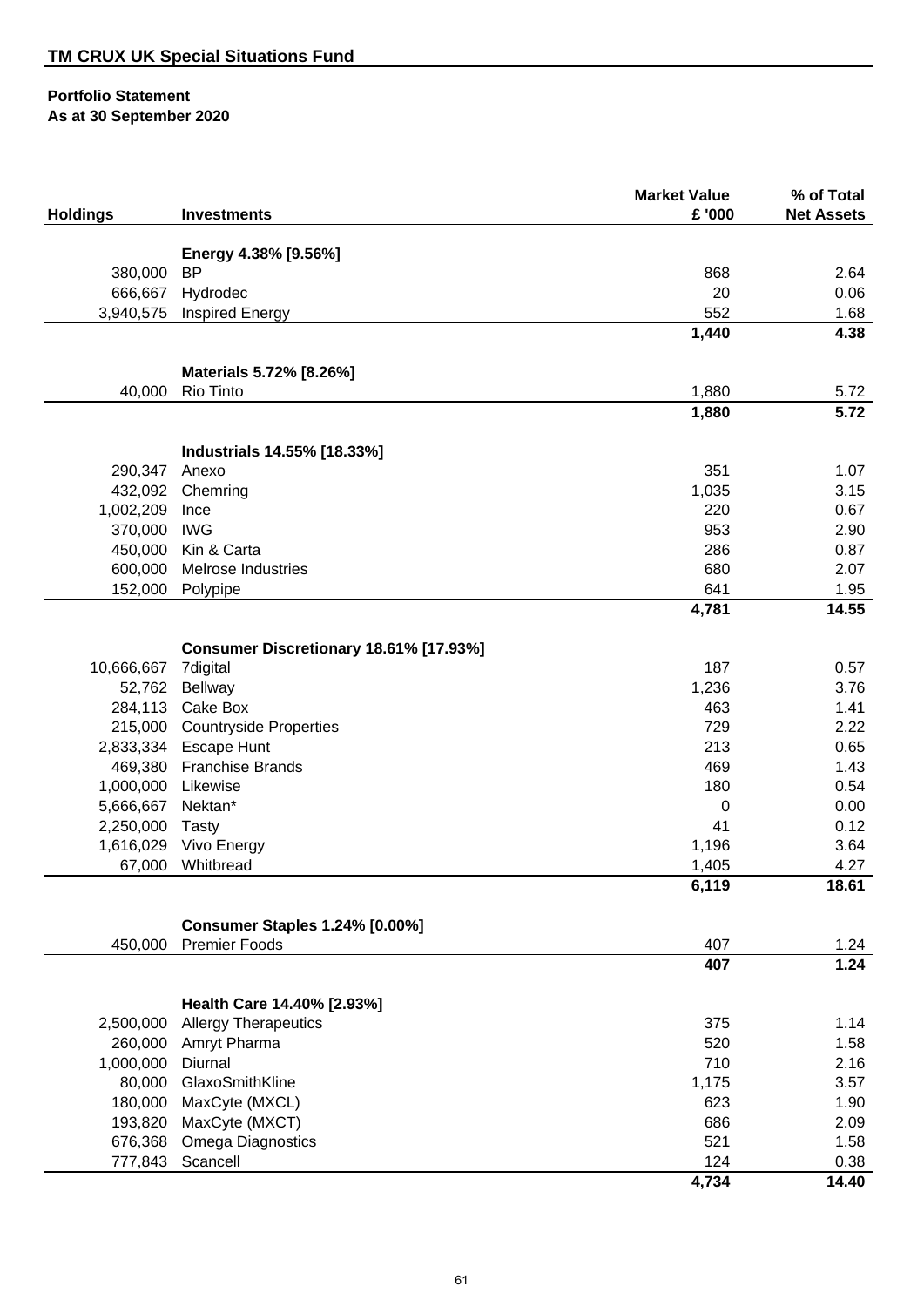| <b>Holdings</b> | <b>Investments</b>                               | <b>Market Value</b><br>£ '000 | % of Total<br><b>Net Assets</b> |
|-----------------|--------------------------------------------------|-------------------------------|---------------------------------|
|                 |                                                  |                               |                                 |
| 380,000         | Financials 22.93% [26.42%]<br>Aviva              | 1,090                         | 3.32                            |
| 553,638         | <b>Brewin Dolphin</b>                            | 1,284                         | 3.91                            |
| 1,800,000       | IP                                               | 1,404                         | 4.27                            |
| 500,000         | M&G                                              | 786                           | 2.39                            |
| 458,176         | OneSavings Bank                                  | 1,251                         | 3.80                            |
|                 | 153,220 Prudential                               | 1,724                         | 5.24                            |
|                 |                                                  | 7,539                         | 22.93                           |
|                 |                                                  |                               |                                 |
| 262,078         | Information Technology 3.15% [3.12%]<br>Essensys | 354                           | 1.08                            |
| 223,000         | Kape Technologies                                | 357                           | 1.09                            |
| 405,000         |                                                  | 324                           | 0.98                            |
|                 | Smartspace Software                              |                               | 3.15                            |
|                 |                                                  | 1,035                         |                                 |
|                 | Communication Services 5.20% [5.93%]             |                               |                                 |
| 1,000,000       | <b>Centaur Media</b>                             | 200                           | 0.61                            |
|                 | 125,000 Euromoney Institutional Investor         | 984                           | 2.99                            |
| 40,000          | <b>Telecom Plus</b>                              | 527                           | 1.60                            |
|                 |                                                  | 1,711                         | 5.20                            |
|                 |                                                  |                               |                                 |
|                 | Utilities 2.70% [0.00%]                          |                               |                                 |
| 2,614,523       | Infrastrata                                      | 889                           | 2.70                            |
|                 |                                                  | 889                           | 2.70                            |
|                 | <b>Portfolio of investments</b>                  | 30,535                        | 92.88                           |
|                 | Net other assets                                 | 2,339                         | 7.12                            |
|                 | <b>Net assets</b>                                | 32,874                        | 100.00                          |

\* Delisted security.

All holdings are ordinary shares of stock and are listed on an official stock exchange unless otherwise stated.

The investments have been valued in accordance with note 2(c) of the Statement of Accounting Policies, Distribution Policies and Risk Management Policies.

Comparative figures shown above in square brackets relate to 30 September 2019 and were restated to disclose update portoflio presentation from Industry Classification Benchmark to Global Industry Classification Standard.

Gross purchases for the year: £48,916 [2019: £43,133] (See note 15).

Total sales net of transaction costs for the year: £38,528 [2019: £15,252] (See note 15).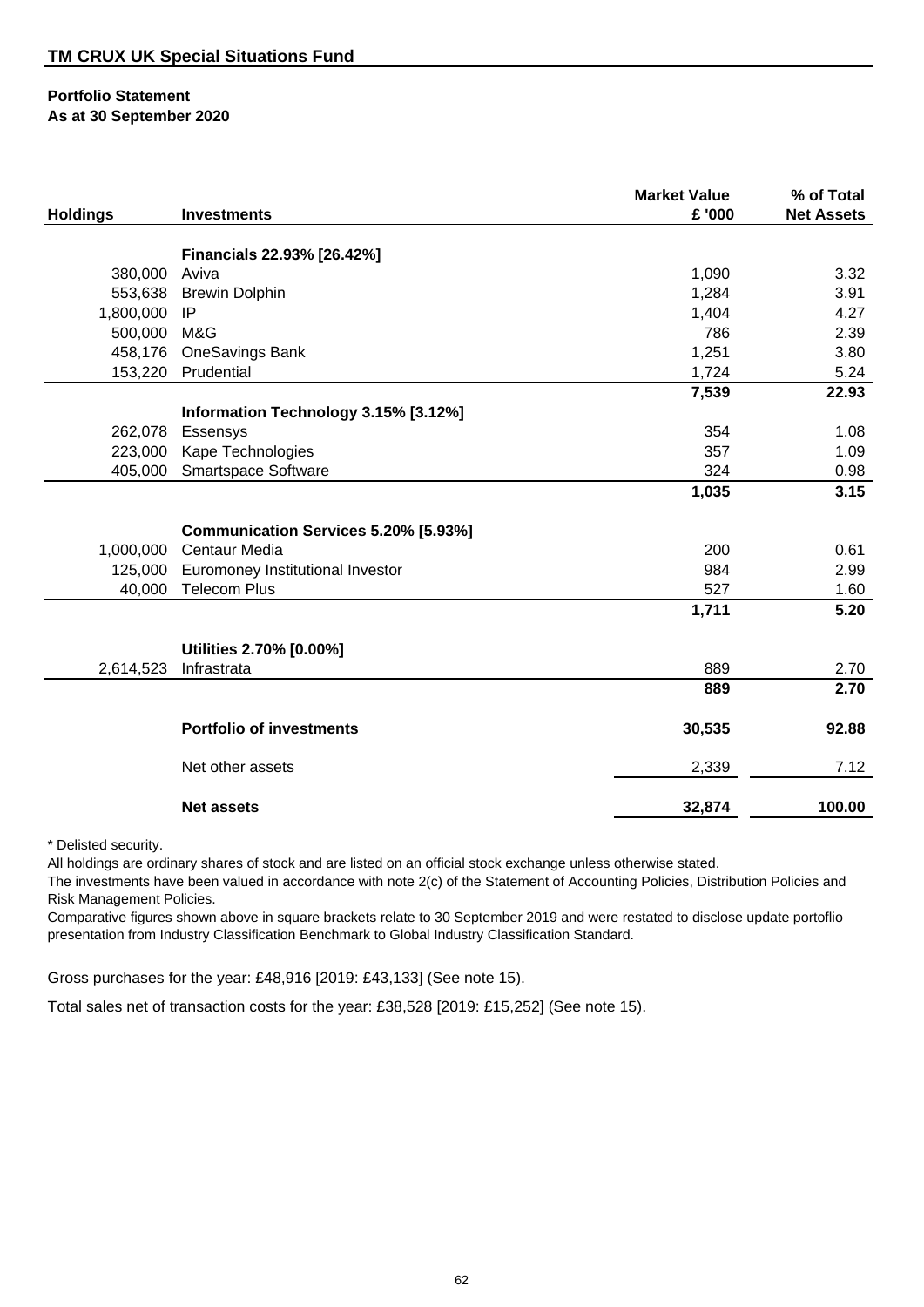## **Statement of Total Return**

## **For the year ended 30 September 2020**

|                                                   |                | 1 Oct 19 to |          | 1 Oct 18 to |       |
|---------------------------------------------------|----------------|-------------|----------|-------------|-------|
|                                                   |                | 30 Sep 20   |          | 30 Sep 19   |       |
|                                                   | <b>Note</b>    | £'000       | £'000    | £'000       | £'000 |
| Income:                                           |                |             |          |             |       |
| Net capital (losses)/gains                        | $\overline{2}$ |             | (8,207)  |             | 507   |
| Revenue                                           | 3              | 731         |          | 424         |       |
| <b>Expenses</b>                                   | 4              | (284)       |          | (127)       |       |
| Interest payable and similar charges              |                |             |          |             |       |
| Net revenue before taxation                       |                | 447         |          | 297         |       |
| Taxation                                          | 5              |             |          | (1)         |       |
| Net revenue after taxation                        |                |             | 447      |             | 296   |
| Total return before distributions                 |                |             | (7,760)  |             | 803   |
| <b>Distributions</b>                              | 6              |             | (494)    |             | (312) |
| Change in net assets attributable to Shareholders |                |             |          |             |       |
| from investment activities                        |                |             | (8, 254) |             | 491   |

## **Statement of Change in Net Assets Attributable to Shareholders For the year ended 30 September 2020**

|                                                                                             | 1 Oct 19 to<br>30 Sep 20 |          | 1 Oct 18 to<br>30 Sep 19 |        |
|---------------------------------------------------------------------------------------------|--------------------------|----------|--------------------------|--------|
|                                                                                             | £'000                    | £'000    | £'000                    | £'000  |
| Opening net assets attributable to Shareholders                                             |                          | 30,681   |                          | 3,431  |
| Amounts receivable on issue of Shares<br>Amounts payable on cancellation of Shares          | 21,370<br>(11, 282)      | 10,088   | 28,109<br>(1,665)        | 26,444 |
| Dilution adjustment                                                                         |                          | 50       |                          |        |
| Change in net assets attributable to Shareholders<br>from investment activities (see above) |                          | (8, 254) |                          | 491    |
| Retained distributions on accumulation Shares                                               |                          | 309      |                          | 315    |
| <b>Closing net assets attributable to Shareholders</b>                                      |                          | 32,874   |                          | 30,681 |

The notes to these statements are shown on pages 65 to 72.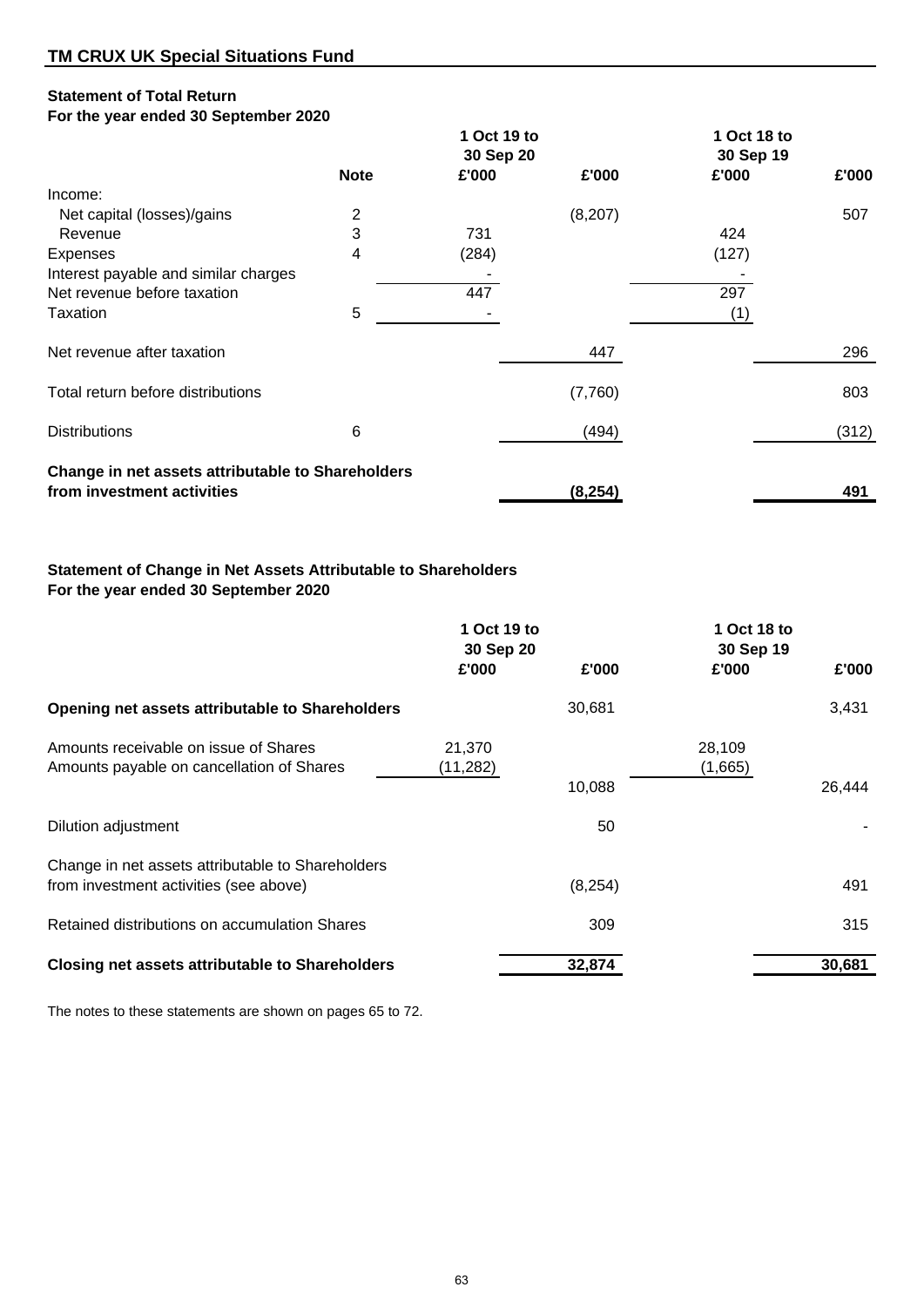## **Balance Sheet**

**As at 30 September 2020**

|                                         |             |       | 30 Sep 20 |       | 30 Sep 19 |
|-----------------------------------------|-------------|-------|-----------|-------|-----------|
|                                         | <b>Note</b> | £'000 | £'000     | £'000 | £'000     |
| Assets:                                 |             |       |           |       |           |
| Fixed assets:                           |             |       |           |       |           |
| Investments                             |             |       | 30,535    |       | 28,373    |
| Current assets:                         |             |       |           |       |           |
| Debtors                                 | 7           | 86    |           | 675   |           |
| Cash and bank balances                  | 8           | 2,440 |           | 2,325 |           |
| <b>Total assets</b>                     |             |       | 33,061    |       | 31,373    |
| <b>Liabilities:</b>                     |             |       |           |       |           |
| Creditors:                              |             |       |           |       |           |
| Distribution payable on income shares   |             | (102) |           | (63)  |           |
| Other creditors                         | 9           | (85)  |           | (629) |           |
|                                         |             |       |           |       |           |
| <b>Total creditors</b>                  |             |       | (187)     |       | (692)     |
| <b>Total liabilities</b>                |             |       | (187)     |       | (692)     |
|                                         |             |       |           |       |           |
| Net assets attributable to Shareholders |             |       | 32,874    |       | 30,681    |

The notes to these statements are shown on pages 65 to 72.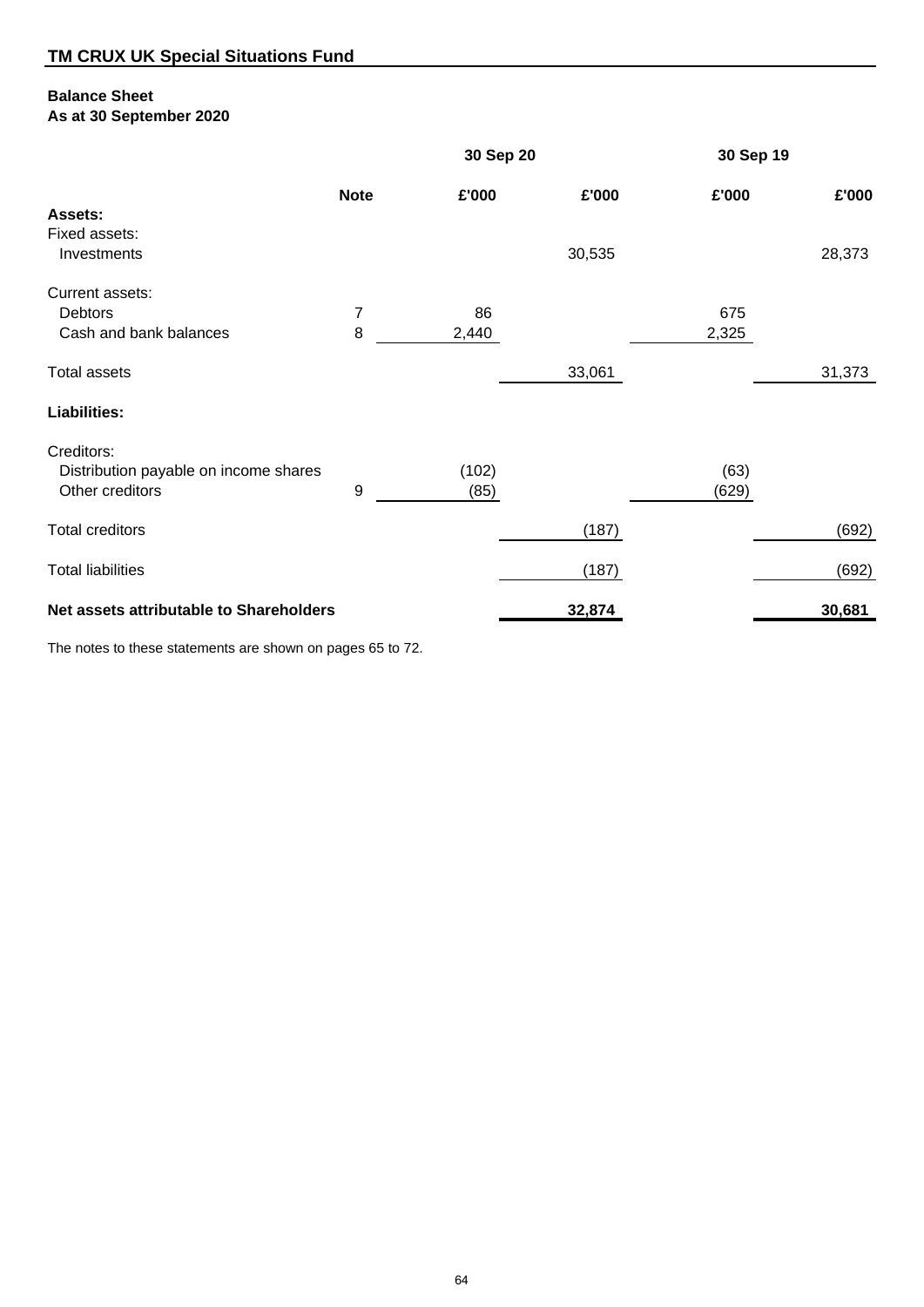## **1. Accounting Basis and Policies**

The Fund's Financial Statements have been prepared on the basis detailed on pages 9 to 13.

| 2. | Net capital (losses)/gains                                                              | 1 Oct 19 to<br>30 Sep 20<br>£'000 | 1 Oct 18 to<br>30 Sep 19<br>£'000 |
|----|-----------------------------------------------------------------------------------------|-----------------------------------|-----------------------------------|
|    | The net capital (losses)/gains during the year comprise:                                |                                   |                                   |
|    | Non-derivative security (losses)/gains                                                  | (8, 197)                          | 512                               |
|    | <b>Transaction charges</b>                                                              | (10)                              | (5)                               |
|    | Net capital (losses)/gains                                                              | (8, 207)                          | 507                               |
|    |                                                                                         |                                   |                                   |
| 3. | Revenue                                                                                 | 1 Oct 19 to                       | 1 Oct 18 to                       |
|    |                                                                                         | 30 Sep 20                         | 30 Sep 19                         |
|    |                                                                                         | £'000                             | £'000                             |
|    | <b>Bank interest</b>                                                                    | 1.                                | 1                                 |
|    | Overseas dividends                                                                      | 102                               | 65                                |
|    | Scrip dividends                                                                         |                                   | 3                                 |
|    | <b>UK</b> dividends                                                                     | 628                               | 355                               |
|    | <b>Total revenue</b>                                                                    | 731                               | 424                               |
|    |                                                                                         |                                   |                                   |
| 4. | <b>Expenses</b>                                                                         | 1 Oct 19 to                       | 1 Oct 18 to                       |
|    |                                                                                         | 30 Sep 20                         | 30 Sep 19                         |
|    | Payable to the ACD, associates of the ACD, and agents                                   | £'000                             | £'000                             |
|    | of either of them                                                                       |                                   |                                   |
|    | AMC fees                                                                                | 214                               | 103                               |
|    | General administration charge*                                                          | 45                                | 20                                |
|    |                                                                                         | 259                               | 123                               |
|    | Payable to the Depositary, associates of the Depositary<br>and agents of either of them |                                   |                                   |
|    | Depositary's fees                                                                       | 15                                | 3                                 |
|    | Safe custody fees                                                                       | 10                                | 1                                 |
|    |                                                                                         | 25                                | 4                                 |
|    | <b>Total expenses</b>                                                                   | 284                               | 127                               |
|    |                                                                                         |                                   |                                   |

\*Audit fees of £7,500 + VAT and FCA fees for the year ended 30 September 2020 (2019: £7,250 + VAT) have been funded by the GAC.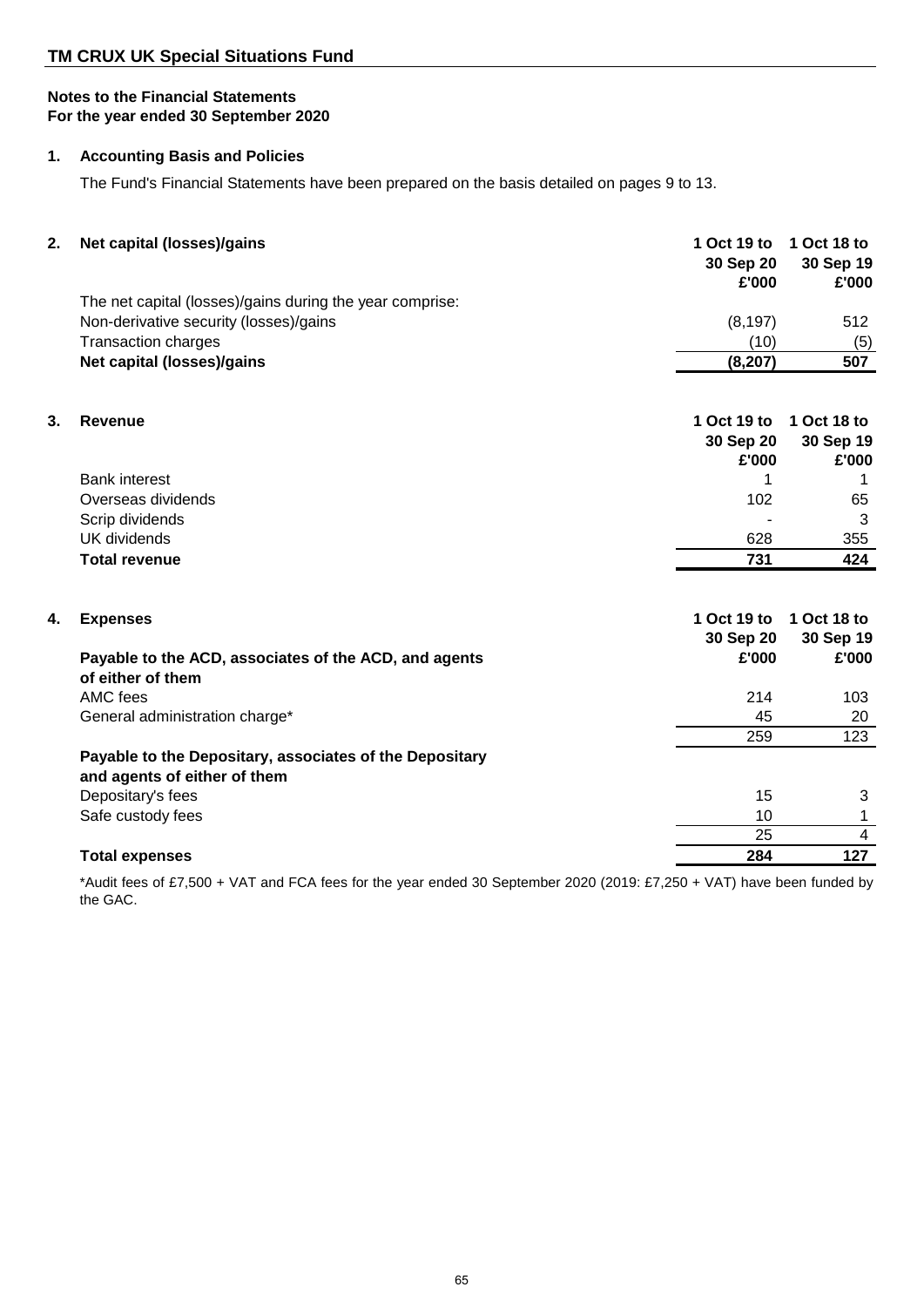| 5. | <b>Taxation</b>                            |                          | 1 Oct 19 to 1 Oct 18 to |
|----|--------------------------------------------|--------------------------|-------------------------|
|    |                                            | 30 Sep 20                | 30 Sep 19               |
|    |                                            | £'000                    | £'000                   |
|    | (a) Analysis of the tax charge in the year |                          |                         |
|    | Overseas tax                               | $\overline{\phantom{a}}$ |                         |
|    | Total taxation for the year (Note 5 (b))   | $\blacksquare$           |                         |
|    |                                            |                          |                         |

## *(b) Factors affecting tax charge for the year*

The tax assessed for the year is different from that calculated when the standard rate of corporation tax for an Open-Ended Investment Company of 20% (2019: 20%) is applied to the net revenue before taxation. The differences are explained below:

| Net revenue before taxation                                                 | 1 Oct 19 to<br>30 Sep 20<br>£'000<br>447 | 1 Oct 18 to<br>30 Sep 19<br>£'000<br>297 |
|-----------------------------------------------------------------------------|------------------------------------------|------------------------------------------|
|                                                                             |                                          |                                          |
| Net revenue for the year multiplied by the standard rate of corporation tax | 89                                       | 59                                       |
| Effects of:                                                                 |                                          |                                          |
| Movement in excess management expenses                                      | 57                                       | 25                                       |
| Overseas tax                                                                |                                          |                                          |
| Revenue not subject to corporation tax                                      | (146)                                    | (84)                                     |
| Total tax charge for the year                                               |                                          |                                          |

## *(c) Provision for deferred tax*

There is no provision required for deferred taxation at the Balance Sheet date in the current or prior year.

## *(d) Factors that may affect future tax charges*

At the year end there is a potential deferred tax asset of £81,860 (2019: £25,288) in relation to surplus management expenses. It is unlikely that the Fund will generate sufficient taxable profits in the future to utilise this amount and therefore no deferred tax asset has been recognised in the year.

## **6. Finance costs**

## **Distributions**

The distributions take account of revenue received on the creation of Shares and revenue deducted on the cancellation of Shares, and comprise:

|                                                               | 1 Oct 19 to<br>30 Sep 20 | 1 Oct 18 to<br>30 Sep 19 |
|---------------------------------------------------------------|--------------------------|--------------------------|
|                                                               | £'000                    | £'000                    |
| Interims                                                      | 180                      | 100                      |
| Final                                                         | 299                      | 294                      |
| Add: Revenue paid on cancellation of Shares                   | 50                       | 9                        |
| Deduct: Revenue received on creation of Shares                | (35)                     | (91)                     |
| Net distribution for the year                                 | 494                      | 312                      |
| Reconciliation of net revenue after taxation to distributions |                          |                          |
| Net revenue after taxation                                    | 447                      | 296                      |
| Expenses charged to capital                                   | 47                       | 16                       |
| Net distribution for the year                                 | 494                      | 312                      |

Details of the distributions per Share are set out in the distribution tables on page 73.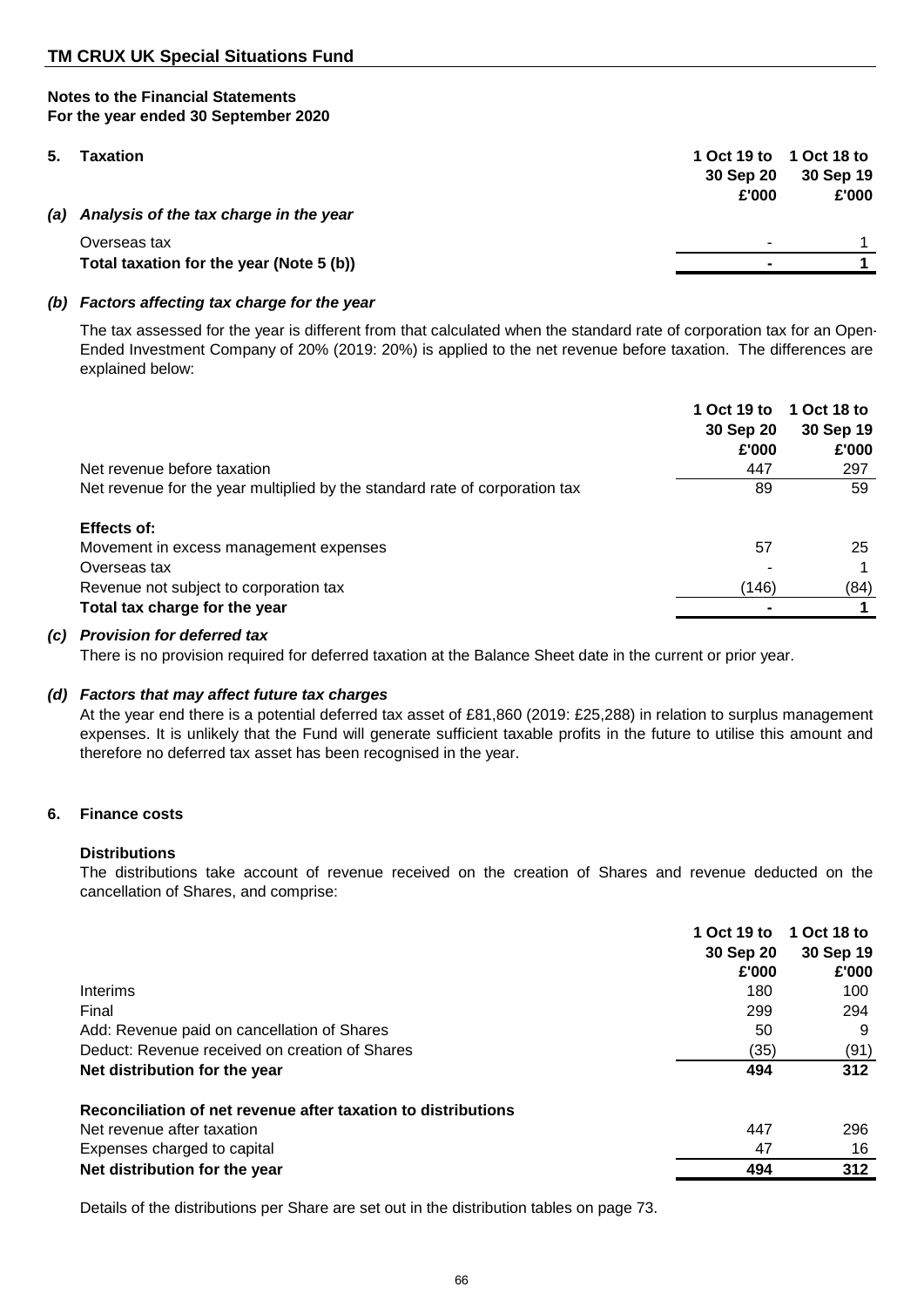| 7. | <b>Debtors</b>                             | 30 Sep 20<br>£'000 | 30 Sep 19<br>£'000 |
|----|--------------------------------------------|--------------------|--------------------|
|    | Accrued revenue                            | 15                 | 33                 |
|    | Amounts receivable for creation of Shares  | 68                 | 25                 |
|    | Overseas withholding tax recoverable       | 3                  | 3                  |
|    | Sales awaiting settlement                  |                    | 614                |
|    | <b>Total debtors</b>                       | 86                 | 675                |
|    |                                            |                    |                    |
| 8. | <b>Cash and bank balances</b>              | 30 Sep 20<br>£'000 | 30 Sep 19<br>£'000 |
|    | Cash and bank balances                     | 2,440              | 2,325              |
|    | <b>Total cash and bank balances</b>        | 2,440              | 2,325              |
|    |                                            |                    |                    |
| 9. | <b>Other creditors</b>                     | 30 Sep 20          | 30 Sep 19          |
|    |                                            | £'000              | £'000              |
|    | Amounts payable for cancellation of Shares | 43                 | 78                 |
|    | Purchases awaiting settlement              |                    | 530                |
|    |                                            | 43                 | 608                |
|    | Accrued expenses                           |                    |                    |
|    | <b>Manager and Agents</b>                  |                    |                    |
|    | AMC fees                                   | 16                 | 13                 |
|    | General administration charge              | 4                  | 3                  |
|    |                                            | 20                 | 16                 |
|    | Depositary and Agents                      |                    |                    |
|    | Depositary fees                            | 1                  | $\overline{2}$     |
|    | Safe custody fees                          | 10                 | 1                  |
|    | <b>Transaction charges</b>                 | 11                 | $\overline{c}$     |
|    |                                            | 22                 | $\overline{5}$     |
|    | <b>Total other creditors</b>               | 85                 | 629                |

## **10. Related party transactions**

Management fees paid to the ACD are disclosed in note 4 and amounts due at the year end are disclosed in note 9.

Monies received and paid by the ACD through the creation and cancellation of Shares are disclosed in the Statement of Change in Shareholders' Net Assets and amounts due at the year end are disclosed in notes 7 and 9.

The ACD and its associates (including other authorised investment funds managed by the ACD) have no Shareholdings in the Company at the year end.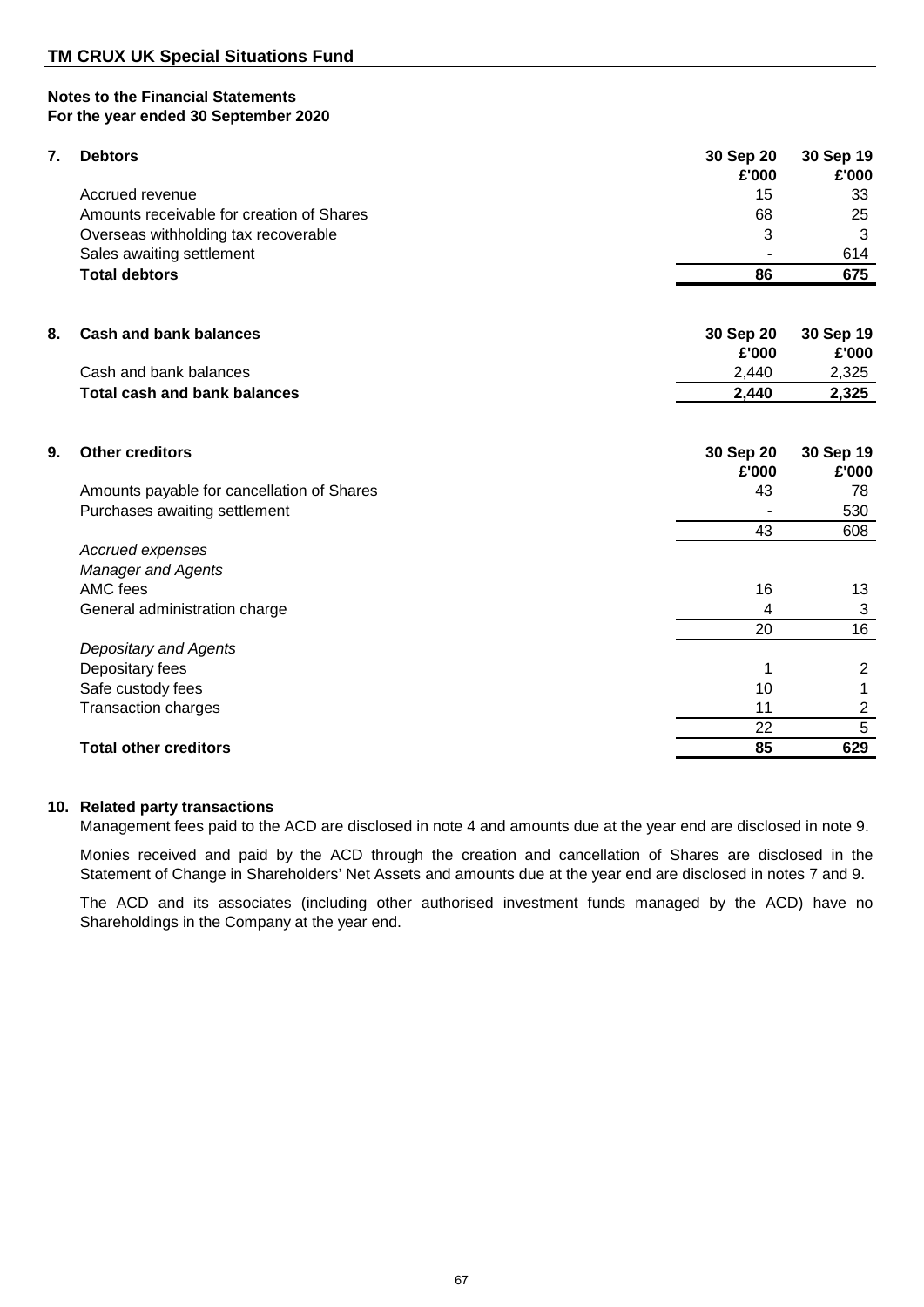#### **11. Share Classes**

The Share Class and ACD's Annual Management Charges applicable to each Fund are as follows:

|                                   | $\%$ |
|-----------------------------------|------|
| Share Class I Income              | 0.65 |
| <b>Share Class I Accumulation</b> | 0.65 |
| Share Class S Income              | 0.50 |
| Share Class S Accumulation        | 0.50 |

Each Share Class has equal rights in the event of the wind up of any Fund.

The reconciliation of the opening and closing numbers of shares of each class is shown below:

|                                   | 30 Sep 19  | <b>Issued</b> | <b>Cancelled</b> | <b>Converted</b> | 30 Sep 20    |
|-----------------------------------|------------|---------------|------------------|------------------|--------------|
| Share Class I Income              | 1.055.897  | 1.573.046     | (435, 027)       |                  | 2.193.916    |
| Share Class I Accumulation        | 9.609.800  | 12.745.539    | (7,988,400)      |                  | - 14.366.939 |
| Share Class S Income              | 4.098.577  | 5.491.226     | (573,648)        |                  | 9.016.155    |
| <b>Share Class S Accumulation</b> | 15,148,753 | 1,753,606     | (4,790,839)      |                  | - 12.111.520 |

## **12. Capital commitments and contingent assets and liabilities**

There were no contingent liabilities or outstanding commitments at the balance sheet date (2019: nil).

#### **13. Financial instruments exposure**

The main risks from the Fund's holding of financial instruments, together with the ACD's policy for managing these risks, are disclosed in note 4 on pages 11 to 13 of the report.

## **(a) Foreign currency risk**

The table below shows the foreign currency risk profile at the balance sheet date:

|                                        | Net foreign currency assets |           |  |  |
|----------------------------------------|-----------------------------|-----------|--|--|
|                                        | 30 Sep 20                   | 30 Sep 19 |  |  |
| <b>Currency</b>                        | £'000                       | £'000     |  |  |
| Euro                                   |                             |           |  |  |
| <b>Total foreign currency exposure</b> |                             |           |  |  |
| Sterling                               | 32,873                      | 30,680    |  |  |
| <b>Total net assets</b>                | 32,874                      | 30,681    |  |  |

If GBP to foreign currency exchange rates had strengthened/increased by 10% as at the balance sheet date, the net asset value of the Fund would have decreased by £68 (2019: £91). If GBP to foreign currency exchange rates had weakened/decreased by 10% as at the balance sheet date, the net asset value of the Fund would have increased by £83 (2019: £111). These calculations assume all other variables remain constant.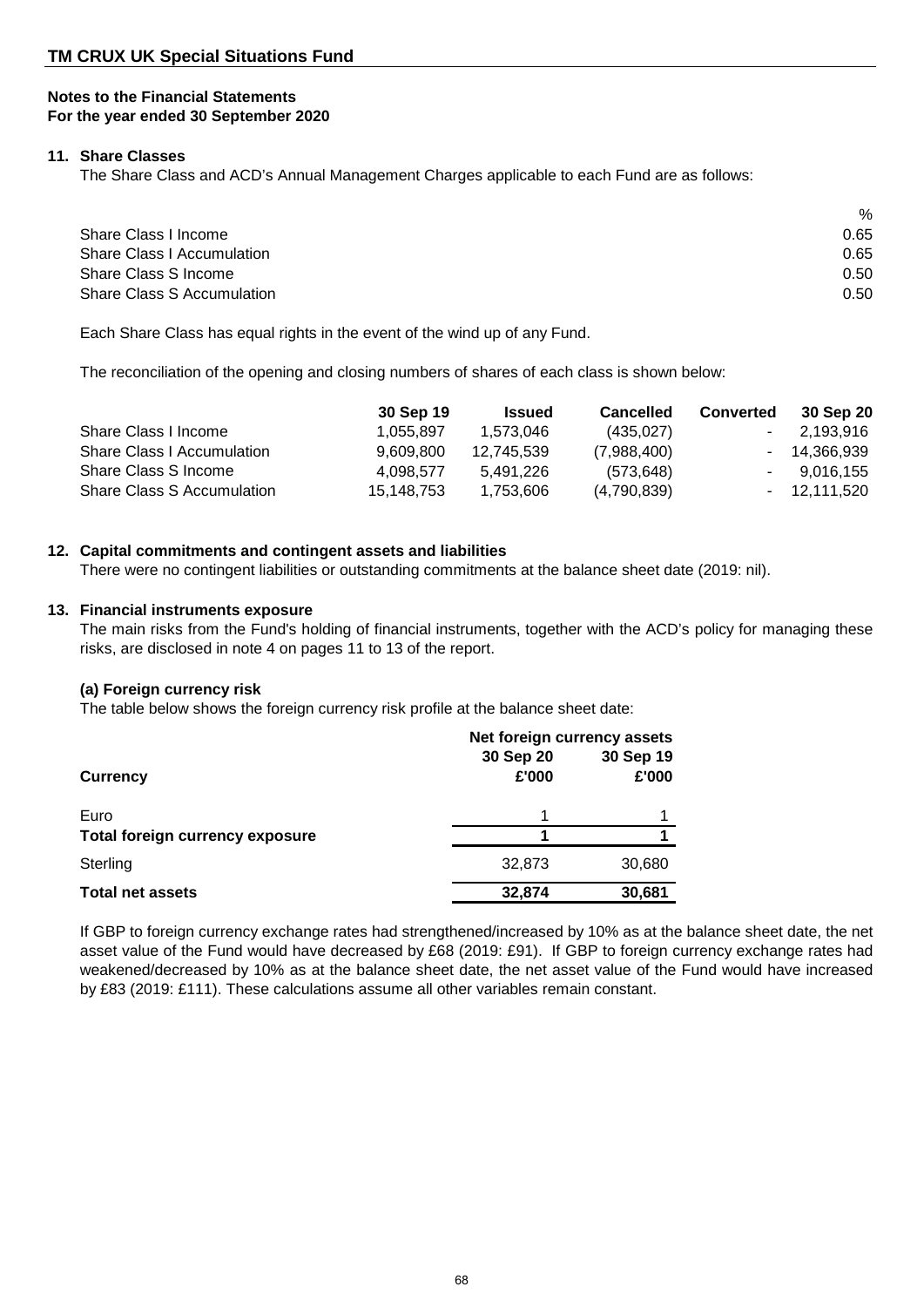## **Notes to the Financial Statements**

**For the year ended 30 September 2020**

## **(b) Interest rate risk profile of financial assets and liabilities**

The table below shows the interest rate risk profile at the balance sheet date:

| <b>Currency Assets</b> | <b>Floating rate</b><br>financial<br>assets | <b>Fixed rate</b><br>financial<br>assets | <b>Financial</b><br>assets not<br>carrying<br>interest | <b>Total</b> |
|------------------------|---------------------------------------------|------------------------------------------|--------------------------------------------------------|--------------|
|                        | £'000                                       | £'000                                    | £'000                                                  | £'000        |
| 30 Sep 20              |                                             |                                          |                                                        |              |
| Euro                   |                                             |                                          | 1                                                      | 1            |
| Sterling               | 2,440                                       |                                          | 30,620                                                 | 33,060       |
| <b>Total</b>           | 2,440                                       |                                          | 30,621                                                 | 33,061       |
| 30 Sep 19              |                                             |                                          |                                                        |              |
| Euro                   |                                             |                                          | 1                                                      | 1            |
| Sterling               | 2,325                                       |                                          | 29,047                                                 | 31,372       |
| <b>Total</b>           | 2,325                                       |                                          | 29,048                                                 | 31,373       |

| <b>Currency Liabilities</b> | <b>Floating rate</b><br>financial<br><b>liabilities</b><br>£'000 | financial<br><b>liabilities</b><br>£'000 | <b>Financial</b><br><b>Fixed rate liabilities not</b><br>carrying<br>interest<br>£'000 | <b>Total</b><br>£'000 |
|-----------------------------|------------------------------------------------------------------|------------------------------------------|----------------------------------------------------------------------------------------|-----------------------|
| 30 Sep 20                   |                                                                  |                                          |                                                                                        |                       |
| Sterling                    |                                                                  | ۰.                                       | 187                                                                                    | 187                   |
| <b>Total</b>                |                                                                  |                                          | 187                                                                                    | 187                   |
| 30 Sep 19                   |                                                                  |                                          |                                                                                        |                       |
| Sterling                    |                                                                  |                                          | 692                                                                                    | 692                   |
| <b>Total</b>                | $\blacksquare$                                                   | ۰                                        | 692                                                                                    | 692                   |

Changes in interest rates would have no material impact to the valuation of floating rate financial assets or liabilities as at the balance sheet date. Consequently, no sensitivity analysis has been presented.

## **(c) Market price risk**

If market prices had increased by 10% as at the balance sheet date, the net asset value of the Fund would have increased by the amounts set out in the table below. If market prices had decreased by 10% as at the balance sheet date, the net asset value of the Fund would have decreased by the amounts set out in the table below. These calculations have been applied to non-derivative securities only (see note 2(i) Accounting Policies and Financial Instruments for an explanation of the Fund's leverage during the year). These calculations assume all other variables remain constant.

|      | <b>Increase</b> | <b>Decrease</b> |  |
|------|-----------------|-----------------|--|
|      | £'000           | £'000           |  |
| 2020 | 3.054           | 3.054           |  |
| 2019 | 2,837           | 2,837           |  |

## **(d) Leverage**

The Fund did not employ any significant leverage as at 30 September 2020, other than that available to the Fund as a result of its ability to borrow up to 10% of its value on a permanent basis.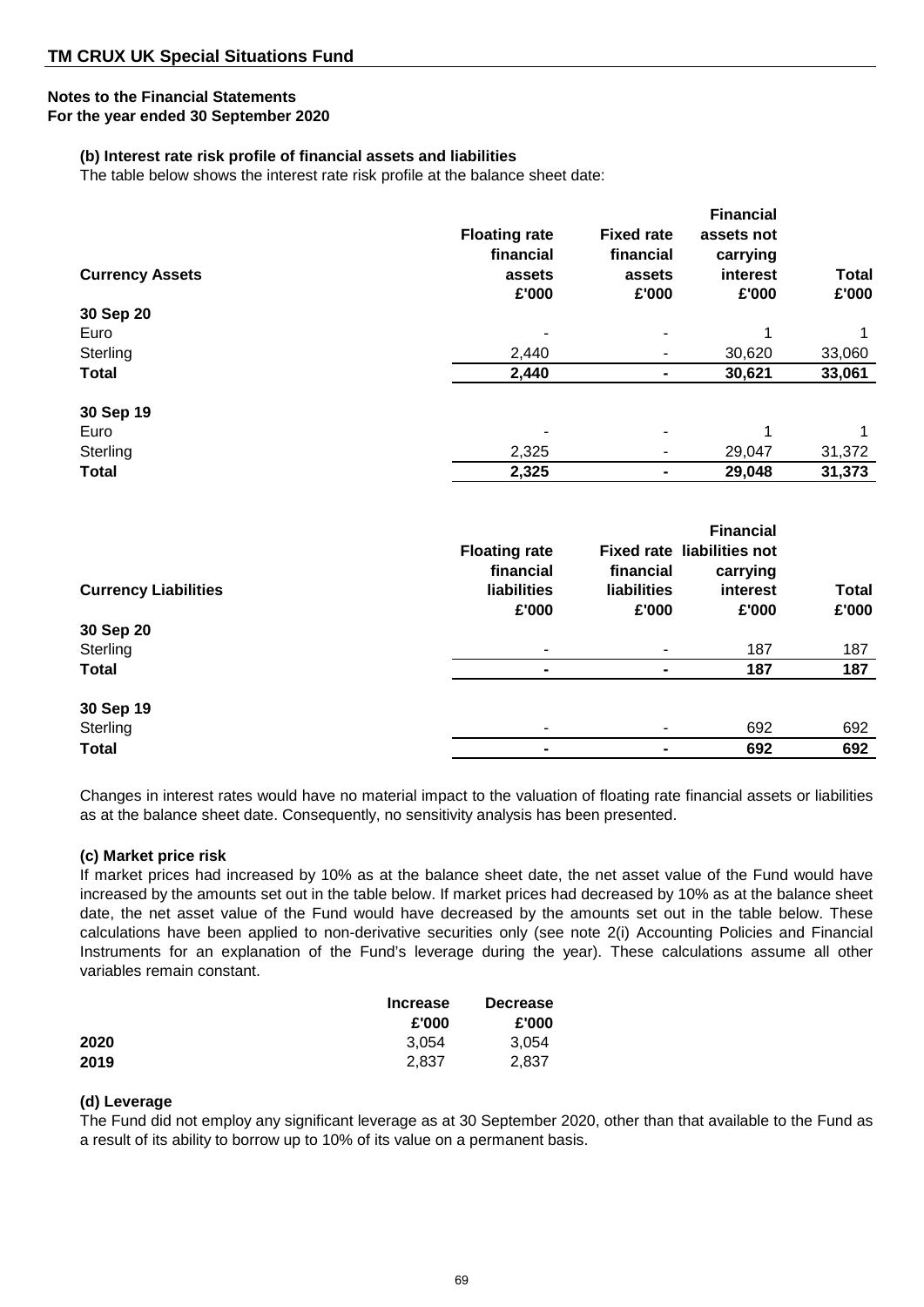| 14. Portfolio transaction costs                   |       | 1 Oct 19 to<br>30 Sep 20 |       | 1 Oct 18 to<br>30 Sep 19 |
|---------------------------------------------------|-------|--------------------------|-------|--------------------------|
| Analysis of total purchase costs                  | £'000 | £'000                    | £'000 | £'000                    |
| Purchases in the year before transaction costs:   |       |                          |       |                          |
| <b>Equities</b>                                   |       | 48,735                   |       | 42,585                   |
| <b>Collective Investment Schemes</b>              |       |                          |       | 372                      |
|                                                   |       | 48,735                   |       | 42,957                   |
| <b>Commissions - Equities</b>                     | 17    |                          | 16    |                          |
| Taxes - Equities                                  | 164   |                          | 160   |                          |
|                                                   |       |                          |       |                          |
| Total purchase costs                              |       | 181                      |       | 176                      |
| <b>Gross purchase total</b>                       |       | 48,916                   |       | 43,133                   |
|                                                   |       |                          |       |                          |
| Analysis of total sale costs                      |       |                          |       |                          |
| Gross sales in the year before transaction costs: |       |                          |       |                          |
| Equities                                          |       | 38,542                   |       | 14,881                   |
| <b>Collective Investment Schemes</b>              |       |                          |       | 376                      |
|                                                   |       | 38,542                   |       | 15,257                   |
| <b>Commissions - Equities</b>                     | (15)  |                          | (5)   |                          |
| Total sale costs                                  |       | (15)                     |       | (5)                      |
| Total sales net of transaction costs              |       | 38,527                   |       | 15,252                   |

The portfolio transaction costs table above includes direct transaction costs suffered by the Fund during the year.

Separately identifiable direct transaction costs (commissions and taxes etc.) are attributable to the Fund's purchase and sale of equity shares. Additionally for equity shares there is a dealing spread cost (the difference between the buying and selling prices) which will be suffered on purchase and sale transactions.

|                                                      | 1 Oct 19 to<br>30 Sep 20 | 1 Oct 18 to<br>30 Sep 19 |
|------------------------------------------------------|--------------------------|--------------------------|
| Transaction costs as percentage of principal amounts | %                        | %                        |
| Purchases - Commissions                              |                          |                          |
| Equities                                             | 0.0349%                  | 0.0376%                  |
| <b>Collective Investment Schemes</b>                 | 0.0000%                  | 0.0000%                  |
| Purchases - Taxes                                    |                          |                          |
| Equities                                             | 0.3365%                  | 0.3757%                  |
| <b>Collective Investment Schemes</b>                 | 0.0000%                  | 0.0000%                  |
| Sales - Commissions                                  |                          |                          |
| Equities                                             | 0.0389%                  | 0.0336%                  |
| Collective Investment Schemes                        | $0.0000\%$               | 0.0000%                  |
| Sales - Taxes                                        |                          |                          |
| Equities                                             | $0.0000\%$               | $0.0000\%$               |
| <b>Collective Investment Schemes</b>                 | 0.0000%                  | 0.0000%                  |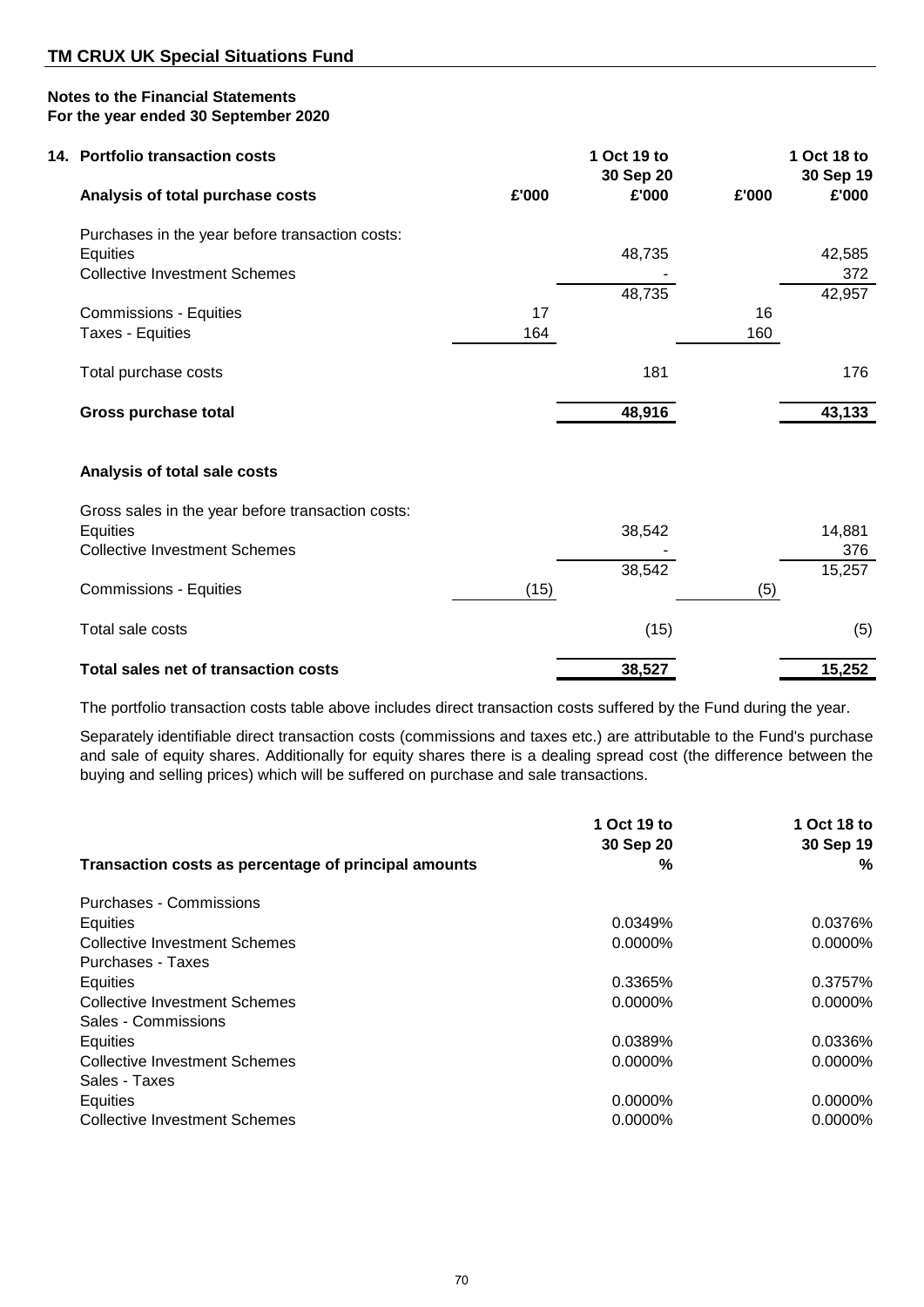|                                            | 1 Oct 19 to | 1 Oct 18 to |
|--------------------------------------------|-------------|-------------|
| Transaction costs as percentage of average | 30 Sep 20   | 30 Sep 19   |
| net asset value                            | %           | %           |
| Commissions                                | 0.0864%     | 0.1267%     |
| Taxes                                      | 0.4435%     | 0.9381%     |

At the balance sheet date the average portfolio dealing spread was 1.66% (2019: 1.56%).

## **15. Post balance sheet events**

During the period from the Balance Sheet date to that the Financial Statements were approved, the coronavirus (COVID-19) outbreak has caused extensive disruptions to businesses and economic activities globally. The uncertainties on the price of each share/unit has been disclosed in the table below. The ACD is monitoring the dituation and considering the effect it may have on the valuation of any impacted underlying portfolio companies in the future. In accordance with the requirements of FRS 102 and the IA SORP, the fair valuations at Balance Sheet date reflect the economic conditions in existance at that date.

| <b>Share Class</b> | Share Price at<br><b>Balance Sheet</b><br>Date | Share Price at<br>26 Jan 21 | Increase/(Decrease)<br>$\frac{0}{0}$ |
|--------------------|------------------------------------------------|-----------------------------|--------------------------------------|
| I Income           | 84.43p                                         | 109.86p                     | 30.12                                |
| l Accumulation     | 88.12p                                         | 114.65p                     | 30.11                                |
| S Income           | 84.79p                                         | 110.37p                     | 30.17                                |
| S Accumulation     | 88.48p                                         | 115.17p                     | 30.17                                |

The impact on the net asset value of the Company is also shown below:

| <b>Share Class</b> | Net Asset Value<br>30 Sep 20<br>'000 | Market<br><b>Movements</b><br>% | Net Asset Value<br>26 Jan 21<br>'000 |
|--------------------|--------------------------------------|---------------------------------|--------------------------------------|
| I Income           | 1,852                                | 37.96                           | 2,555                                |
| I Accumulation     | 12,660                               | 44.51                           | 18,295                               |
| S Income           | 7,645                                | 25.83                           | 9,620                                |
| S Accumulation     | 10,717                               | 16.63                           | 12,499                               |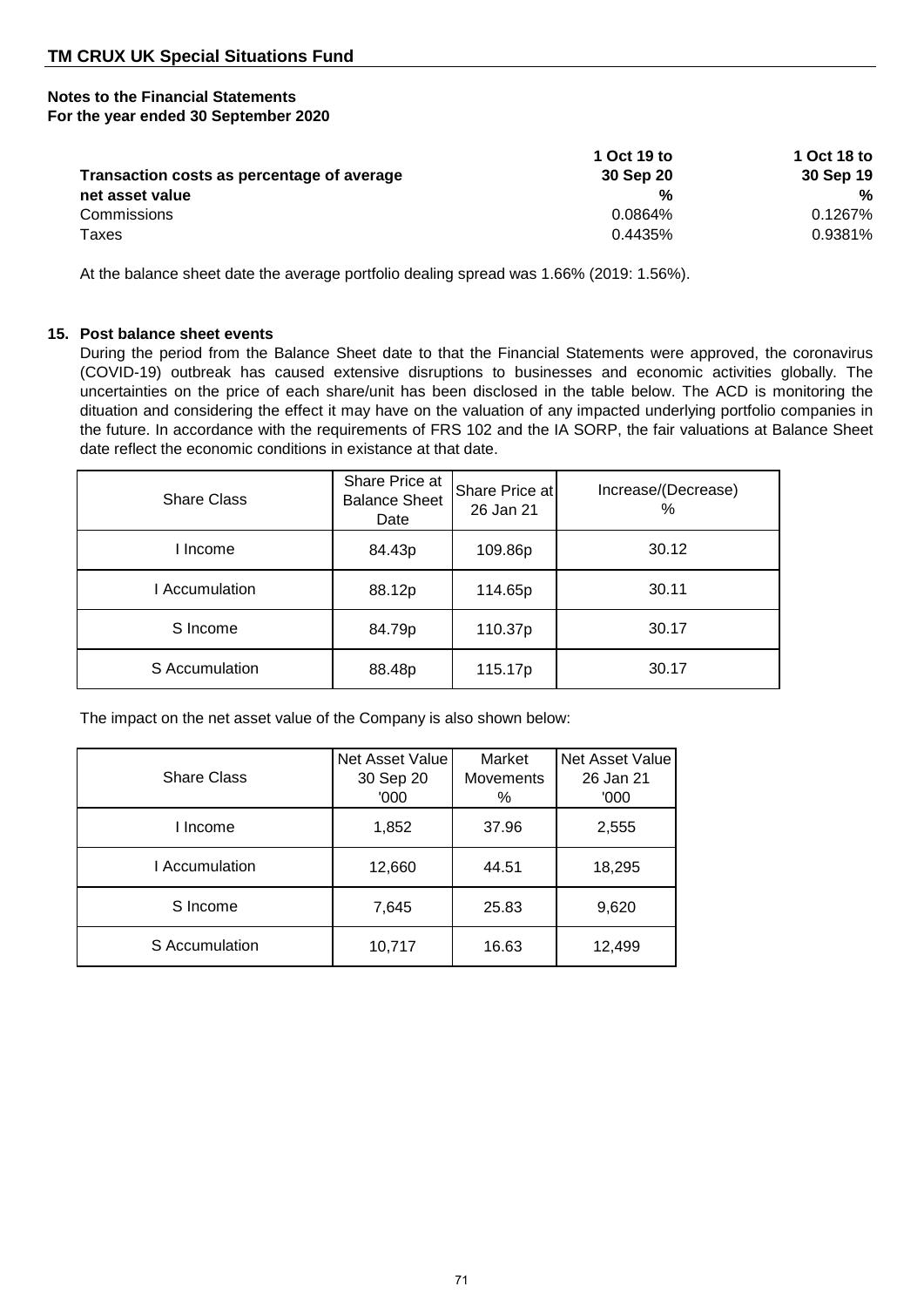## **16. Fair value disclosure**

|                                                                                                                                                      | 30 Sep 20              |                      | 30 Sep 19              |                      |
|------------------------------------------------------------------------------------------------------------------------------------------------------|------------------------|----------------------|------------------------|----------------------|
| <b>Valuation technique</b>                                                                                                                           | <b>Assets</b><br>£'000 | Liabilities<br>£'000 | <b>Assets</b><br>£'000 | Liabilities<br>£'000 |
| <b>Level 1:</b> The unadjusted quoted price in an active<br>market for identical assets or liabilities                                               | 30,535                 |                      | 28,373                 |                      |
| Level 2: Inputs other than quoted prices included<br>within Level 1 that are observable for the asset or<br>liability, either directly or indirectly |                        |                      |                        |                      |
| <b>Level 3:</b> Inputs are unobservable (ie for which market<br>data is unavailable) for the asset or liability                                      |                        |                      |                        |                      |
|                                                                                                                                                      | 30.535                 |                      | 28,373                 |                      |

The valuation techniques and the ACD's policy is disclosed in note 2(c) on page 9.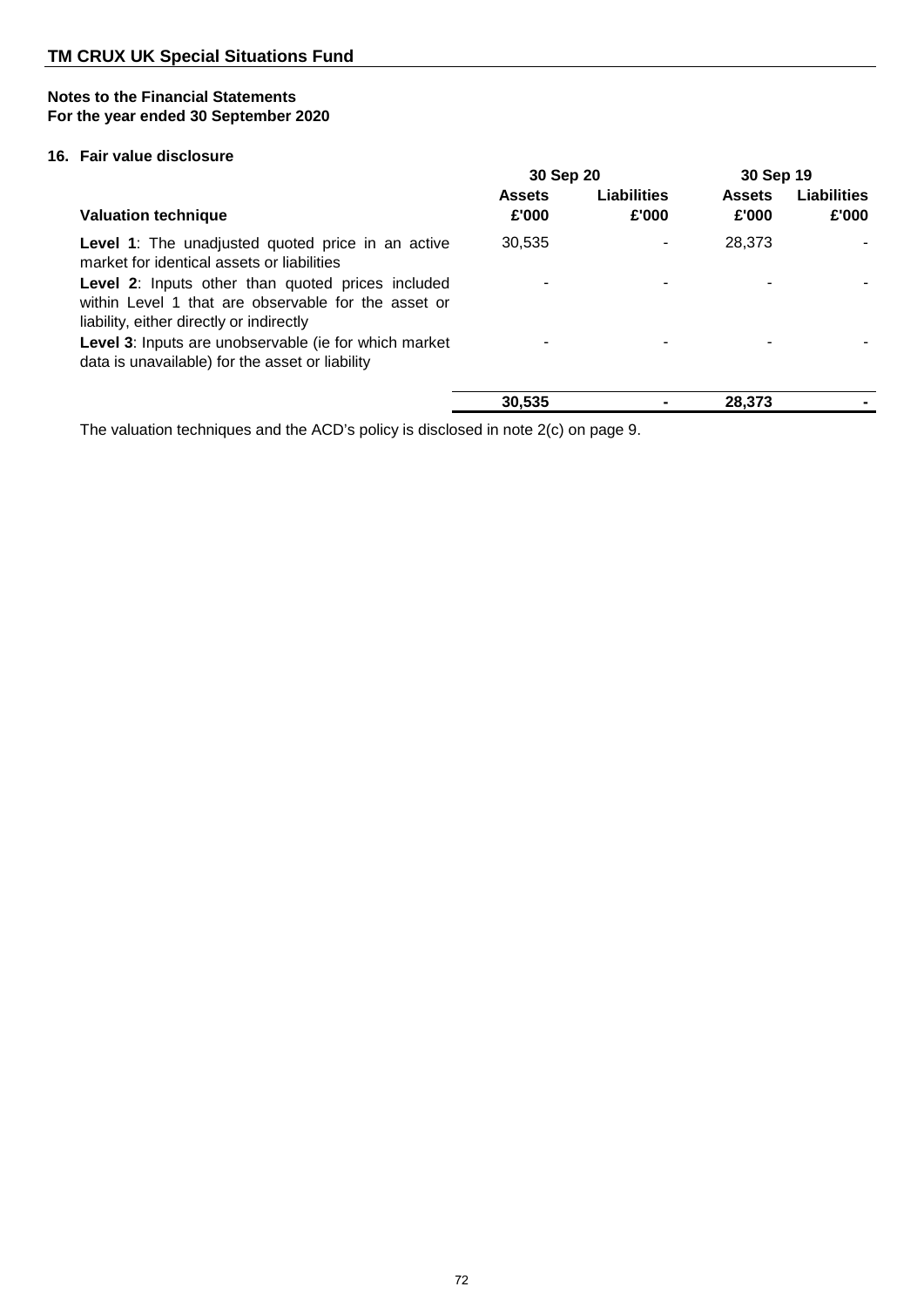# **Distribution Tables**

**As at 30 September 2020**

# **Interim Distribution in pence per Share**

Group 1 Shares purchased prior to 1 October 2019

Group 2 Shares purchased on or after 1 October 2019 to 31 March 2020

|                                   |                |                            | <b>Distribution</b>      | <b>Distribution</b>      |
|-----------------------------------|----------------|----------------------------|--------------------------|--------------------------|
|                                   | <b>Net</b>     |                            | paid<br>29 May 20<br>(p) | paid<br>31 May 19<br>(p) |
|                                   | revenue<br>(p) | <b>Equalisation</b><br>(p) |                          |                          |
|                                   |                |                            |                          |                          |
| <b>Share Class I Income</b>       |                |                            |                          |                          |
| Group 1                           | 0.6065         |                            | 0.6065                   | 0.9414                   |
| Group 2                           | 0.3047         | 0.3018                     | 0.6065                   | 0.9414                   |
| <b>Share Class I Accumulation</b> |                |                            |                          |                          |
| Group 1                           | 0.2785         |                            | 0.2785                   | 0.5994                   |
| Group 2                           | 0.1945         | 0.0840                     | 0.2785                   | 0.5994                   |
| <b>Share Class S Income</b>       |                |                            |                          |                          |
| Group 1                           | 0.6084         |                            | 0.6084                   | 0.9419                   |
| Group 2                           | 0.4050         | 0.2034                     | 0.6084                   | 0.9419                   |
| <b>Share Class S Accumulation</b> |                |                            |                          |                          |
| Group 1                           | 0.3705         |                            | 0.3705                   | 0.7080                   |
| Group 2                           | 0.1083         | 0.2622                     | 0.3705                   | 0.7080                   |

# **Final Distribution in pence per Share**

Group 1 Shares purchased prior to 1 April 2020

Group 2 Shares purchased on or after 1 April to 30 September 2020

|                                   | <b>Net</b>     |                            | payable          | <b>Distribution Distribution</b><br>paid |
|-----------------------------------|----------------|----------------------------|------------------|------------------------------------------|
|                                   | revenue<br>(p) | <b>Equalisation</b><br>(p) | 30 Nov 20<br>(p) | 30 Nov 19<br>(p)                         |
|                                   |                |                            |                  |                                          |
| Group 1                           |                |                            |                  |                                          |
| Group 2                           | 0.3713         | 0.5375                     | 0.9088           | 1.2231                                   |
| <b>Share Class I Accumulation</b> |                |                            |                  |                                          |
| Group 1                           | 0.7182         |                            | 0.7182           | 0.8562                                   |
| Group 2                           | 0.3574         | 0.3608                     | 0.7182           | 0.8562                                   |
| <b>Share Class S Income</b>       |                |                            |                  |                                          |
| Group 1                           | 0.9129         |                            | 0.9129           | 1.2255                                   |
| Group 2                           | 0.4645         | 0.4484                     | 0.9129           | 1.2255                                   |
| <b>Share Class S Accumulation</b> |                |                            |                  |                                          |
| Group 1                           | 0.7681         |                            | 0.7681           | 0.9844                                   |
| Group 2                           | 0.4546         | 0.3135                     | 0.7681           | 0.9844                                   |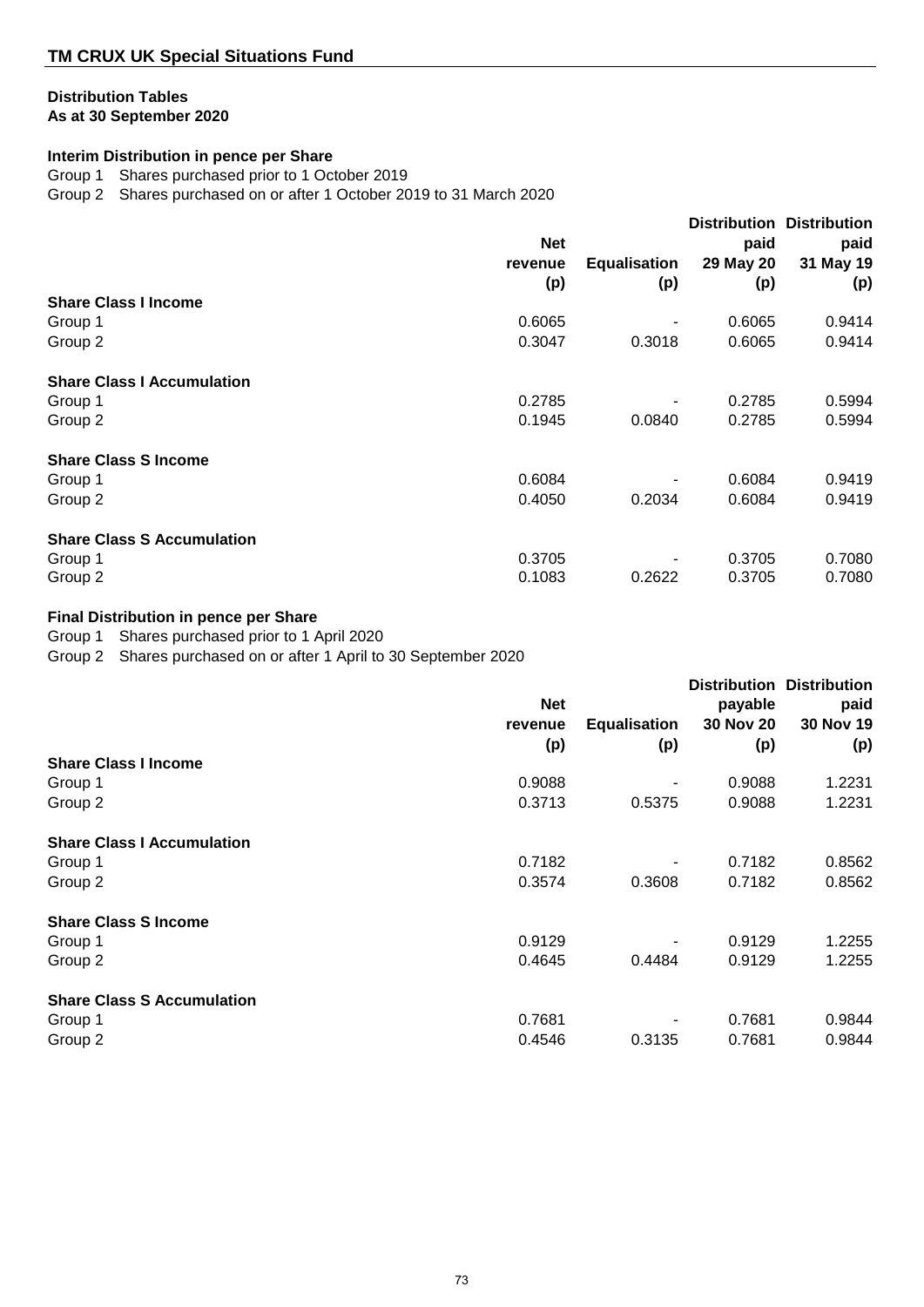# **TM CRUX OEIC**

## **General Information**

### **Classes of Shares**

The Company can issue different classes of Shares in respect of any Fund. Holders of Income Shares are entitled to be paid the revenue attributable to such Shares, in respect of each annual or interim accounting period. Holders of Accumulation Shares are not entitled to be paid the revenue attributable to such Shares, but that revenue is retained and accumulated for the benefit of Shareholders and is reflected in the price of Shares.

## **Buying and Selling Shares**

Shares can be bought either by sending a completed application form to the ACD at Thesis Unit Trust Management Limited – CRUX Asset Management, PO Box 12248, Chelmsford CM99 2EG or by telephoning the ACD on 0345 113 6965\*. Requests to buy shares received by the ACD up to the Cut-off Point on a Dealing Day will be dealt with at the price calculated at that Valuation Point. Applications received after the Cut-off Point on a Dealing Day will be dealt with, and at the price calculated at the Valuation Point, on the next Dealing Day.

Instruction to sell shares should be addressed to the ACD at Thesis Unit Trust Management Limited – CRUX Asset Management, PO Box 12248, Chelmsford CM99 2EG and may be made by telephoning the ACD on 0345 113 6965\* or in writing but the instruction must be confirmed by all shareholders in writing before the proceeds are released. Requests to sell shares received by the ACD up to the Cut-off Point on any Dealing Day will be dealt with at the price calculated at that will be dealt with at the price calculated at the Valuation Point on the following Dealing Day.

## **Valuation Point**

The valuation point for each Fund is 12 noon on each dealing day (being each day which is a business day in London). Valuations may be made at other times under the terms contained within the Prospectus.

### **Prices**

The prices of all shares are currently published on www.trustnet.com. Prices of shares may also be obtained by telephoning 0345 113 6965\* during the ACD's normal business hours. The shares are not listed on any stock exchange.

### **Report**

The Company's Annual Reports incorporating audited financial statements will be published and distributed within four months after the end of the Annual Accounting Period and the Interim Reports within two months of the end of the Interim Accounting Period.

| Interim Financial Statements period ended | 31 March     |
|-------------------------------------------|--------------|
| Annual Financial Statements year ended    | 30 September |

### **Distribution Payment Dates**

TM CRUX European Special Situations Fund 31 May, 30 November TM CRUX UK Special Situations Fund 31 May, 30 November

TM CRUX European Fund 28 February, 31 May, 31 August, 30 November

\* Please note that telephone calls may be recorded for monitoring and training purposes, and to confirm investors' instructions.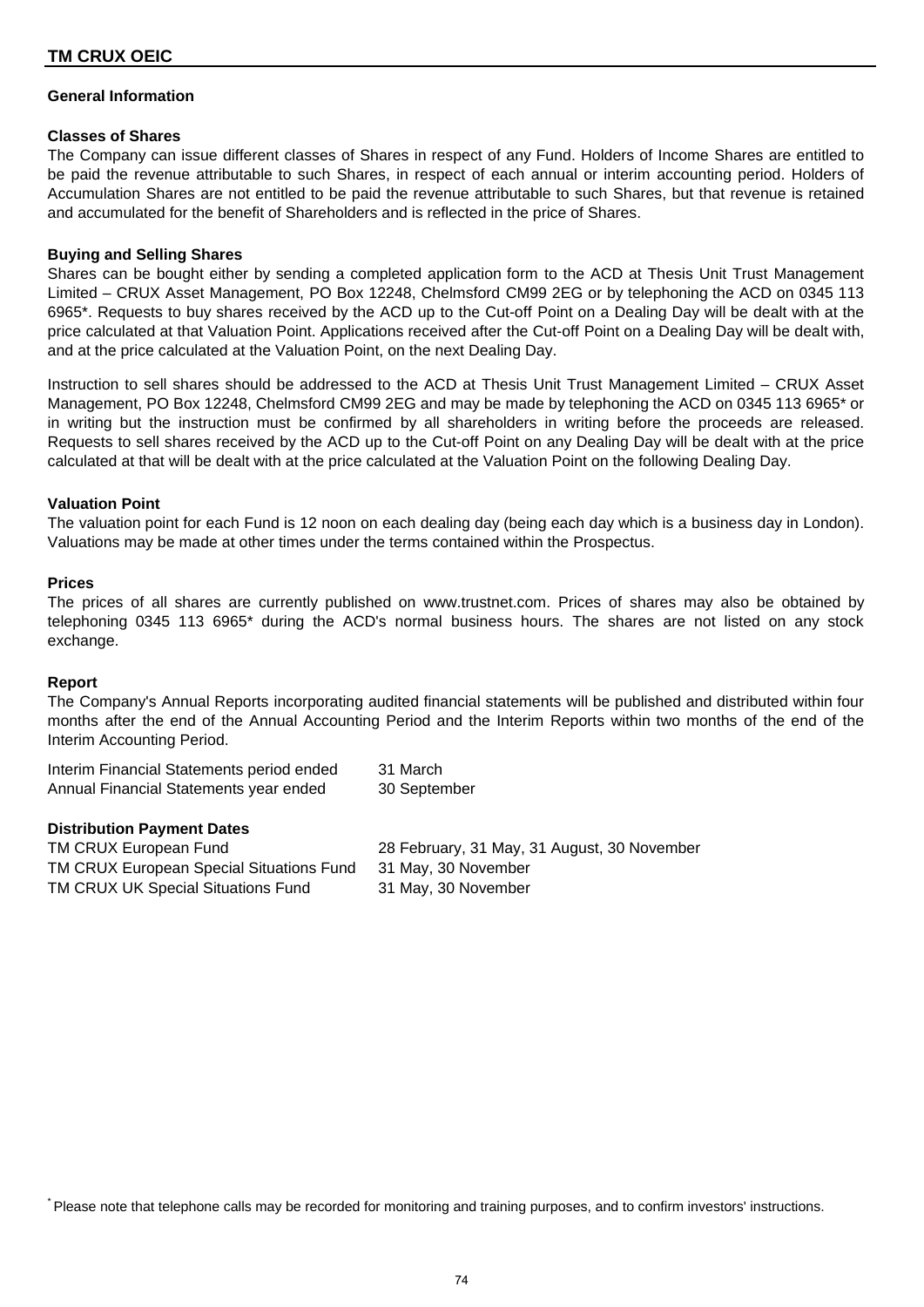# **TM CRUX OEIC**

## **General Information**

### **Remuneration Information**

The provisions of the UCITS V Directive took effect on 18 March 2016. That legislation requires the fund manager, Thesis Unit Trust Management Limited (the "Manager"), to establish and maintain remuneration policies for its staff which are consistent with and promote sound and effective risk management and do not encourage risk taking that is inconsistent with the risk profile and the rules of the Fund nor impair compliance with the Manager's duty to act in the best interest of the Fund.

The Manager is part of a larger group within which remuneration policies are the responsibility of a Remuneration Committee comprised entirely of non-executive directors. That committee has established a remuneration policy which sets out a framework for determining the level of fixed and variable remuneration of staff, including maintaining an appropriate balance between the two.

Arrangements for variable remuneration within the group are calculated primarily by reference to the performance of each individual and the profitability of the relevant business unit. The performance of individuals working on the business of the Manager is assessed primarily by reference to non-financial criteria, especially the effectiveness of their oversight monitoring of delegates appointed to perform investment advisory or fund administration services for the Fund.

Within the group, all staff are employed by the parent company with none employed directly by the Manager. A number of staff are considered, however, to devote the whole of their time to the business of the Manager and its subsidiary, TUTMAN LLP, which also acts as an authorised fund manager. The costs of a number of other individuals are allocated between the entities within the group based on the expected amount of time devoted to each.

The total remuneration of those individuals considered to comprise the entire staff of the Manager and its subsidiary, including those whose time is allocated between group entities, for the financial year ending 30 September 2020, is

|                           | <b>Tutman Limited</b> |
|---------------------------|-----------------------|
|                           | £                     |
| <b>Fixed Remuneration</b> | 856,753               |
| Variable Remuneration     | 86,788                |
| <b>Total</b>              | 943,541               |
| Headcount (FTE)           | 16                    |

The staff members included in the above analysis support the entirety of the funds managed by the Manager. A breakdown of these figures in relation to each fund managed by the Manager does not exist.

### **Other Information**

The Instrument of Incorporation, Prospectus, Key Investor Information Document (KIID), Supplementary Information Document (SID) and the most recent interim and annual reports may be inspected at the office of the ACD which is also the Head Office of the Company and copies may be obtained upon application.

Shareholders who have any complaints about the operation of the Company should contact the ACD or the Depositary in the first instance. In the event that a Shareholder finds the response unsatisfactory they may make their complaint direct to the Financial Ombudsman Service at Exchange Tower, Harbour Exchange Square, London E14 9SR.

### **Data Protection**

Shareholders' names will be added to a mailing list which may be used by the ACD, its associates or third parties to inform investors of other products by sending details of such products. Shareholders who do not want to receive such details should write to the ACD requesting their removal from any such mailing list.

### **Effects of Personal Taxation**

Investors should be aware that unless their Shares are held within an ISA, or switched between Funds in this OEIC, selling Shares is treated as a disposal for the purpose of Capital Gains Tax.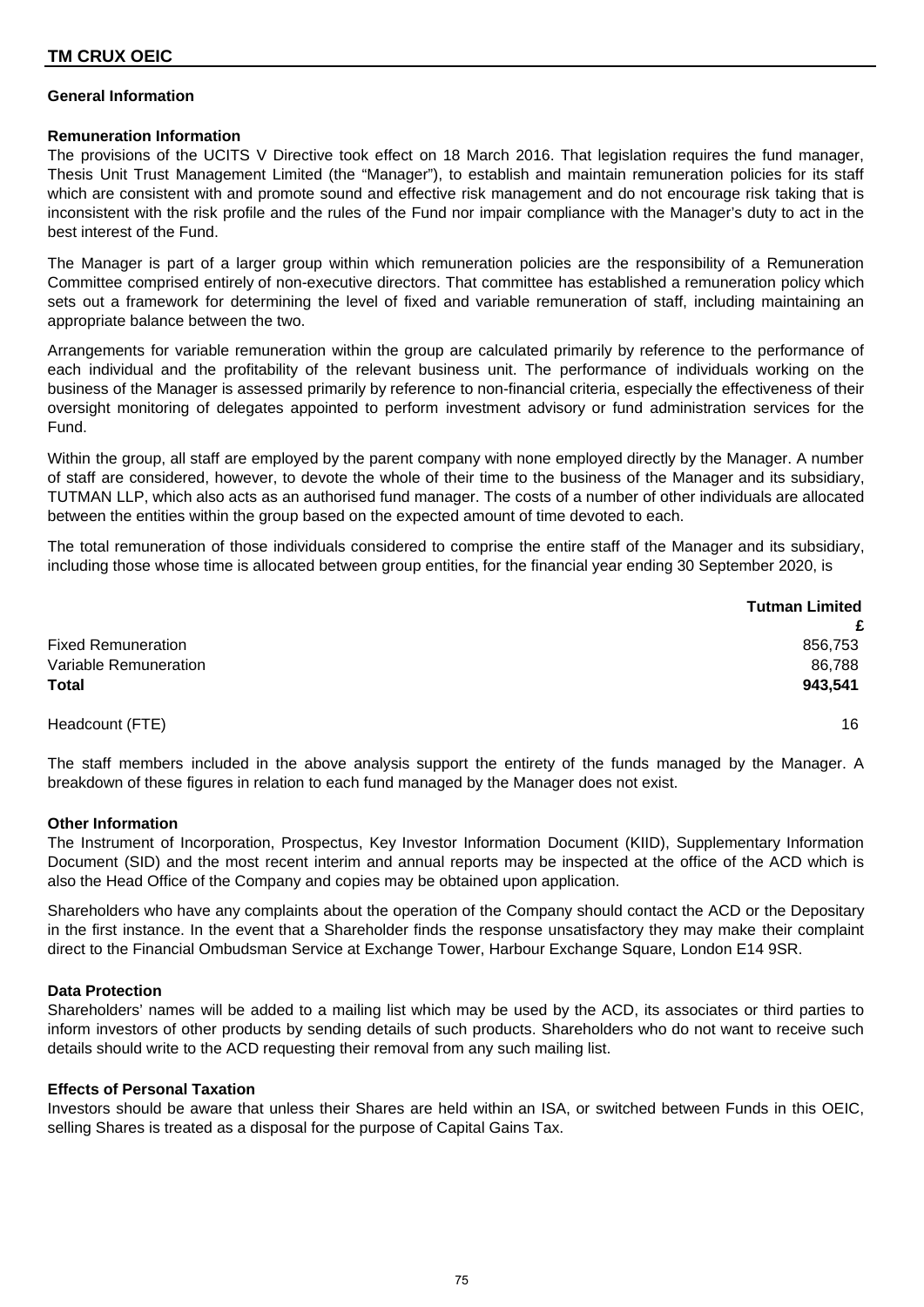# **General Information**

## **Risk Warning**

An investment in an Open-Ended Investment Company should be regarded as a medium to long term investment. Investors should be aware that the price of Shares and the income from them may fall as well as rise and investors may not receive back the full amount invested. Past performance is not a guide to future performance. Investments denominated in currencies other than the base currency of a Fund are subject to fluctuation in exchange rates, which may be favourable or unfavourable.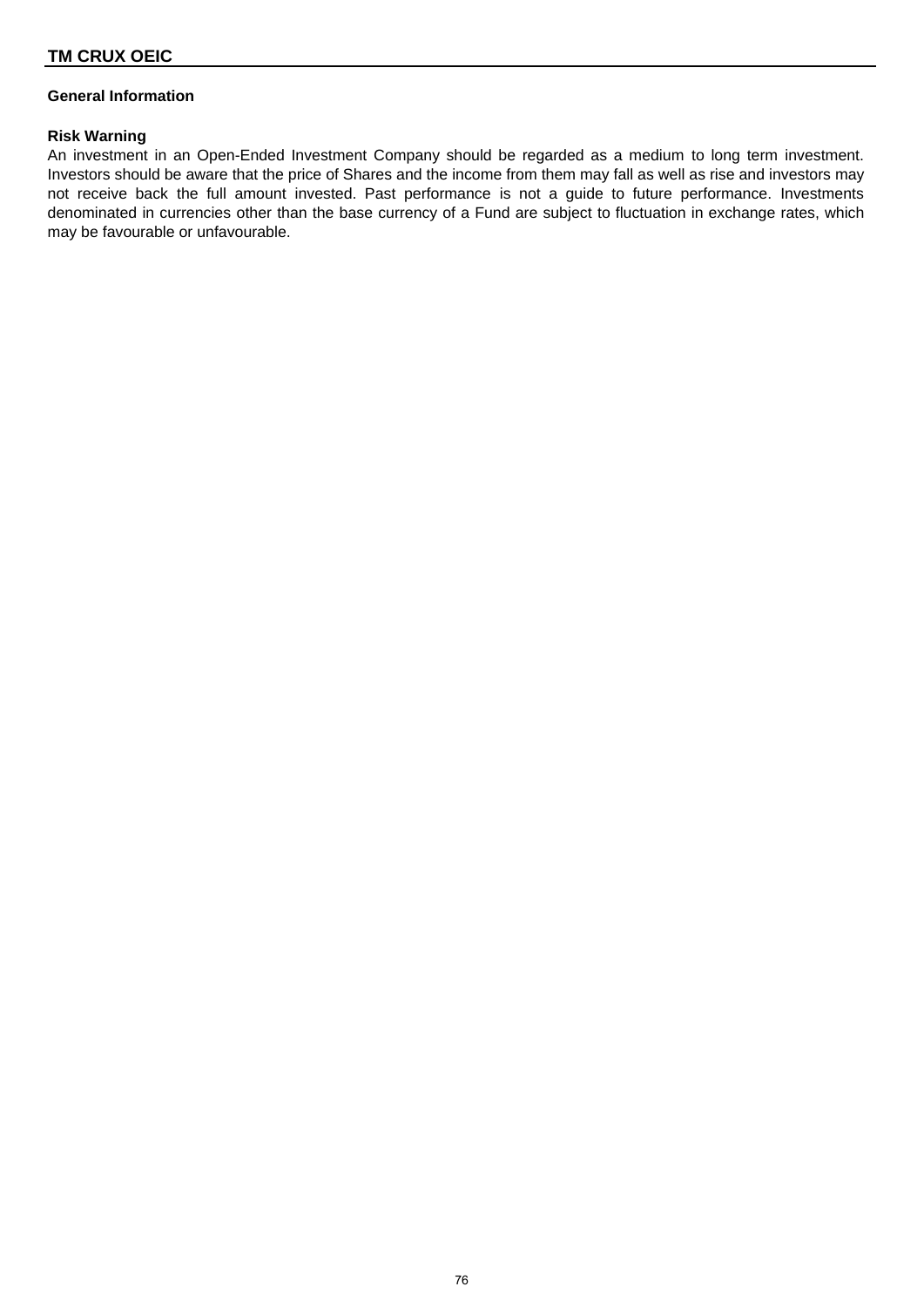# **TM CRUX OEIC**

## **Contact Information**

TM CRUX OEIC **THESIS Unit Trust Management Limited** Exchange Building Exchange Building St John's Street St John's Street Chichester Chichester West Sussex PO19 1UP West Sussex PO19 1UP Incorporated in England and Wales under registration (Authorised and regulated by the FCA and a member number IC001022 **of the Investment Association**) Website address: www.tutman.co.uk (Authorised and regulated by the FCA)

S. R. Mugford **D. K. Mytnik** D. W. Tyerman V. R. Smith S. E. Noone N. C. Palios

SS&C Financial Services International Limited Head Office: St Nicholas Lane, Basildon, Essex SS15 5FS

Statutory Auditor **20 Churchill Place**, Saltire Court, 
Baltire Court,

Condon E14 5HJ 20 Castle Terrace, Edinburgh EH1 2DB

### **The Company and its Head Office Authorised Corporate Director (''ACD'')**

# **Directors of the ACD Non-Executive Directors**

## **Registrar Investment Manager**

CRUX Asset Management Limited 48 Pall Mall St James's London SW1Y 5JG www.cruxam.com (Authorised and regulated by the FCA)

## **Auditor Depositary**

Deloitte LLP State Street Trustee Limited Glasgow G1 3BX (Authorised and regulated by the FCA)